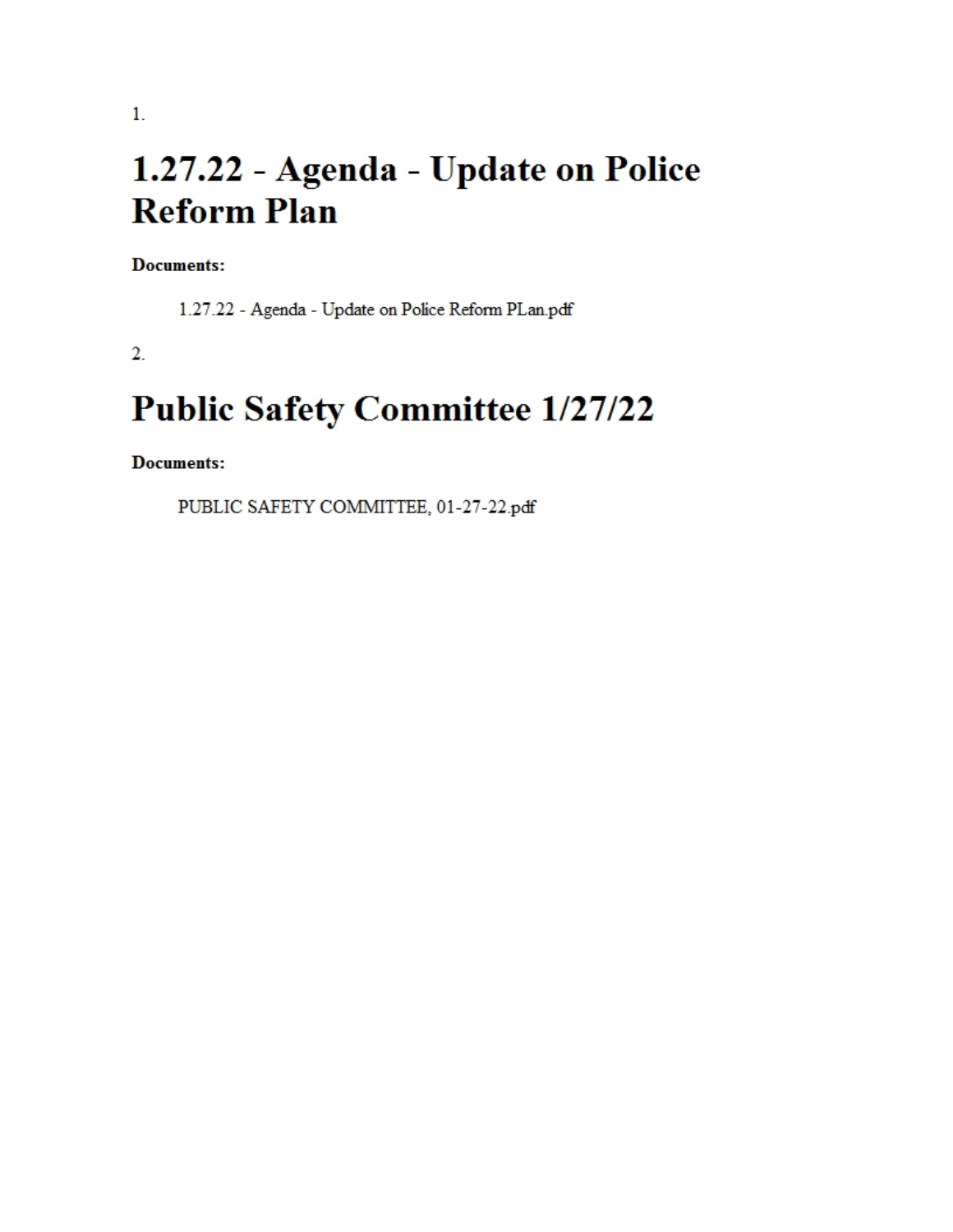Theodore Roosevelt Executive and Legislative Building 1550 Franklin Avenue, Mineola, New York 11501



Committee Membership

**Steve Rhoads - Vice Chair Siela Bynoe Mazi Melesa Pilip Debra Mulé John Ferretti**

**Denise Ford – Chair Delia Deriggi-Whitton- Ranking**

#### **HEARING ON AN UPDATE ON THE NASSAU COUNTY POLICE REFORM PLAN ADOPTED BY THE COUNTY PURSUANT TO NEW YORK STATE EXECUTIVE ORDER NO. 203**

**January 27, 2022 2:00 PM**

### **AGENDA**

**Patrick Ryder, Nassau County Commissioner of Police**

**Public Comment**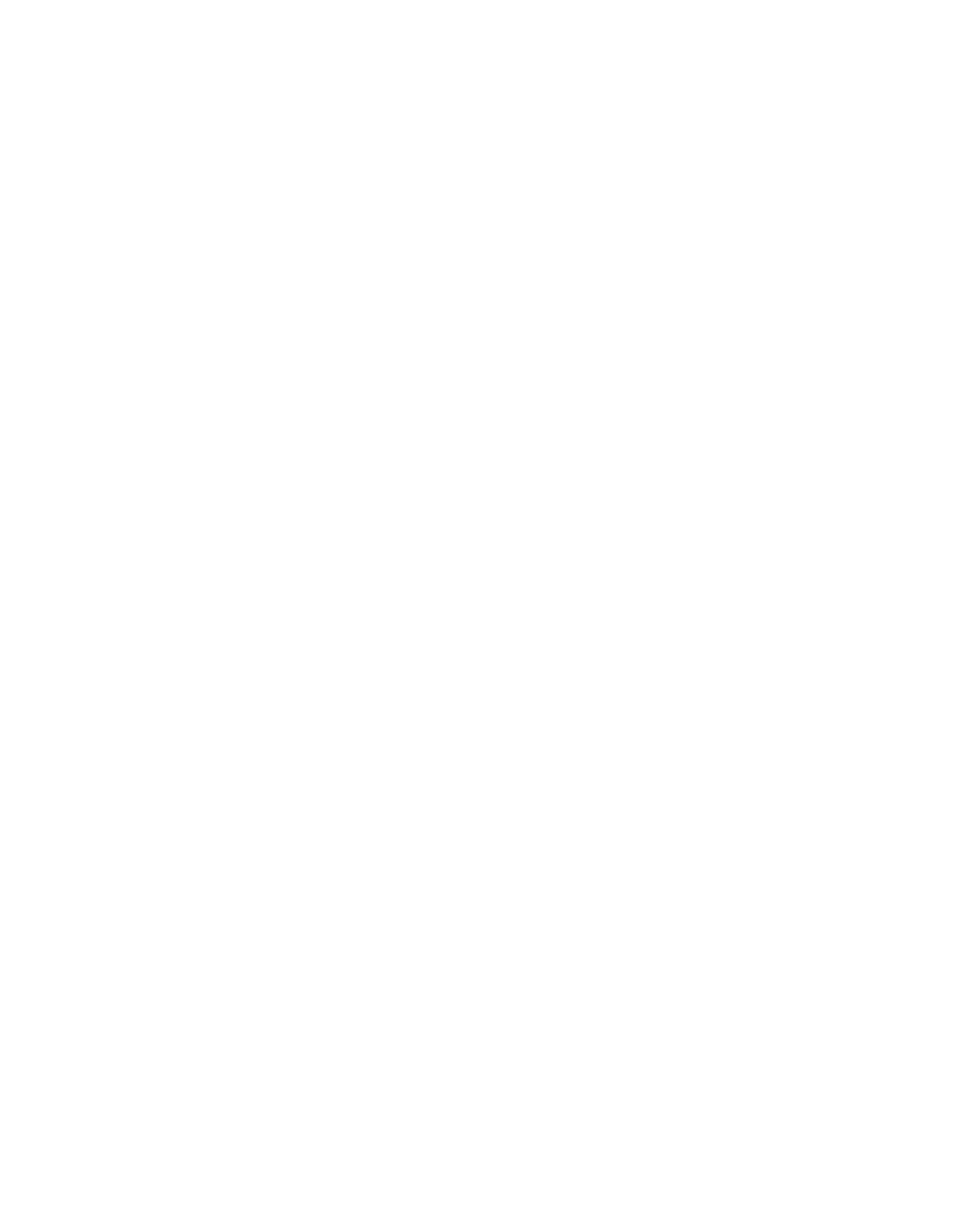| 1  |                             |
|----|-----------------------------|
| 2  |                             |
| 3  |                             |
| 4  |                             |
| 5  |                             |
| 6  | NASSAU COUNTY LEGISLATURE   |
| 7  |                             |
| 8  | RICHARD NICOLELLO           |
| 9  | PRESIDING OFFICER           |
| 10 |                             |
| 11 | PUBLIC SAFETY COMMITTEE     |
| 12 |                             |
| 13 | LEGISLATOR DENISE FORD      |
| 14 | <b>CHAIR</b>                |
| 15 |                             |
| 16 |                             |
| 17 | Theodore Roosevelt Building |
| 18 | 1550 Franklin Avenue        |
| 19 | Mineola, New York           |
| 20 |                             |
| 21 |                             |
| 22 | January 27, 2022            |
| 23 | $1:14$ P.M.                 |
| 24 |                             |
| 25 |                             |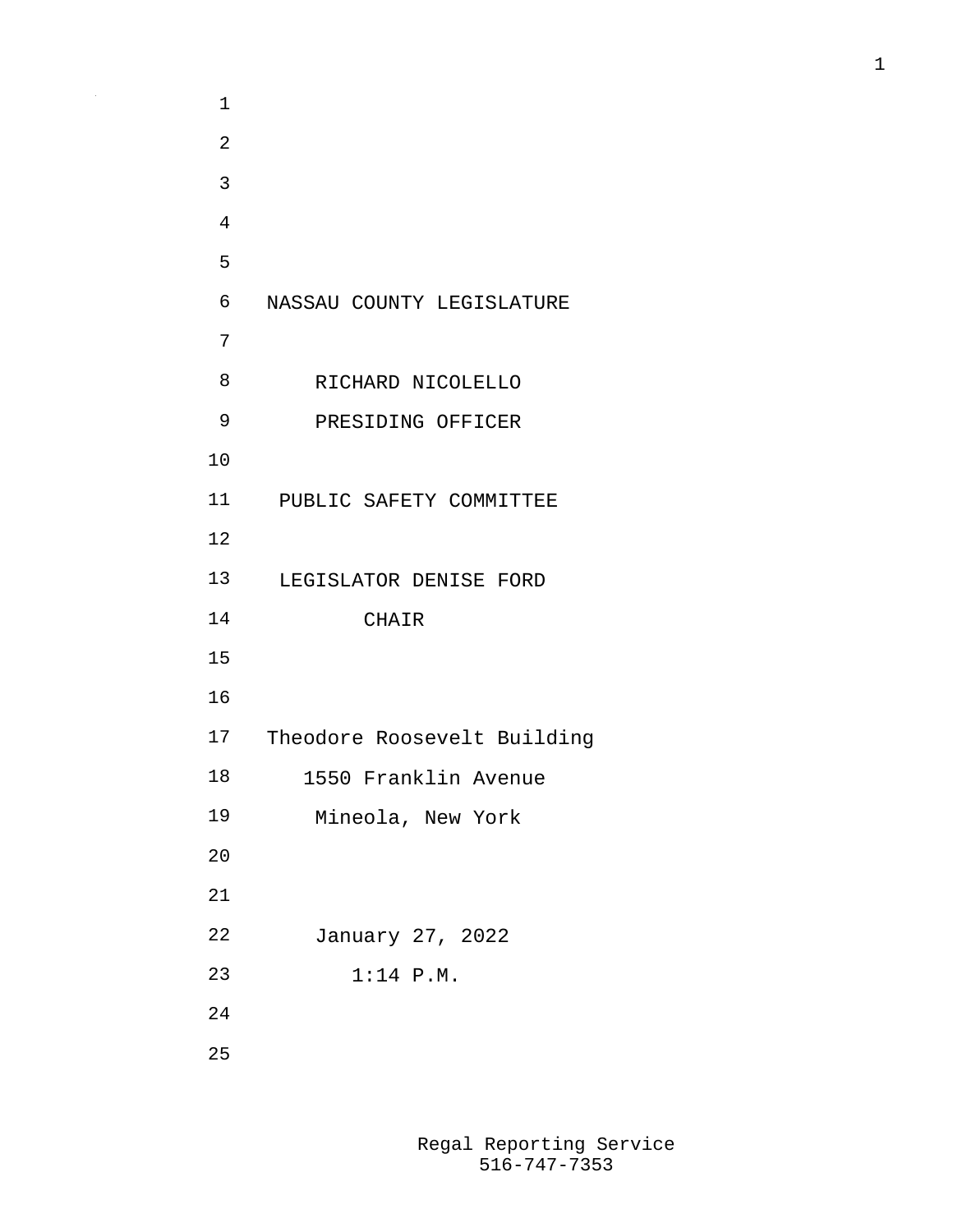A P P E A R A N C E S: LEGISLATOR DENISE FORD Chair LEGISLATOR STEVEN RHOADS Vice Chair LEGISLATOR MAZI MELESA PILIP LEGISLATOR JOHN FERRETTI LEGISLATOR DELIA DERIGGI-WHITTON Ranking member LEGISLATOR CARRIE SOLAGES LEGISLATOR DEBRA MULE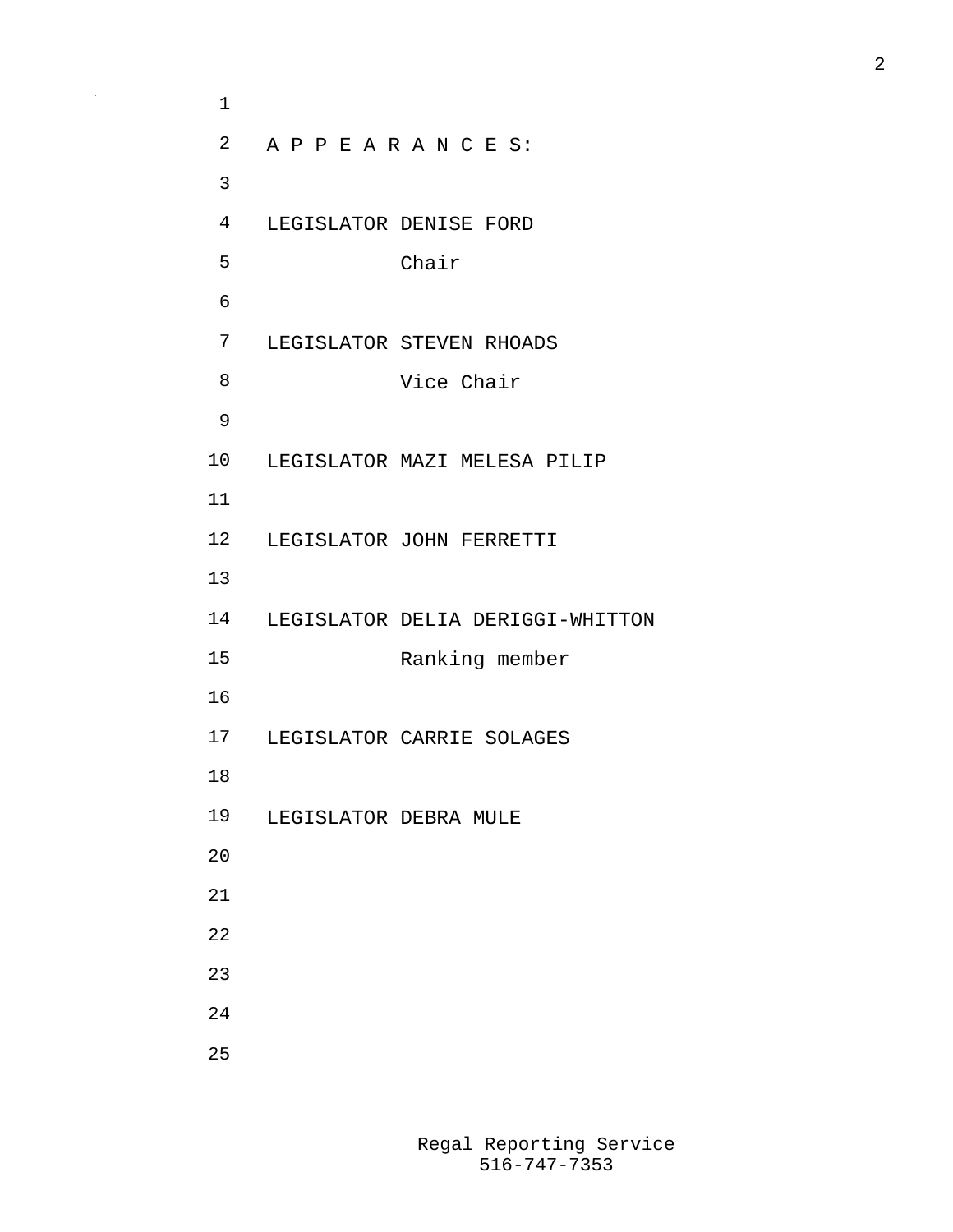Public Safety - 1-27-22 LEGISLATOR FORD: I'm calling the Public Safety Committee to order, and I'd like to ask the newest member of the Public Safety Committee, Mazi Melesa Pilip, to lead us in the Pledge of Allegiance. Thank you Delia. If everybody would just please rise. We would like to do a moment of silence for officer Mora. Thank you everyone. **I I will ask the clerk to take the**  roll call. 13 MR. PULITZER: Thank you Madam Chairwoman. Roll call committee Public Safety. Debra Mule. LEGISLATOR MULE: Here. MR. PULITZER: Substituting for Ms. Bynoe is Carrie Solages. LEGISLATOR SOLAGES: Here. MR. PULITZER: Delia DeRiggi-Whitton, ranking member. 22 LEGISLATOR DERIGGI-WHITTON: Here. MR. PULITZER: John Ferretti. 25 LEGISLATOR FERRETTI: Here.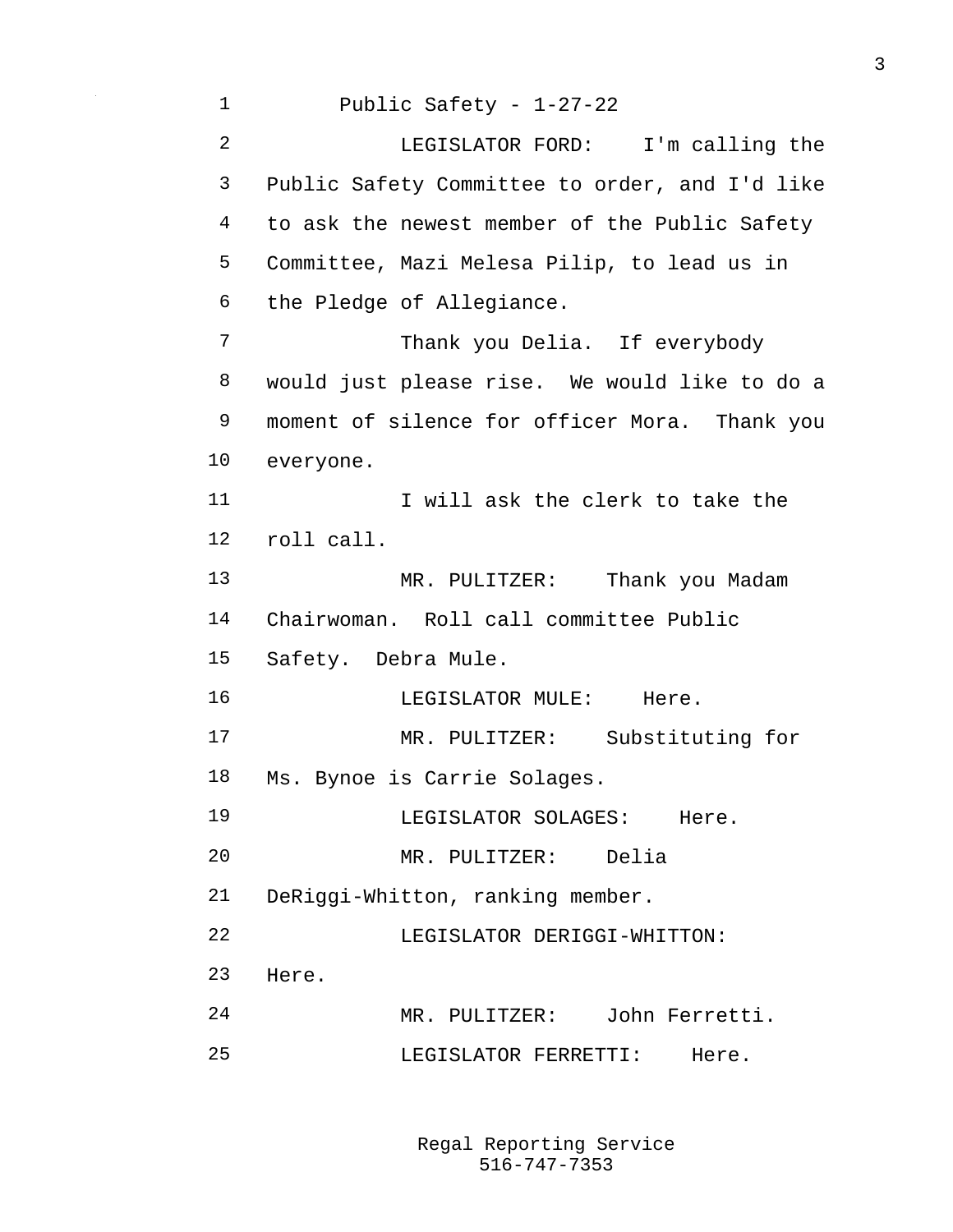Public Safety - 1-27-22 MR. PULITZER: Mazi Melesa Pilip. LEGISLATOR PILIP: Here. MR. PULITZER: Vice Chair Steven Rhoads. LEGISLATOR RHOADS: Present. MR. PULITZER: Chairwoman Denise Ford. 9 LEGISLATOR FORD: Here. MR. PULITZER: We have a quorum ma'am. 12 LEGISLATOR FORD: Thank you very much. We are going to hear from Police Commissioner Ryder who will be giving us an update on the initiatives that were included into the police reform plan that was submitted to New York State last year. I'm going to keep my comments very brief because I think it's more important that we hear from you as we have probably have a number of questions and comments from the legislators and from the public as well. But I do just want to note that I guess it has to be a proud moment for the Nassau County Police Department to know that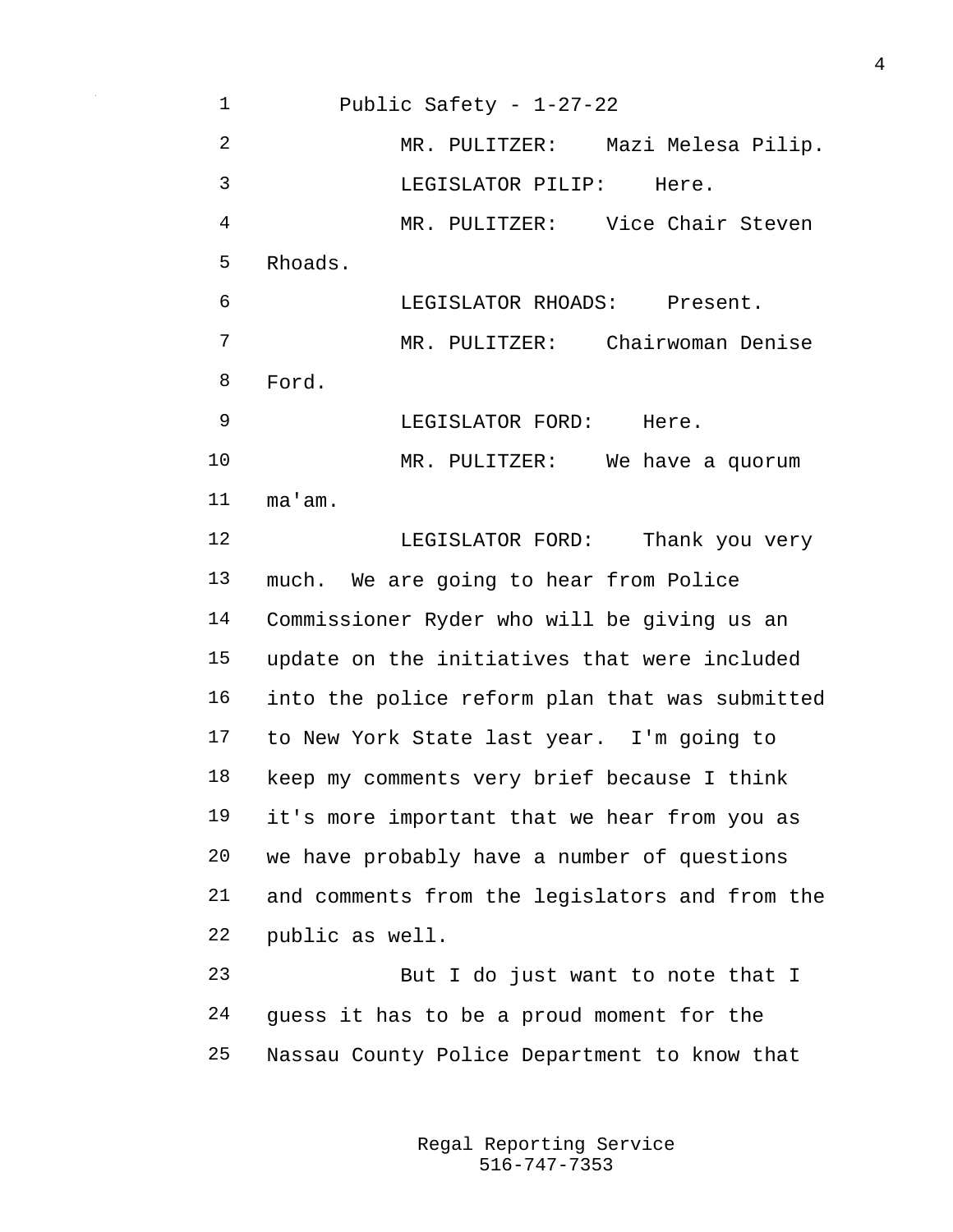Public Safety - 1-27-22 somebody who came from your ranks is currently now the first black female police commissioner in the City of New York. I think for me there's a sense of pride in knowing out of all of the candidates in the country Commissioner Sewell was selected by Mayor Adams. And commend her on so far the way she has been handling herself.

10 It's been very tough. To have officers, like not even a month in office, to have them wounded and then to lose two young officers. Very, very sad. I just want to say that for me I'm very, very proud of the job that she's been doing so far and I'm very proud it was our police department that gave them such a wonderful leader.

 Now, as we go to another wonderful leader, another wonderful commissioner, Commissioner Ryder, asking you now to give us an update as to where we are almost a year after this was submitted.

 COMMISSIONER RYDER: Good afternoon and thank you and thank you for that moment of silence recognizing officer Mora and

> 516-747-7353 Regal Reporting Service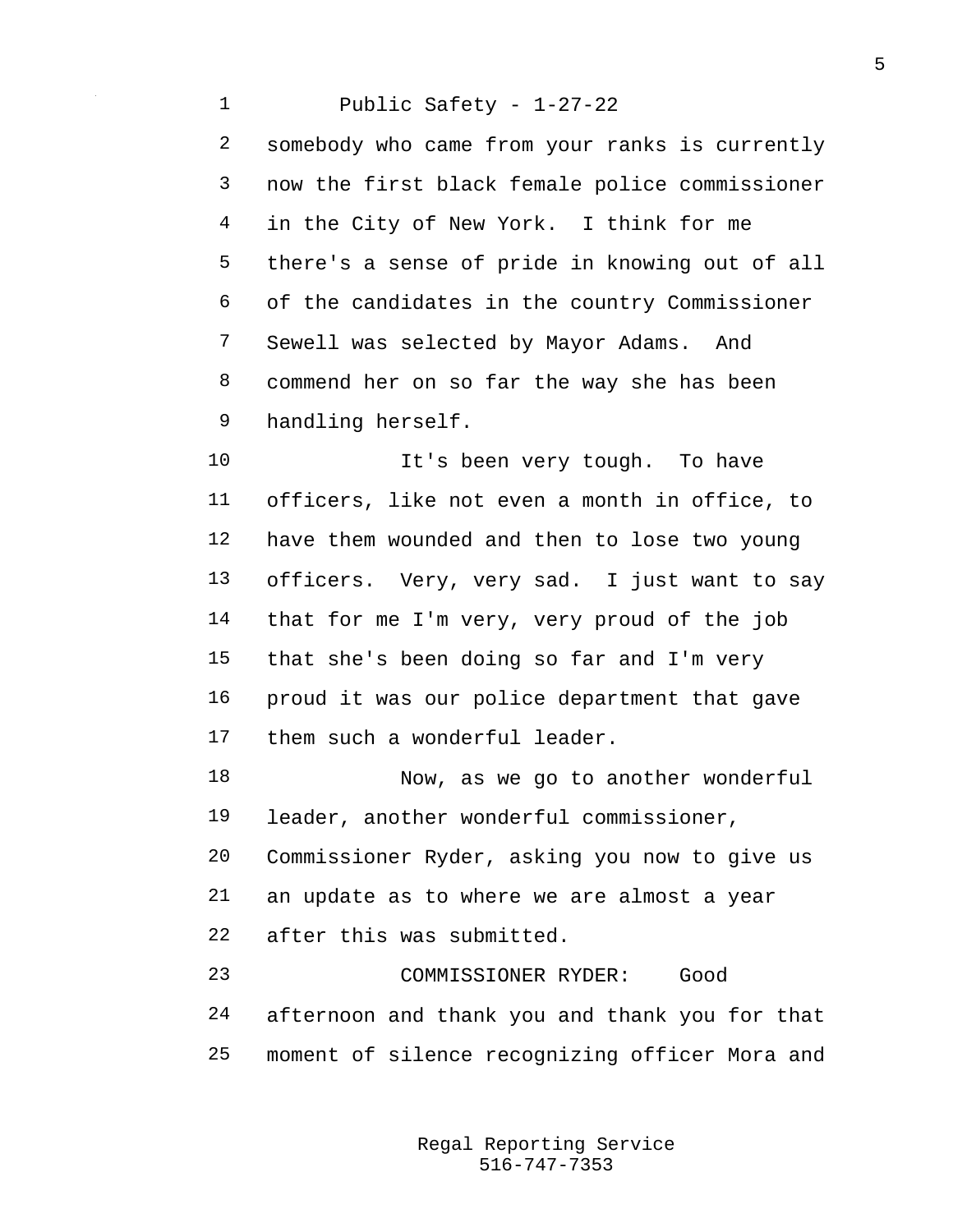Public Safety - 1-27-22 we will all be attending that funeral tomorrow, which will be very difficult. Then again next week. So, again, it's a difficult time for law enforcement, but we know what we signed up for and we know the job we have to do. But it doesn't matter what happens we always stand by each other in those types of situations. We will make sure that we are there for him and his family tomorrow. Police reform. As we all know, EO203 by Governor Cuomo's office came down. We were asked to address several areas that were in his plan. We are happy to announce that we have reached all of our goals except one. That is just a delay in funding when it comes to 911 texting. But otherwise we've opened up our complaint tracking and all the other categories that were asked to touch. So I will jump on a few of them. Body worn cameras. As of January 1, as we promised, every officer on patrol has body worn camera. Every supervisor on patrol has a body worn camera. All the management

team have a body worn camera. The only ones

516-747-7353 Regal Reporting Service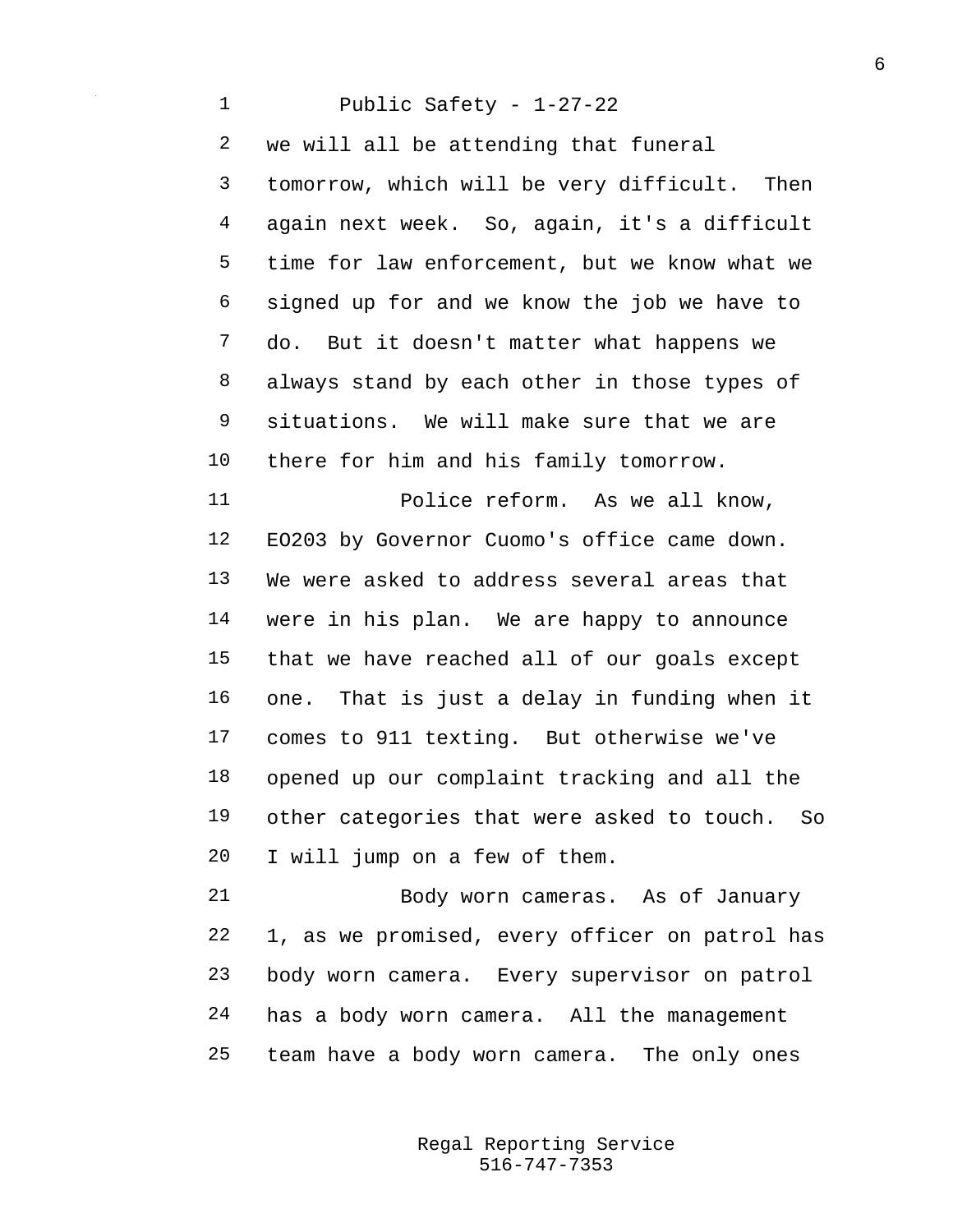Public Safety - 1-27-22 that don't wear a body worn camera are some of the detectives obviously because of the sensitive nature and the undercover assignments that they do. But everybody is wearing a body camera. 7 T am happy to also announce that GTech is the company that we chose. We haven't had any issues. Hardware once in a while will break. A camera will break and so forth. That's going to happen. But as far as the camera working on scene no issue. As far as downloading that data and putting it up to the cloud no issue. We have our analysts that we were very fortunate enough to get brought in early and trained on discovery. They have been able to turn all that over in the seven-day window. Discovery allows us for 14 days to

 return the data over. We split the difference with the DA's office. We have up to seven. They get the second half of the seven days. But we actually turn it over in two to three days depending on it. Our body worn camera analysts work seven days a week. Some days

> 516-747-7353 Regal Reporting Service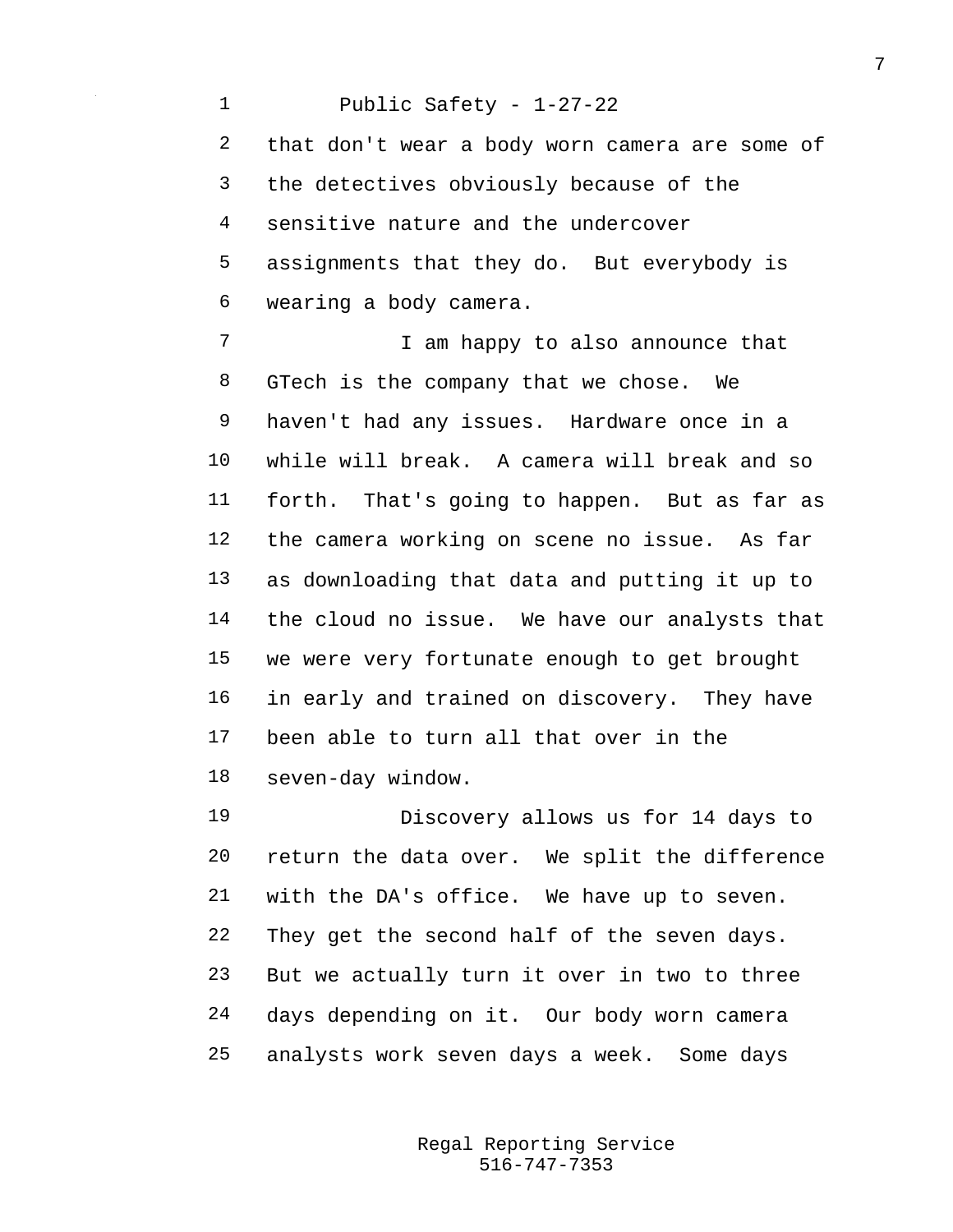Public Safety - 1-27-22 there's multiple cameras. There's multiple videos.

 To give you an example, if there's one arrest and there's 15 cops at scene that's 15 videos that got to be downloaded, be reviewed, put up to the cloud, get downloaded again into the DA's system so they can access it and the team has been doing a great job getting it done along with the rest of the discovery information.

 We had several of our own internal concerns. When you start to learn from things 14 it's our tactics. Tactics for safety for ourselves. But the approach, the right to know, we announce ourselves when we get up. My name is officer Ryder. I'm stopping you for the red light that you just passed on the corner on Smith Street. Can I see your license and registration? And by the way, I'm wearing a body camera.

 By announcing that that's a form of de-escalation both for ourselves and for the individual inside the car. All of that is on the tapes as they are being turned over. We

> 516-747-7353 Regal Reporting Service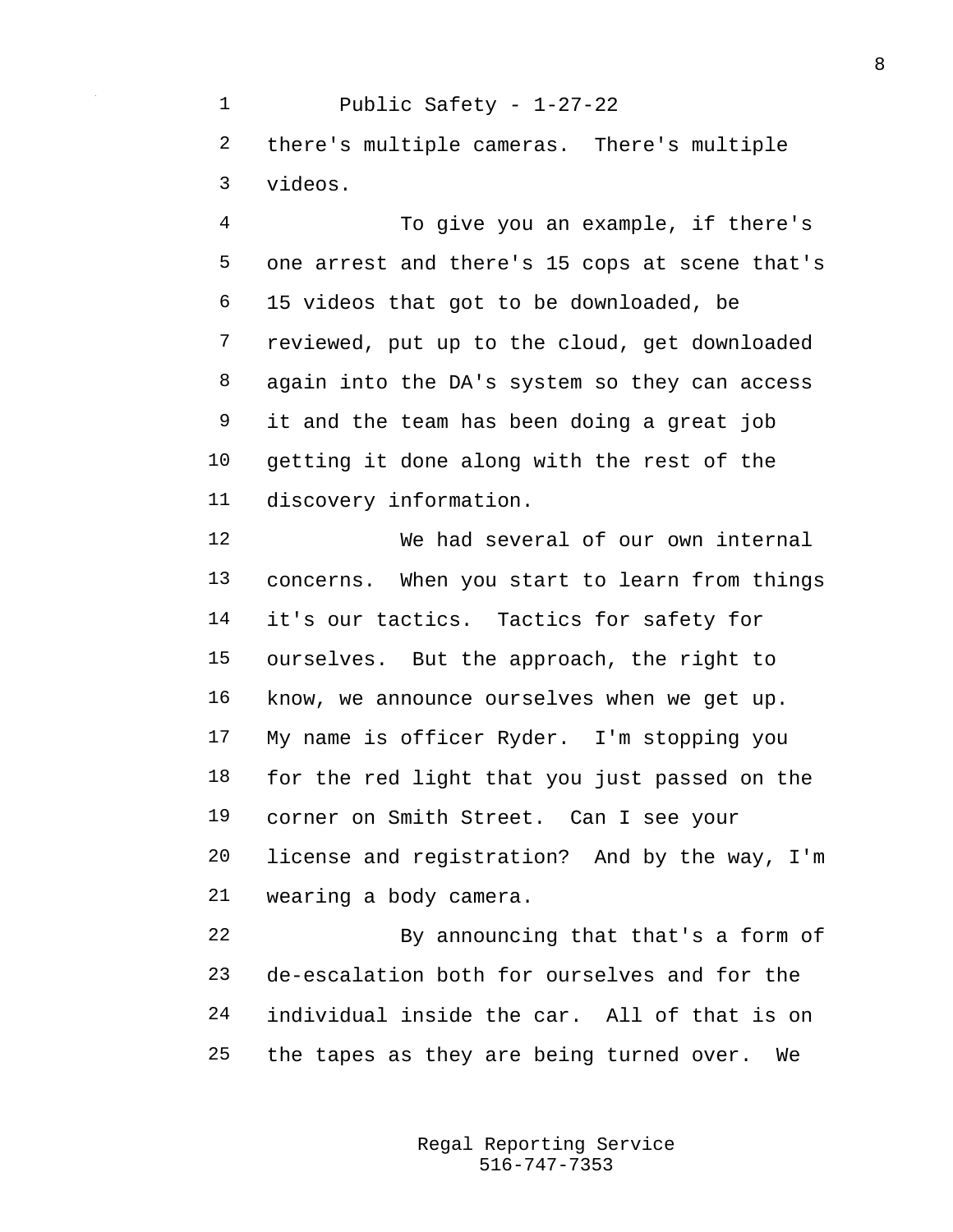Public Safety - 1-27-22 haven't had any issues in the past year. It was a steady rollout that started with the First and the Fifth -- excuse me, the Eighth and Fifth Precinct and then we built from there. And again, no issues. It's working very, very well.

8 And the only delay was on a couple of cameras that we're waiting for. But again, we were able to take it from people that don't need it at the time, like the academy staff. They don't need it. They're not wearing a body camera inside the academy. So we're able to get that to anybody that needed it. Shipping delays, as everybody knows, is of concern. But we've got everybody on patrol wearing a body camera. So, we've reached all of our goals.

 Training. Implicit bias training. We went through an entire process on the training. We created a ten-hour training block that includes police reform, legal updates, use of force, de-escalation, ethical and moral courage, procedural justice, implicit bias and wellness. We have trained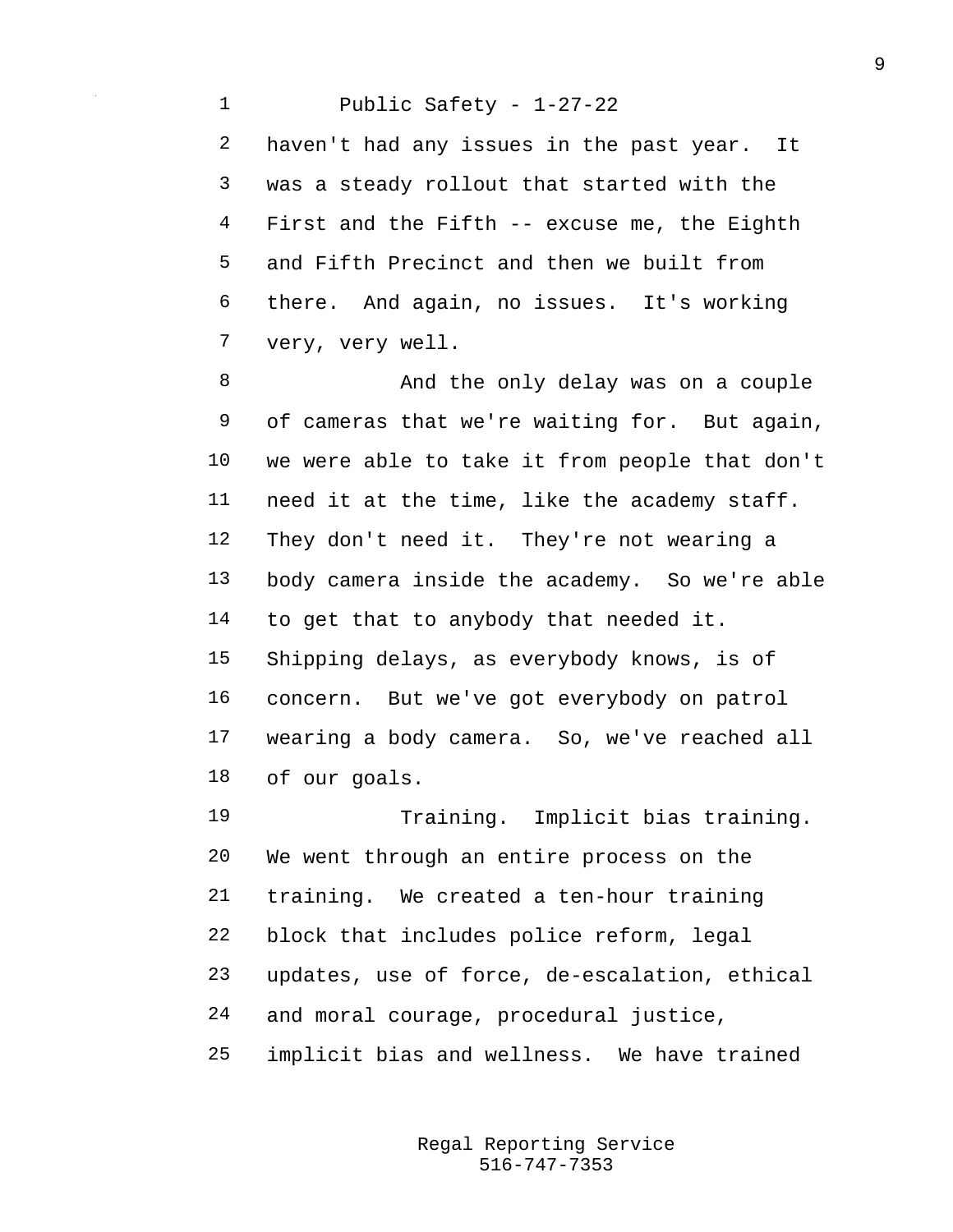Public Safety - 1-27-22 all members of the superior officers including myself down. Everybody had to attend the training. No excuses. Everybody from the DAI got trained. And as far as the cops go, we've got over 700 trained to date. The rest are still going through the cycle. But to answer the question of bias training, which we said we would do, we created another online training that they all had to do with the other 800. So, everybody touched implicit bias training and bias awareness. The rest, as again, as you know, it's a large volume to get through the process of a ten-hour training block along with training all the new detectives, all the new sergeants and all the new police officers. Nobody leaves that academy, going back three classes now, without that training. And it's got very good reviews. Including our villages and our cities have also been part of the process. We have brought in outside trainers

to train with our recruits. We've asked both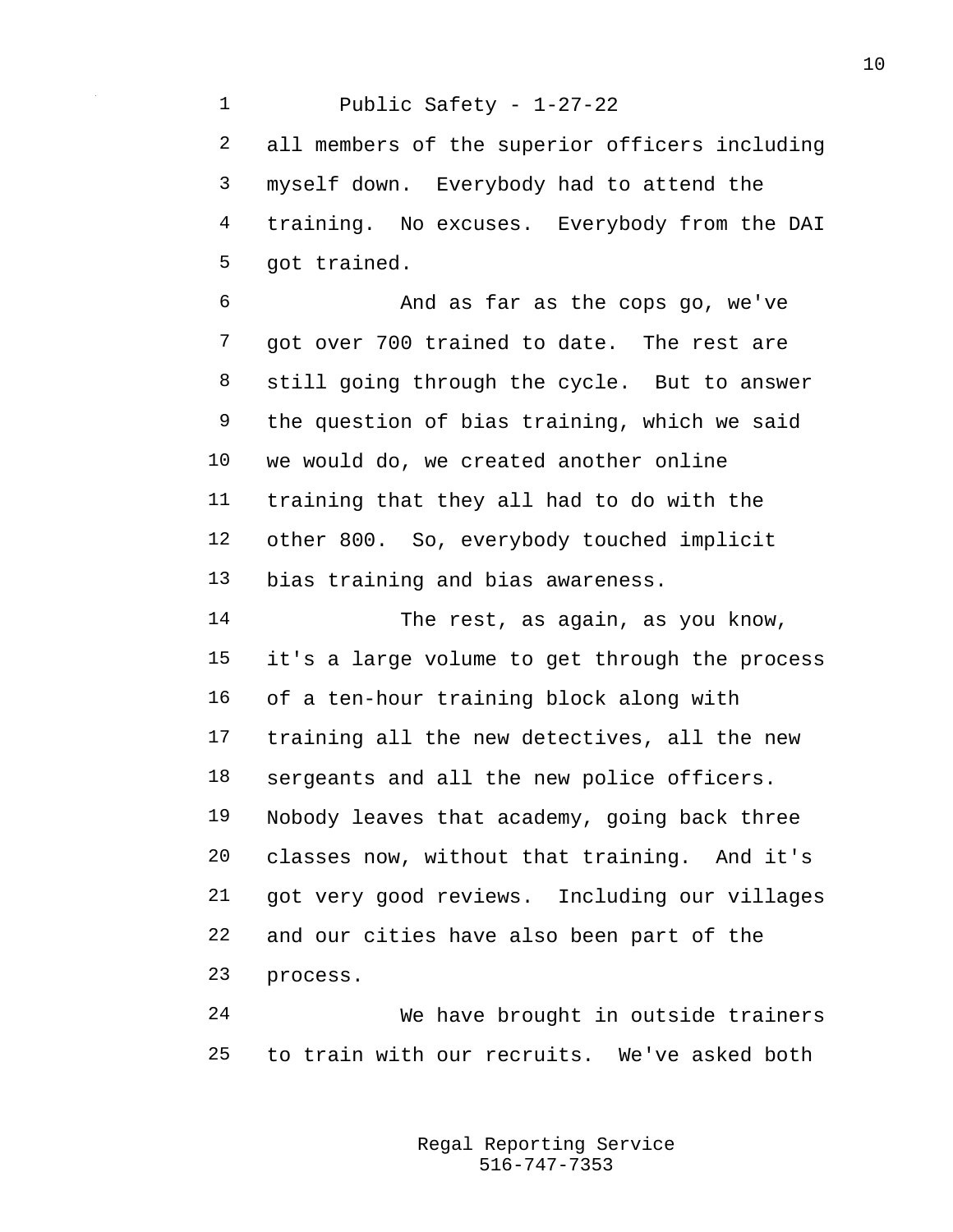Public Safety - 1-27-22 from the LBG. We've had it from the African-American, Hispanic, Latino communities. All come in as guest speakers and speak about sensitivity training to all of our new recruits. That has been expanded and going well.

8 Our language line has gone very well. We had a very nice meeting with Cheryl. I see Cheryl is here in the audience today. And again, work to be done, things to make it better. And we had a very nice round table discussion about a month ago, a month and a half ago and we're moving in the same direction, going to the same goals. So everything has been working well there. As far as de-escalation complaints and data tracking. All of the data went up on the six month as we promised. So the six-month calendar ends June 30th. And then we do it -- approximately we get one month to gather that data, create the documents and put it out. So it's always out by the end of

July.

This data that you have in front of

516-747-7353 Regal Reporting Service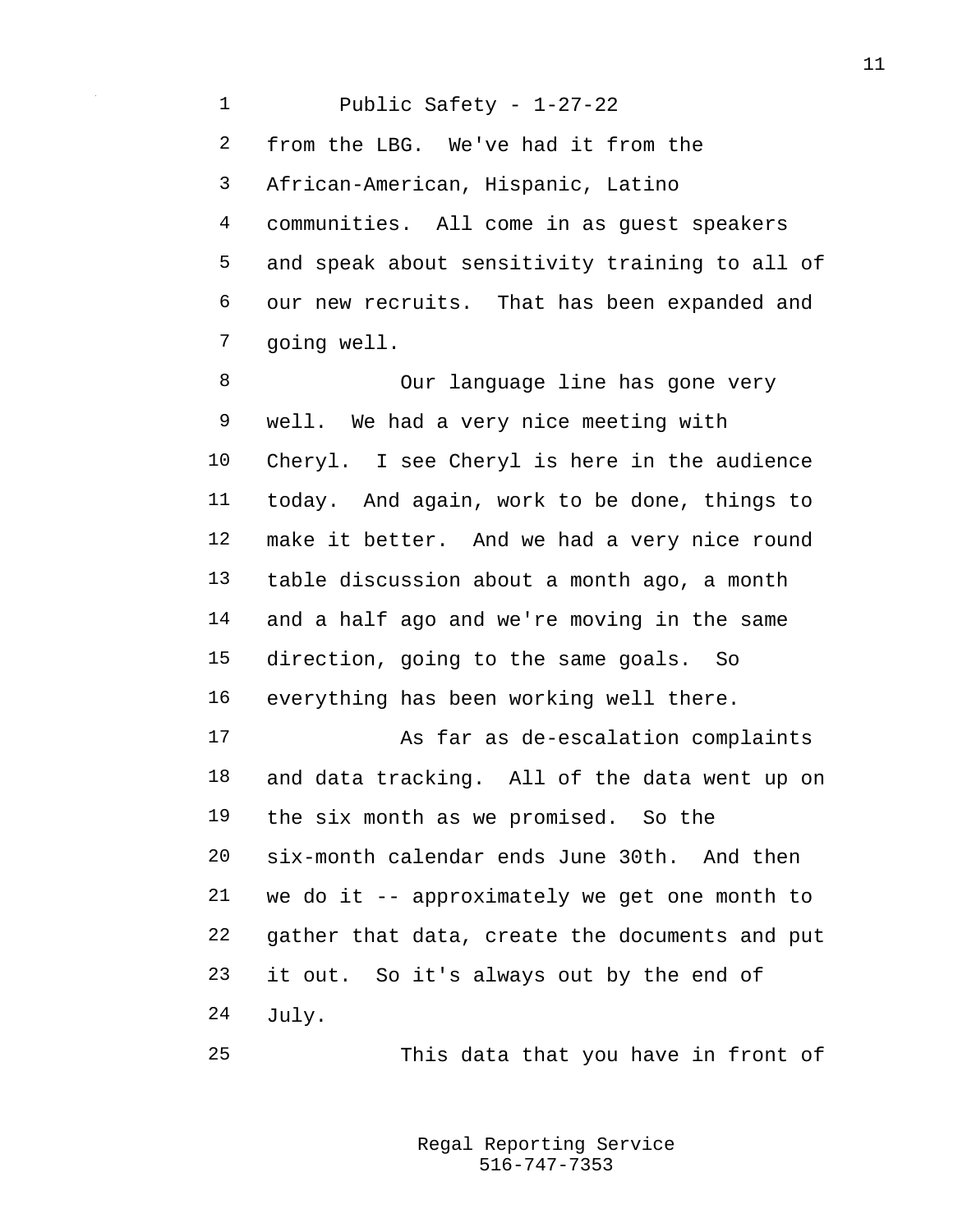Public Safety - 1-27-22 you is the completed data. We rushed it up. It would be normally due at the end of January but we got it out in the last couple of days. Gathered it up and got it out. All of our reporting requirements, our use of force forms are all on the computer. Our complaint tracking, as we promised, we got it now out there where it can be using Google apps to file your complaint. We have it in Spanish. We have it in English. You can make a complaint in person. We will come to you. You can come to the station house. You can do it unanimously. We can take it through a text or through an email. Not the text yet. That is coming. Or you can take and leave a message on the phone. You do not have to give your name to make a complaint, but we run down every complaint that comes through. Every complaint that comes through, as you know, the AG required five complaints in two years. We do three complaints in one year. We improved that even better as the

early warning system. So we can get those

516-747-7353 Regal Reporting Service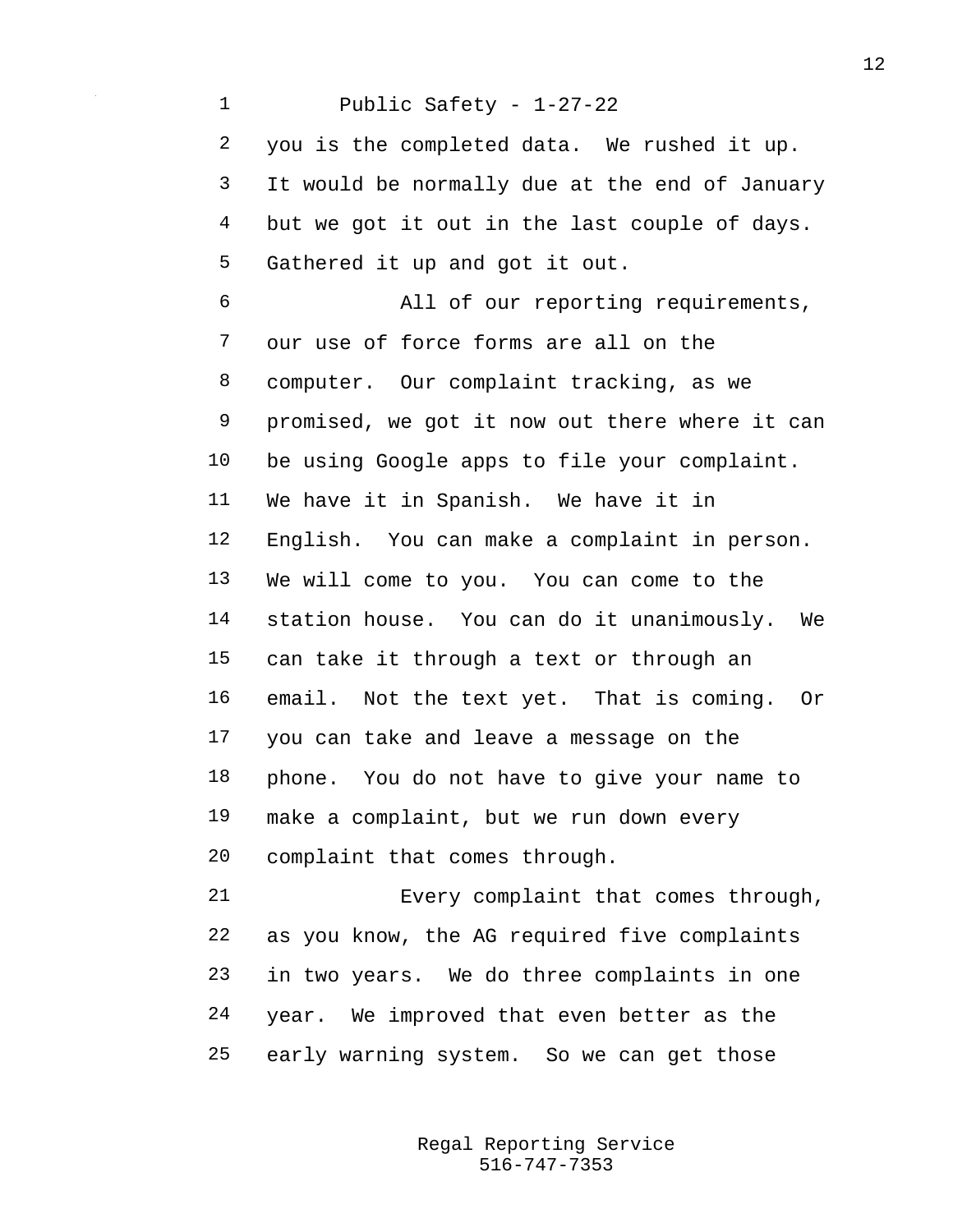Public Safety - 1-27-22 officers that have been accused three times in a 12-month period in front of the chief of department to get retrained. Find out what the problem is. Is it a false report? Is it a good report? Or is there something this officer needs to be done and changed? Our complaints gone down. And the reason our complaints have gone down? Body cameras. On both sides. I'm not saying that all of a sudden we proved that the public was wrong. We also proved that sometimes our cops needed to be a bit more courteous when they deal with the public. So, those complaints have gone down. 16 The AG currently has 15 investigations that we forwarded as we are required to do. If it's a use of force case it's immediate. It goes to the AG. If it's a five in that two-year period they go to the AG. They currently have 15 investigations. We're fairly confident all of them are going to come back as unfounded because there is body cameras in some of them already. But again, we have to follow the requirement.

> 516-747-7353 Regal Reporting Service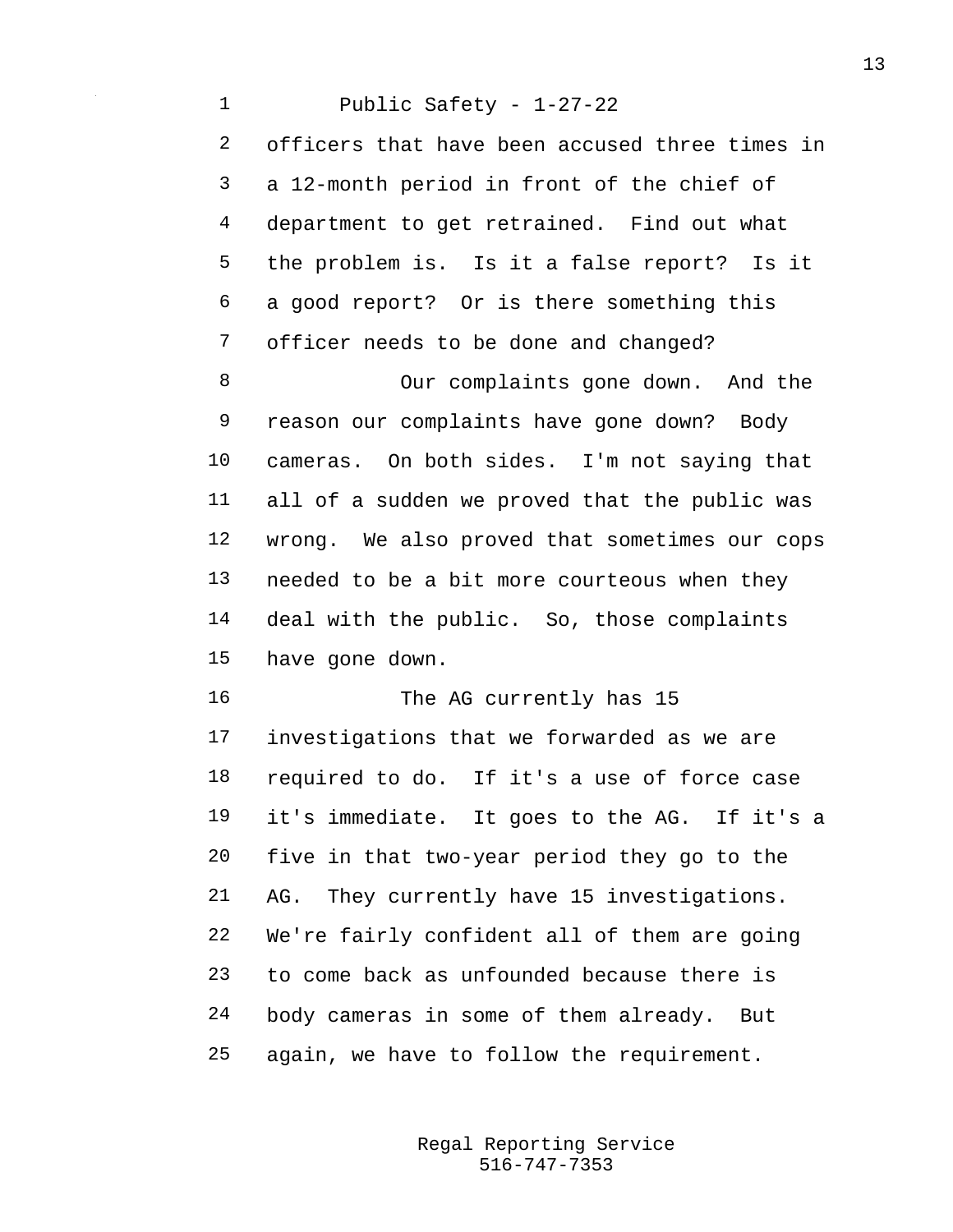Public Safety - 1-27-22 There's no option. So we send it right away. The DA's office has a couple of our cases that they are also looking at. Anything that is use of force we always give to the DA. Their public corruption office takes it first. Any abuse of force has to also go to the AG. Anything of improper tactics or disrespectful in the public that also now five times in the 24 months has gone to the AG. So we have given that to the AG. 12 As far as our community outreach and again building on it, and I'll get to recruitment in a minute, and mental health. Last year we did our park, walk and talk. That's stopping and visiting the businesses and the community. Just the businesses and the community we did it over 2,218 times last year. Our visits to the houses of

 worship, 31,000 times we visited houses of worship last year. 31,000. Our visits to our schools 20,000 times we went and visited our schools last year. And our IP visits to dignitaries, that's going out, community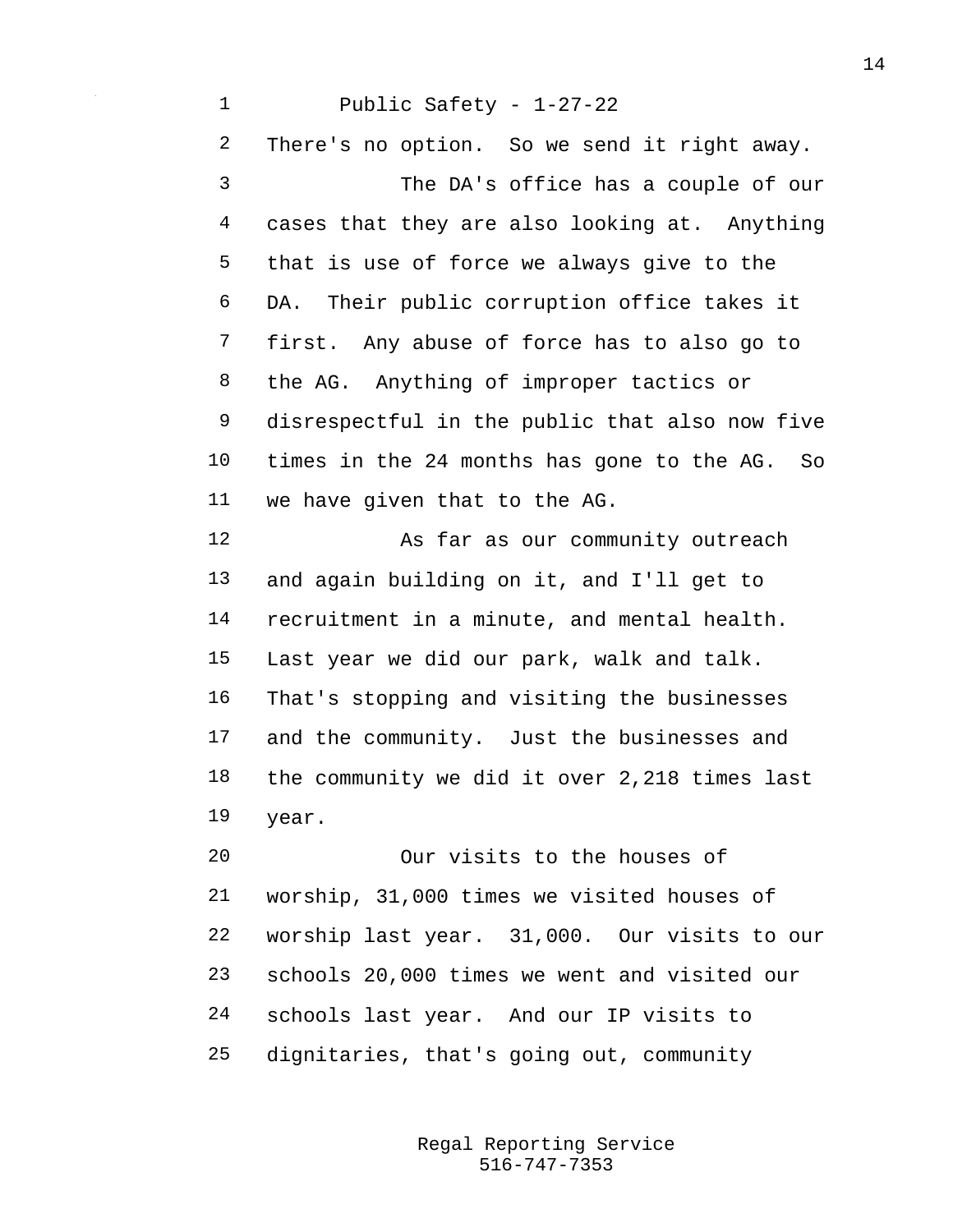Public Safety - 1-27-22 issues as we call it, we did that another 1200 times.

 Total park, walk and talk and IP visits last year 55,098 times. That's getting out and actually speaking to someone. When we 7 say IP a location we say drive by. Stop. Look. See what's going on. When we say park, walk and talk, stop, get out and talk.

 This past weekend just up in the Great Neck area, up in Steamboat Road, we were out greeting those that were attending services. Our Long Island Islamic mosques we visited also on Friday before prayer and we stayed there. We were out again all day Saturday on the Sabbath and again Sunday visiting our churches.

 Our youth for what we call the YACs, the Young Adult Counsels, we did a total of 77 meetings last year through our precincts. We had a little bit of a slow down as we know because of COVID but we think outside the box. We actually did them outside before the weather got cold and we'd sit them in an area outside the building six feet apart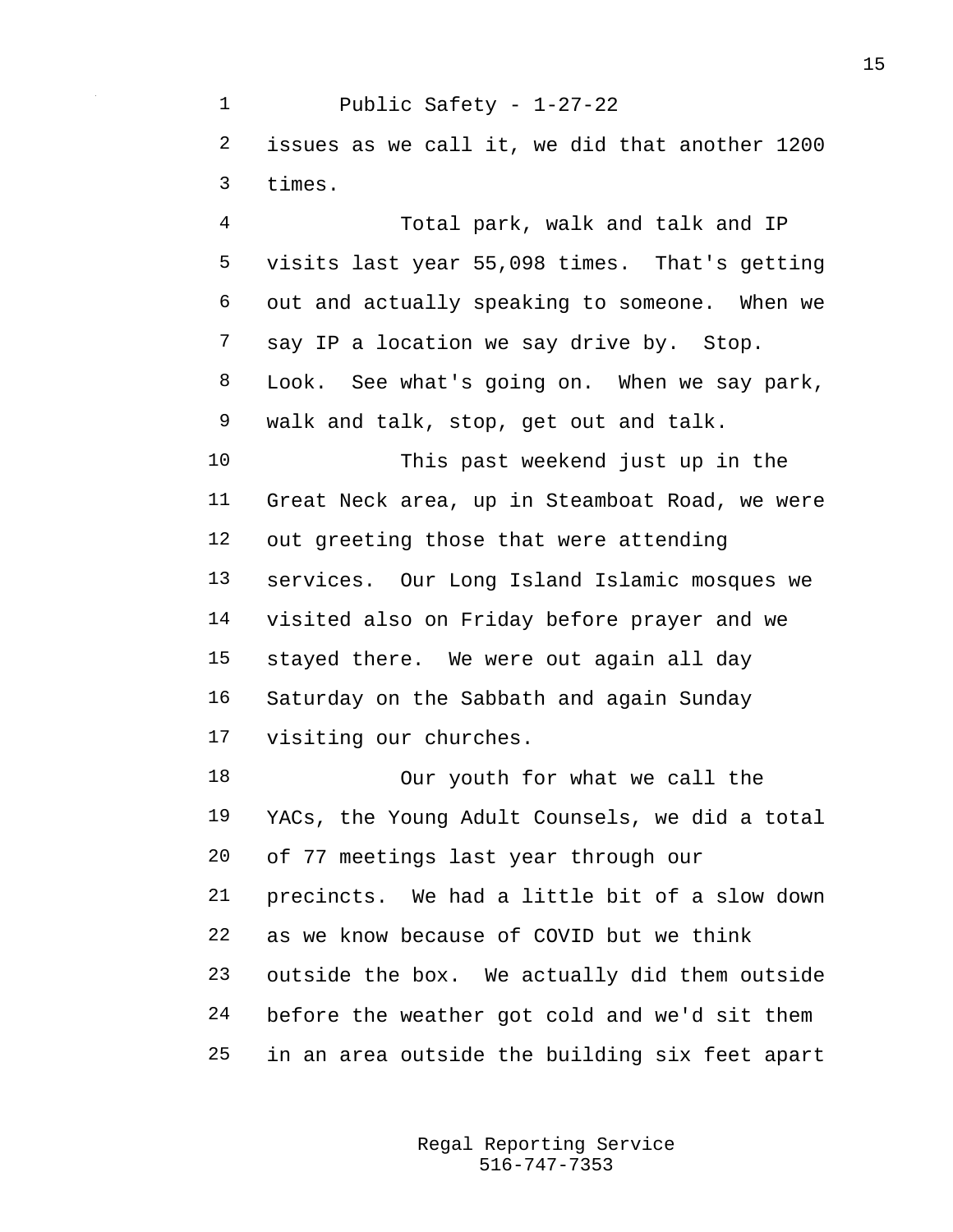Public Safety - 1-27-22 and got them to come. For example, the First Precinct had 17 meetings. They were our largest. The Fourth Precinct had 15 meetings. Community affairs. We're going to talk about our mentoring program. We have approximately 201 applicants that have entered into the mentoring program. I don't know who they are. That's part of the privacy. It's the mentor and the student. That's mentoring that person to both take the upcoming exam or mentoring them as they're going through the process.

 There was a young female she should be going out on field training today or tomorrow. On the first couple of days I met her in the academy. She was going to quit. I spoke to her and I said you can't quit. You're only here three days. You went through too much to get here. And she said, you know, I'll go back to work. I come from the city. I'll go back to the city.

 Just work with us. Did you get a mentor? She goes no. I hooked her up through

> 516-747-7353 Regal Reporting Service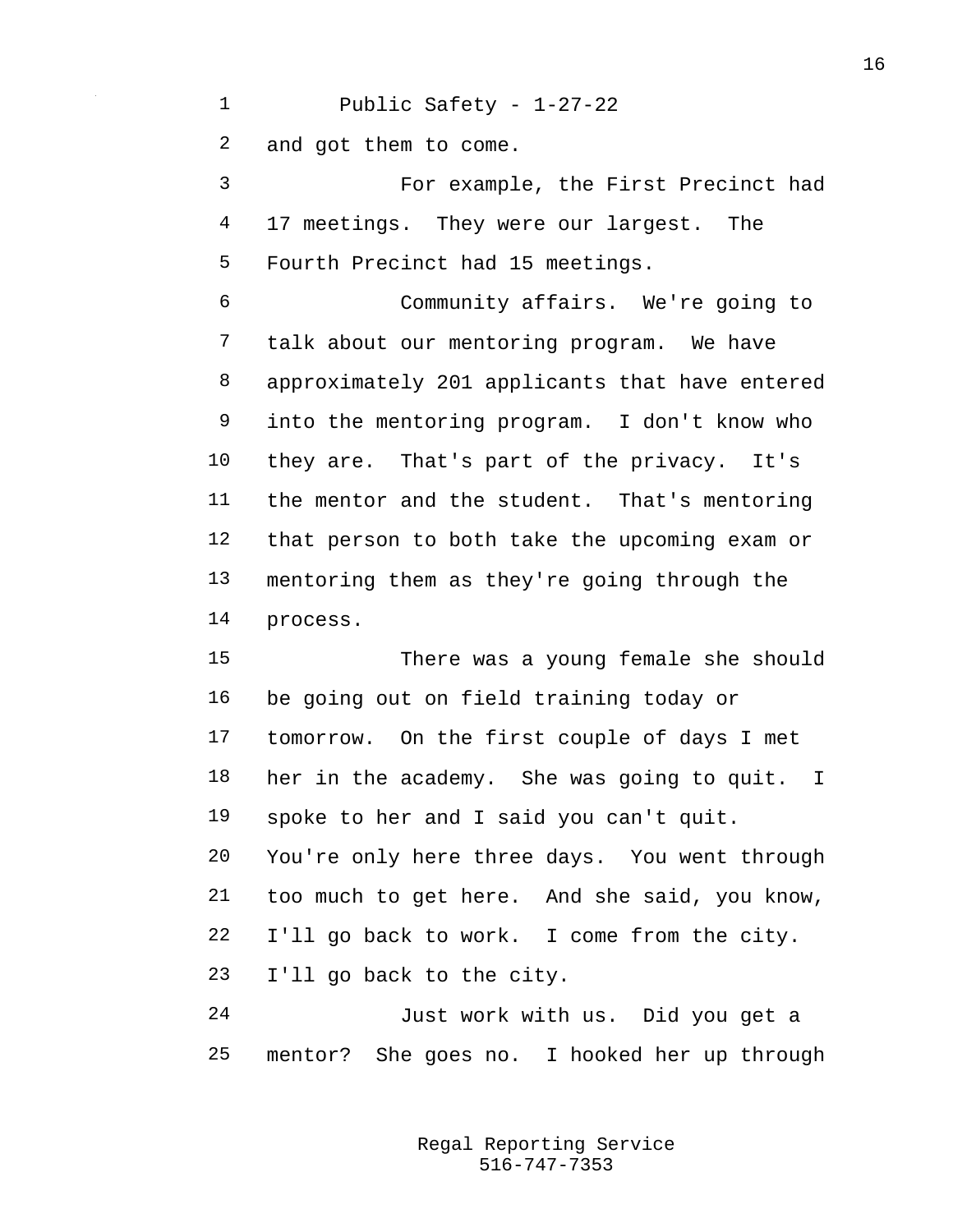Public Safety - 1-27-22 Aida McCollough, through the guardians, she went through and got a mentoring program. She's getting out today. We saved that kid. That's the idea. We don't want to lose any of our good kids that have gone through the process. We don't want to lose any of the kids we can get in. Prerecruitment. As of today, for the upcoming test, we have 11,882 people already registered. Out of that recruitment events, we did 260 recruitment events. Outreach and diversity meetings we did 262. You can see the number is going to grow. Competition is going to get harder. If you listen to someone like Bishop Harvey it's in the mass. We need the mass from all of our diverse communities. We need the mass. So I need a large group from the African-American communities to sign up. And the Hispanic communities to sign up. I get a large group from the white community. So I do understand that and our recruitment was all in the minority communities and you can see by the number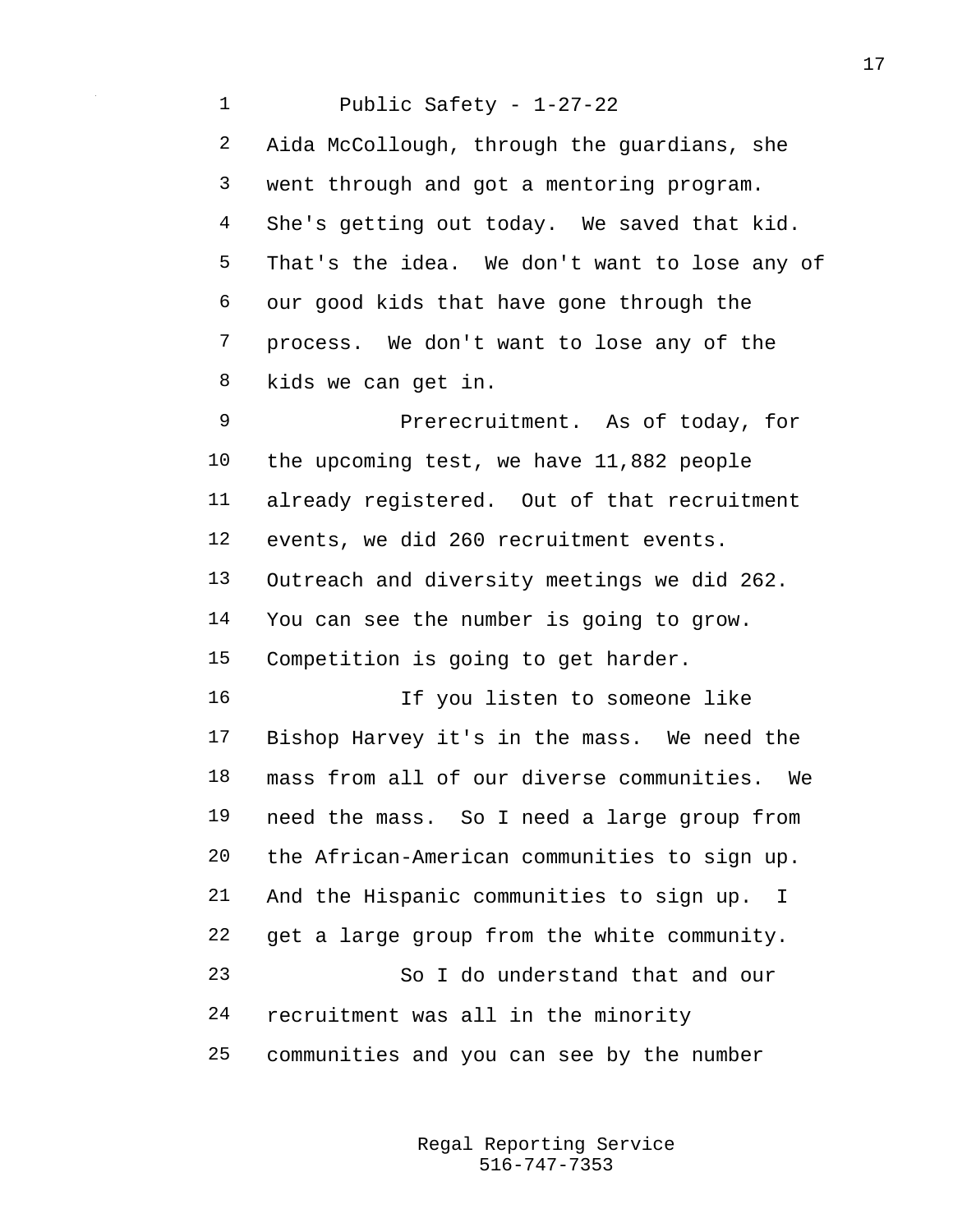Public Safety - 1-27-22 we're already getting them preregistered. So that preregistrant app that they sign up for gets them into the program has been working really, really well. And again, it's been good for us here in the police department. When I look at MCT and look at our mental health that was the number one concern that most of had during the reform. We had last year in 2021 we had 4,401 cases that we got called for a mental health crisis. We took 3,900 to the hospital. That's not the best number. An expert in mobile crisis will tell you that. We know that. The problem was the expansion of mobile crisis and getting the team separated and the hiring process, as we all know in government, takes time to hire these experts. November 1 we started rolling that project out. It hit some bumps. By December we were seamless.

 MCT was involved in 108 cases that they came to the scene on. Out of that we, to give you an example, out of these 4400 cases 103 times we had to call emergency services to the scene. That meant it was a violent mental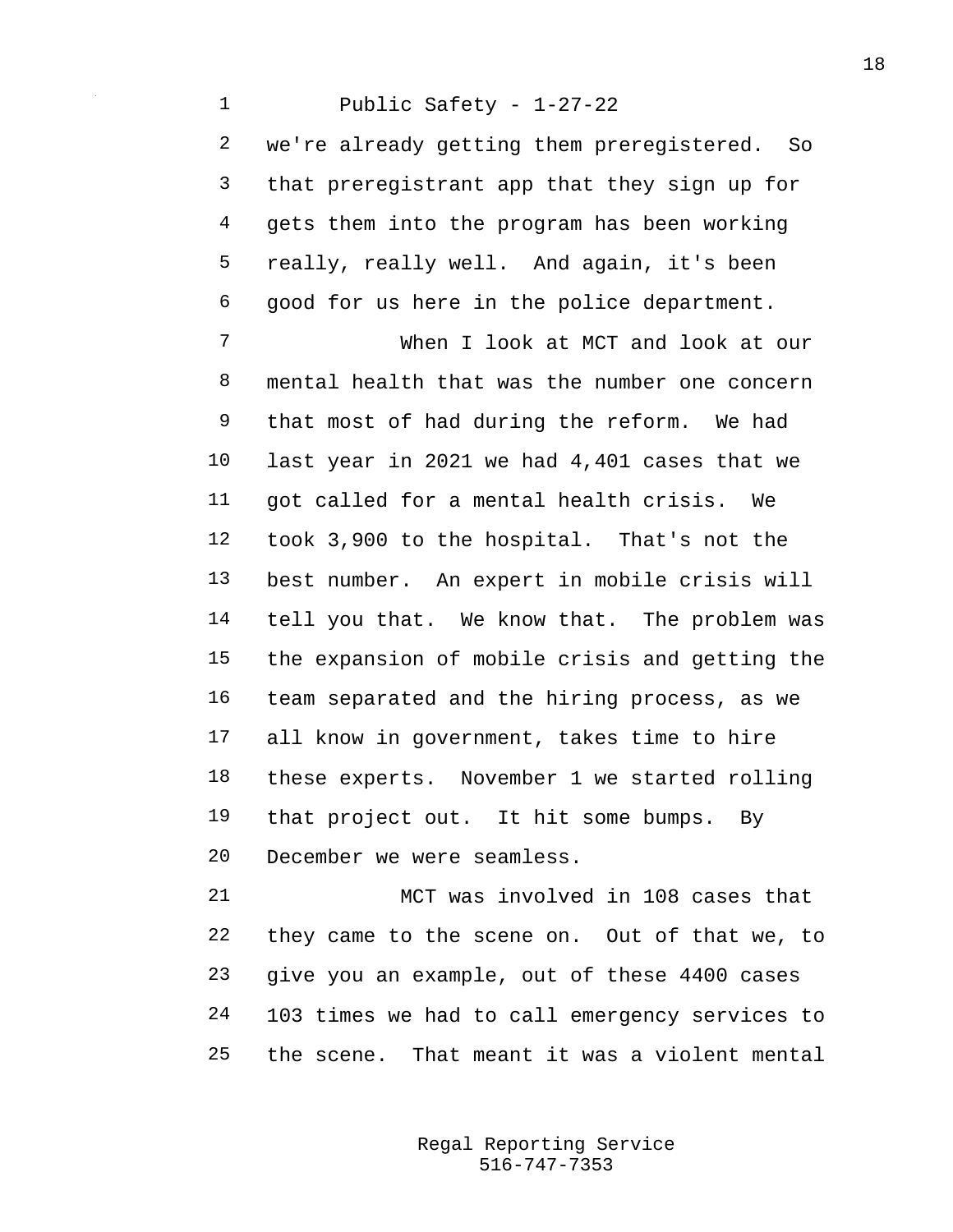Public Safety - 1-27-22 aided. Of those 103, six times we had to use force. All of the force that was used was physical force. Not even a taser. I have two cops that were bit and one that got a split skull dealing with the mental aided. But they only used physical force and used what we call verbal judo to talk them down. All of these cases nobody was injured. Not one out of 4,401 cases was any of these mental-aided cases injured. We took them to the hospital because they need treatment.

 We're working with mobile crisis to make that better so we can bring that number down that they need to all to go to the hospital. We understand that. Again, mobile crisis is now in our station houses. They are using some of our facilities to respond from. They're on the road.

 We have a three-tiered system which is built with a script that our 911 operators go to. The first one, if you looked at a tier one as being the lowest, someone needs to talk to someone and has called 911. Our

communications bureau transferred that to MCT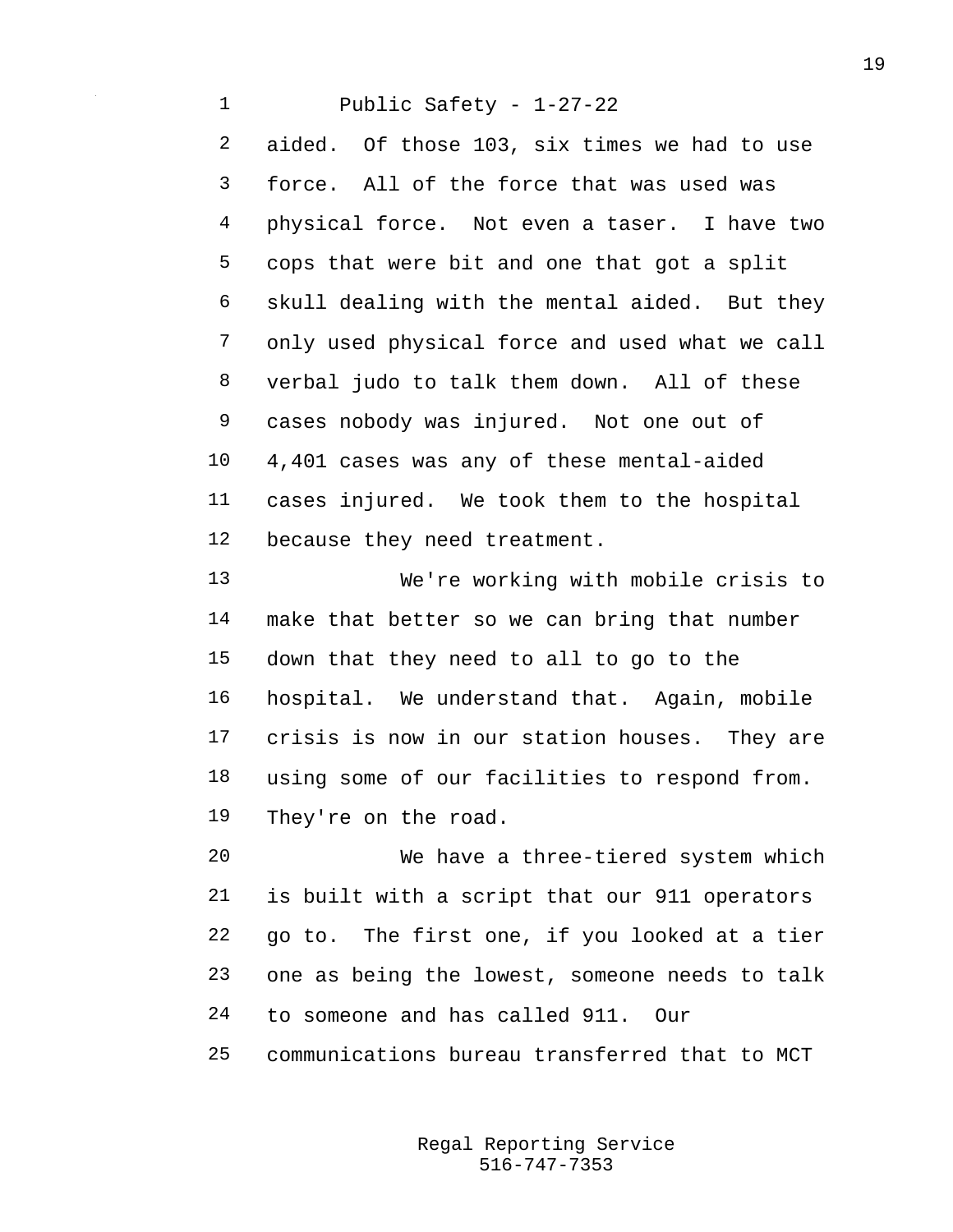Public Safety - 1-27-22 cell number which is the person on call during the hours of 0800 to 2400. This is similar if you call 227 talk. There is no police response if not necessary. If MCT says I have it and they tell a 911 operator I know who it is. This is Denise. We've dealt with her before. It's okay. We're going to go visit her. There's no violence. No threat of suicide. Nothing like that. Okay, thank you. When we do that we don't respond. MCT's got it. They'll dispatch their own people. 13 The second tier. Someone having a mental breakdown. Is not in imminent threat of hurting themselves or others, but we'll transfer that to MCT for evaluation for police response but we're already responding because we don't know how that's going to end. We can't waste time getting there. So, we're responding. There's two police officers and an ambulance to that location. If MCT evaluates and says no, it's okay. We're still going to go and do a wellness check. That's part of the second tier of this. But the idea of it is working

> 516-747-7353 Regal Reporting Service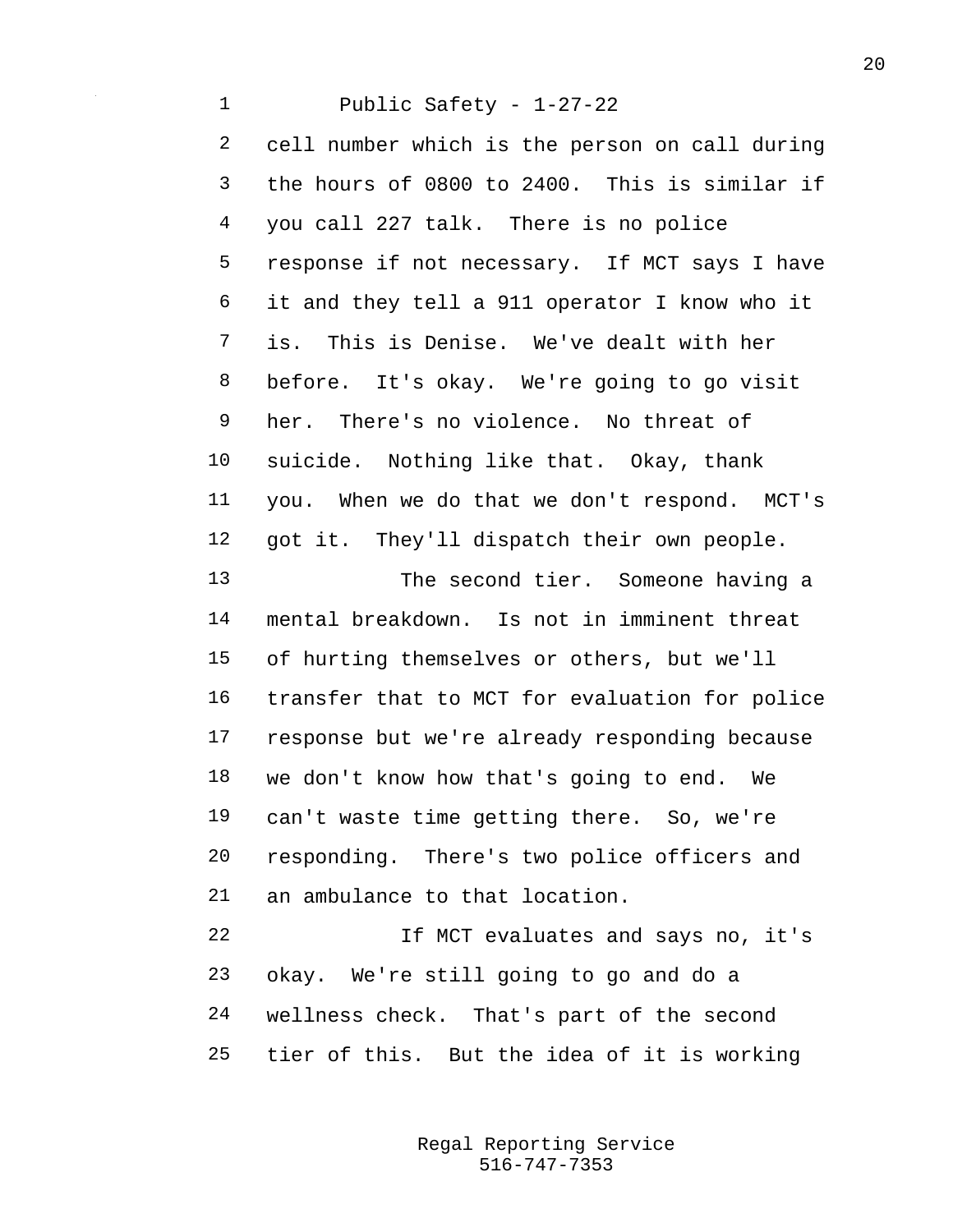Public Safety - 1-27-22 with MCT on a dual response. If they're out there and say wait before you go to the house we will wait before we go to the house. They're in contact. They know the individuals. They know most of their patients out there and they do a fabulous job. Tier three. Somebody is acting out or breaking or destroying property or going to hurt themselves or another. We're going. We'll notify MCT and when MCT gets there, once we've got the scene under control, we'll then work with MCT on what's the best outcome for this individual. Police response. Again, is nonviolent is two cars and a supervisor. We always send a supervisor to these calls. If it's a violent we send ESU and MCT is notified. Again, the success has been good. The numbers shows that. That no one is getting hurt. But the treatment for the mental individual that's suffering from that mental health crisis can be better. Meaning not getting him to a hospital and getting him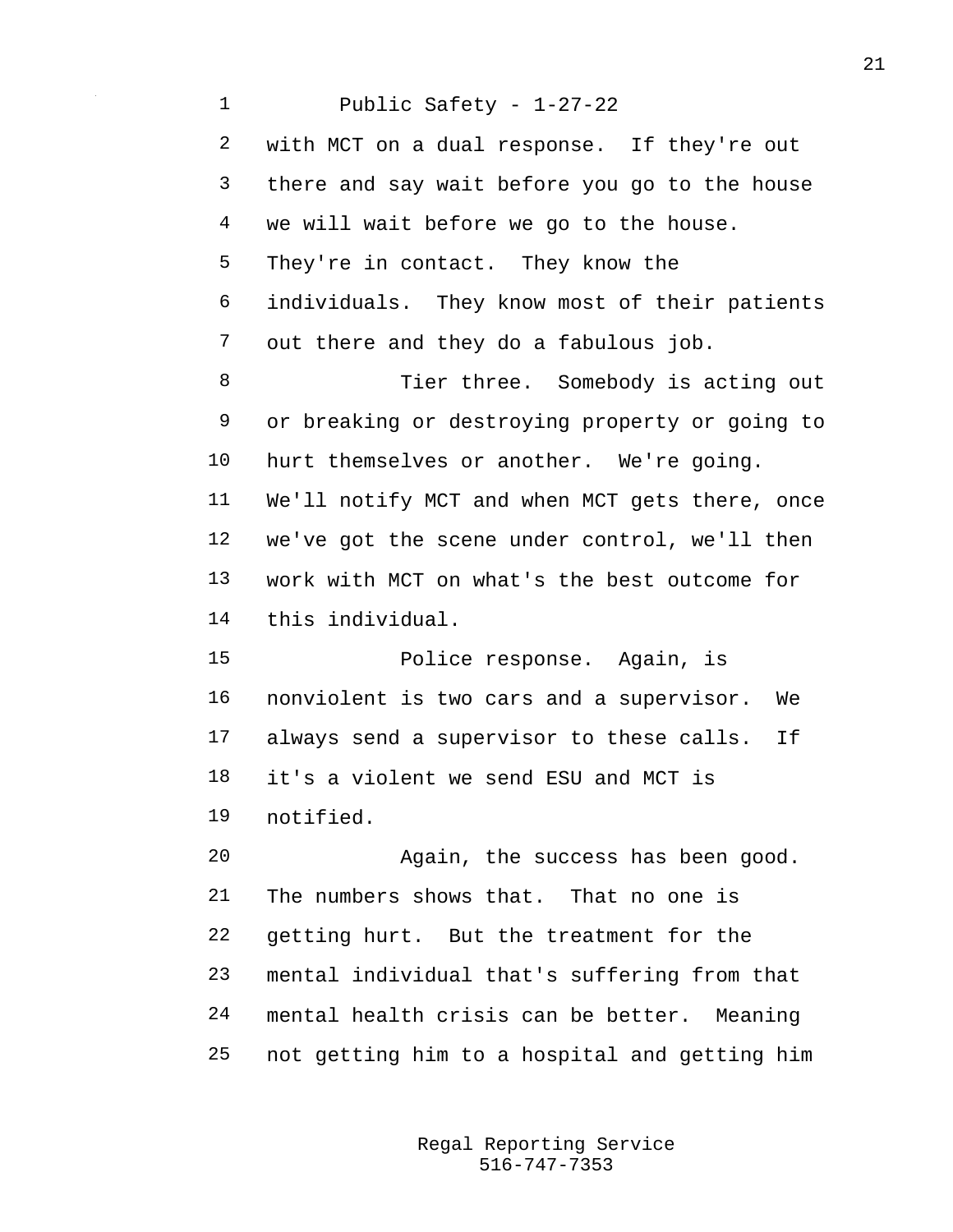Public Safety - 1-27-22 to remain home. MCT is working with that. They got almost their full staff. They are dispatching from the street now and they are in quadrants throughout Nassau County. I spoke to you about the training. I went through that and then I'll get into some of the numbers. I went through the IAU stuff. Got it. Going into the numbers. First category we'll cover is our arrest data. Arrest data. We did 10,272 arrests last year. Total -- I'll just give you the percentage -- is American-Indian Alaskan Native are .3 percent. Asian Pacific 5.9 percent. African-American 35.6. Hispanic Latino 25.1. Other is zero. Unknown is zero. White is 33.1 percent. That makes up 100 percent of those arrested. The top areas where they're arrested, top area is East Garden City, which is the mall. 64 percent of those that are arrested are our residents. 35.6 percent are nonresidents here in Nassau County.

 So when we compare the data to the demographics of Nassau County it's kind of an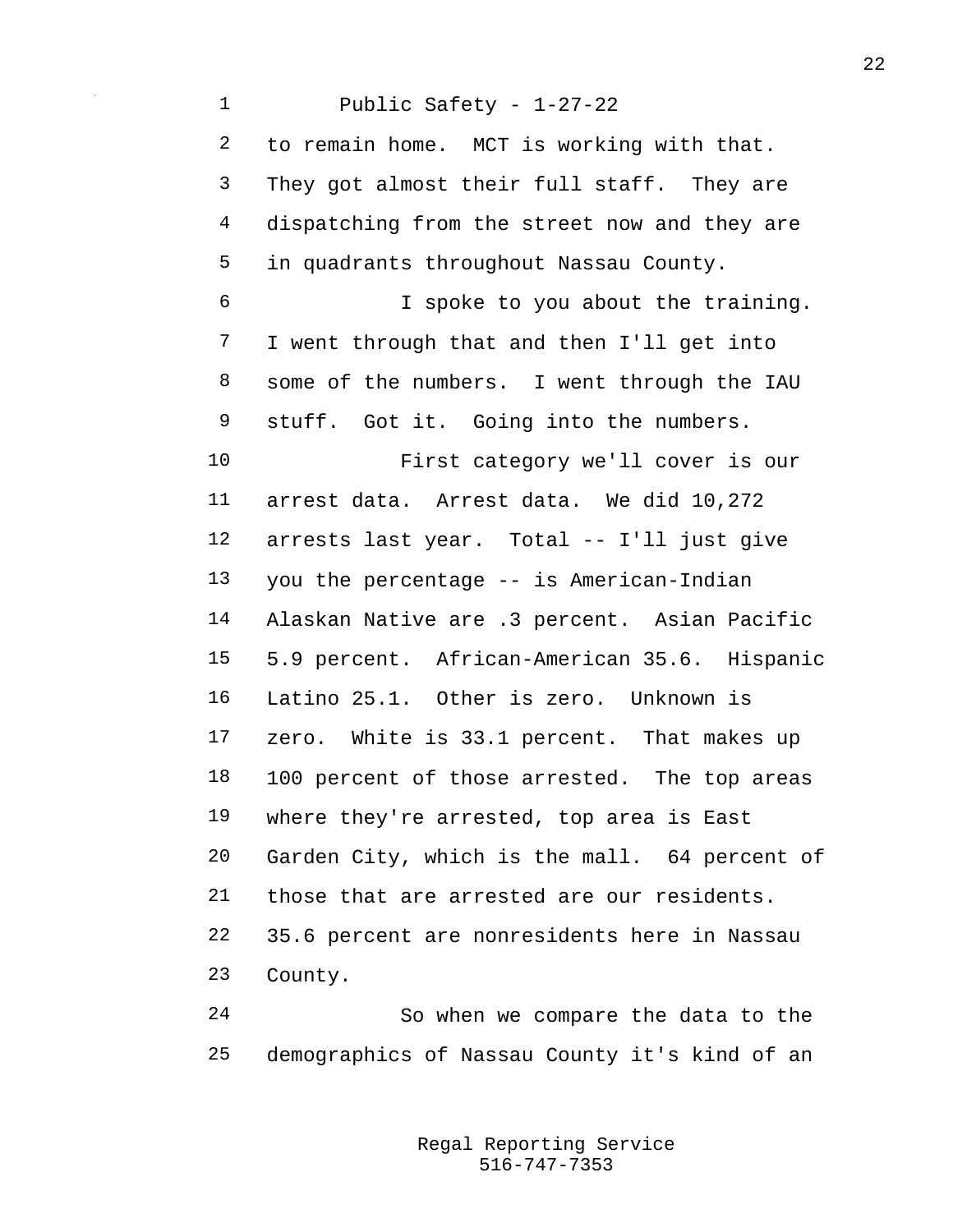Public Safety - 1-27-22 unfair number because, again, 35.6 percent do not reside in Nassau County. Of that the number one arrest that we do is controlled substance 1,774 times. Our larcenies 1,411. Forgery and related 1,272. And assault related 911. That's the top four in the category and there's more on the chart if you choose to look at it. Use of force data. We used force 440 times last year in the county. Understand what force means. I'll give you some of the categories. Physical force. That is the number one. Out of the 440 was 287. If I use an arm lock on you, which is a nonagressive way of controlling a subject, it's twisting the arm to the elbow, an arm lock on you that's a use of force. If the person struggles to put the cuffs on that's a use of force. If we have to push him into the wall because he's not complying in a situation that's a use of force. So we take a use of force just about for any time that is anybody that is just basically not complying. We take that number.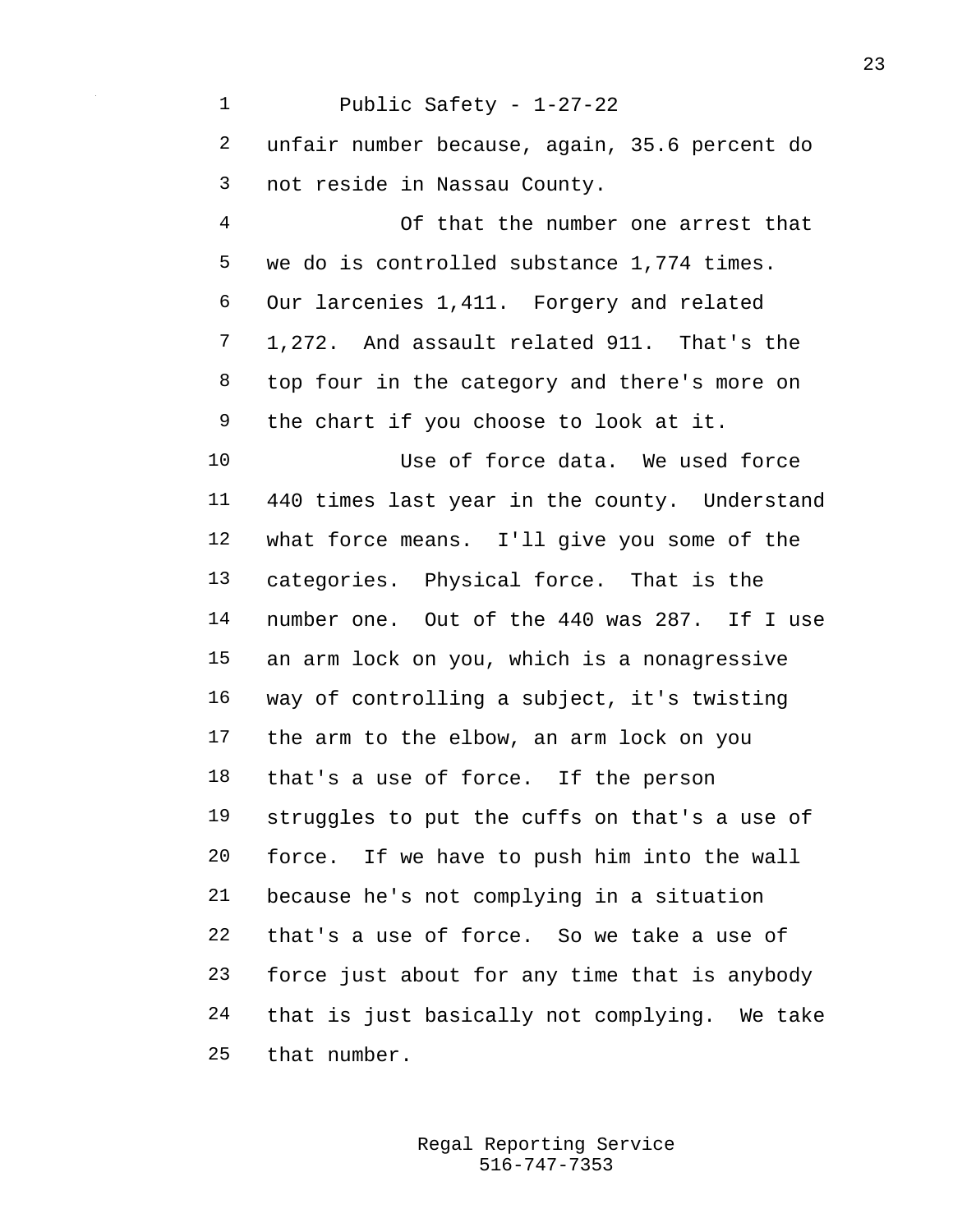Public Safety - 1-27-22

 So, out of the 10,000 arrests last year we used force 440 times. Of those forces there were physical force 287. The use of a stun gun 26. OC spray was one. Baton was one. The canine is 14. We didn't bite nobody. We don't do that. We don't unleash our dogs and let them go. What happens is, when we use dog to go and search for somebody that's a use of force. It's like taking your gun out. Your dog is in front of you. That's a use of force so we record that.

 Weapon displayed 48 times. For a total of -- that gets you back to that number 440. Again, out of 10,000 arrests in Nassau County.

 So, field interviews. This is our field stops. Our field stops, again, we did 2,562 field stops. Asian Native .4. Asian Pacific 5.2. African-American 28. Hispanic, Latino 24. And White 39.3 percent. And again, of those 36.5 percent do not reside here in Nassau County.

 Field interview you don't need to know the times and dates but they're on there

> 516-747-7353 Regal Reporting Service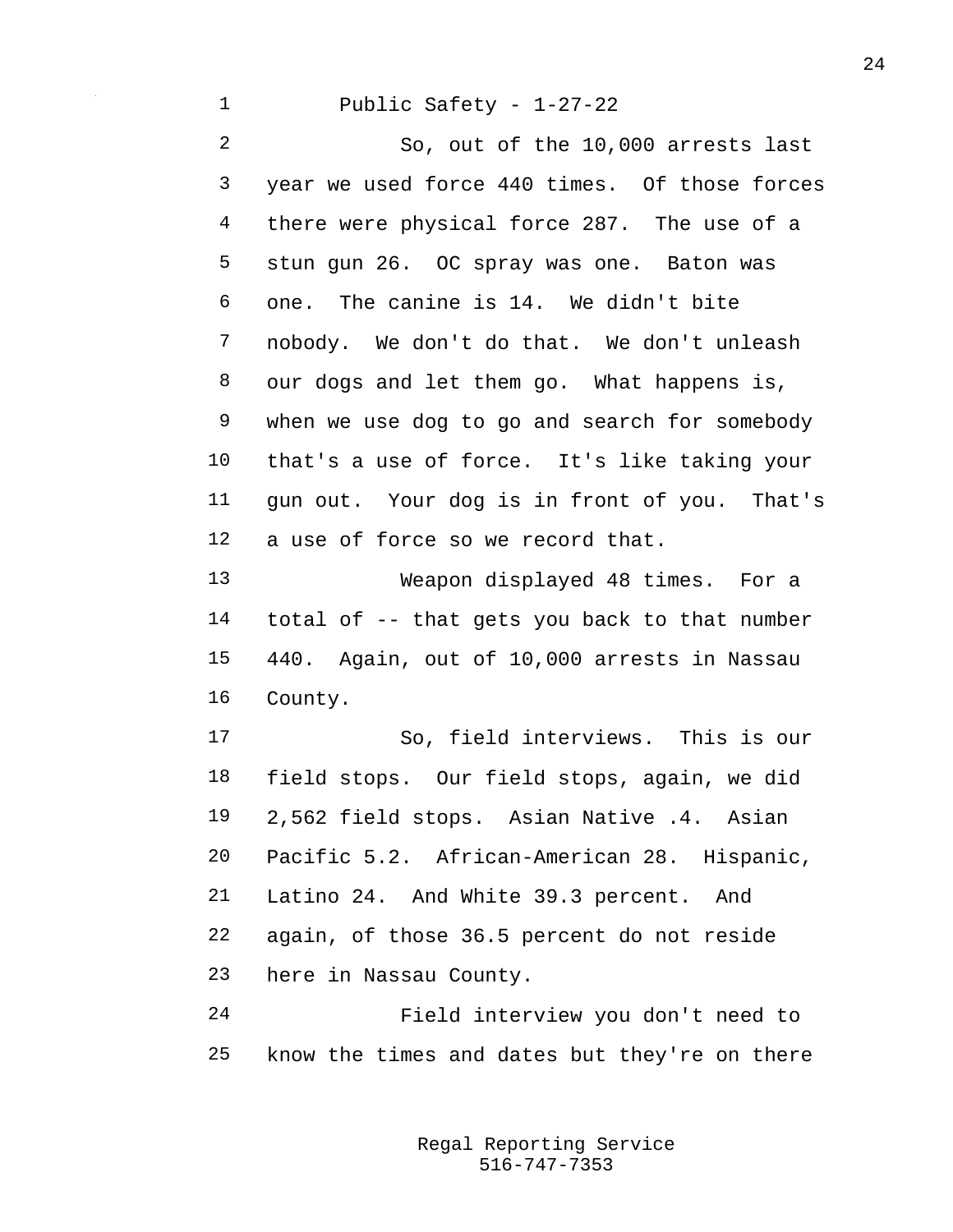Public Safety - 1-27-22 that you can look at it. 1,923 people that were stopped were residents. That's 64 percent. 915 were nonresidents. That's 30 percent of the makeup. Complaint data. We had 379 complaints last year. I'm sorry, 491 complaints last year. That is down from the year before. I'm going to again bring that up that I believe it has to do a lot with the fact that it is again body cameras are starting to show a decline and now that it is fully out there. Any excessive force as I explained to you or any unlawful conduct must go to the attorney general. No option. Any five complaints in two years goes to the attorney general. Our early alert system, our early warning system, is three times in 12 months. Out of the million interactions with the public on the complaints we get .1 percent complaints against our officers. Tickets and summonses. In 2019 we wrote 242,000 summons. In 2020 we wrote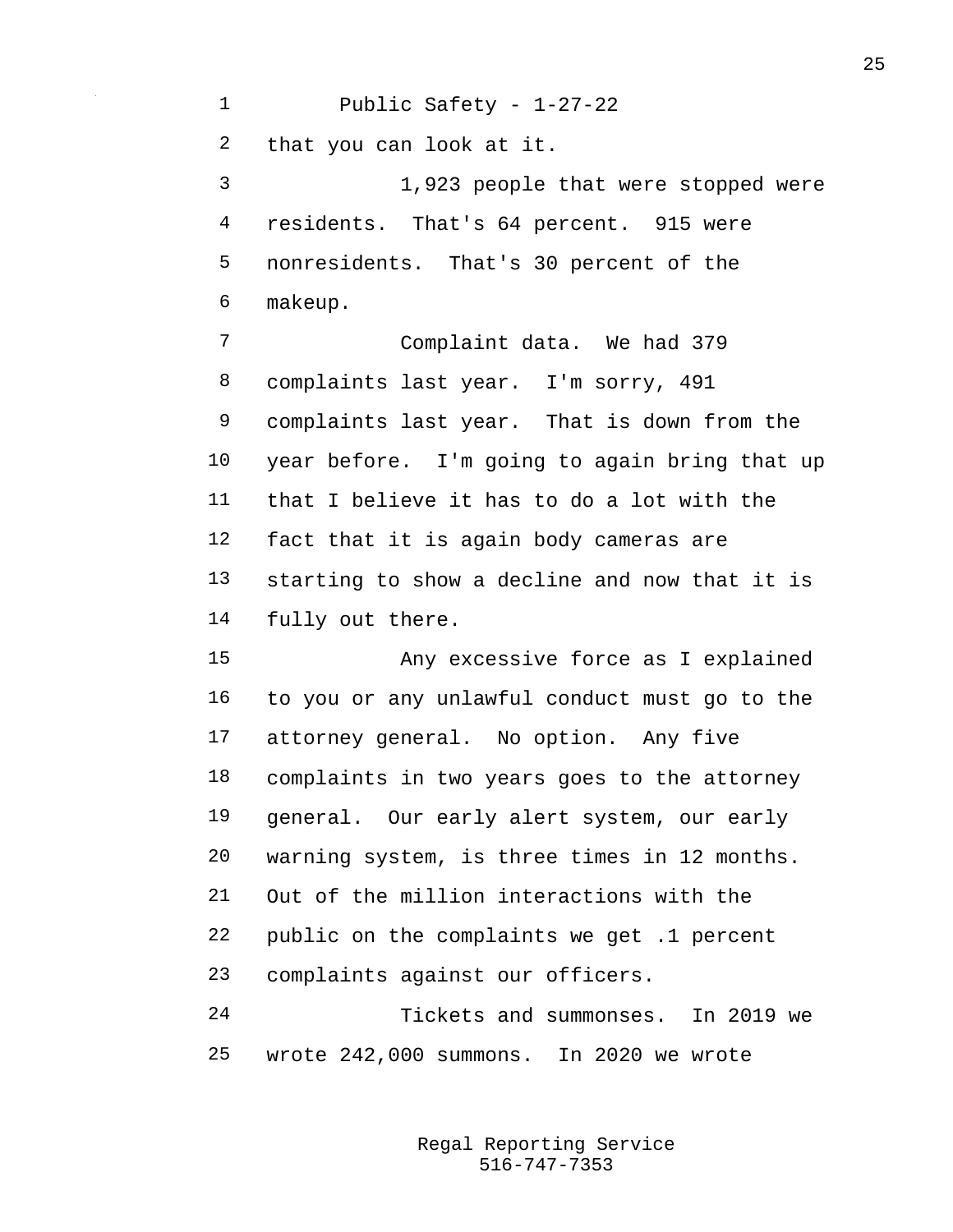Public Safety - 1-27-22 119,000. In 2021 we wrote 104,000. There's a reason for that I'll explain in a second. If you look at again Asian is 9.4 percent. African-American is 20 percent. Hispanic is 21 percent. White is 37.2 percent. And company, which is an organization, they're at seven percent. 56 percent of those summonses make

 up our residents. 43.9 percent do not make up our residents. They are nonresidents here in Nassau County. And 41 percent of our summonses are issued by the highway bureau up on the highway department. It goes to show you the break up of how it is.

 We have changed conversations with our officers about sensitivity, about going into a community. About looking at things like obstructed view in the windshield. Corrective action. It doesn't need to be a summons. A tail light that's broken, we give a warning first time around. If we see that car a week later he'll get the ticket by the same cop. So we're doing that through all of our communities. That's why we're seeing the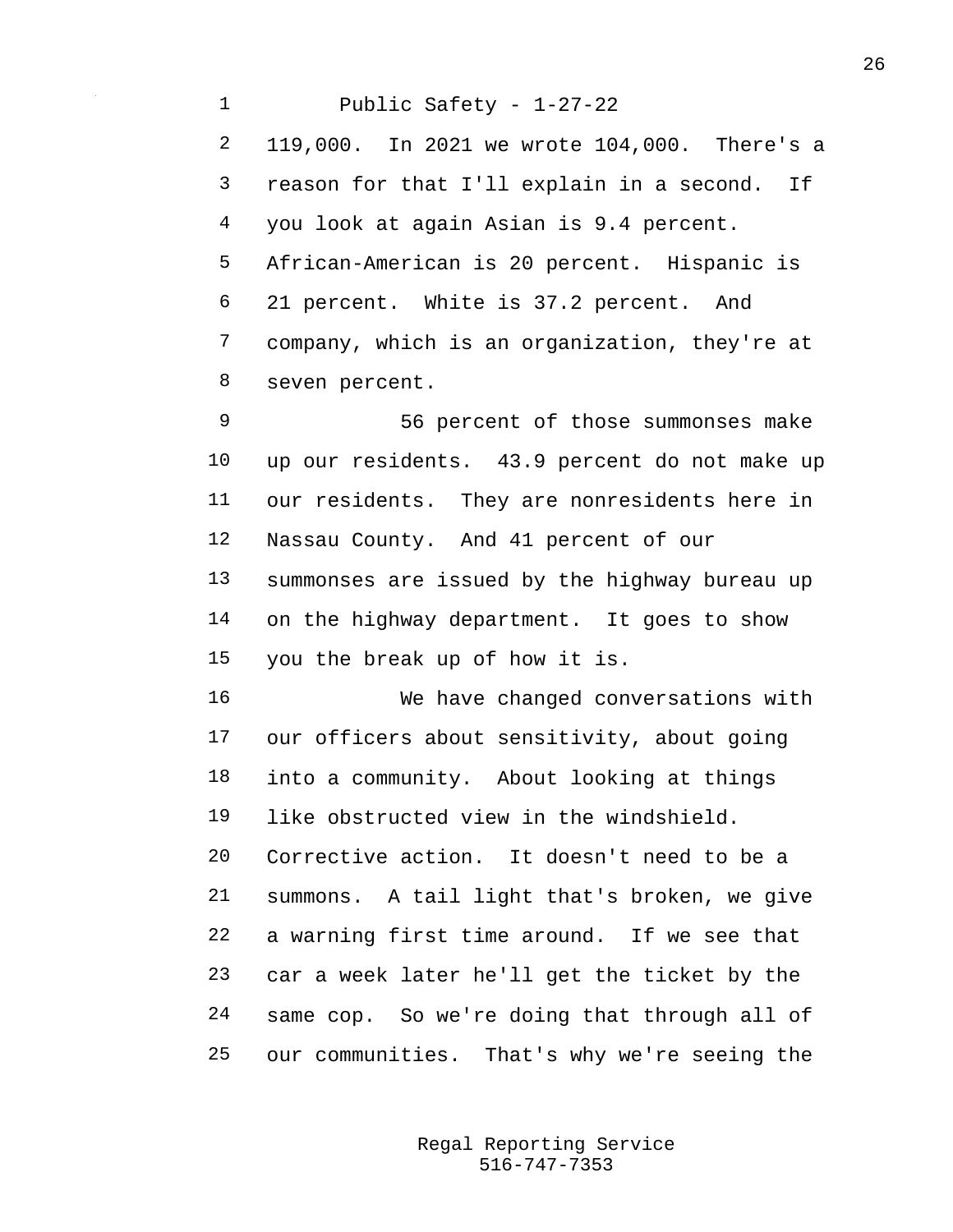Public Safety - 1-27-22 numbers, there's a large shift as you just saw in those numbers in the way they're being handled. Bias incidents and hate crime. We have a total of 50 reported incidents. Those that are found to be criminal are 28. These are not against our officers. This is against the public. And we have again ten of those that we've made arrests. Our language line. Our language line usage is 8,964 calls totaling 50,000 minutes. Spanish 8,441. Mandarin 410. Korean 48 calls. Haitian Creole 46. Italian 10. Cantonese five. Farci four. And the rest of that in that package that I've sent to you is all of the documents related to diversity and recruitment, press releases on things that we've done as far as diversity. Our body worn camera policy is in the document that you have. Some of our programs that we're doing. Our encounters with transgender and non-binary, which I thank for the update and the help that you gave to correct some of the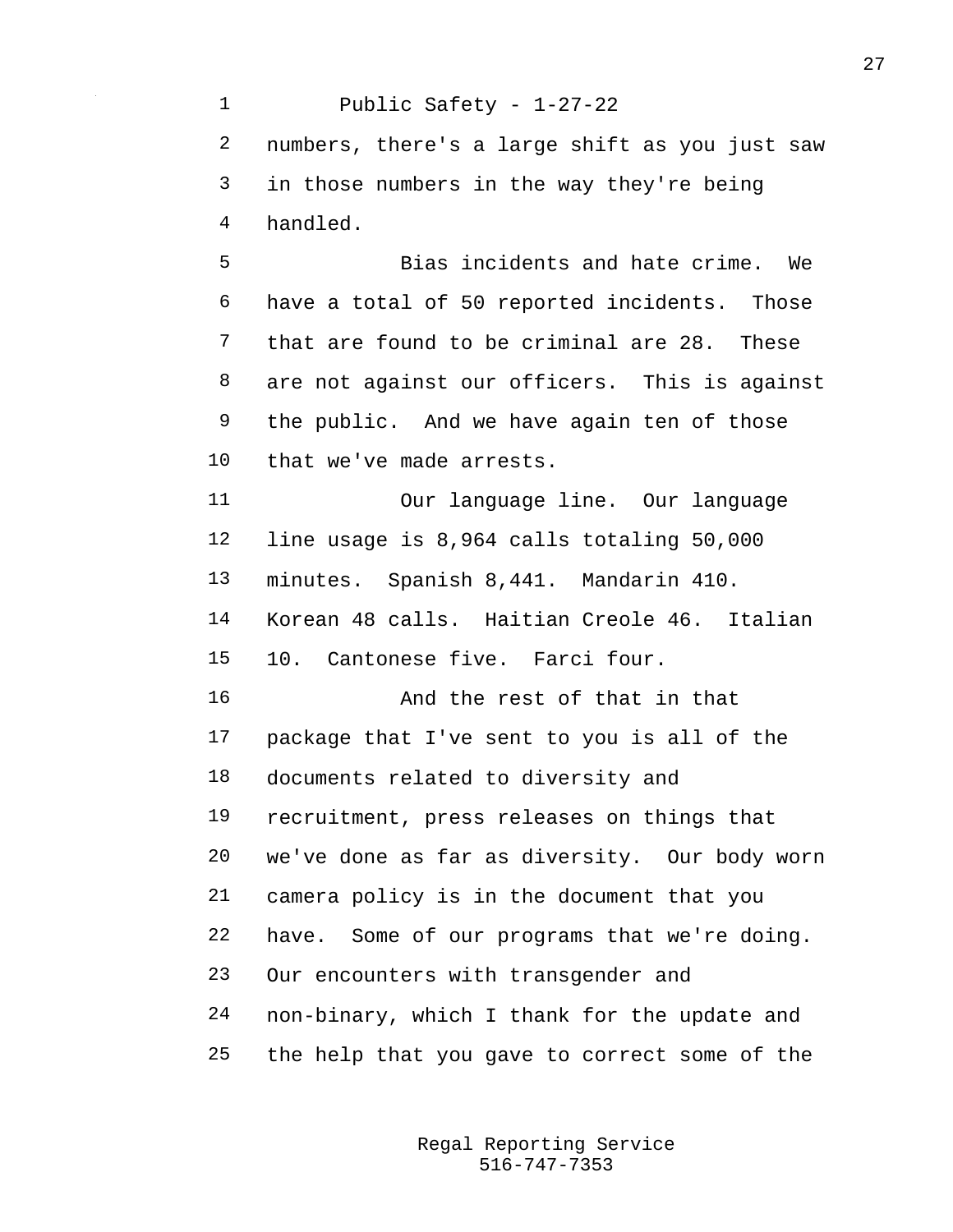Public Safety - 1-27-22 language in there. And our Explorer program in the back and what we've done with the Explorers as part of using them for our outreach in the community. So, that is the up-to-date one-year report. And again, for the first year it's been very successful under growing pains of what we had to do technology. We have done -- the team has done an excellent job, again, working with the community to get this done in a timely fashion. The body worn camera itself is a massive undertaking. It's a huge program. There are four supervisors and 25 or 26 people running that program with discovery. And all they do all day long is look at videos. Make sure we're being compliant. If there's a training issue we send it back to the chief of department. We

> 516-747-7353 Regal Reporting Service

actually brought one officer in. He's putting

himself at risk. He's making tactical

mistakes but doing a great job in being

professional and following the law. But I

still can't have him getting hurt out there.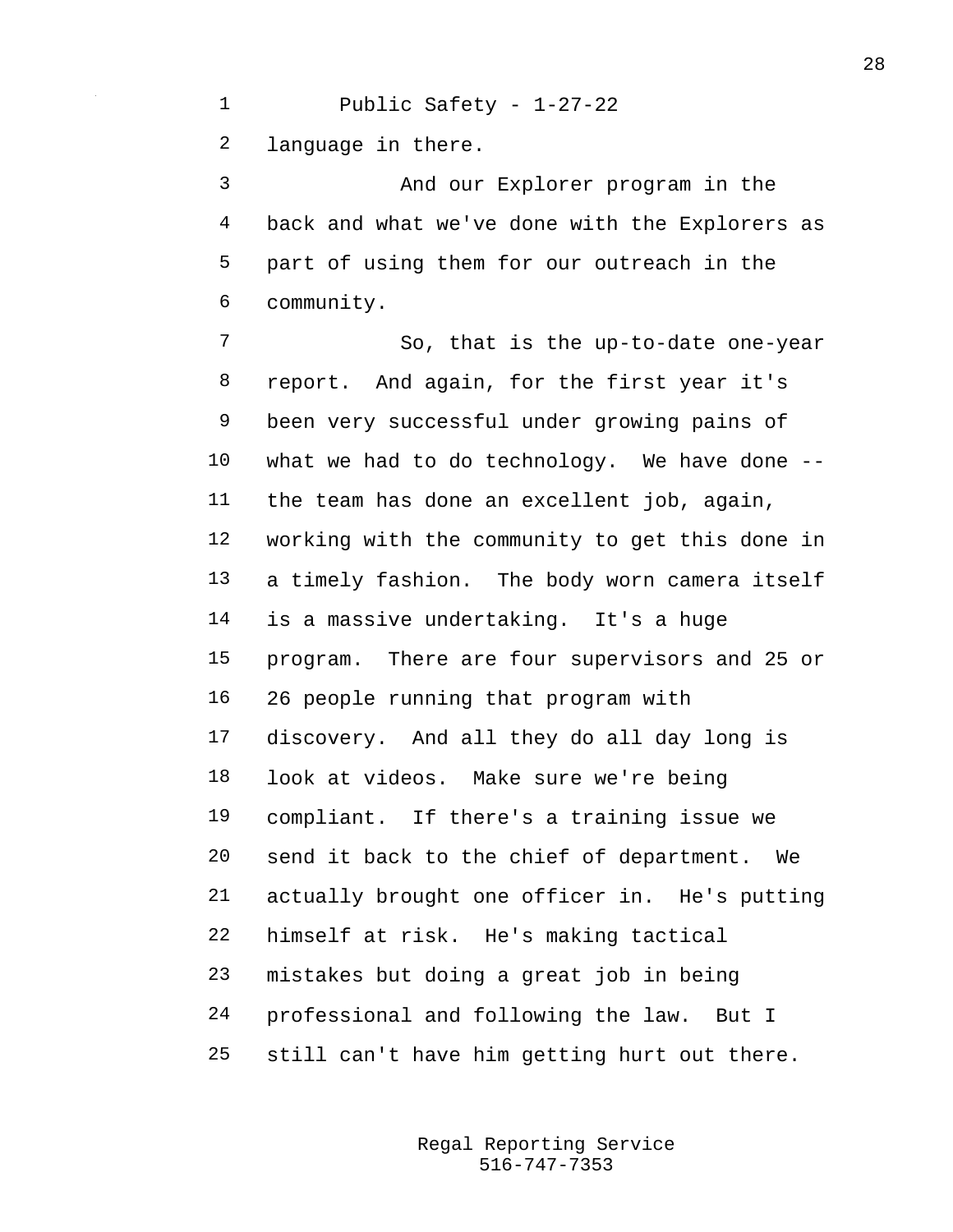Public Safety - 1-27-22 That's where we are. I'm open up for any questions. LEGISLATOR FORD: Thank you very much. Delia, I have questions but I don't know if you want to -- if you have questions first Delia. **BELLEBERGIST DERIGGI-WHITTON:** T had a couple of quick ones. I may have more later but off the bat when you mention that you refer like disciplinary issues if there's more than a certain number of incidents per year, when you referred to the AG what steps happen after that? COMMISSIONER RYDER: So the attorney general gives it to their investigators. We are required under the law to turn over all the evidence to them. They do an independent investigation. If they find and -- if they call in my officer and my officer refuses to go for whatever reason they have the right to terminate him. Which is something -- of course, our officers are going to go. They get interviewed. They go through an extensive investigation. They'll give back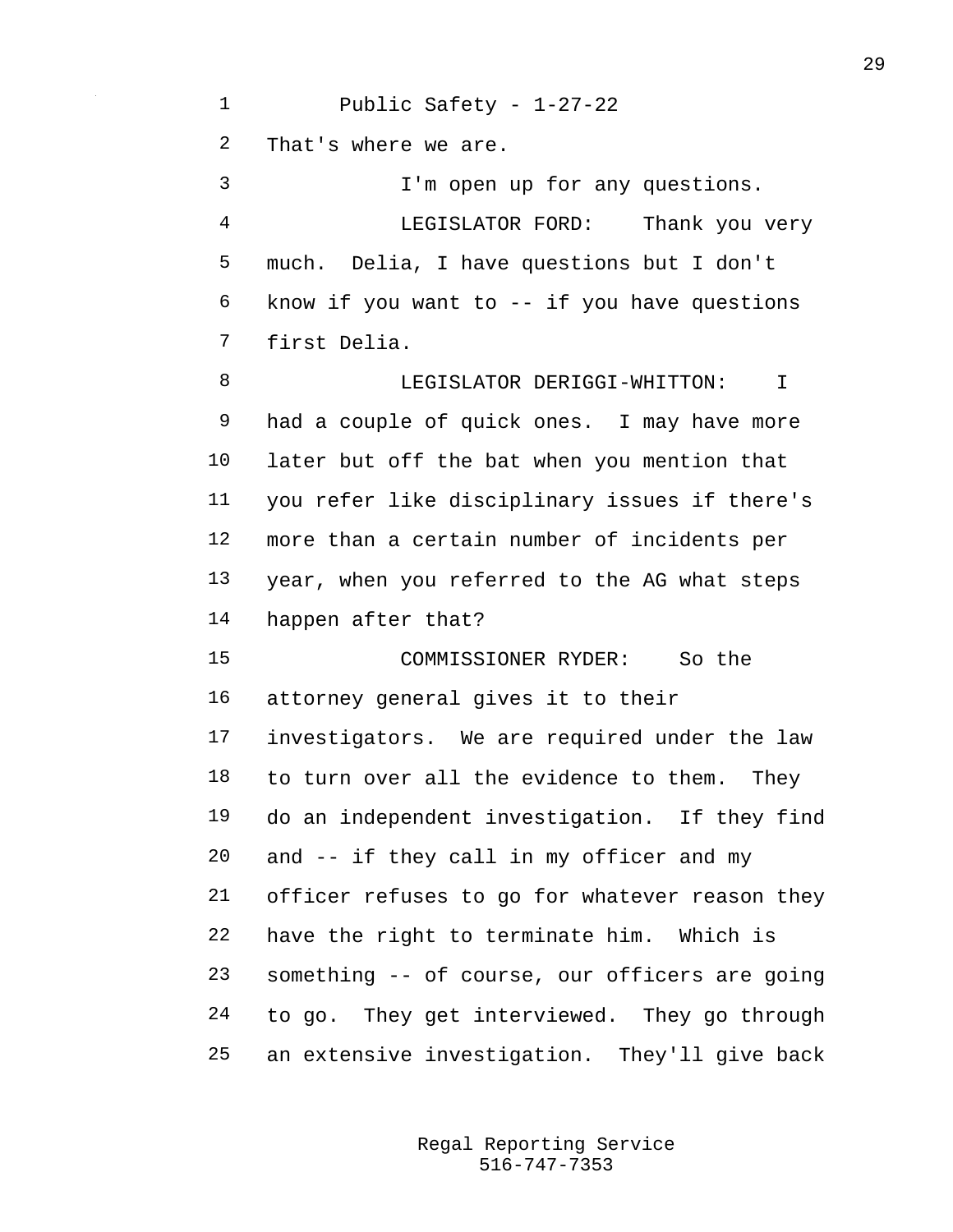Public Safety - 1-27-22 the findings to us for discipline. LEGISLATOR DERIGGI-WHITTON: Do you get a copy of like a report from the AG? COMMISSIONER RYDER: I will get a copy from the AG, correct. LEGISLATOR DERIGGI-WHITTON: Do they recommend what type of training or discipline? COMMISSIONER RYDER: Honestly, we haven't gotten one back yet. It started in March. They were building their team I don't think they got up and running until June or so. LEGISLATOR DERIGGI-WHITTON: I'm just curious as to what the follow-up is. Or the AG gets -- COMMISSIONER RYDER: We have to give them what was done with the individual. If he was terminated. They have the right to actually override my decision. If I didn't terminate someone they have the right to do that. LEGISLATOR DERIGGI-WHITTON: The other question I had when you mentioned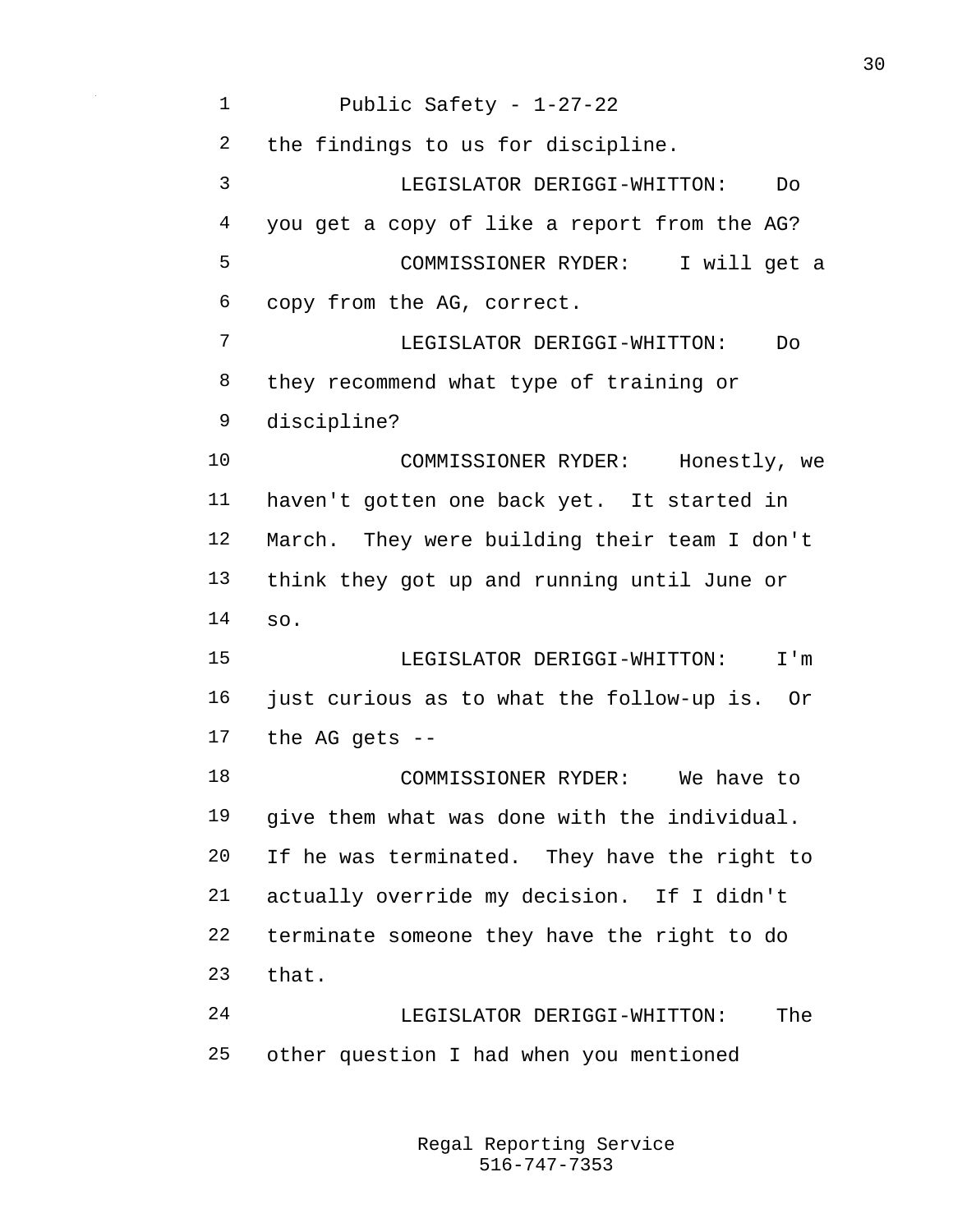Public Safety - 1-27-22 nonresidents does that also mean like undocumented? COMMISSIONER RYDER: We don't ask that question. None of my data will show anything about status of anybody. LEGISLATOR DERIGGI-WHITTON: I'm just wondering if it's people that don't live in Nassau or people that don't have proof of where they come from. 11 COMMISSIONER RYDER: No. Again, it's those that do not reside in the county. We know that when we ask them for their identification. LEGISLATOR DERIGGI-WHITTON: So you know that they reside somewhere else? COMMISSIONER RYDER: That's correct. LEGISLATOR DERIGGI-WHITTON: I did notice with the hate crimes the increase in the Jewish community went up quite a lot in the last six months. Are you seeing that? COMMISSIONER RYDER: Fortunately, it's been mostly aggravated harassment calls. Using phones. Making threats. Fortunately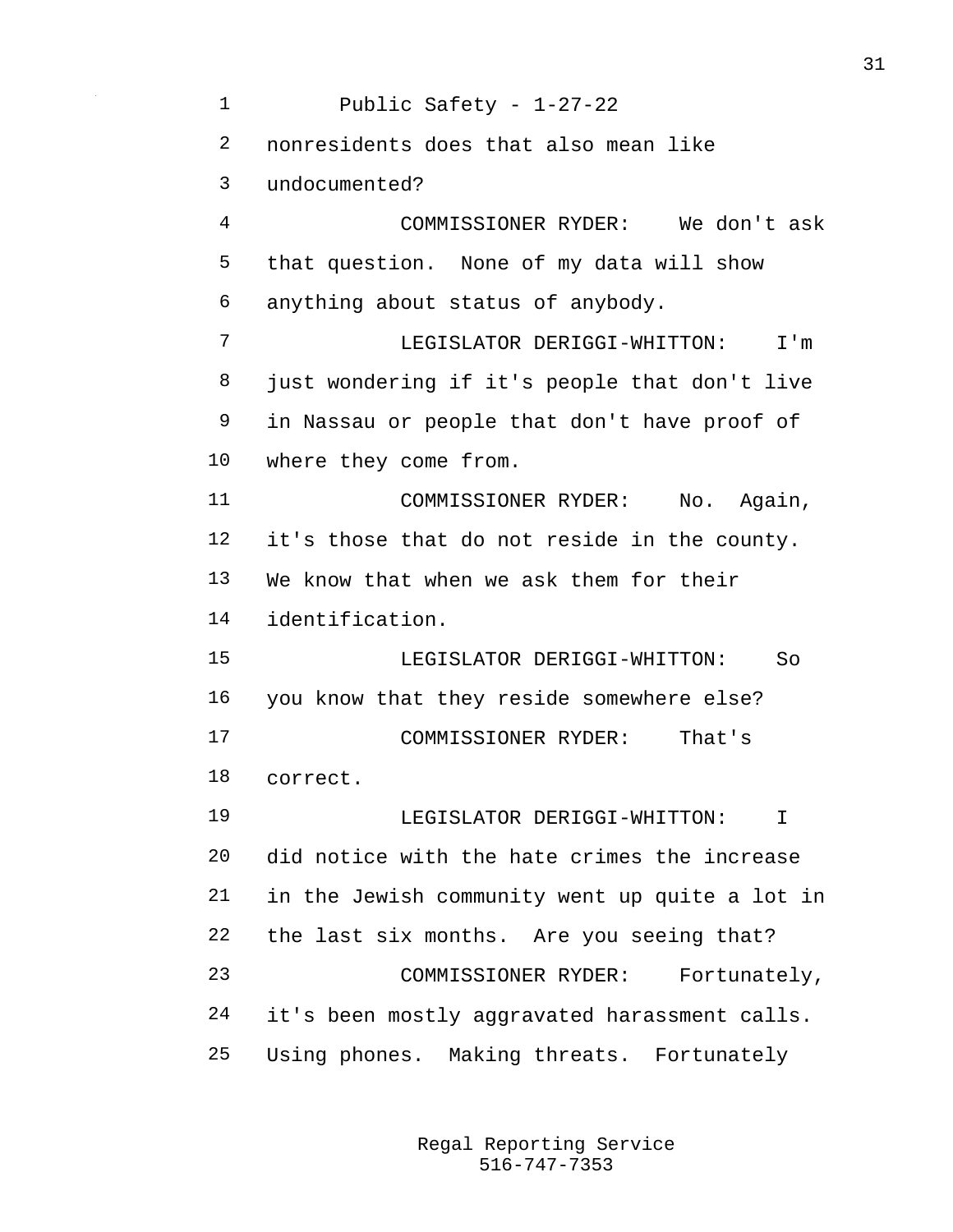Public Safety - 1-27-22 what I mean is the fact that there has been no violence here. We have no violent acts here in Nassau County against any of our minority communities. Which is good. We can go back a year we have other cases that there was. Again, some of it we have to show that it is a bias incident. So we can't make it a bias until we know for sure that it's a bias incident. **ILEGISLATOR DERIGGI-WHITTON:** A number of them did follow-up as a crime. Legislator Arnold Drucker started a commission of anti-Semitism. It might be a good idea to convey any stats you get to that commission. COMMISSIONER RYDER: Absolutely. LEGISLATOR DERIGGI-WHITTON: Two other quick questions. With the body cameras, from what I understand they have to be turned on for each incident? COMMISSIONER RYDER: Any interaction with the public they got to turn it on. So, the interaction obviously is a traffic stop it must be go on. And it will be categorized by a switch on it. Says traffic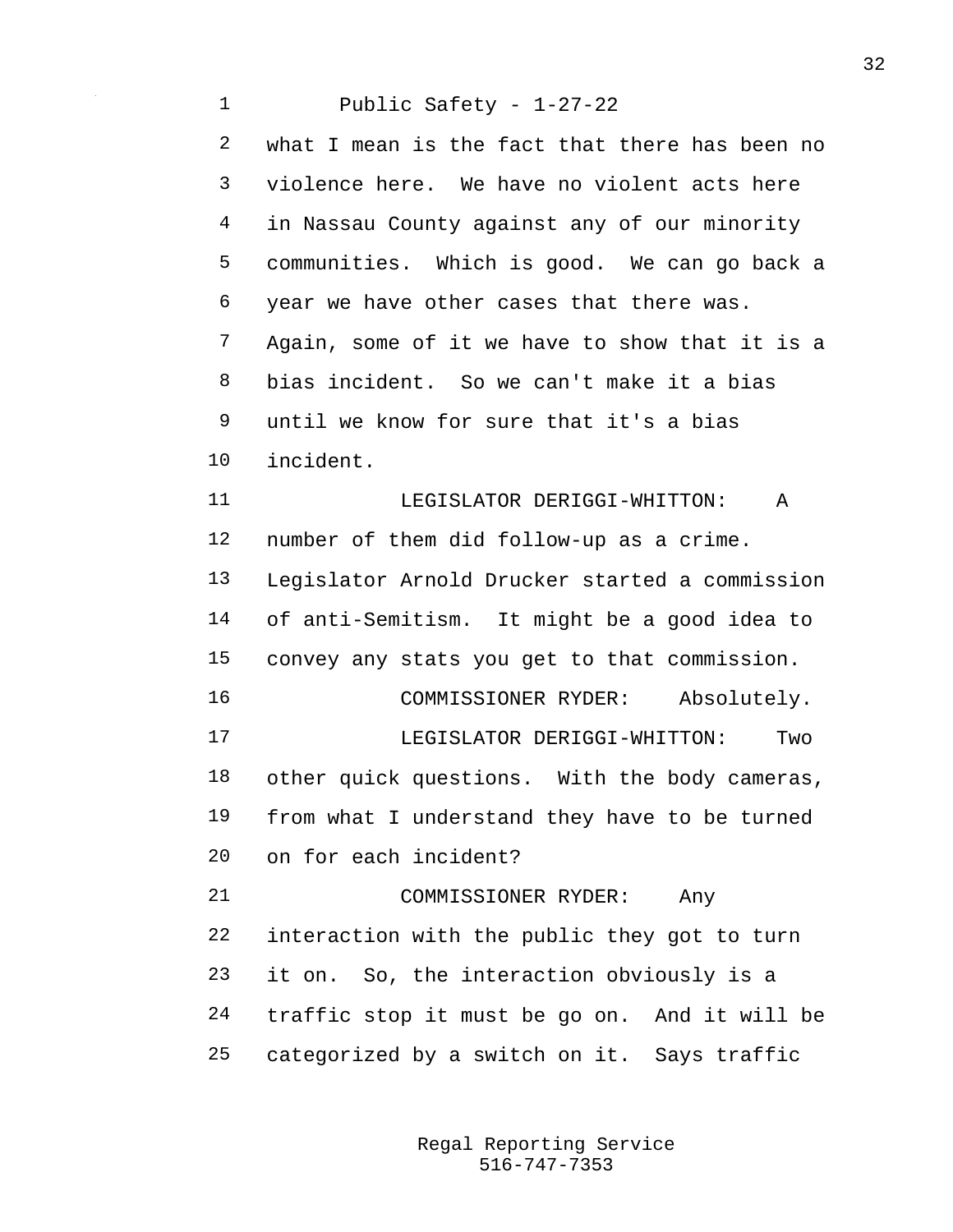Public Safety - 1-27-22 stop. They turn it on. It goes back 30 seconds. So they're 30 seconds, whatever was done 30 seconds before they turned it on is already recorded. It overwrites itself until we push the button to record. It goes back 30 seconds. Then the volume starts 30 seconds later and now what's being said is recorded. Yes, correct. LEGISLATOR DERIGGI-WHITTON: How is that -- is it cumbersome during a call? Are you getting any feedback with that extra step? COMMISSIONER RYDER: It will become second nature after a while. Yes, cops -- listen, when we put the Track system into place on the summonses, right, probably a little bit of a reason why my summonses have dropped so much is because now it's the computer. Now it's the ticket system Tracks and now it's also our T stop. Which is catching all the demographics from the stop. So there's three steps to writing a summons now. Instead of in the old day you just write it out on paper. Then it became electronic.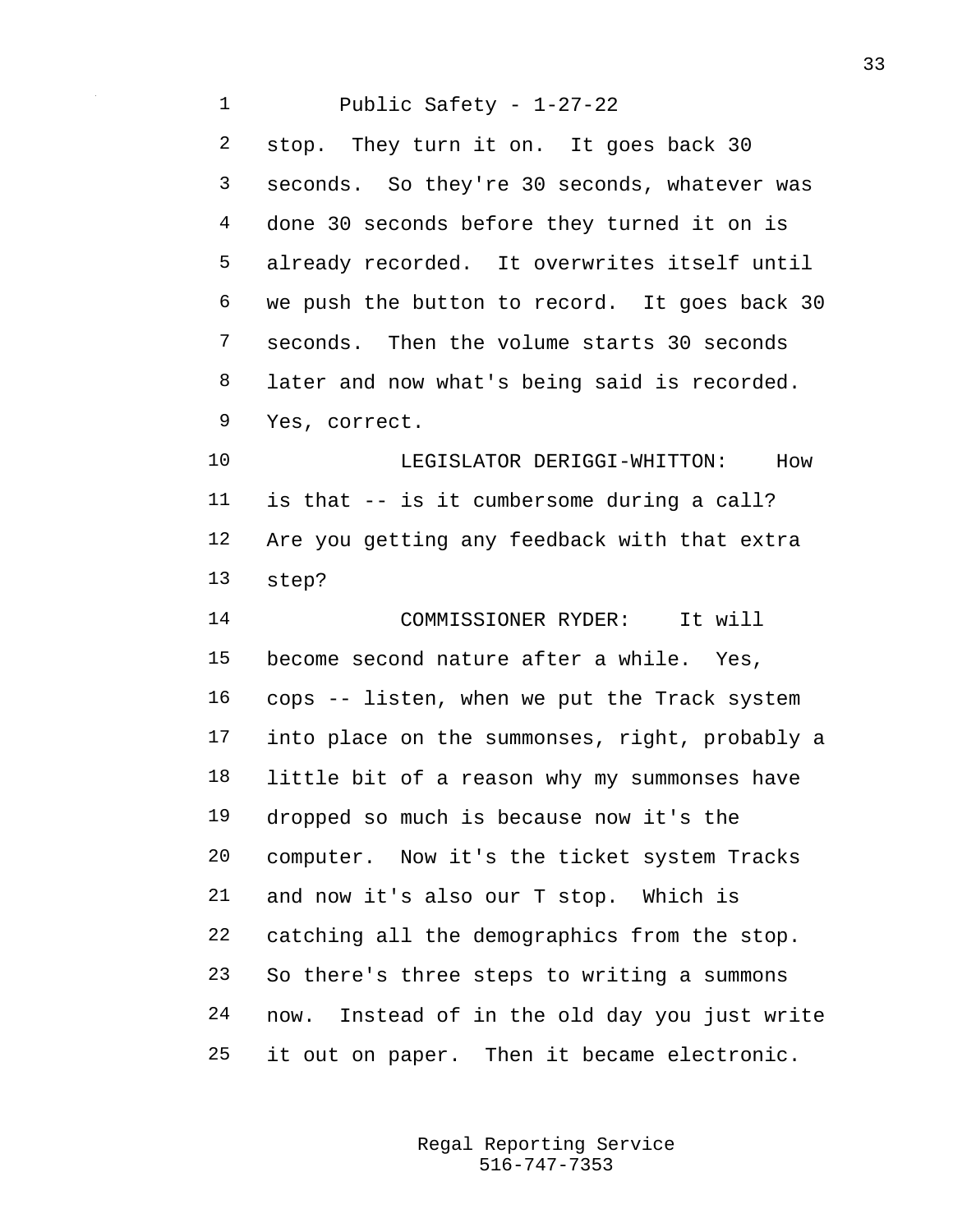| $\mathbf 1$ | Public Safety - 1-27-22                        |
|-------------|------------------------------------------------|
| 2           | Then it became electronic three times.         |
| 3           | LEGISLATOR DERIGGI-WHITTON: I'm                |
| 4           | happy about the body cameras.                  |
| 5           | Congratulations. That wasn't an easy task. I   |
| 6           | know that. I do believe, like you said, the    |
| 7           | statistics show that hopefully not only will   |
| 8           | it de-escalate it will help the police as well |
| 9           | as our community I think it will help equally. |
| 10          | COMMISSIONER RYDER: Good for                   |
| 11          | all.                                           |
| 12          | LEGISLATOR DERIGGI-WHITTON:<br>This            |
| 13          | is on a lighter note. You notice that your     |
| 14          | summonses for women is like half for men for   |
| 15          | driving? In fact, I'm taking this home.        |
| 16          | COMMISSIONER RYDER: I'm not                    |
| 17          | going to comment on the advice of counsel and  |
| 18          | my wife.                                       |
| 19          | LEGISLATOR FORD: We are going to               |
| 20          | leave it right there. I want to offer my       |
| 21          | reasons but I'll just leave it.                |
| 22          | With the body cameras though, even             |
| 23          | before I give you the questions, are there     |
| 24          | times -- I know that when we were having this  |
| 25          | hearing, like when we were looking at it that  |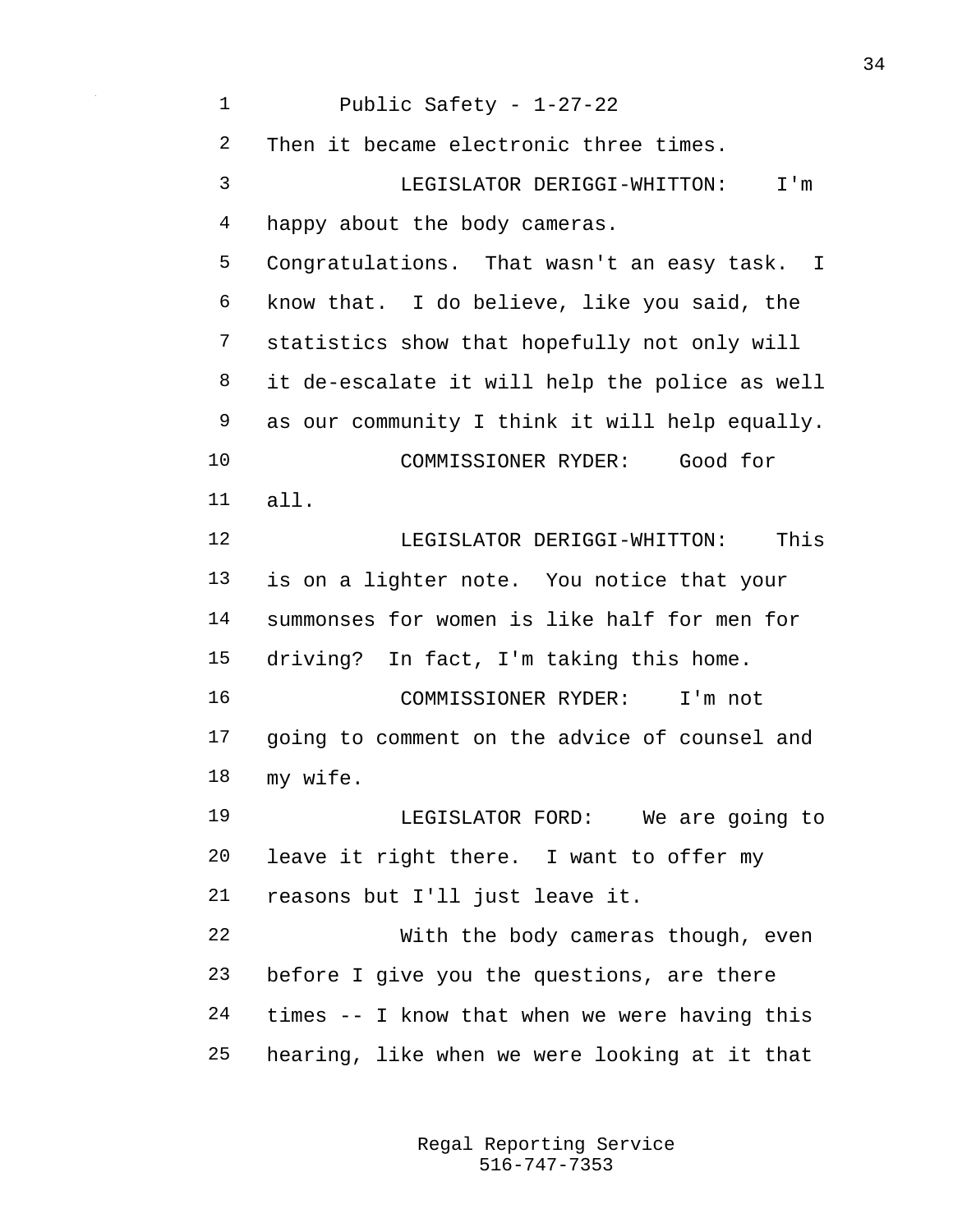Public Safety - 1-27-22 there may be times when an officer may not turn on a body camera. What happens if he comes up to something, he has his body camera on, and the people don't want to be filmed? Does the resident or whoever was stopped have the right to say stop recording me? COMMISSIONER RYDER: No. But again, it's sensitive in what we're doing. Obviously, if it's an arrest that's not happening. If it's a violent domestic that's not happening. If it's the sensitivity of an aided case and there's someone not being clothed and everything, nobody sees that video but the officer. And then when he puts it into that area we then decide if it's something that needs to be removed from the system. But we're very sensitive. Give you

 an example. Officer down in the Fourth Precinct pulled a car over. Parked in a dark park at night time. We know why that couple was there. They were there and the officer walked up to the car and he stepped back and he said ma'am, please, after you put your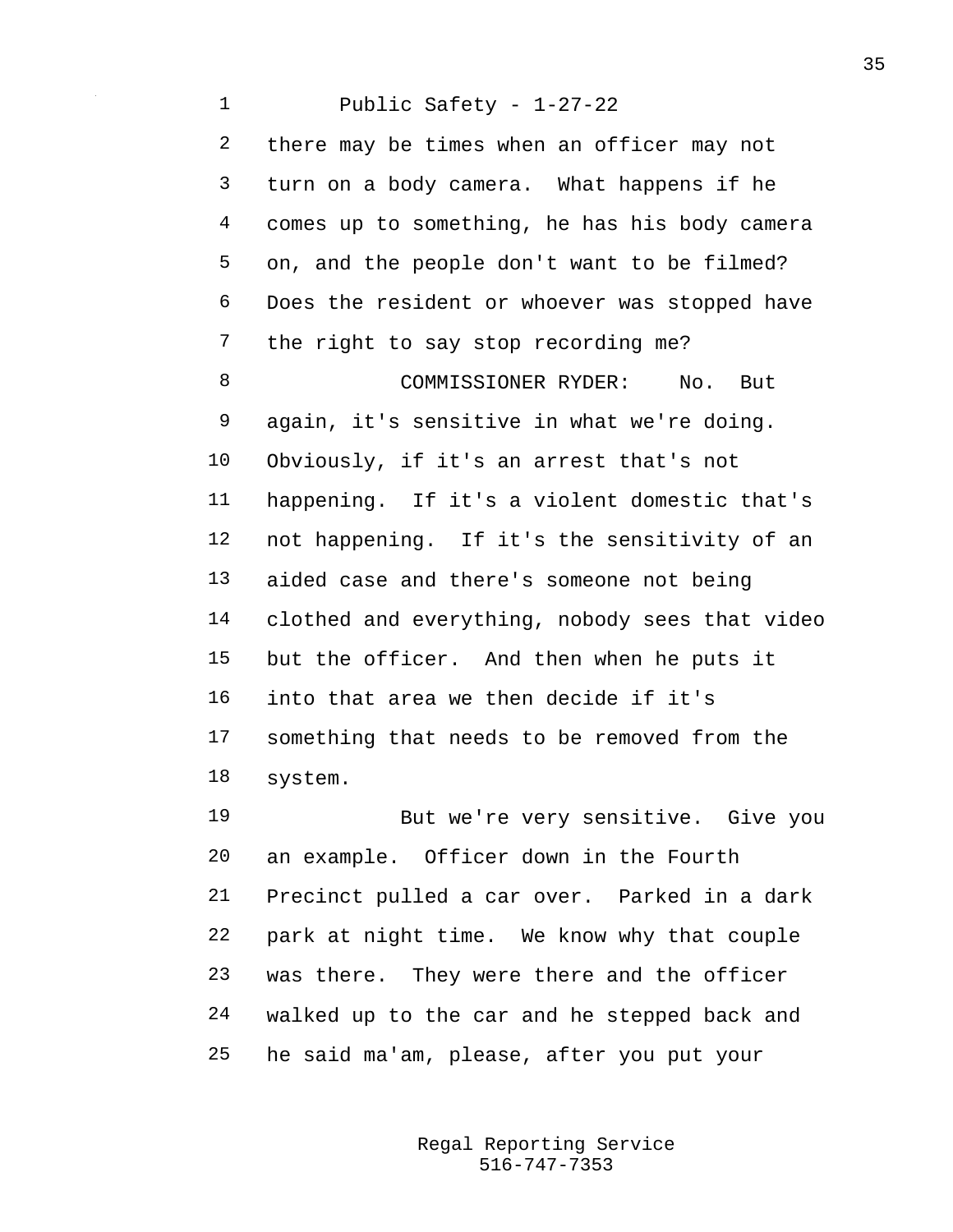Public Safety - 1-27-22 pants on, please step out of the car. And then the individual stepped out of the car. That individual was carrying a loaded handgun and we ended up in a foot chase through the woods about a good mile and a half down through the Inwood area. Our cops could have got seriously hurt. He lost tactical control for being respectful to the woman in the car. That's an example. That camera stays on. That camera is not going off. Even in the transport of the prisoner it does not go off. It goes off once the individual is placed into the holding area of the precinct because that is then under camera. LEGISLATOR FORD: What if they're going to question somebody? They're walking up and they see a group of people and just maybe like something was going on, just passing by. Would they have the camera on or is that something that they would wait until they interact with the people? COMMISSIONER RYDER: Camera's on. I walk up and I see five people, as I turn the corner, I want to speak to. I push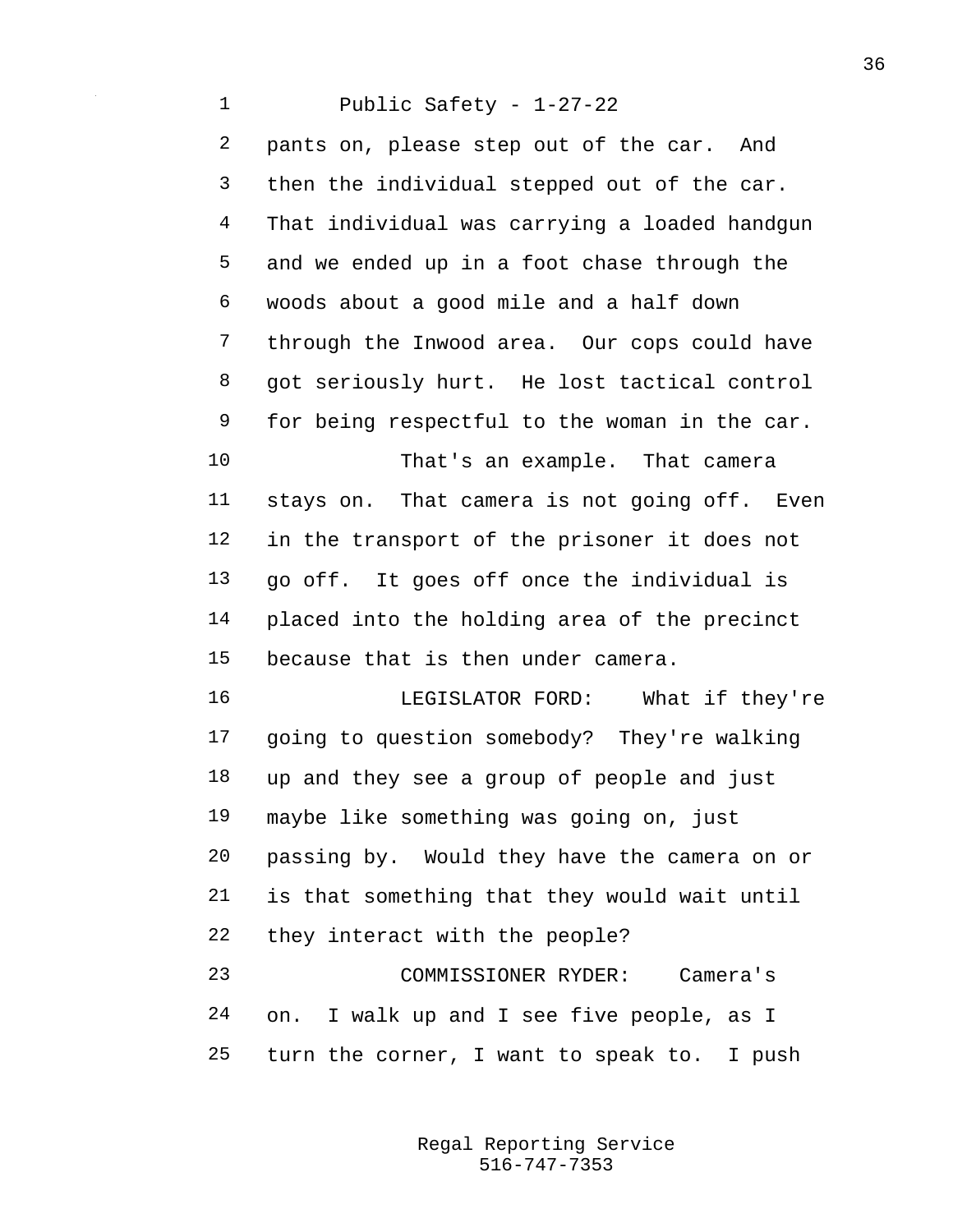Public Safety - 1-27-22 the camera on. It goes back 30 seconds. So if I missed something it's on the camera. Not the audio because it has some protections for the rights of the officer. But that 30 seconds of video behind is captured. LEGISLATOR FORD: Then do we have enough body cameras? I mean, is there any delay in getting them? I know sometimes with the supply chain and ships and all that other stuff. Does that impact the ability of these body cameras? COMMISSIONER RYDER: We were down to December 1st getting the last batch and we rolled them out. We had already trained them though. So it was good. We didn't have to bring them in and train them. It was a little bit more work to get it out but we got them all out there up and running by December 12th. Everything in the department was up and running. LEGISLATOR FORD: Are we going to have a new class going in soon? COMMISSIONER RYDER: We have a class that just went out. They have their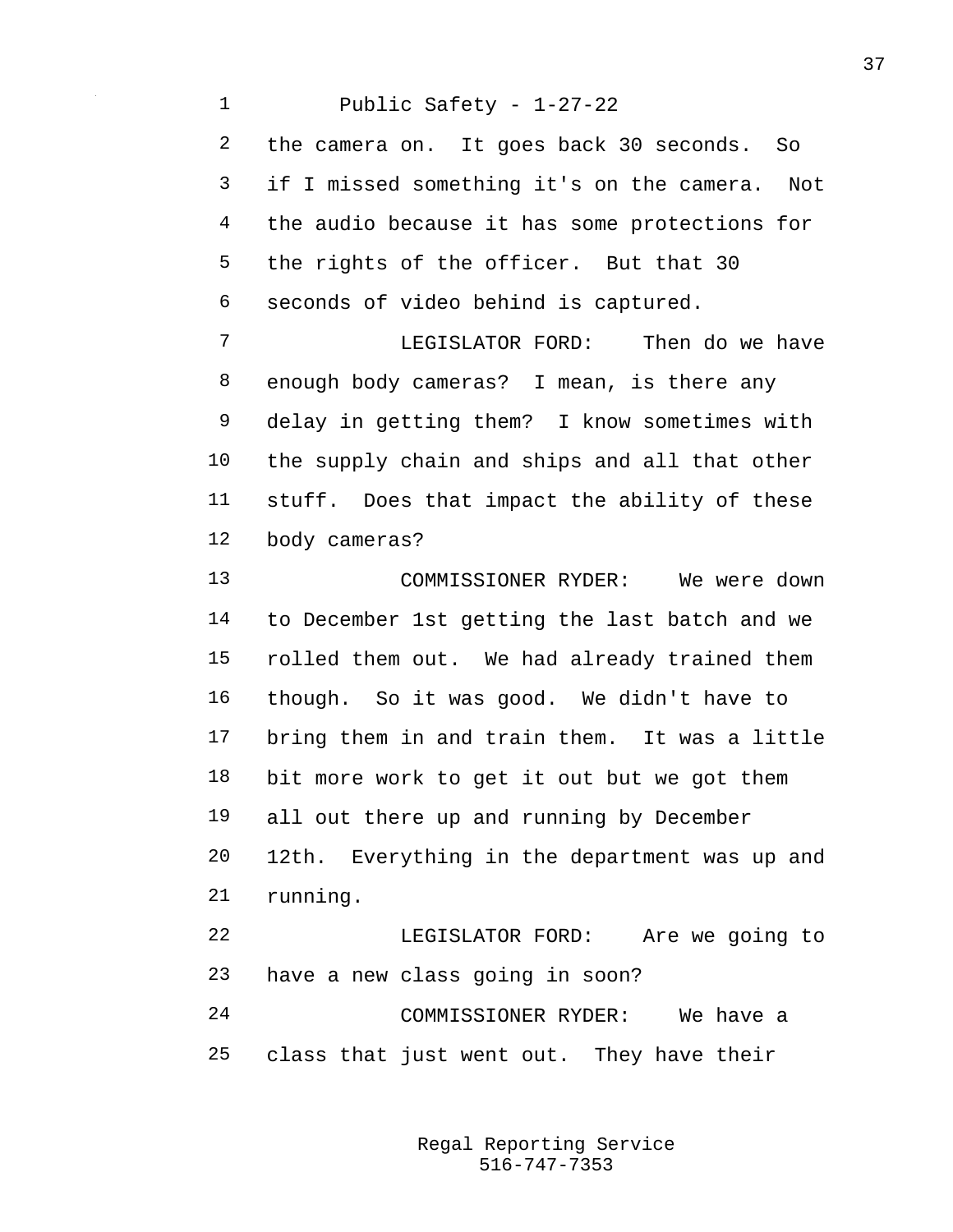Public Safety - 1-27-22 body cameras with them. They're not officially out until the 15th of February but they're out on field training. They all have body cameras. The new 40 that are in the academy right now, they don't graduate until May and they will have body cameras before they go out. LEGISLATOR FORD: And we keep extras like just in case they get broken? COMMISSIONER RYDER: Every station house has 15 extra that they keep on hand. Because some day they may come in, look, a cop forgets to charge. He's responsible to charge it at home and come in with a live camera. Let's say he had a power outage that night and the camera didn't charge. There's no excuse to say oh, my camera was dead so I couldn't turn it on. No. You go change your camera out and you get a new one. LEGISLATOR FORD: On the mental health, you were saying we have mental health teams that are assigned to each precinct? COMMISSIONER RYDER: Not to each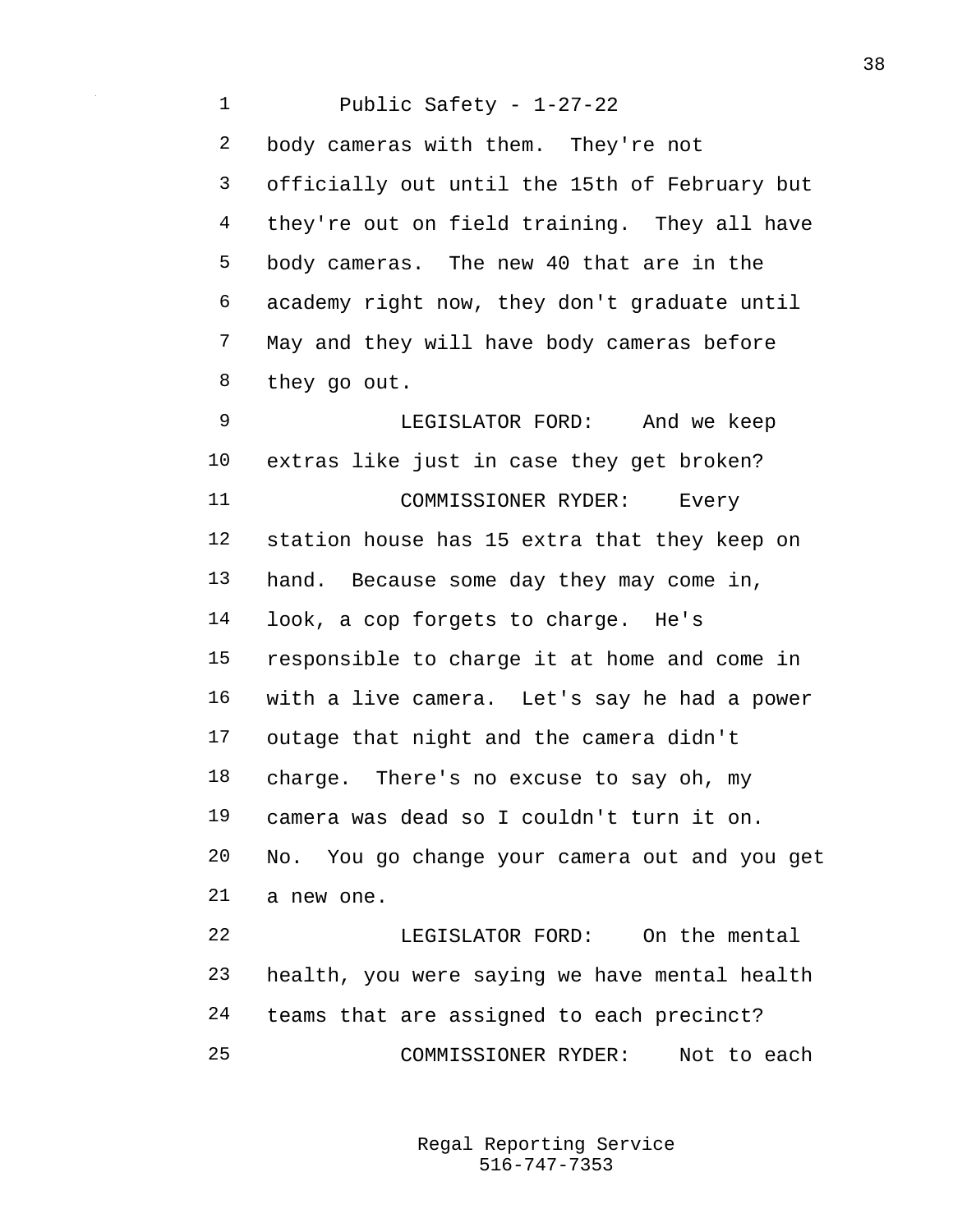Public Safety - 1-27-22 precinct. They're set up in four quadrants in Nassau County. They're doing their normal visits during the day. When the call comes in to 911 if somebody's at the office they'll answer the phone. If they left the office to do something, it forwards to the call phone and that person receiving says look, we responded to a call for mental health crisis. Or we have somebody on that's suffering through a mental health crisis. We think it's a non-police response. Would you like to speak to them? Yes. Put them on the phone. We stay on the phone. We don't disconnect until MCT says we got it and then we disconnect it. LEGISLATOR FORD: And that would be the 911 operator that received the call? COMMISSIONER RYDER: That's correct. LEGISLATOR FORD: And the 911 operators have the actual sheets that they follow with the dialogue they're supposed to use in assessing whether or not it goes to mental health?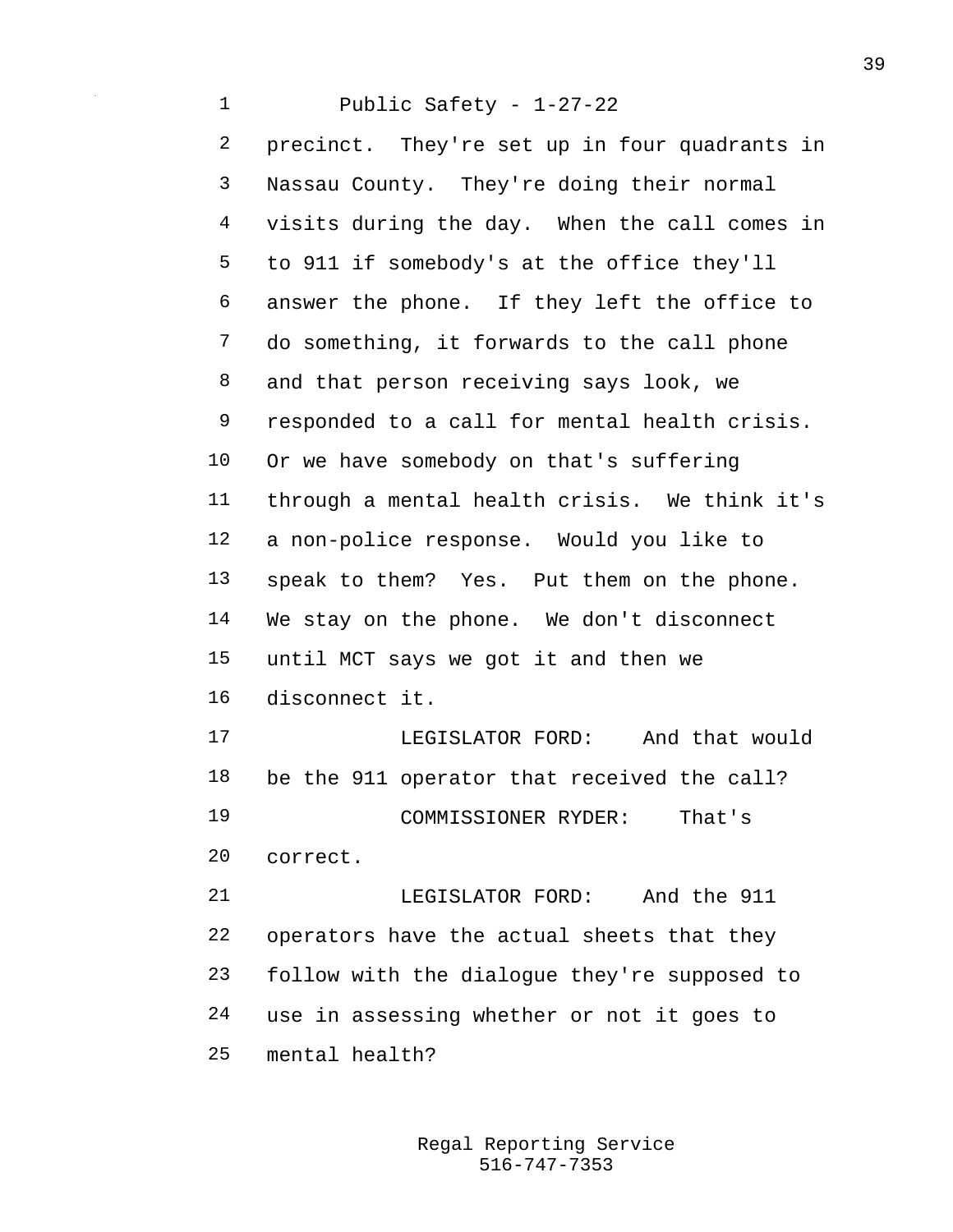Public Safety - 1-27-22 COMMISSIONER RYDER: That's correct. They have a worksheet that they work with. It is flexible. Obviously it's different for different people with the questions. But if you heard the call in the city of New York unfortunately where the two officers were shot, apparently the question wasn't asked are there any weapons in the house? We ask that question when we assign these things. This is a 20 point power point training that's all of the trainers went through, again, with the help of the experts. We didn't create this. The county workers helped us create this to put it together with the experts' advice on some things. 18 LEGISLATOR FORD: With all the stops that we make, so it's the data that you have within this report? The percentage of how many people were stopped. Who they were. Men. Women. Whether or not it was Black Hispanic, White or Asian whatever. Correct? COMMISSIONER RYDER: Correct. LEGISLATOR FORD: You were saying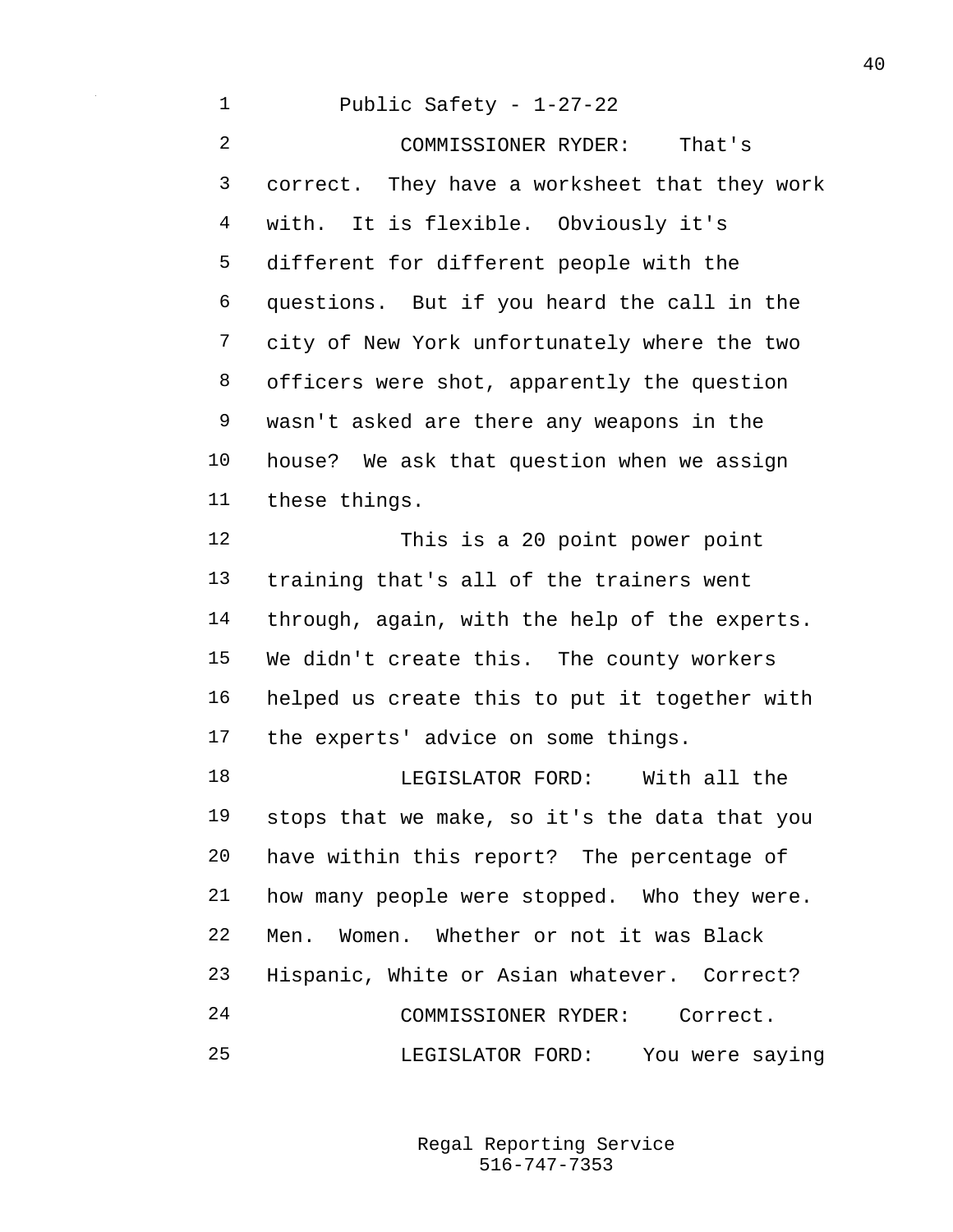Public Safety - 1-27-22 these three. I know that we now -- the officers do give -- if I get stopped and I'm now issued a ticket, maybe my rear light is out or whatever it is or went through a stop sign, the officer actually gives a printed computer statement or something, whatever, almost like a receipt, right, to let me know why I was stopped? Do they do it like just if, if they just -- if they don't issue a ticket do they also give that person a reason why they were stopped even though they were not given a ticket? COMMISSIONER RYDER: Every officer when they go up to the car in that their camera is recording they will announce who they are, the reason for their stop and ask for their ID. If they choose to give a warning that person will get it. If that person feels that this officer was disrespectful, not only will the camera show the interaction but the car is GPS'd. So the GPS will show that that car was there at that date and time. So they say I was stopped on Smith Street. Cop never gave me his name and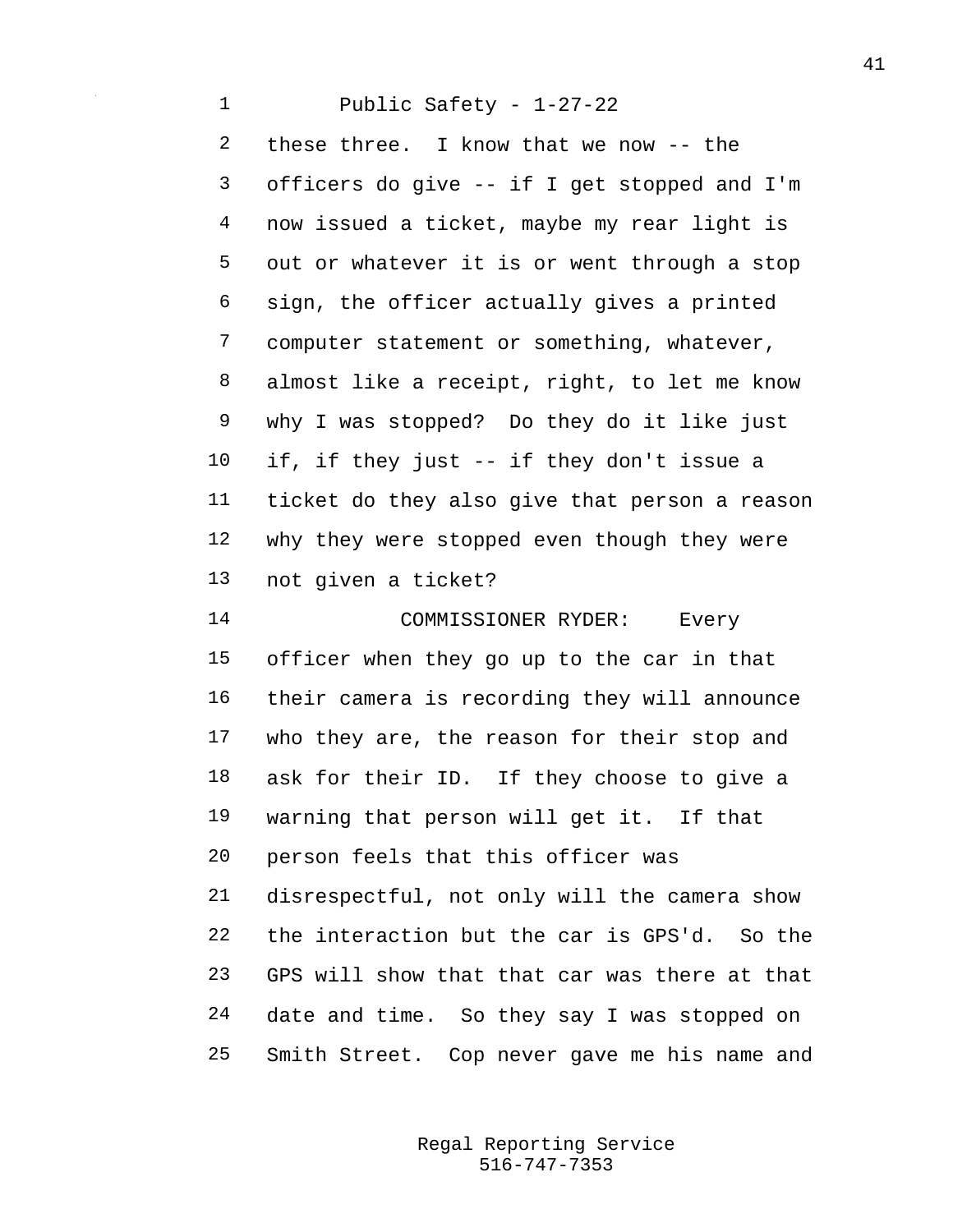Public Safety - 1-27-22 I don't know what the car number was. Okay. What time was it? 1:30. We bring up the GPS of the car. This is the car that stopped. It was 1:03. We bring up the camera. Here he is announcing who he is or he didn't. Then we have a problem. 8 LEGISLATOR FORD: You only give that receipt when somebody -- if they get a ticket they're given the reason why they were given that ticket? COMMISSIONER RYDER: That's right. LEGISLATOR FORD: Legislator Ferretti you had a question? LEGISLATOR FERRETTI: Commissioner, how are you doing? Thank you for your presentation. Thank you to you, your men and women in blue for everything you do always. Thank you. My question is, one of my questions, has to deal with what Legislator Ford was kind of just talking about. The tiered response that's been implemented through this reform plan. My understanding is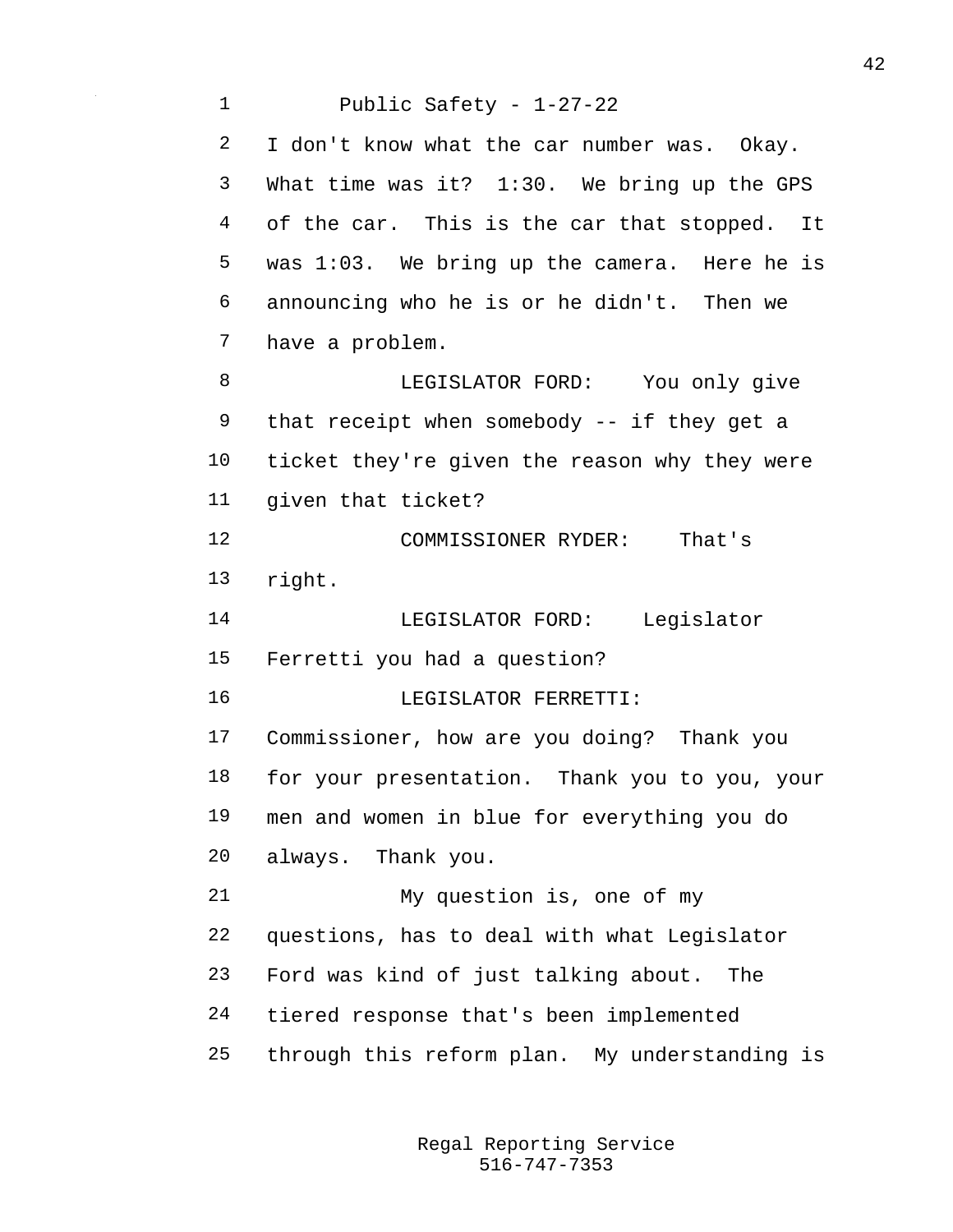Public Safety - 1-27-22 that you have three tiers. Tier one would be information to the community about mental health programs, call centers, etcetera, right? COMMISSIONER RYDER: Correct. LEGISLATOR FERRETTI: Tier two would be where the 911 operator asks if there's danger, the complainant hurting themselves, right? Is the person violent or aggressive? 12 COMMISSIONER RYDER: Right. LEGISLATOR FERRETTI: And if the answer to those are no then a mobile crisis team goes out? COMMISSIONER RYDER: No. If we're in a tier two situation it's is a dual response. LEGISLATOR FERRETTI: So tier three would be a police response? COMMISSIONER RYDER: Correct. LEGISLATOR FERRETTI: Without the -- COMMISSIONER RYDER: We notified them. When they get there they get there.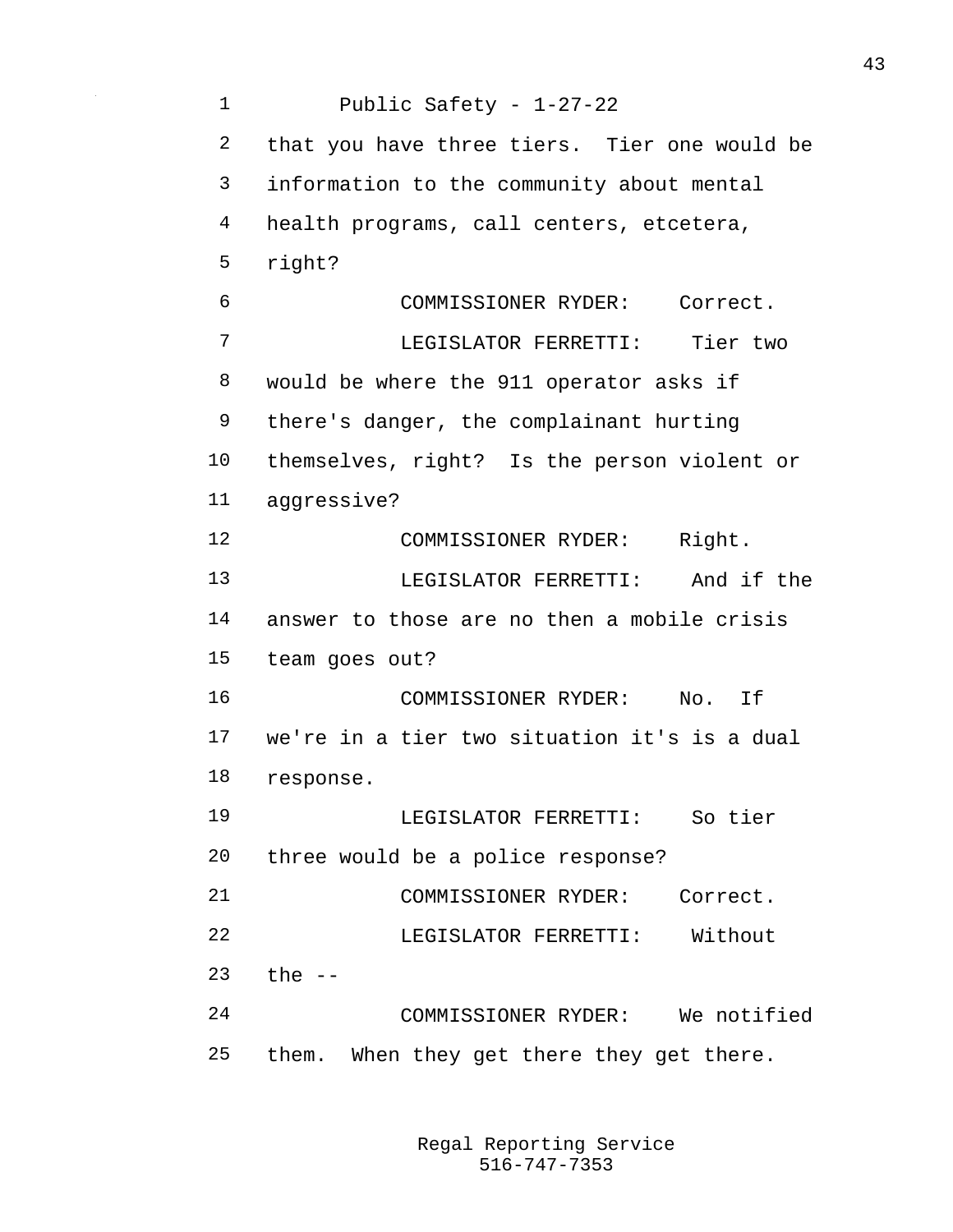Public Safety - 1-27-22 But we're not waiting because there's a potential injury to themselves or others. LEGISLATOR FERRETTI: Going back to the tragedy a couple of days ago in the city, the unfortunate murders of officers Rivera and Mora. If that phone call came into the Nassau County 911 operator who would have been dispatched? COMMISSIONER RYDER: Police. LEGISLATOR FERRETTI: Without the mobile crisis team? COMMISSIONER RYDER: Without mobile crisis. That was a domestic. Domestics are handled by police not mobile crisis. Mobile crisis is only for mental health crisis. 18 LEGISLATOR FERRETTI: My understanding is that the reform plan requires the Nassau County Police Department to evaluate the tiered response. Has that evaluation -- is that ongoing? Has it been conducted? COMMISSIONER RYDER: It's ongoing because, as I said, we didn't really get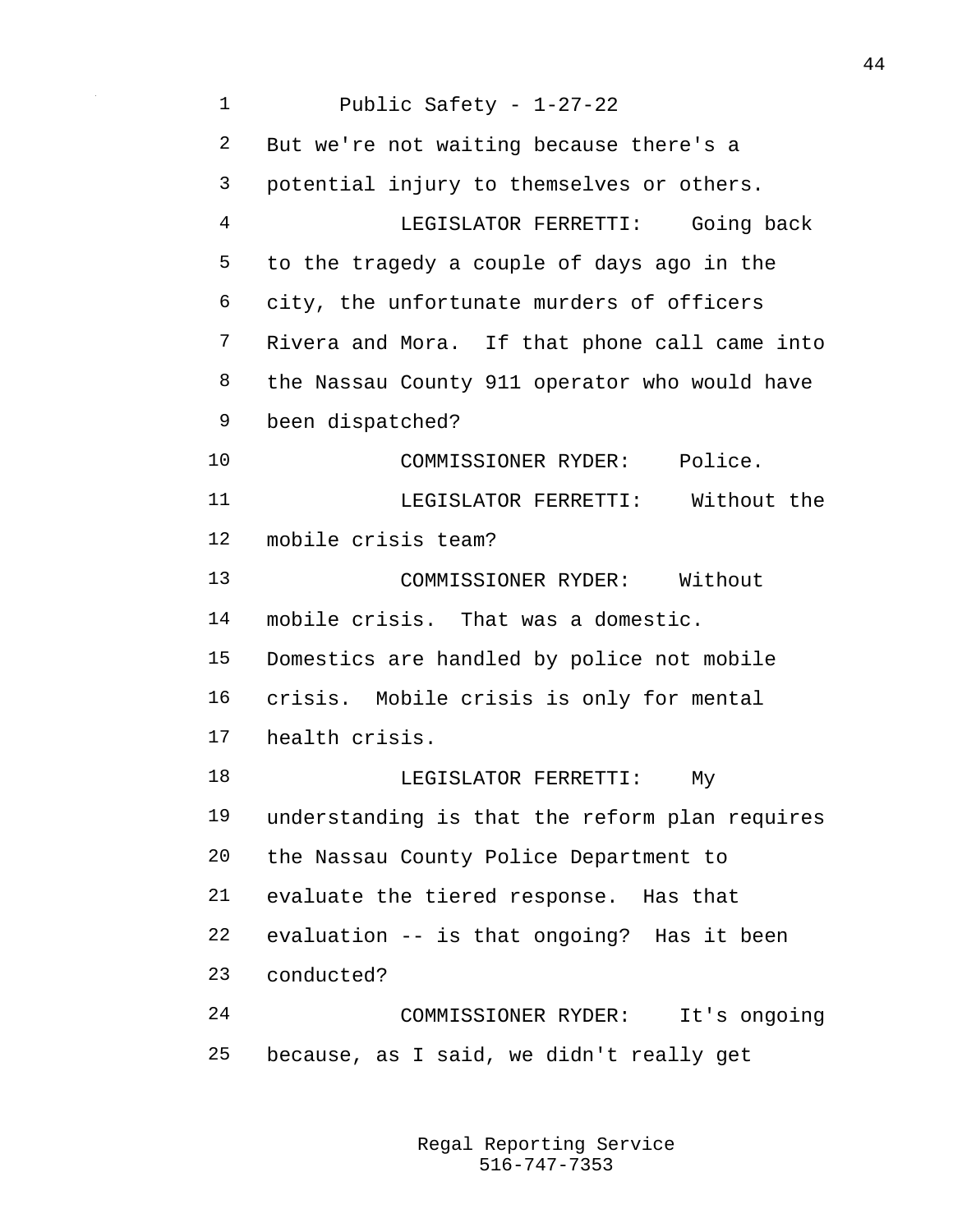Public Safety - 1-27-22 started until November. We had some bumps in November. And December we started running seamless. We had 108 responses by mobile crisis as a dual response or a transfer over. We're gathering all that data going forward. Obviously in one month there's no data to really analyze. LEGISLATOR FERRETTI: In the situation in the city a couple of days ago I think you said that -- correct me if I'm wrong -- when the 911 call went in they said that there was no weapon on the scene? COMMISSIONER RYDER: My understanding is that the question wasn't asked is there a weapon at the residence. I don't know if the individual would have answered it yes or no anyhow. LEGISLATOR FERRETTI: Would it have mattered? COMMISSIONER RYDER: It's a heightened alert. Again, I'm not going to comment on it. It's just a response. It's always nice to know if someone will tell you -- many domestics we go to they'll be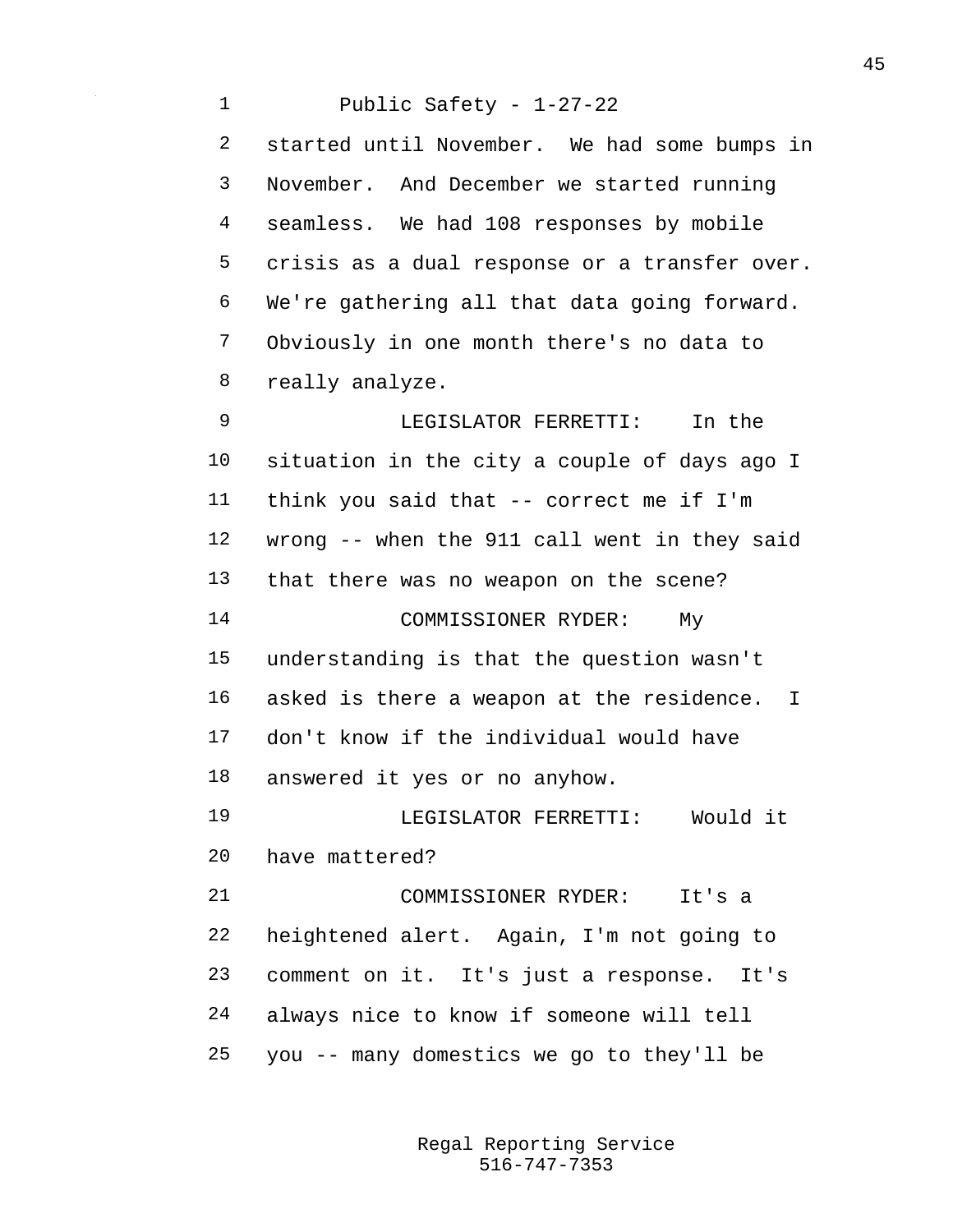Public Safety - 1-27-22 yeah, there's a hunting rifle in the house. We want to know that. And many times, if we've been there before, that's already recorded in our 911 system. So it will say you've been to that house five times for aggressiveness and whatever, we know what we're getting ourselves into. LEGISLATOR FERRETTI: But in terms of who's dispatched to the scene, would it have an affect on which tier the call will fall into just because there's a weapon at the scene? Let's say there's a hunting rifle at the scene but there's a determination made that there's no danger of the complainant hurting themselves or violent act, etcetera but they do say when you ask them is there a weapon at the scene, yes, I have a hunting rifle. Is there still a chance that the police will not be dispatched to that call? COMMISSIONER RYDER: No. LEGISLATOR FERRETTI: So, a police officer will be dispatched because there's a weapon present? COMMISSIONER RYDER: No, because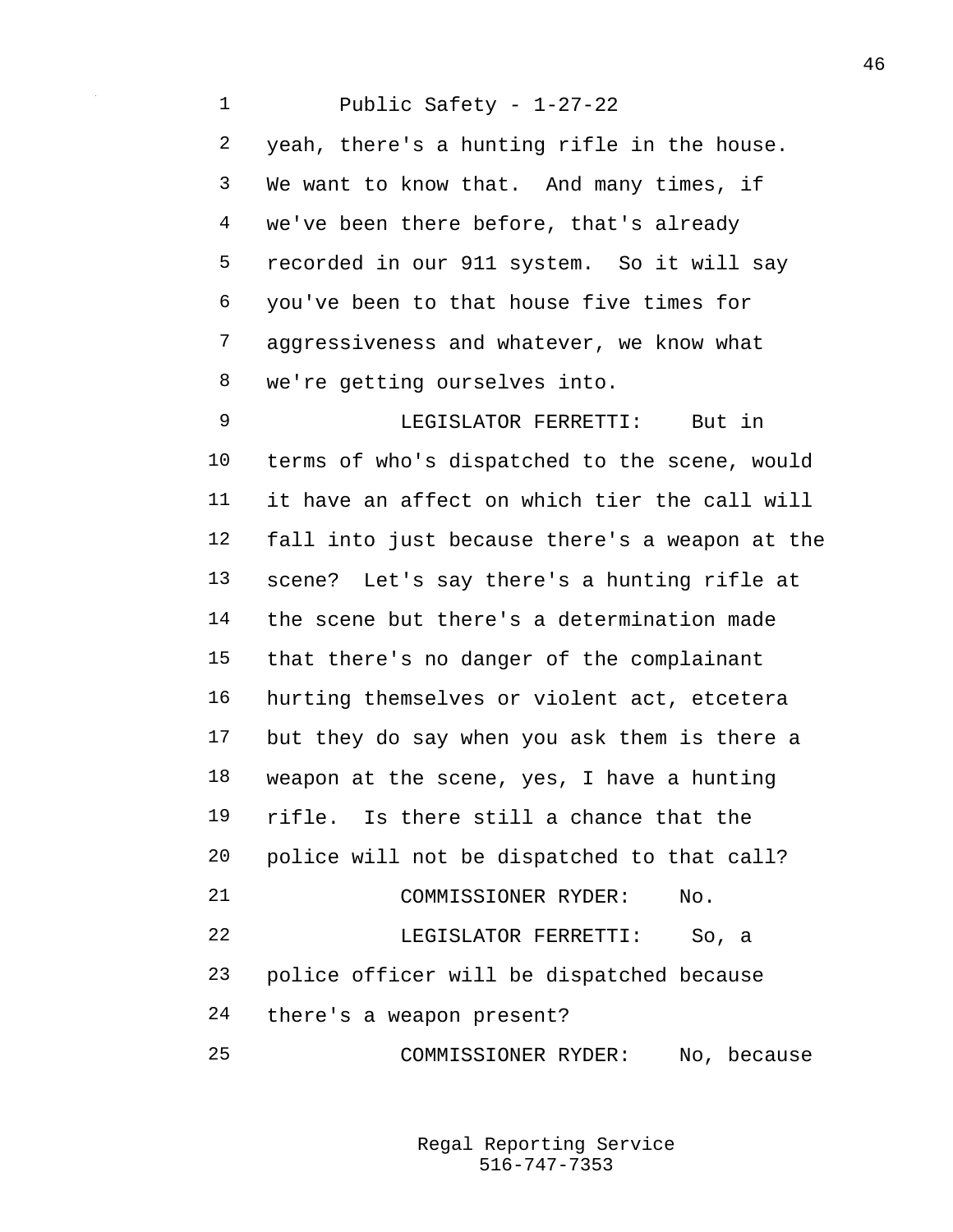Public Safety - 1-27-22 it's a domestic. We handle domestics. If the call came in from mental health call and they said there was a weapon we're going. If there's violence we're going. LEGISLATOR FERRETTI: I'm not talking about just domestic, just in general now. Forget about the case from the city. If a call comes in where it's determined that there's a mental crisis unit needed and it would possibly fit into tier one, you know what I'm saying, where the police wouldn't necessarily be sent out, but then you're told there is a weapon at the scene. COMMISSIONER RYDER: We're going. LEGISLATOR FERRETTI: That's an automatic? COMMISSIONER RYDER: No matter what we're going. LEGISLATOR FERRETTI: My last question, I want to make sure I'm reading the chart right. In '21 there were 10,272 total arrests? COMMISSIONER RYDER: That's correct.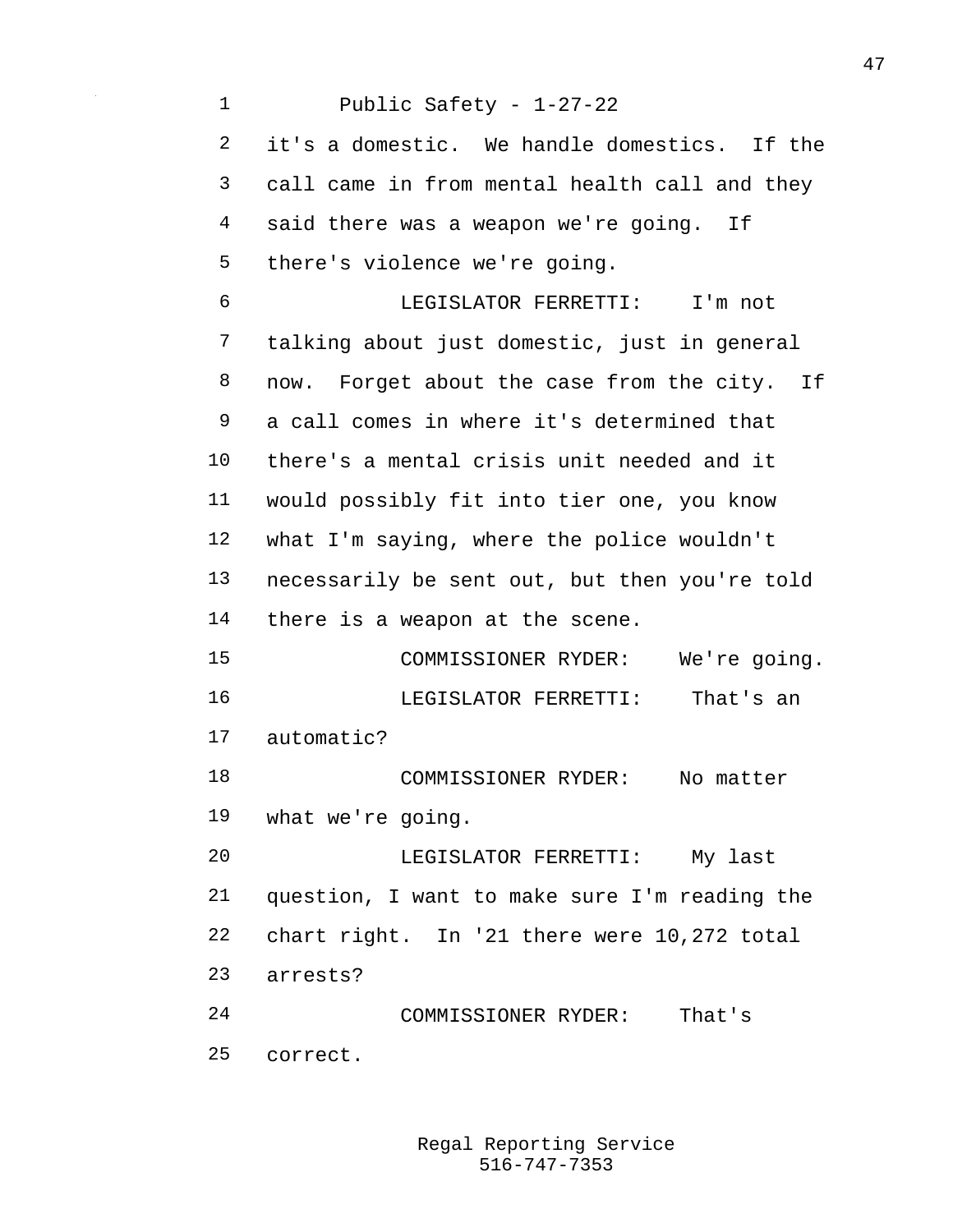Public Safety - 1-27-22 LEGISLATOR FERRETTI: Do you have the numbers in terms of -- out of those 10,272 how many were released with an appearance ticket under the new bail reform plan? COMMISSIONER RYDER: Yes. I can give you -- this number will be a little higher because we include our villages. So, 11,005 arrests. Let's use that number right now. When it comes to bail reform they were released on cashless bail 4,043 times. Released at arraignment with no bail that was -- we get them to the courts the courts let them go with no bail -- 2,237 times. And released by the judge 3,419 times. So out of that 11,000, 9,699 people were released without bail. LEGISLATOR FERRETTI: What's that last number again? I think you did the math for me for. COMMISSIONER RYDER: 9,699. LEGISLATOR FERRETTI: So roughly 1300 were held on bail? COMMISSIONER RYDER: Okay. Yes. LEGISLATOR FERRETTI: Out of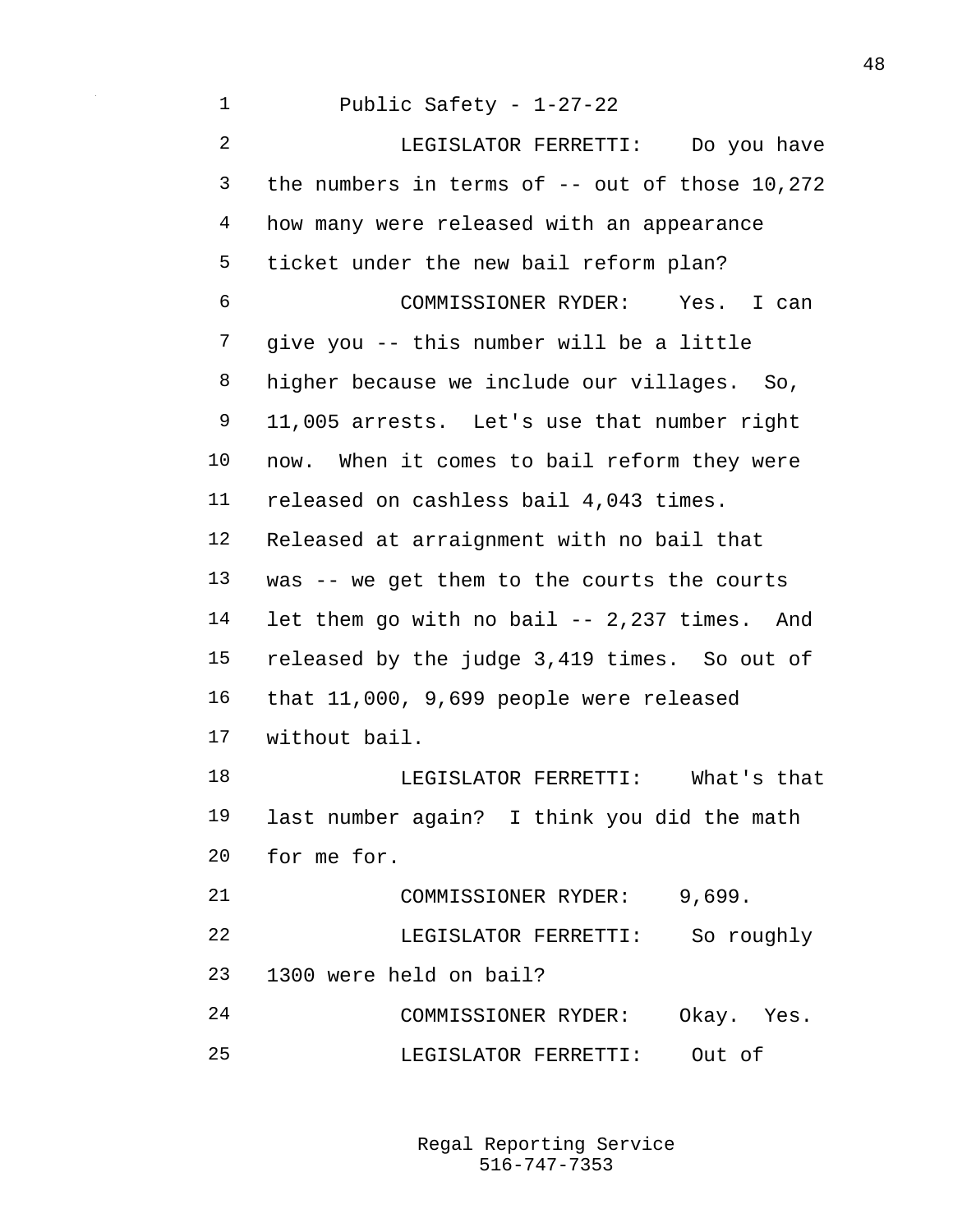Public Safety - 1-27-22 11,000? COMMISSIONER RYDER: That's correct. LEGISLATOR FERRETTI: Thank you. LEGISLATOR FORD: Legislator Rhoads. **I.E.GISLATOR RHOADS:** Hi Commissioner. Again, thank you so much for your presentation and the outstanding work you and your department does on a daily basis. Just as a follow up to that, do you keep those statistics in comparison to statistics from before bail reform? In other words, are you able to articulate, and if not today are you able to get us, if 1300 were actually held on bail out of 11,000 arrests what is that by percentage in comparison to what existed before bail reform? COMMISSIONER RYDER: I'm going to say of course we can get it because the data exists somewhere. It's not going to be an easy task because we didn't collect it -- we didn't look at it that way. I know how many appearance tickets I give at the station

> 516-747-7353 Regal Reporting Service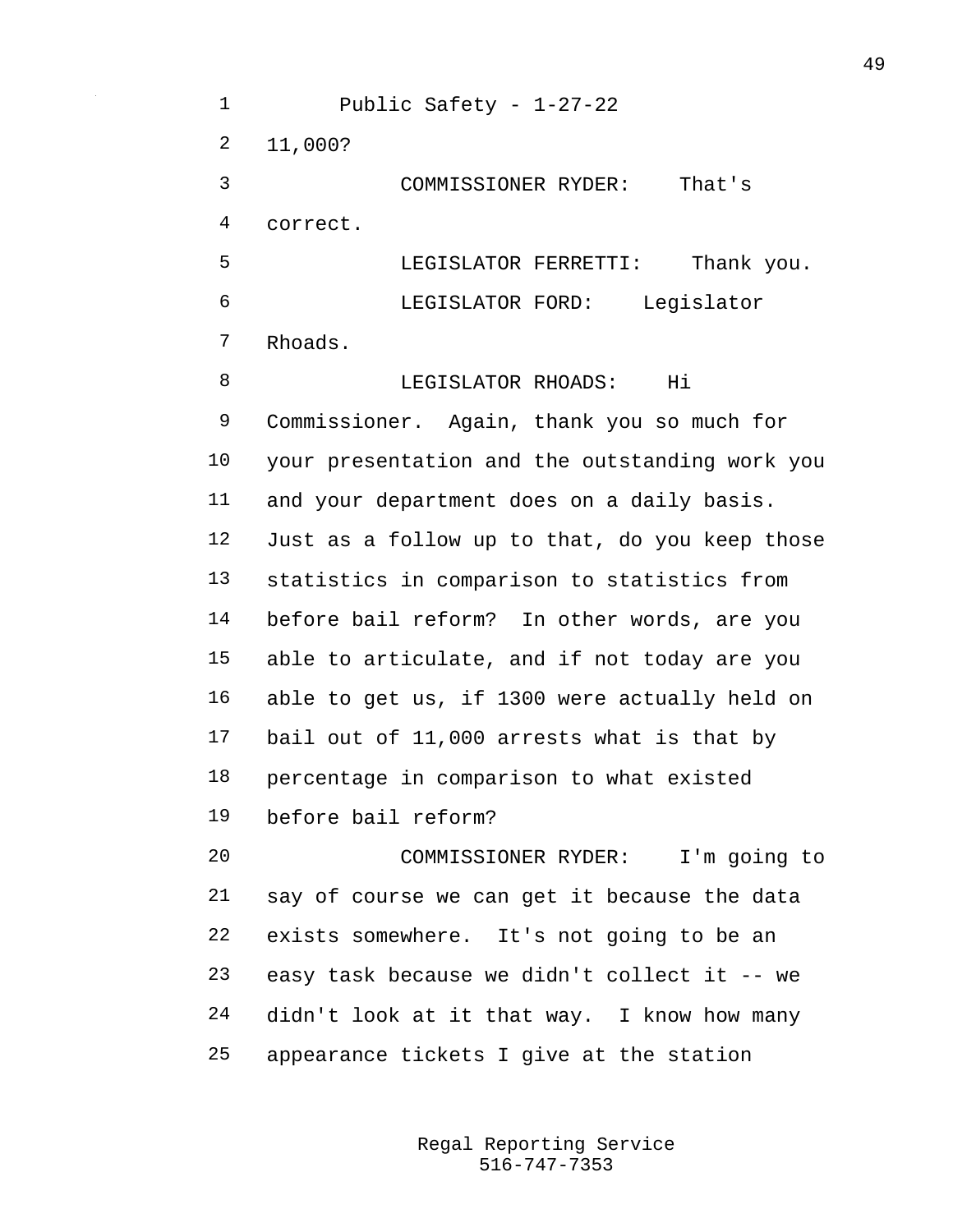Public Safety - 1-27-22 house. But when they go to arraignment that's kept by the courts. So now I have to rely on the courts to have kept that record. Again, that data exists. It's a task to get it. LEGISLATOR RHOADS: I didn't know if for comparison purposes alone if the department actually -- or I guess the answer is no but you can get it. 10 COMMISSIONER RYDER: Correct. LEGISLATOR RHOADS: Of the 9,000 and change, 9,900 I believe you said it was. 13 COMMISSIONER RYDER: 9,699. LEGISLATOR RHOADS: Of the 9699 how many re-arrests were there? 16 COMMISSIONER RYDER: 1,111. And 694 became warrants. LEGISLATOR RHOADS: And the warrants are based upon nonappearance in court? COMMISSIONER RYDER: Yes. LEGISLATOR RHOADS: My understanding of the law is that first they have to be given a warning by court personnel that they didn't show up at their court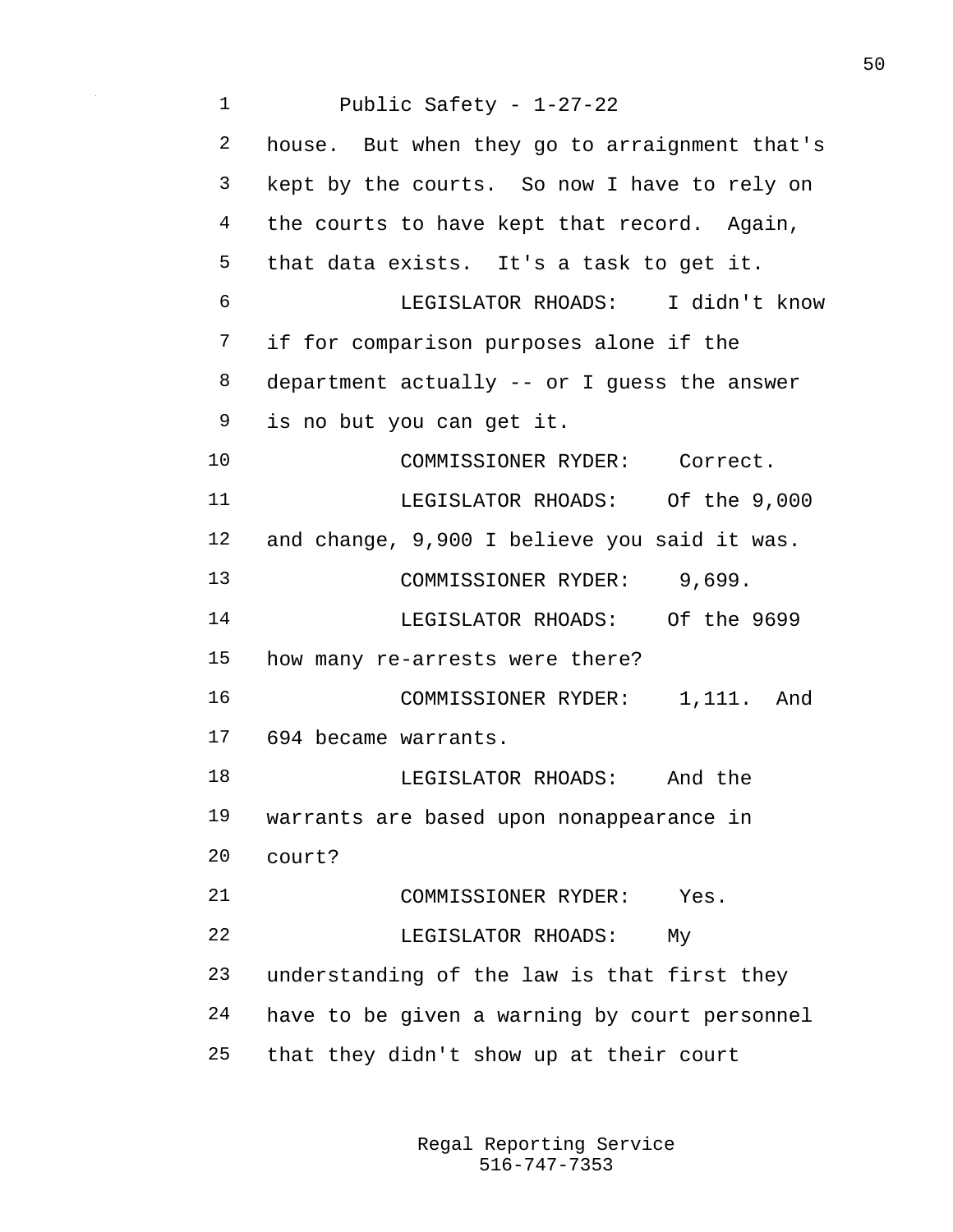Public Safety - 1-27-22 appearance? COMMISSIONER RYDER: If you miss your court you get phone call that says you missed your court date. We need to reschedule your court date and they reschedule your court date. **B LEGISLATOR RHOADS:** So the 694 would be the people that received that phone call, didn't show up at their second appearance and a warrant was issued? COMMISSIONER RYDER: For the most part, yes. LEGISLATOR RHOADS: Getting back to the police reform proposal. I believe part of the proposal was community contact and resident surveys. Were there surveys done in individual communities? Or were you in the process of doing that? COMMISSIONER RYDER: I'm sorry, what? LEGISLATOR RHOADS: My understanding is the police department was required to conduct surveys of communities, victims and complaints. Are we doing that

> 516-747-7353 Regal Reporting Service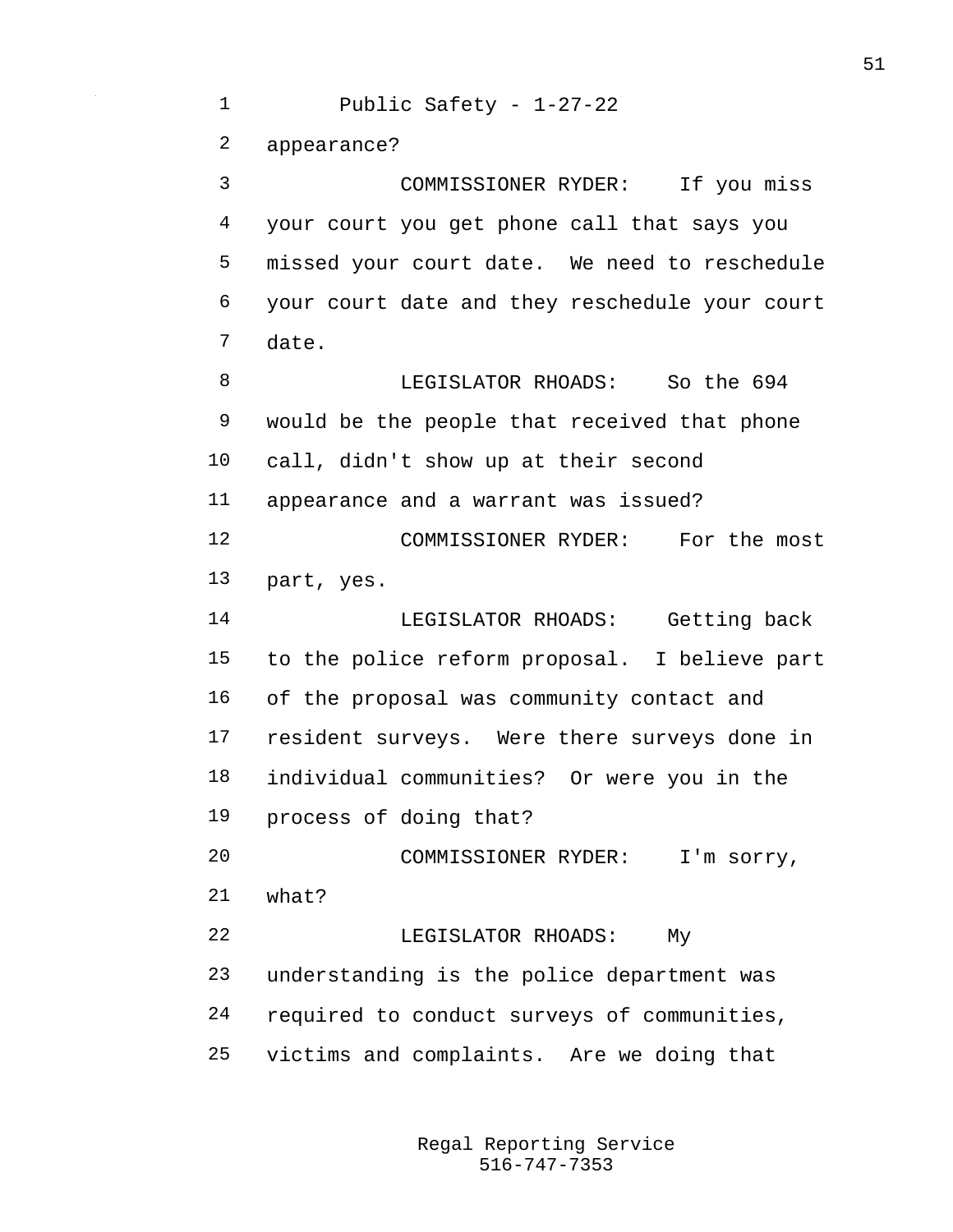Public Safety - 1-27-22 through our community outreach or are there physical surveys that are being done? COMMISSIONER RYDER: There's no physical surveys being done but we are going out and speaking to our public, yes. LEGISLATOR RHOADS: Thank you. LEGISLATOR FORD: Legislator Solages. LEGISLATOR SOLAGES: Good morning Commissioner. How are you doing? I want to thank the chairwoman for allowing me to speak today. Legislator Bynoe could not be here for personal reasons, family reasons but she asked me to sub in. First, I would like to send my condolences to the entire law enforcement family for the regrettable, unfortunate passing, killing of two police officers. Young police officers. Whether someone has to has to change the world by being a nurse, a teacher or a police officer we've lost two young people and it's a very sad day for all of us. So my condolences to the entire law enforcement family. Just being a son of a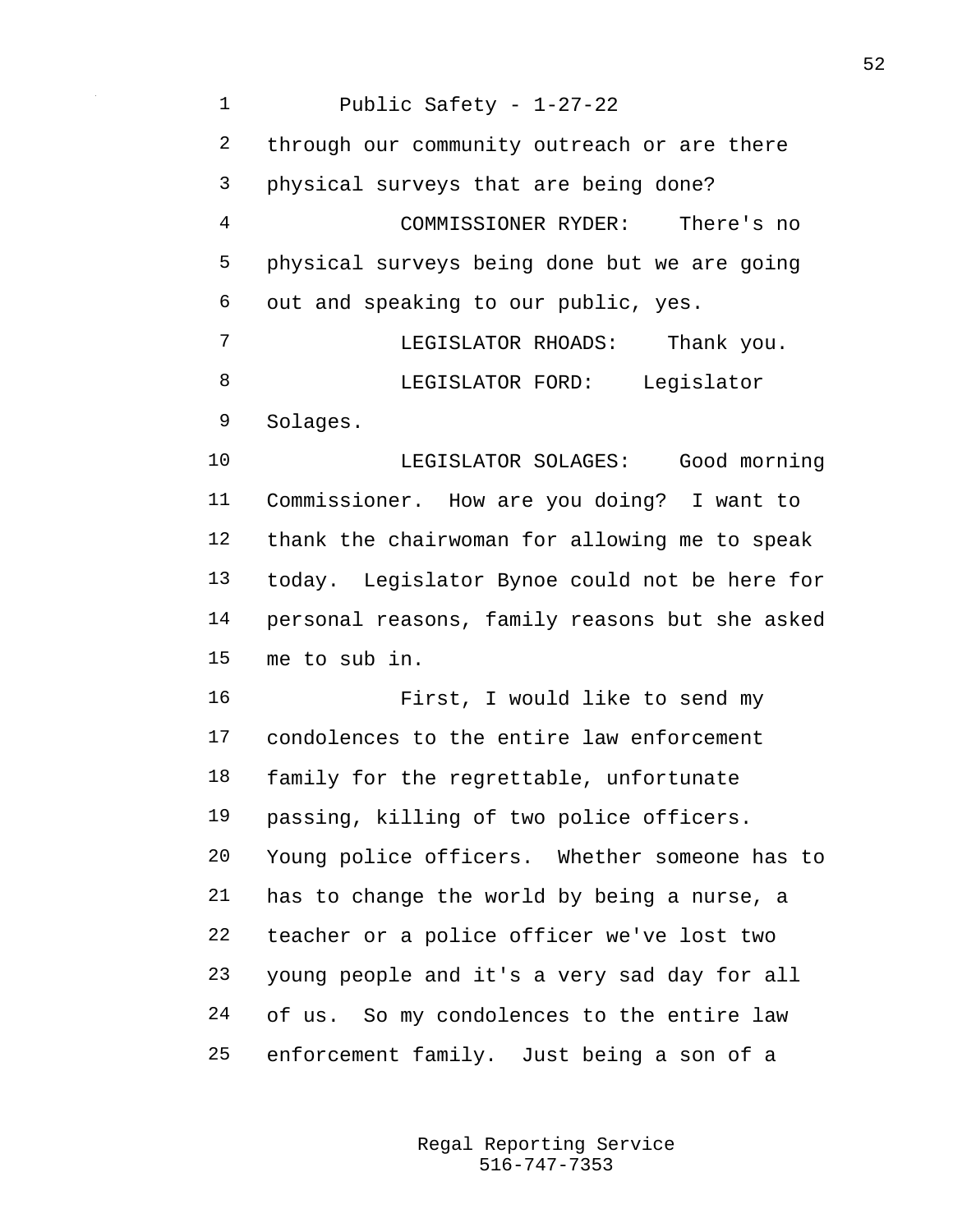Public Safety - 1-27-22 police officer that was my ultimate fear every night when he went to work. I have questions. I have certain questions I don't believe that are appropriate now that I will send to you and I would like to have a written response. But there are appropriate questions now that are appropriate to ask. We're here today because in April we had a very important meeting here at the legislature where the governor's plan to reform our law enforcement was up for consideration and we had a very lively crowd here. Very robust crowd. I've been here for several terms and that was one of the key days 17 I remember. Many people were here. They wanted to be heard. They were talking about recruitment, diversity, improving interactions, need for independent oversight. My question is, how have you engaged community? What have you learned? What input did you receive and how will you

input that information into policy?

COMMISSIONER RYDER: So, I gave

516-747-7353 Regal Reporting Service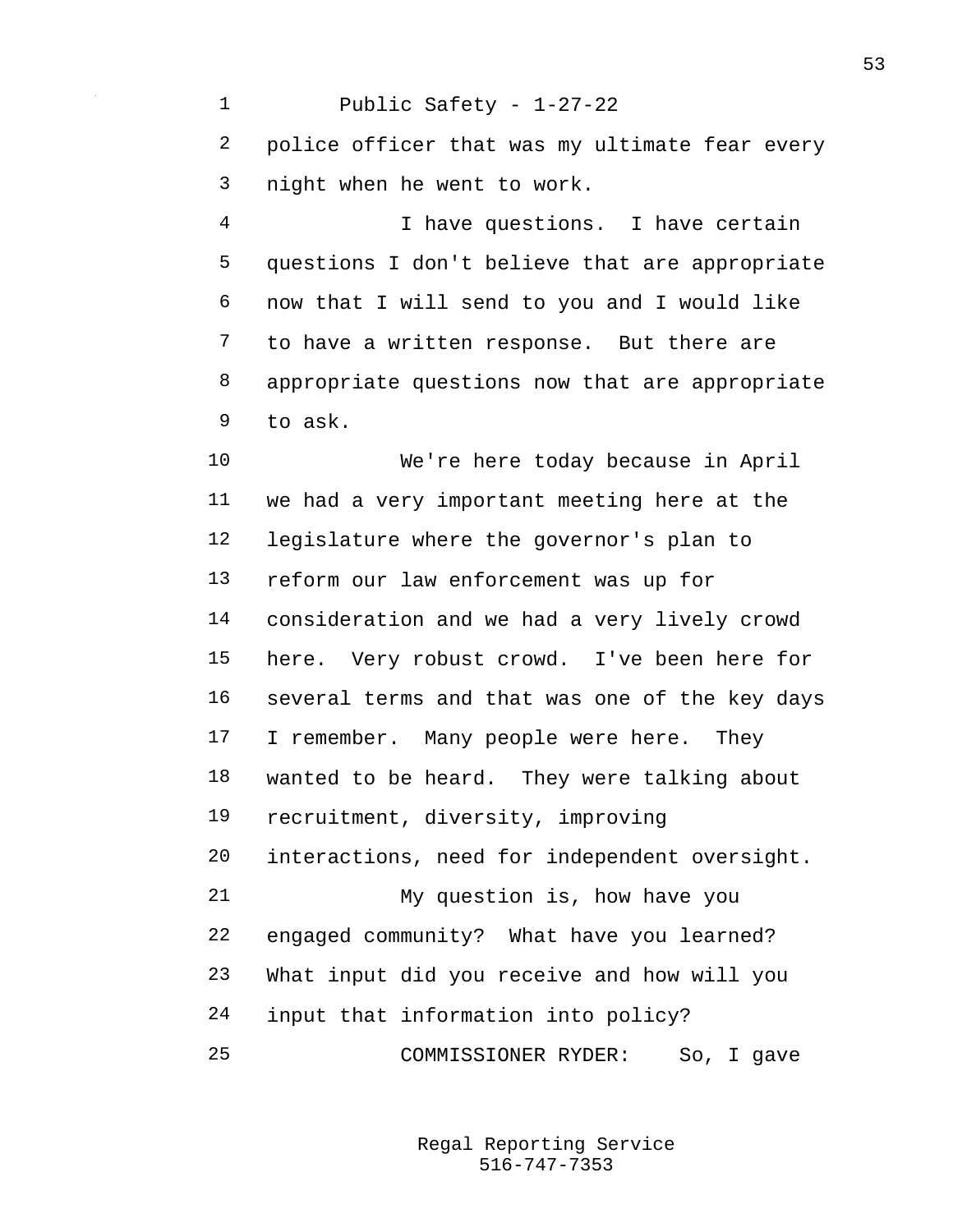Public Safety - 1-27-22 those numbers before. Part of engaging is our park, walk and talk program. We did over 2,218 visits. Our IP, houses of worship 31,305. Where are we going to recruit more that we would like to get from the community obviously is from our houses of worship, right? Our IP visits at schools 20,298. Interacting with the kids. Doing recruitment. Showing the good side of law enforcement. See that we're the good guys. Let's help you out. Let's be a partner here. And then obviously a total of 55,000 visits throughout. Our YAC, which was part of the

 reform, our young adult counsels, we did over 77 meetings last year and that's pretty good considering COVID. That brought these young adults in together. 201 applicants that have been input into our mentoring program. I gave you the example of one I know personally. Prerecruitment already is 11,882. People signed up. Recruitment events 216. They were all done either at the community college or at the community parks and we did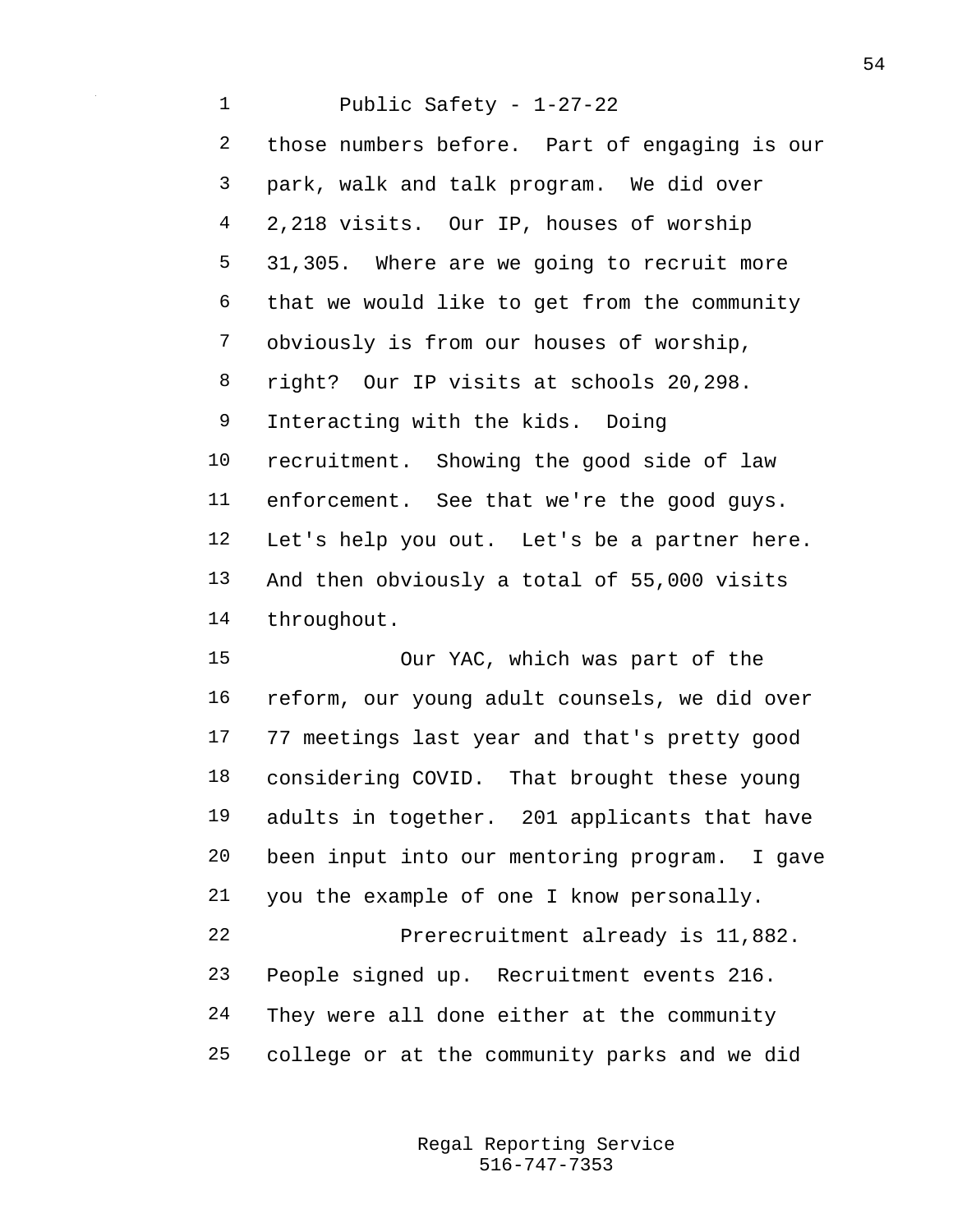Public Safety - 1-27-22 one down in Elmont with -- I forget the group. 260 events. LEGISLATOR SOLAGES: Men of Elmont. COMMISSIONER RYDER: And we did a program down there. Outreach and diversity we did another 262. So, we have been reaching out to the community. We've been doing a lot of positive interaction both with the young, middle age and older kids. LEGISLATOR SOLAGES: What are the main things you've heard? What do people want? Especially in minority communities what do they want with their interactions with law enforcement? COMMISSIONER RYDER: It's good and they'd like to see things improve. We've all seen the tape of the Men of Elmont and we listened to that. That is part of our training. Every officer watches that video. Look, we've had some healthy discussions about it too. It's all for the better. So, the community, for the most part, it wants to make sure there's no crime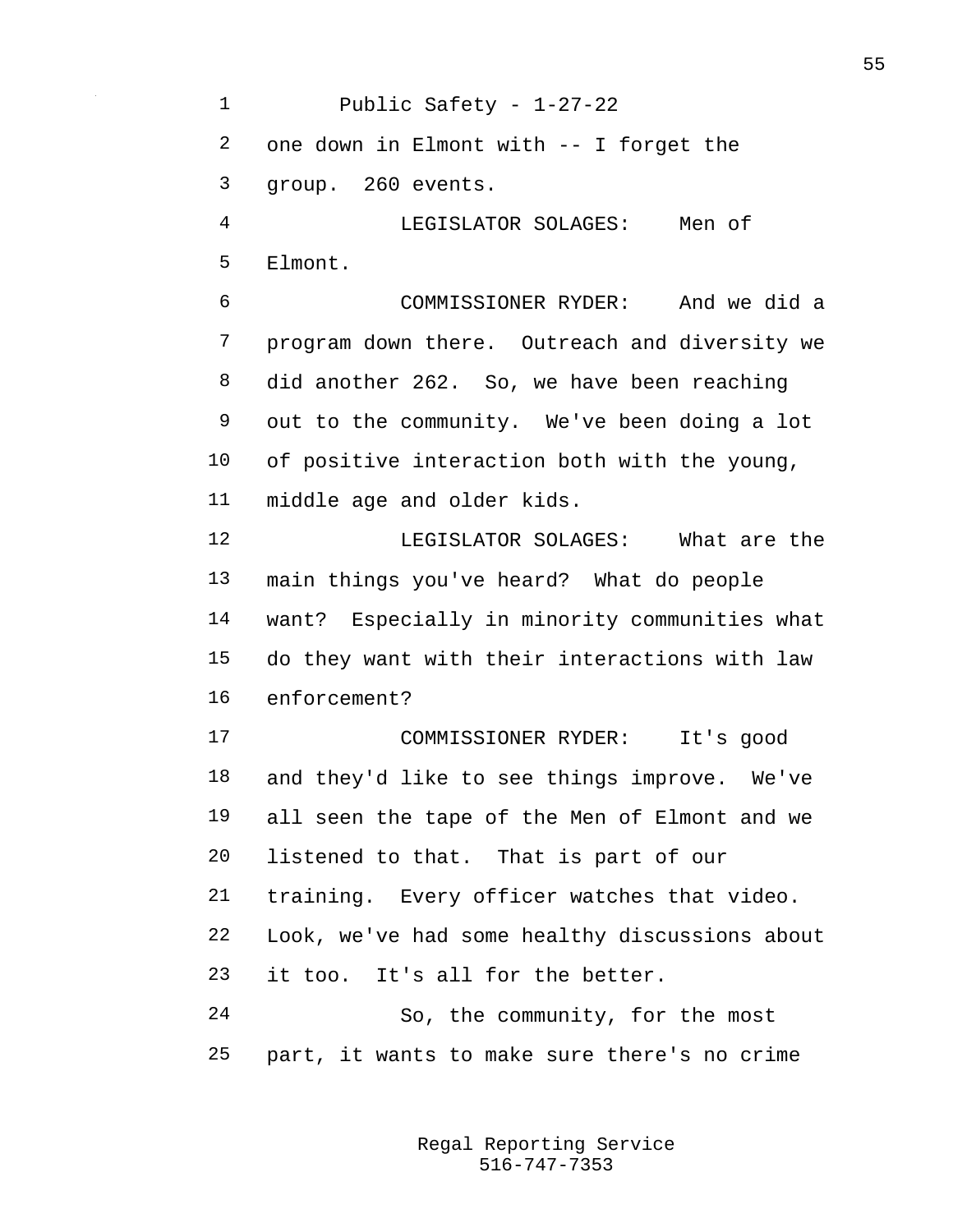Public Safety - 1-27-22 and they go about their livelihood. And when we speak to a lot of these kids they want to be police officers and they talk about things like trust and stuff. We get it and we're out there dealing with them and building that trust.

8 LEGISLATOR SOLAGES: Much of my questioning is based upon information on the six-month report. I only received the year report ten minutes before the hearing began. We all did. Forgive me if my questions are only based on the six-month report.

 As you recall, when we had this hearing in April I asked you questions about numbers from 2017 where the Black male to White mail arrest ratio was 5.3 not five, 5.3, who's counting, to one 2017. And similar in '18 and '19.

 I have these six month numbers here and I appreciate these numbers and I appreciate how you further break it down between Nassau and non-Nassau residents. Kind of makes the comparison a bit more difficult it. But of course these numbers that you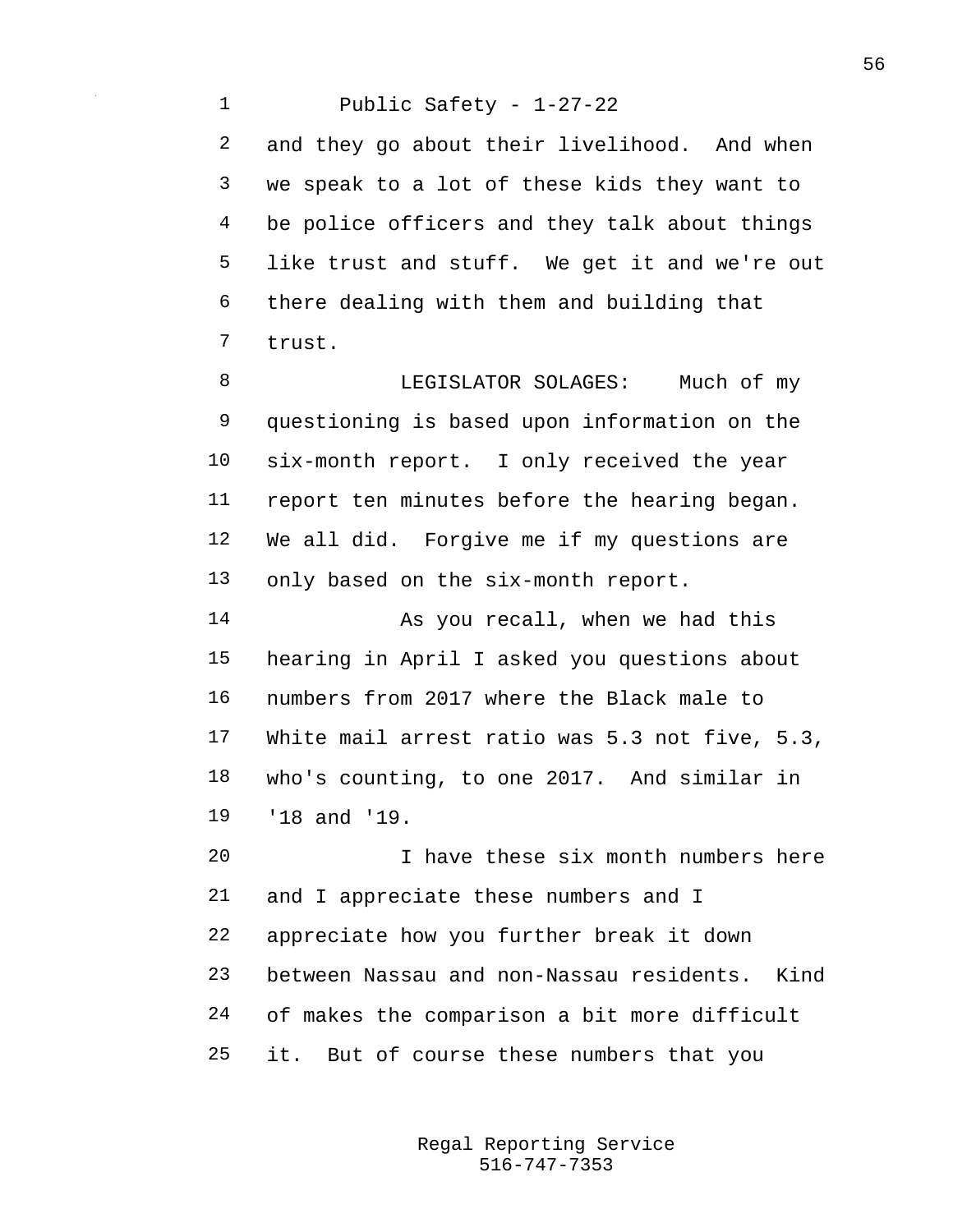Public Safety - 1-27-22 provided here, went from 5.3 to one to now can we say roughly three to one for every arrest you have it's three black males to one white male, is that roughly correct? COMMISSIONER RYDER: I don't have the six month data in front of me. I only have the one year data. LEGISLATOR SOLAGES: You make a distinction between Nassau and non-Nassau residents. Of the non-Nassau residents arrested or stopped what percentage were White and what percentage were Black? COMMISSIONER RYDER: Of the nonresidents that were stopped I don't have that data. LEGISLATOR SOLAGES: Can we try to get that data? COMMISSIONER RYDER: Sure. LEGISLATOR SOLAGES: Is it fair that say that that data would show that the arrest ratio is disproportionate? COMMISSIONER RYDER: I don't understand that question. LEGISLATOR SOLAGES: We haven't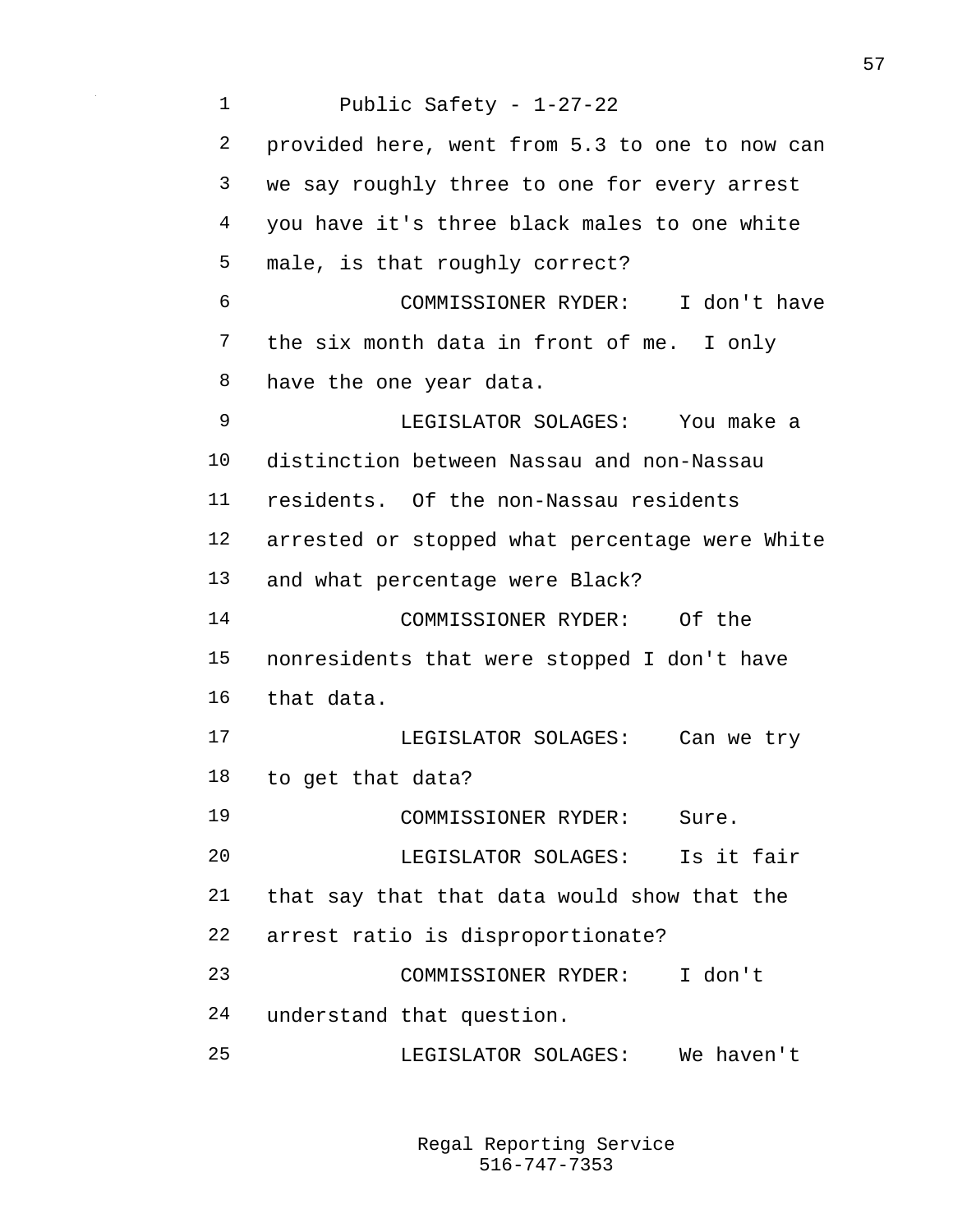Public Safety - 1-27-22 seen the data yet so I guess we can't ask questions about that. But specifically in order to make I guess a fair assessment based on accurate data we would have to break down the information between Nassau residents and non-Nassau residents? COMMISSIONER RYDER: Yeah. Because when you take the number out of the nonresidents you're comparing the ratio of the demographics of Nassau County, ten percent African-American, 18 percent Hispanic. It's actually up to eight percent Asian. So this arrest data being compared to this, if 35 percent don't reside in the county my demographic field gets bigger. That changes the number. LEGISLATOR SOLAGES: Understood. But is it fair to say to have a perfect analysis you really need to have a demographic breakdown of every nonresident who comes into

the county?

 COMMISSIONER RYDER: Right. But now we're talking about looking at

demographics throughout the state of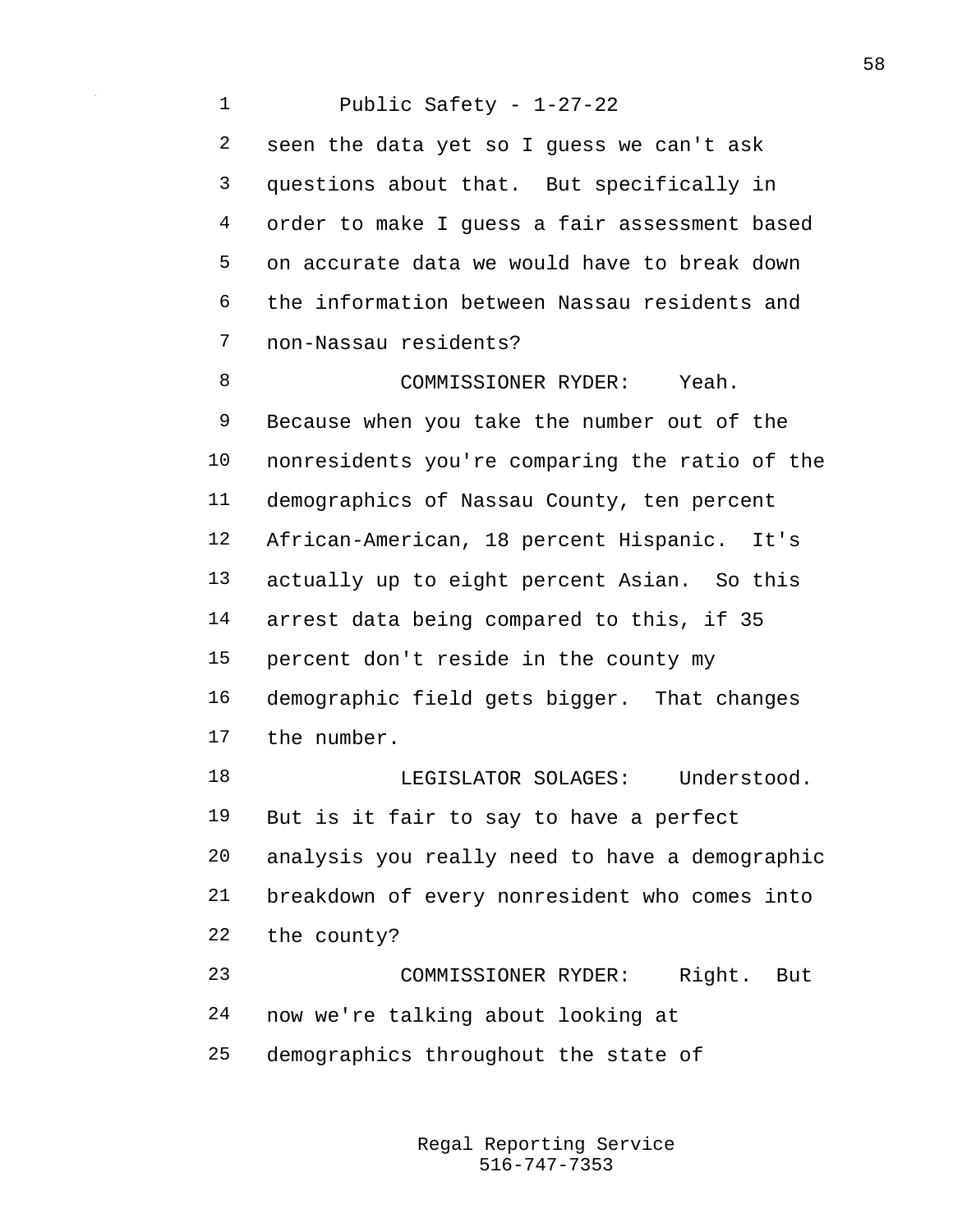Public Safety - 1-27-22 New York. I'm making an analogy that if 35 percent of the people that I arrested do not reside here they're not part of the county of Nassau and they've been arrested. So they came here to commit some kind of criminal act and they've been arrested.

 LEGISLATOR SOLAGES: I can't speak for the non-Nassau residents but I can speak for Nassau residents and I can speak for several mothers in my community who call me and tell me that their sons continue to receive lots of tickets, lots of summons. They want answers. In fact, they believe that because their children are receiving the brunt of these summons that they are paying more in court fees and fines and this is a tax.

18 As you know, our country, when you think of the Boston Tea Party, we were founded on us standing up to not being taxed. These individuals in my community, these mothers with children that receive summons as long as from here to there. Let the record reflect about ten feet. They believe that they are paying a Black tax to live in Nassau County.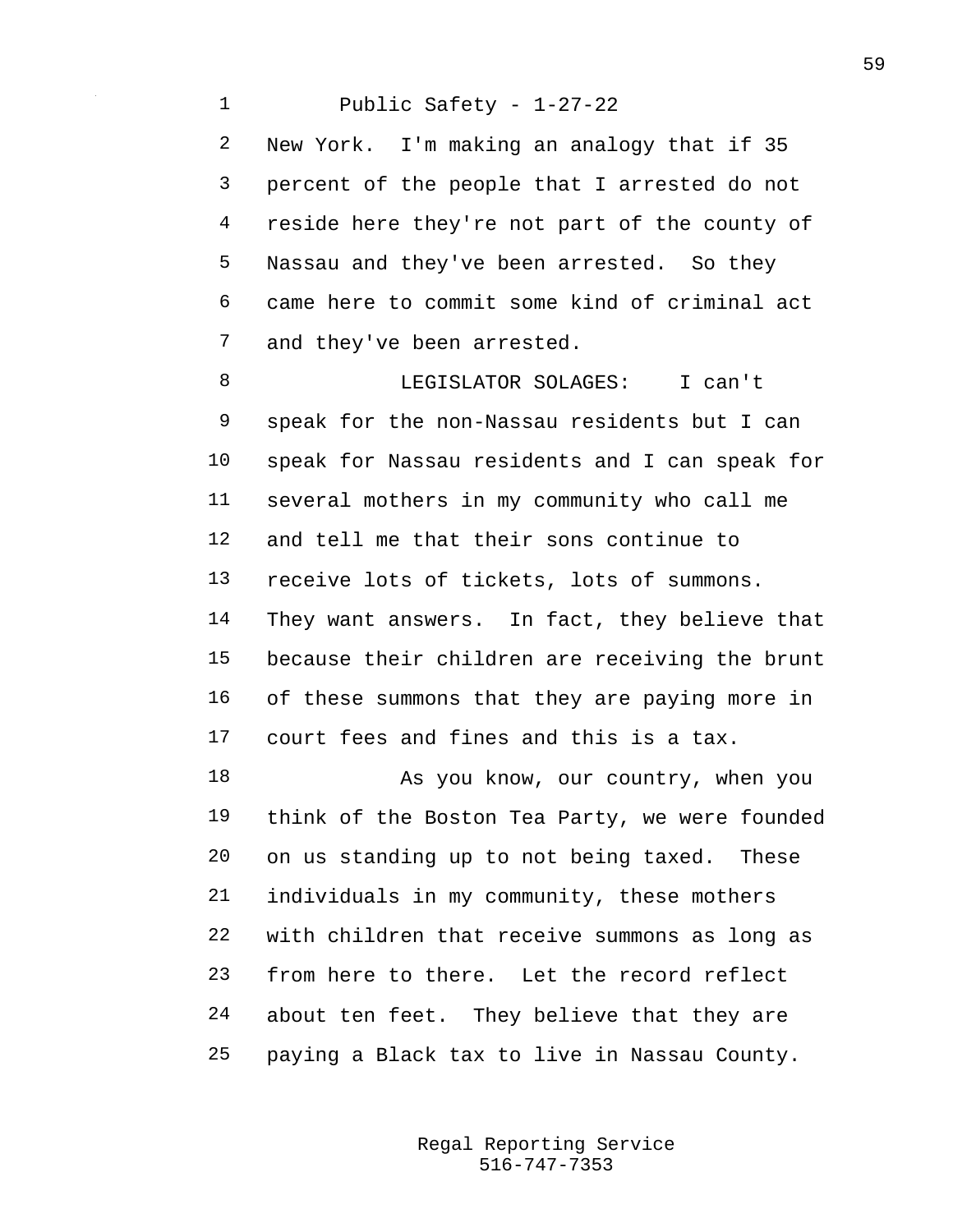Public Safety - 1-27-22 In addition to the high property taxes. COMMISSIONER RYDER: If you look at the data of 2019 we wrote 242,000. We write half of the summonses now. More than half. We wrote about 104,000 last year. Of that number 37.2 percent went to White. 20.9 percent went to African-Americans. I mean, the number is not that far out of whack. LEGISLATOR SOLAGES: The Blacks represent, according to your numbers, is ten percent. COMMISSIONER RYDER: But also 43 percent of those are nonresidents driving through our county. Again, comparing that data. Now you're also talking 41 percent are written by the highway department. Our highway guys are up on the LIE and the Seaford-Oyster Bay. Somebody drives by at 100 miles an hour I don't care what the race, religion or gender is in that car. They're getting pulled over and they're getting a summons. LEGISLATOR SOLAGES: Rightfully

so. I want to ask you questions sir about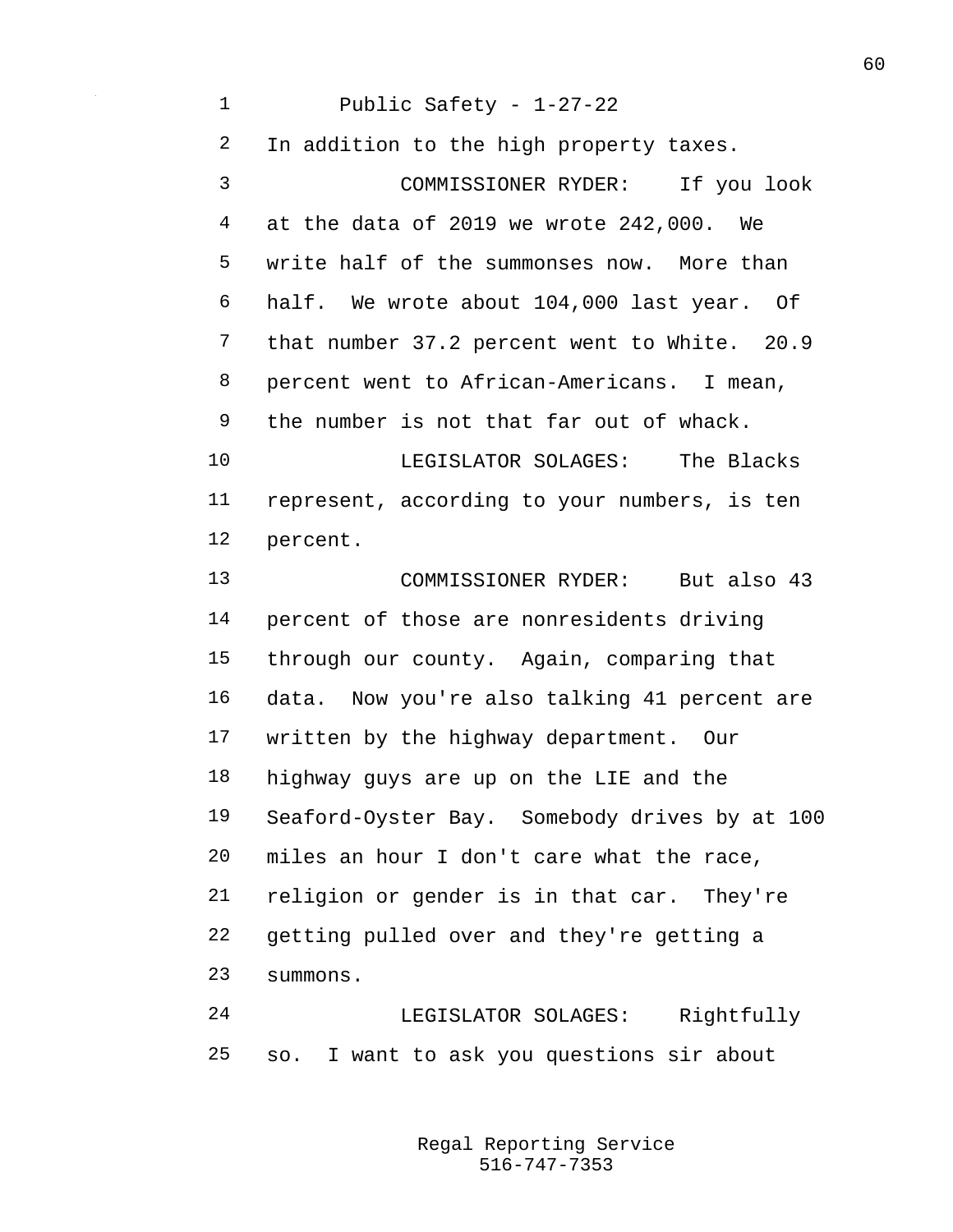Public Safety - 1-27-22

staffing and recruitment.

 COMMISSIONER RYDER: You're good with this one? That was a good answer? LEGISLATOR SOLAGES: I have more follow-up questions. I won't say that I'm satisfied. But in the interest of time I want to jump to another issue please. Thank you very much.

 Come to the issue of staffing and recruitment E0203, in the six-month report that you provided, it stated that there were 3,028 preregistered applicants for the 2022 Nassau County Police Department exam. You mentioned before in your previous testimony that that number jumped up in the year report to 11,000. Of that amount how many were Black or African-American?

 Because Newsday reports that on May 27, 2021 Newsday reports that out of the 6,539 Black people who tried to take the exam only 67 became police officers. That's a very, very low number. Of the 11,000 people who registered for the test how many are Black African-Americans?

> 516-747-7353 Regal Reporting Service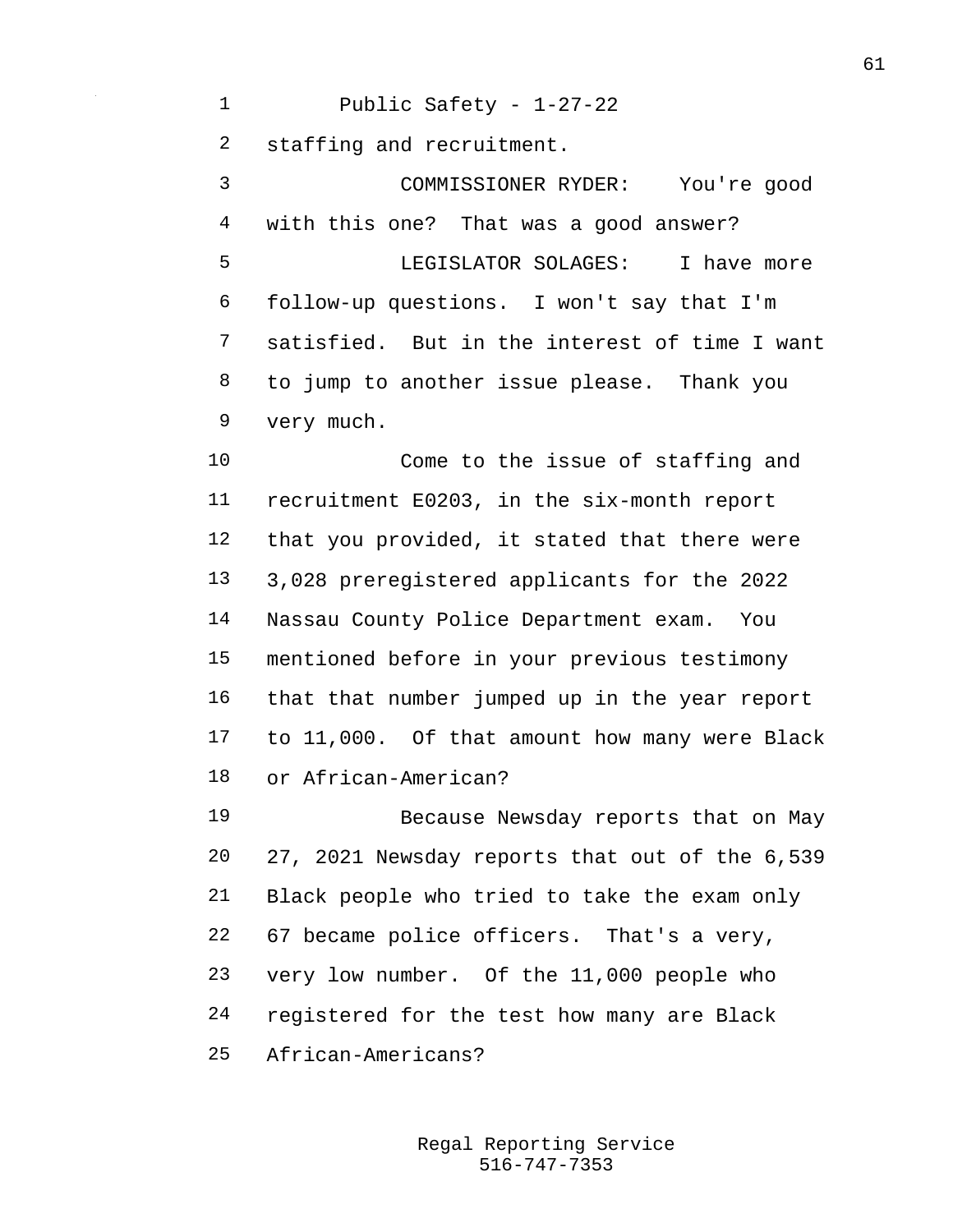Public Safety - 1-27-22 COMMISSIONER RYDER: I don't have that number because that's not -- we don't collect that data. That's data that's not proper for us to collect. We don't ask somebody their race when they preregister for an exam. Civil -- LEGISLATOR SOLAGES: But in the exams that you have -- COMMISSIONER RYDER: Let me finish. Civil service asks that when you register. This is a preregistration. So we give them the early notification to take the test. The number that you're referring to, that 3,700, whatever the number was, that was how many African-Americans had, for the one test in 2018, signed up with us to take it. Only 1100 showed up on the day of the test. And all races, Black, White and Hispanic all failed by half. Leaving me 500 to choose from to become viable applicants. That's what the number is. What Newsday did was they melded two tests together. And they melded two counties together. The number was 67. And if

> 516-747-7353 Regal Reporting Service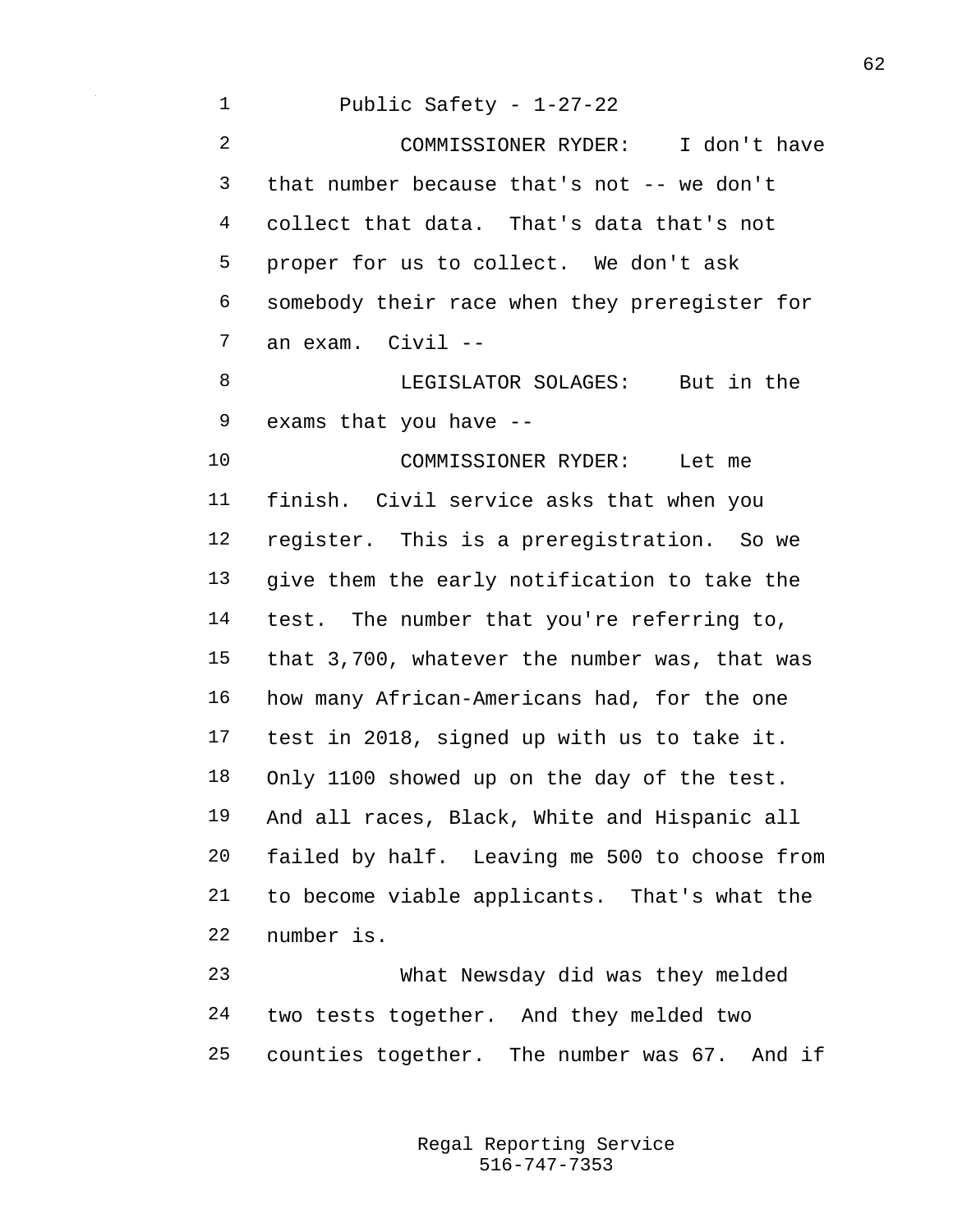Public Safety - 1-27-22 you look at the number 67, 47 were hired by the Nassau County Police Department. And also cut short the entire list of the new test. They used the number but the test had three and a half more years to go. The last class that we just put in was 38 percent minorities into that class. 38 percent. My argument all along has been if we prolong the test, and this has nothing to do with skill or ability, I answer a question right you answer it wrong, I don't know how the test is designed. But the fact is, if you last the test out to where we say to the Department of Justice we're going to get to, 17 if we get there we hire more minorities. LEGISLATOR SOLAGES: It's interesting you say how the test is designed. Is there a consent decree? COMMISSIONER RYDER: That's correct. LEGISLATOR SOLAGES: That's in effect? COMMISSIONER RYDER: That's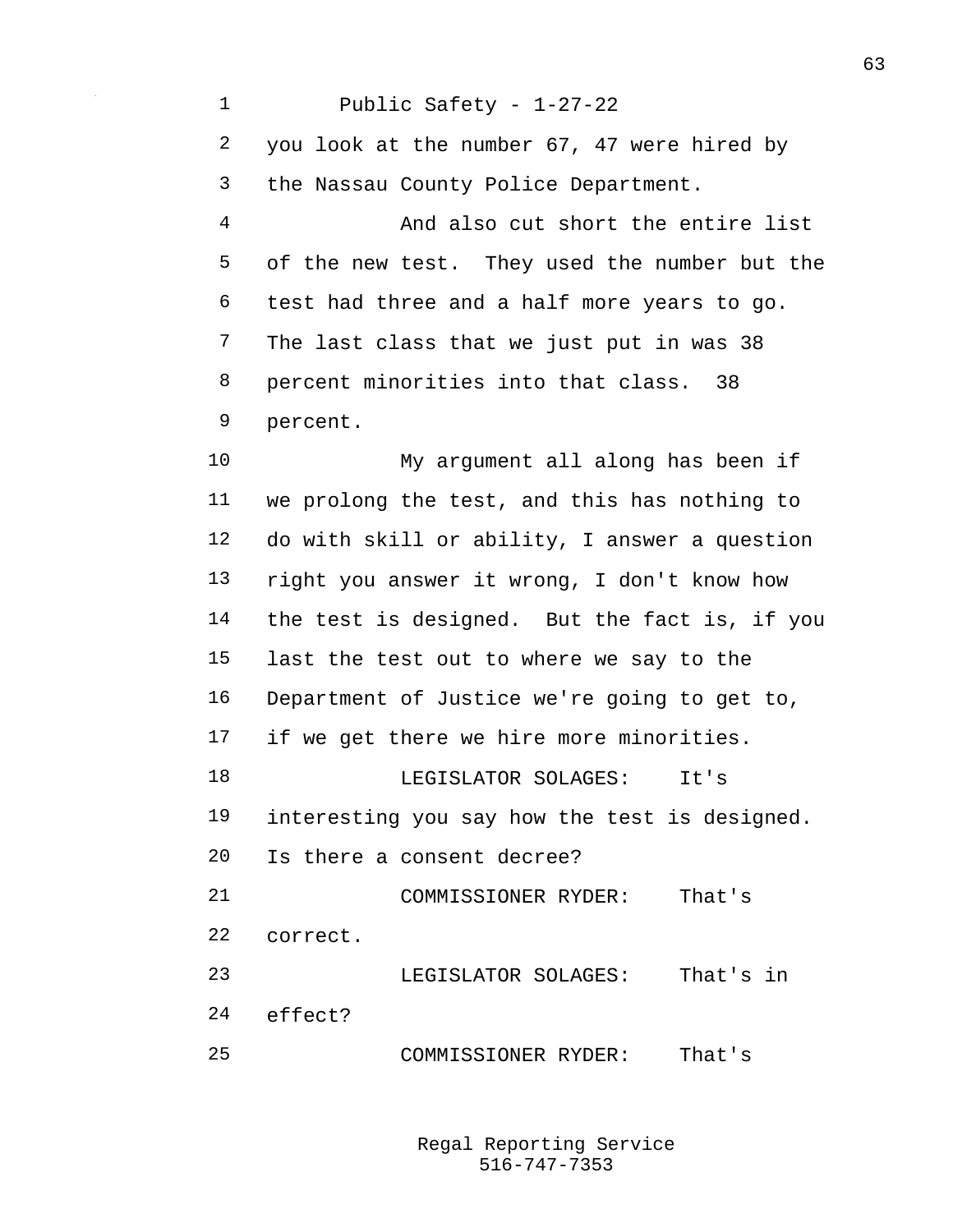Public Safety - 1-27-22 correct. For the last 40 something years. LEGISLATOR SOLAGES: You would at least say it's reasonable to say that based on the way the test is designed there is a disproportionate effect where Black applicants are not selected?

 COMMISSIONER RYDER: That's totally not true. If 15,000 White kids take the test and a thousand African-Americans kids take the test there's no way it's going to be a proportionate equal in the hiring process. It's impossible. The math doesn't add up. That was my point. When I had 3700 that preregistered I needed all 3700 to show up. That gives me a better proportionate number. That's how we fix the problem in hiring. Bishop Harvey, I give him credit, he said that. It's the masses. You need to bring more to the table to take the test.

 LEGISLATOR SOLAGES: Understood. Your subordinate is now your colleague, the commissioner in New York City, Commissioner Sewell, she's a great choice. Currently Mayor Adams is considering a residency requirement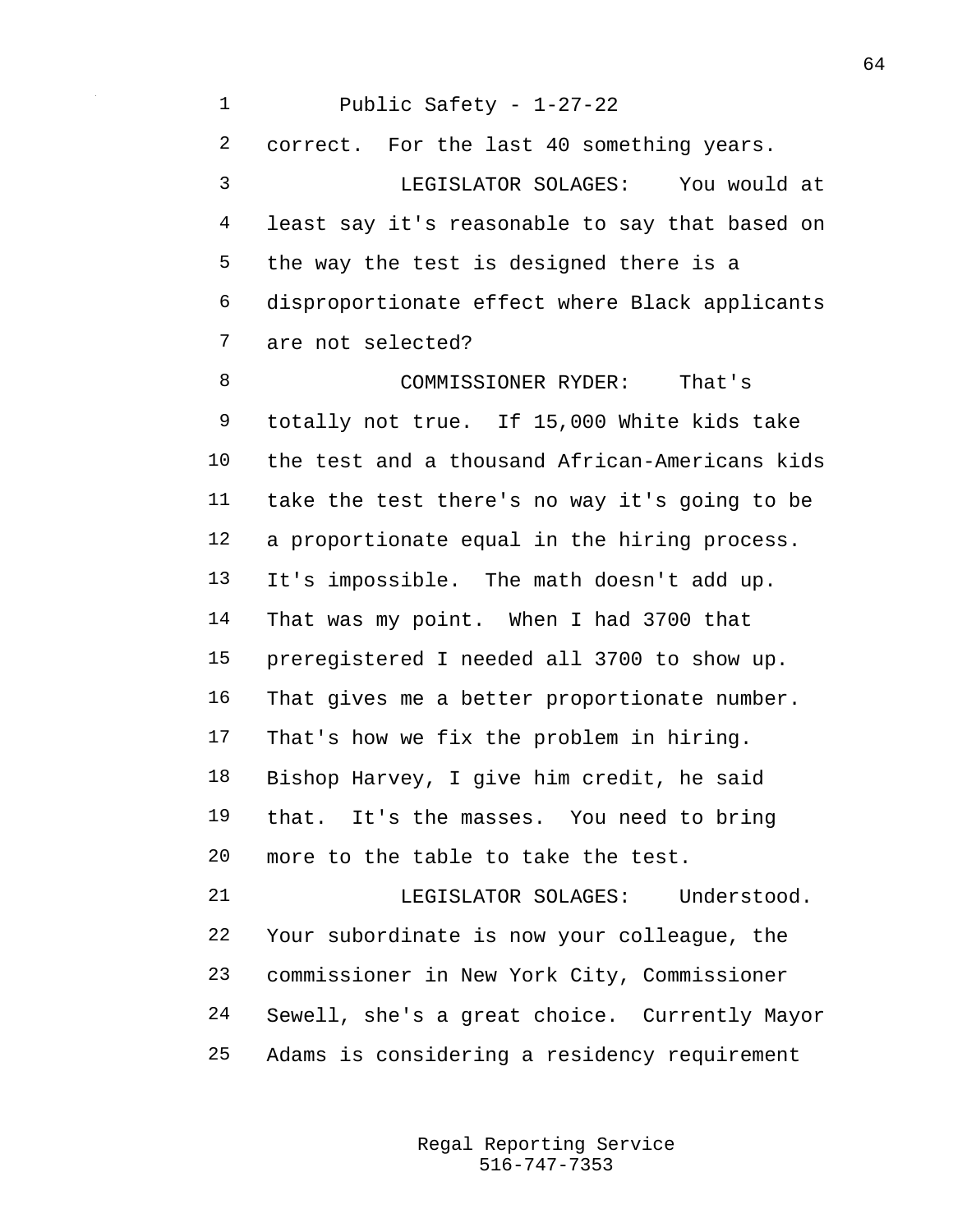Public Safety - 1-27-22 for police officers. Have you considered that? Would that improve the numbers in terms of diversity?

 COMMISSIONER RYDER: That would kill my numbers. Make it worse. Because we only have ten percent African-Americans living here. If I took ten percent and I took how many people are actually eligible for the test it would be even less. And then how many want to take the test? It would be even less. You got to open the doors. That's why we go to Harlem to recruit. That's why we go to Brooklyn to recruit. That's where our recruitment stub is done to bring the kids to the table.

 LEGISLATOR SOLAGES: Understood. We have a unique situation here that you served as a police commissioner under the previous county executive and now here you are again under the current county executive Mr. Blakeman. Congratulations. Are there any policy differences you would say that now you are serving under a different administration? COMMISSIONER RYDER: I don't know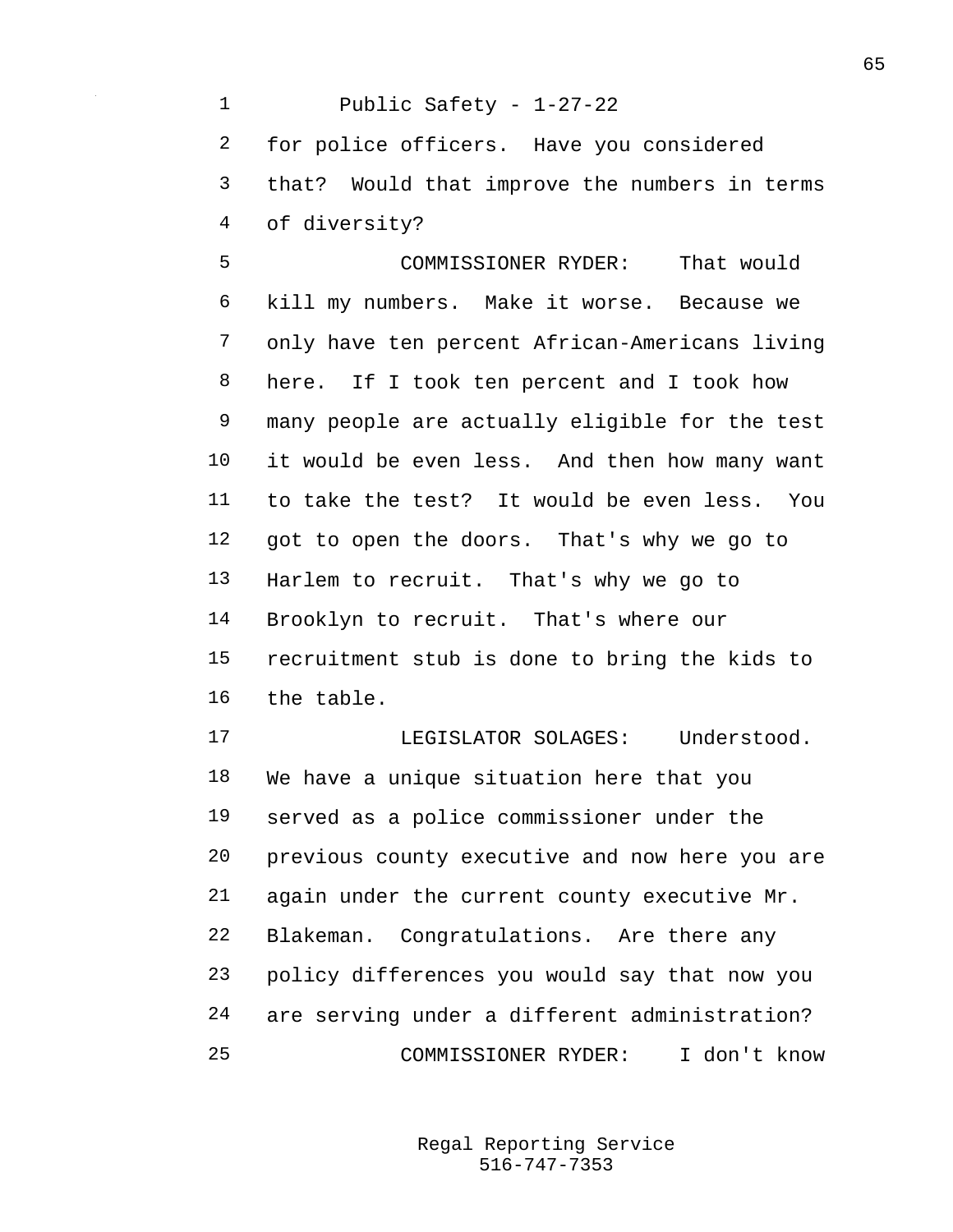Public Safety - 1-27-22 what that has to do with reform, but I will tell you our county exec backs our police department, supports law enforcement, supports the fact of law and order in Nassau County and we stand with that and we thank him for it. LEGISLATOR SOLAGES: Understood. Legislator Ferretti asked about bail reform but it is still the case that Nassau County is 10 the safest county of its size in America; is that correct? COMMISSIONER RYDER: For the years 2019 and '20 we were. 2021 comes out in March. '19 and '20 we were. Our crime went up slightly last year in major crime but many of our quality of life and smaller crimes went on the rise last year. LEGISLATOR SOLAGES: In your humble opinion, do you believe that in this coming year will Nassau County still maintain that very honorable distinction honestly. COMMISSIONER RYDER: I'm going to work my butt off to make sure it does. LEGISLATOR SOLAGES: Thank you very much sir. Two more questions. Regarding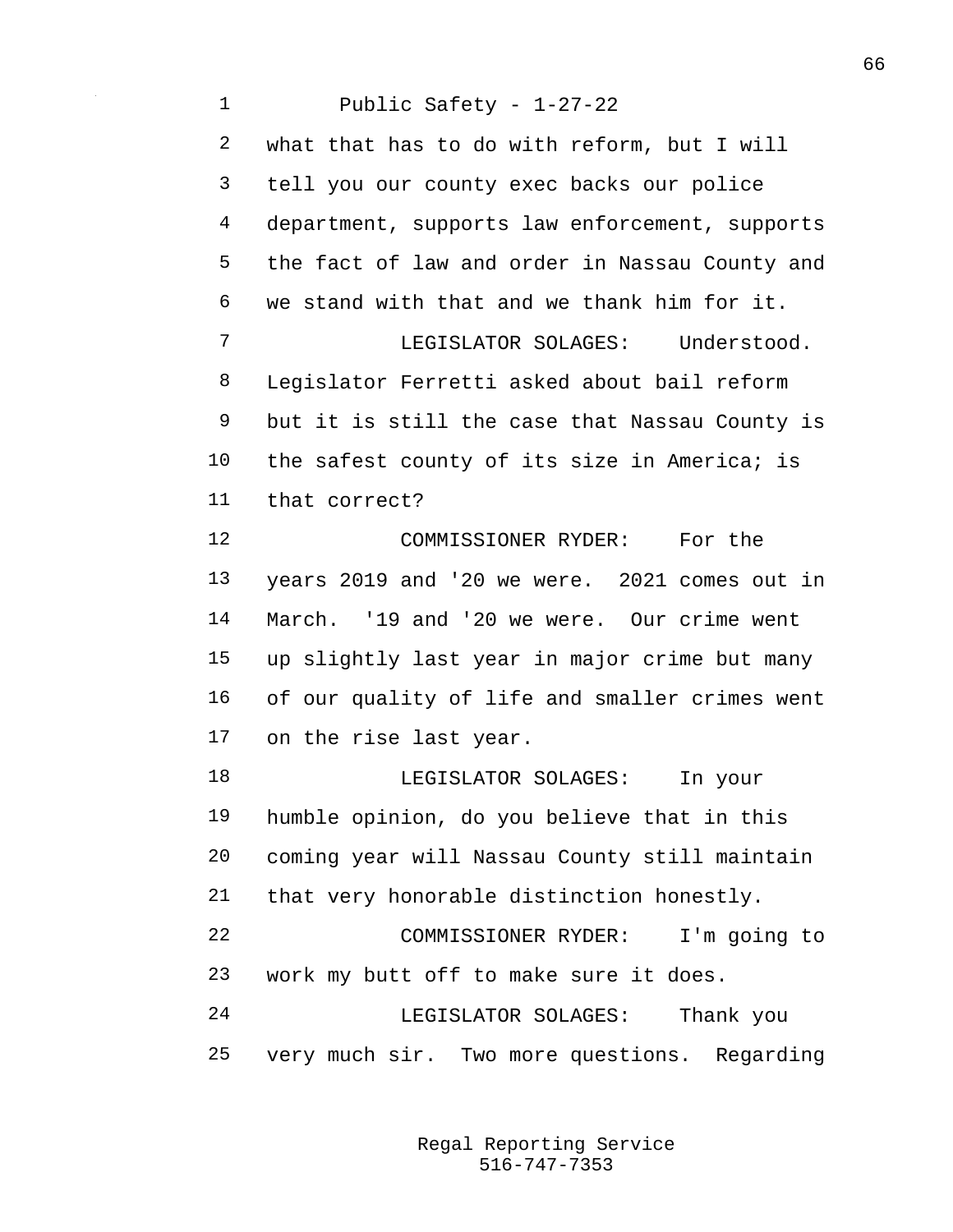Public Safety - 1-27-22 restorative justice, has the DA secured funding to hire social workers to engage with the youth? With justice involved in youth? COMMISSIONER RYDER: I saw that today. I honestly don't know the answer. I didn't get a chance to ask her. And it would be under the old administration. LEGISLATOR SOLAGES: And do you plan to continue the PAL programs in Lawrence and Inwood and also Elmont? 12 COMMISSIONER RYDER: 100 percent. We've had a great return on that. 14 LEGISLATOR SOLAGES: I have more questions but I would just ask the chair please, respectfully, that because of an issue of this importance that we please meet semi-quarterly not just every six months. And also today, I'm heading to the funeral today, I really wanted to be there already, if we could just try to have semi-quarterly meetings I'd appreciate that. Thank you very much. LEGISLATOR FORD: Legislator Ferretti has a follow up.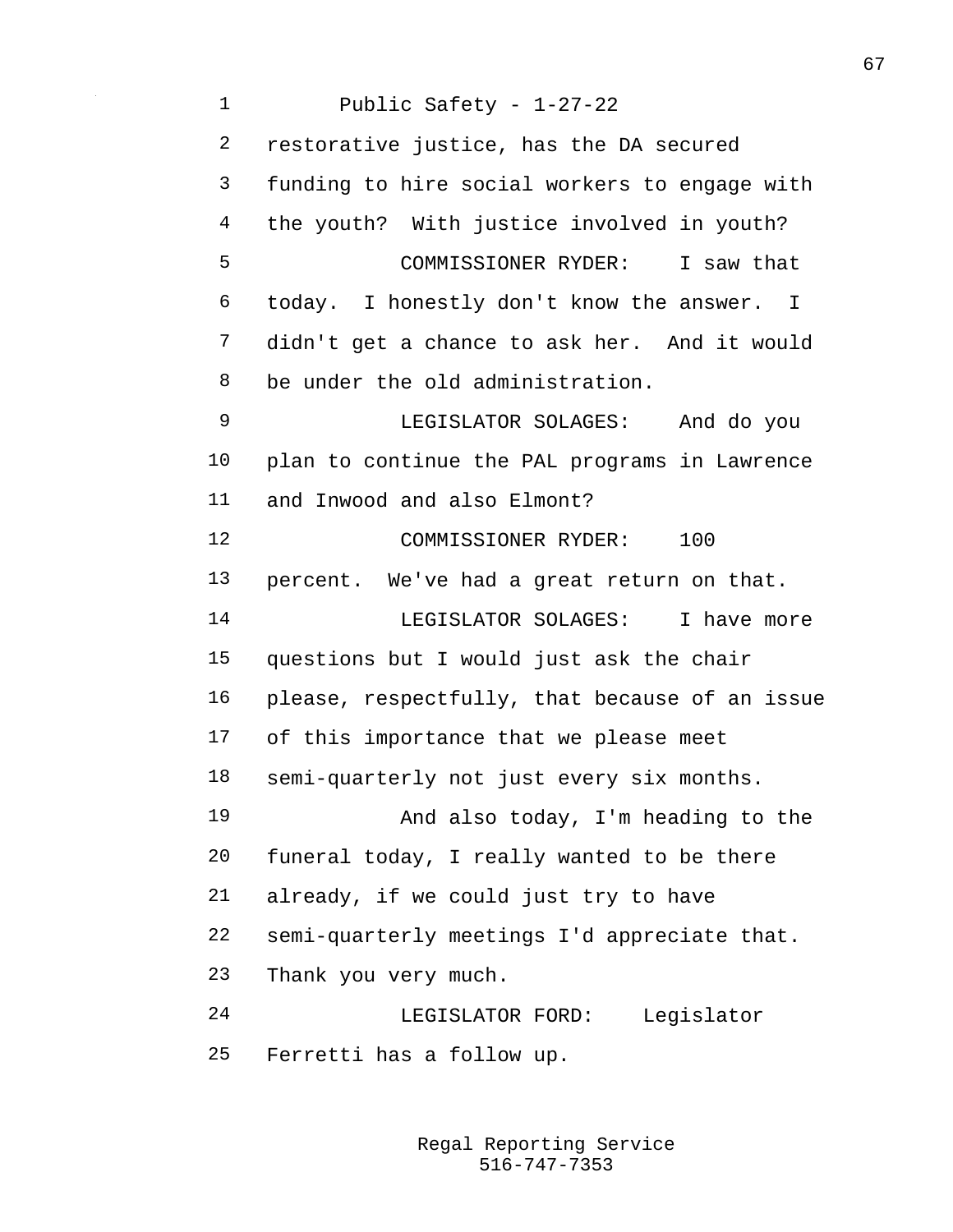Public Safety - 1-27-22 COMMISSIONER RYDER: Excuse me. Can I ask? You're asking me to now report quarterly? Is that what we're asking? LEGISLATOR FORD: We'll take into consideration what he wants but we'll discuss this. COMMISSIONER RYDER: Yes. But in the plan we did agree on biannual. LEGISLATOR FORD: Under the plan we did. But what we can do, Legislator Solages, we can also ourselves meet as a group and we can discuss the different issues that we may face. Because, as we know, Commissioner Ryder is willing to respond. I have some questions from people who can't be here. But some of them I'm going to ask. If I hand them to you if you could respond in writing for us. But you don't have to do it today. We have legislators and people in the audience as well. But we will stay on top of this. But we've seen so far some of the

 improvements that have been made in regard to a lot of the data that's been collected. A

> 516-747-7353 Regal Reporting Service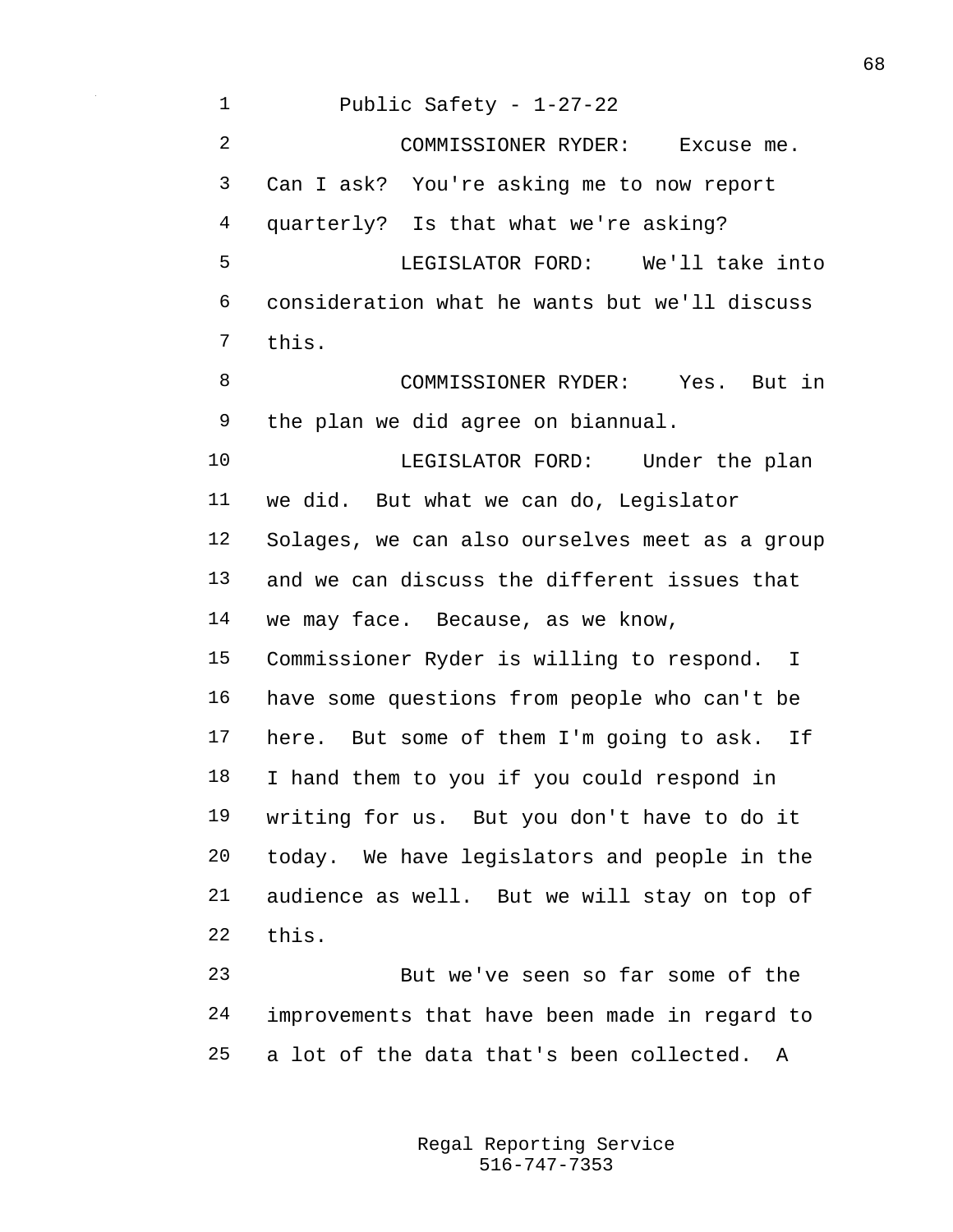| $\mathbf 1$ | Public Safety - 1-27-22                       |
|-------------|-----------------------------------------------|
| 2           | lot of the information that we've been given. |
| 3           | Language access. I believe you're moving in   |
| 4           | the right direction.                          |
| 5           | LEGISLATOR FERRETTI: Just                     |
| 6           | following up on some of the questions my      |
| 7           | colleague Legislator Solages brought up. In   |
| 8           | terms of summonses, which community received  |
| 9           | the most summonses in 2021?                   |
| 10          | COMMISSIONER RYDER: Summons data              |
| 11          | the number one community was Massapequa.      |
| 12          | Number two is Levittown. Number three was     |
| 13          | Hicksville. Number four was Jericho. Number   |
| 14          | five is Plainview.                            |
| 15          | LEGISLATOR FERRETTI: You can                  |
| 16          | stop. I was going just for number one and     |
| 17          | number two. So number one and number two      |
| 18          | are?                                          |
| 19          | COMMISSIONER RYDER: Massapequa                |
| 20          | and Levittown.                                |
| 21          | LEGISLATOR FERRETTI: In terms of              |
| 22          | bail reform and when we talk about the safest |
| 23          | community in the country, I think you said    |
| 24          | that was '19 and '20, two years combined?     |
| 25          | COMMISSIONER RYDER: We received               |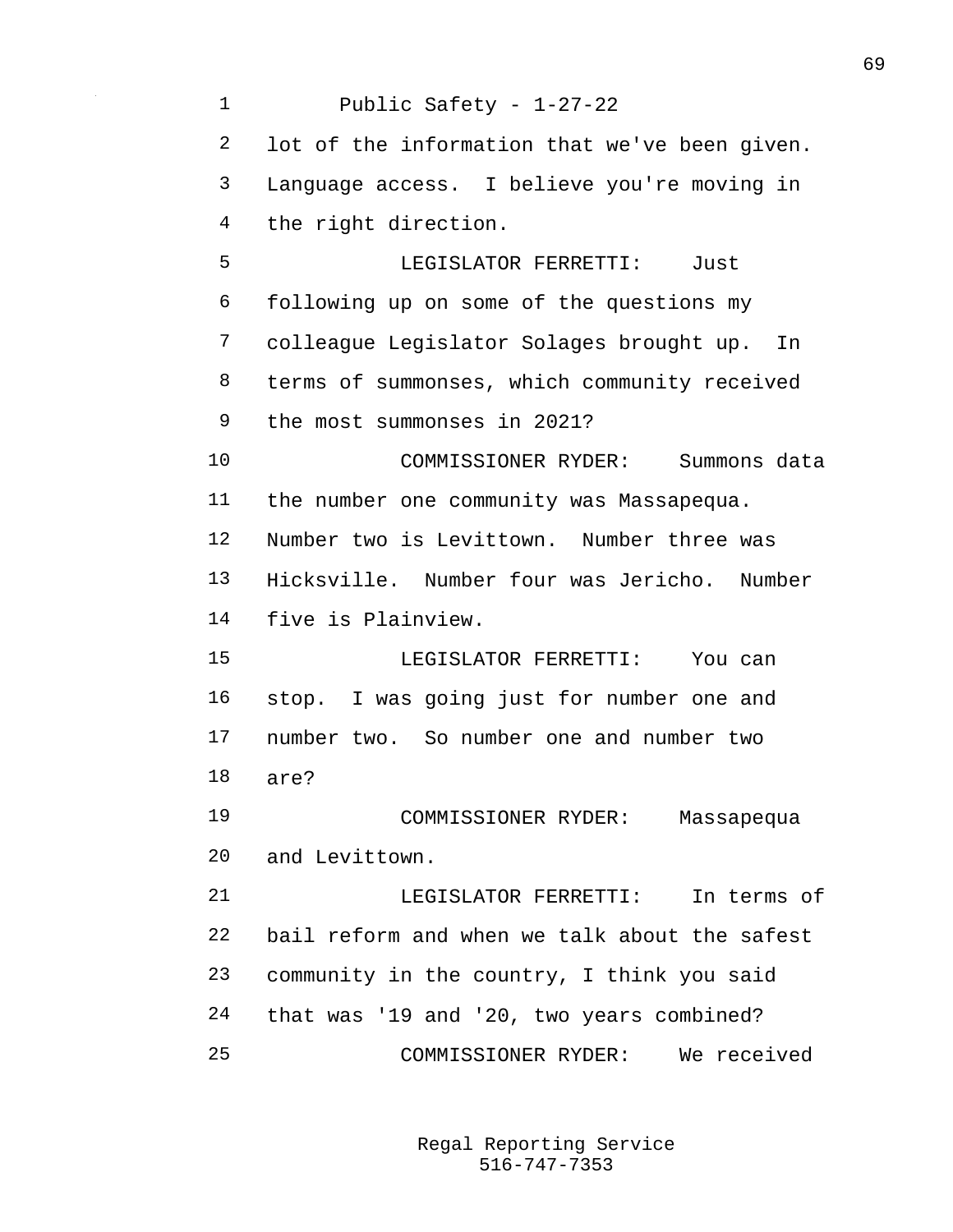Public Safety - 1-27-22 it 2019, 2020. 2021's report comes out in March. LEGISLATOR FERRETTI: When did bail reform go into effect? COMMISSIONER RYDER: 2020. January of 2020. 8 LEGISLATOR FERRETTI: I'm sorry, I missed the last part. COMMISSIONER RYDER: January 2020. LEGISLATOR FERRETTI: So, we don't know yet in terms of 2021 who's identified as the safest community in the country? COMMISSIONER RYDER: That's correct. LEGISLATOR FORD: Legislator Pilip. LEGISLATOR PILIP: Commissioner, I would like to thank you and all the officers for the hard work to make sure we have a safe community. I think it's a great start. There is no doubt there's more work to do in the future. But the idea is to come together and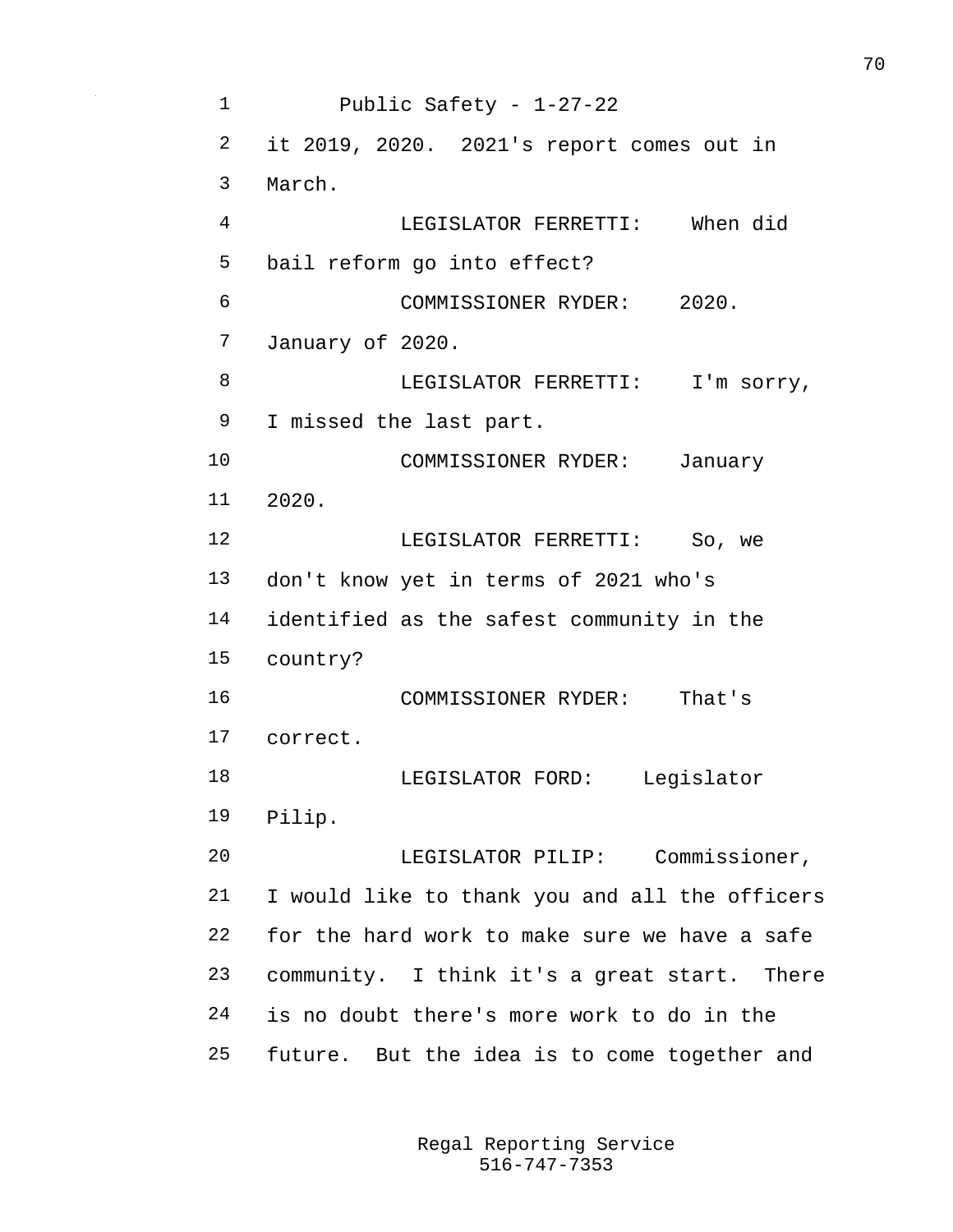Public Safety - 1-27-22 see how we can approve a lot of issues. I would love to see more African-Americans join the Nassau police and we have to encourage. Maybe you can come up with great ideas to encourage more kids to take the test. If they are not joining or coming to take the test no way we can have a higher number of police officers. So, I think we can come and maybe be more creative and to encourage more of those kids to join the Nassau police. But thank you so much for your hard work. 13 COMMISSIONER RYDER: Thank you. LEGISLATOR FORD: Thank you Commissioner. I just want to do a couple of follow-ups. I know that Legislator Solages about the residency. I know that one of the issues we have with the jail, with our correction officers, is trying to get enough candidates to take the test and pass and become correction officers. One of the drawbacks we had over the years was that they were required to be Nassau County residents. And we actually have submitted requests to allow us to hire from outside of Nassau County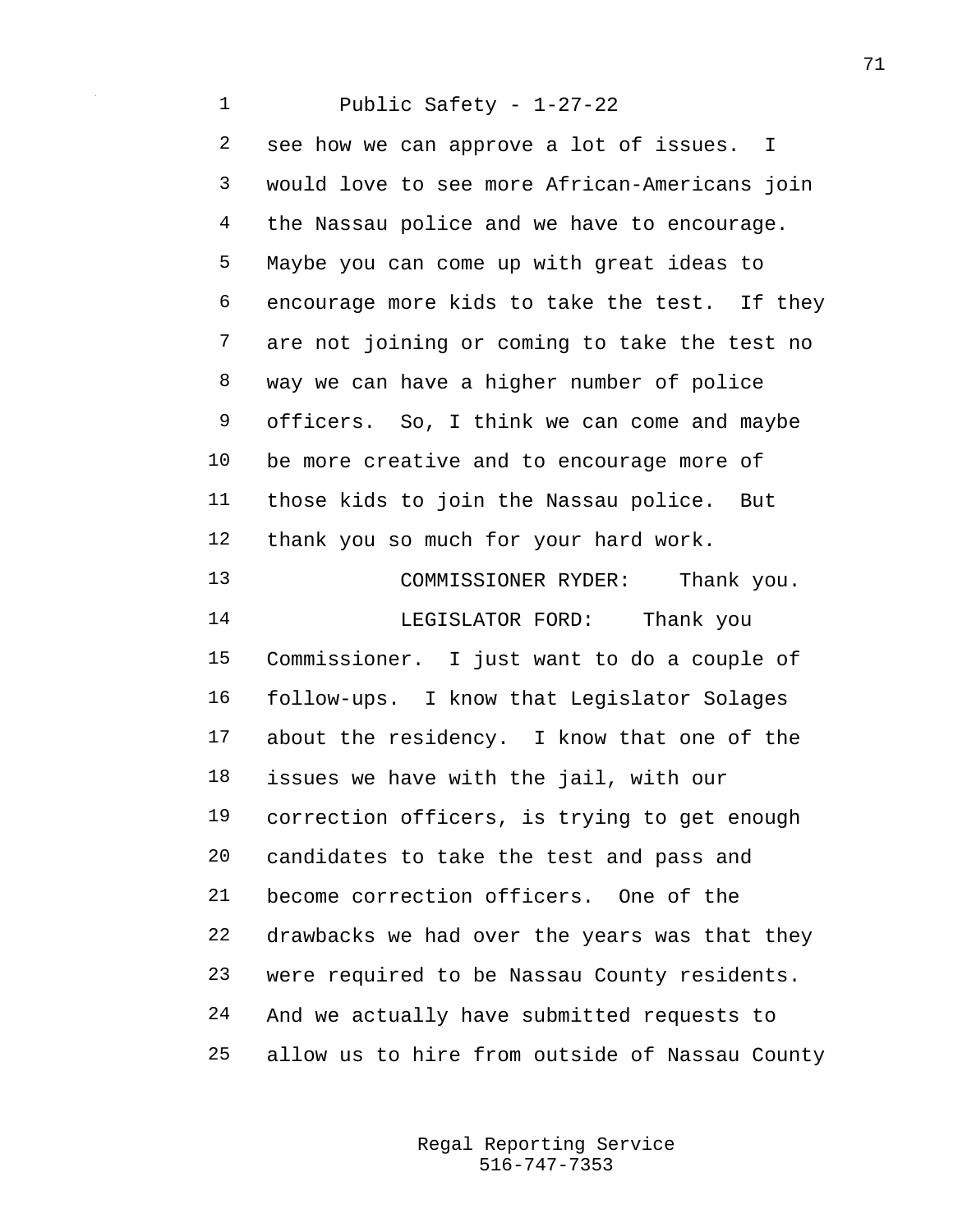Public Safety - 1-27-22 so that we have a greater pool of people. I support you in that. I understand what Mayor Adams wants to do. But New York City is a lot bigger than Nassau County. The fact is that you can go to other parts of the city and give people an opportunity to work here and even live here. Legislator Solages did touch on the PAL, which we are all a big supporter of. I know that one of the ideas that you had -- you may be doing this already -- with the academy because you have the gym and like basketball courts and things like that and your dream was to maybe have a lot of the local youth organizations come in. Are you doing that now or because of COVID you can't. COMMISSIONER RYDER: We've been up and running on that. As a matter of fact, I've got a meeting because we've overbooked ourselves. Every night that academy is being used. Eddie Phillips, who runs our Uniondale, and we assigned another PAL officer to the academy just for that function, that's how involved it's gotten already.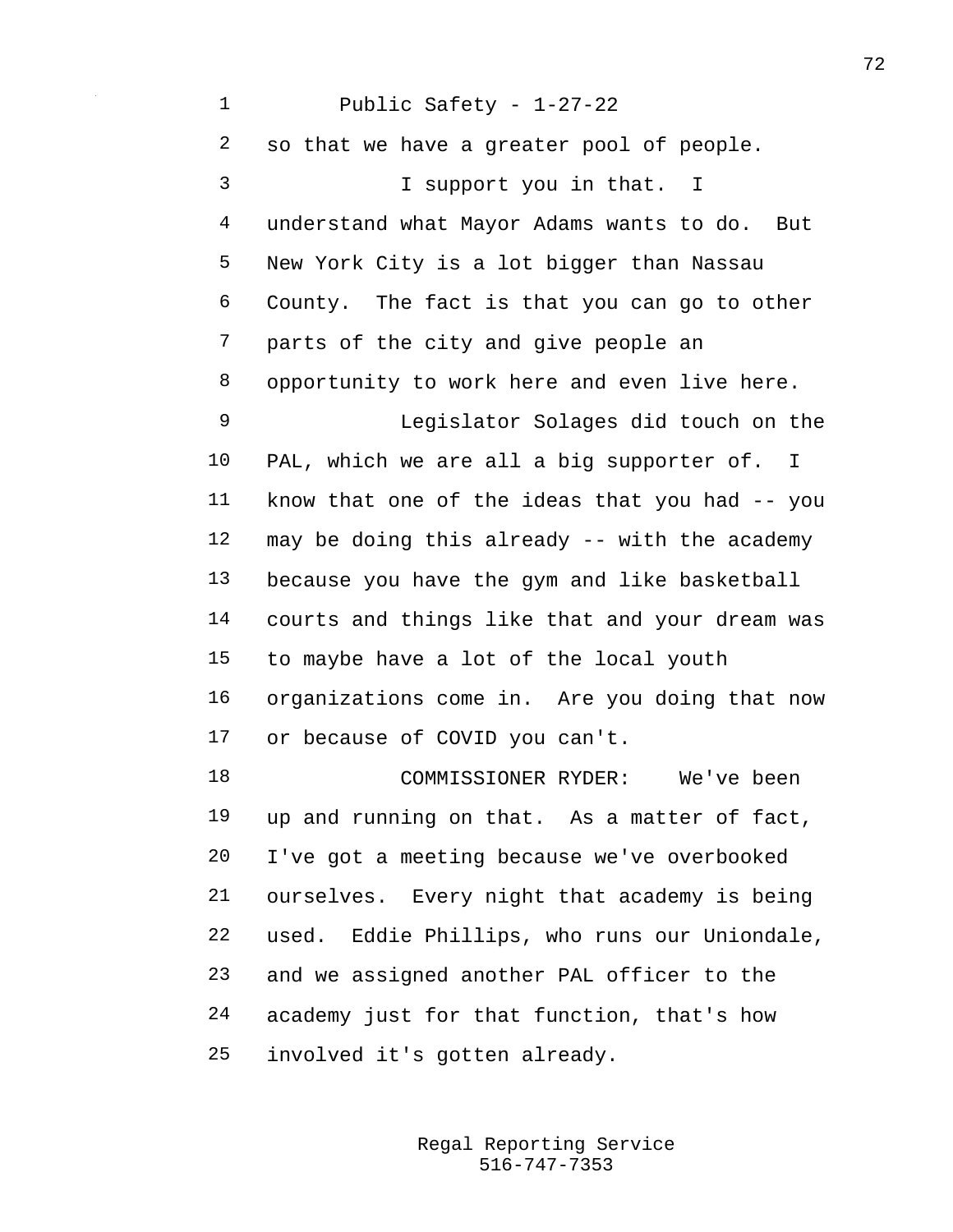Public Safety - 1-27-22 Gym space is always a hot item. And the PAL has Hicksville. But the kids from Uniondale and Roosevelt can't get to Hicksville. There's no bus that takes you there. So let's bring them right up the street. Bring them into the academy. We did the Jo Jo Wright tournament there. Eddie Phillips just announced a new tournament. He's calling it the West End tournament. So now we can have Elmont, Roosevelt, Uniondale play in that tournament. Then find the west end against the east end and form a tournament. So, some good ideas coming out of it. And we overbooked ourselves. I had to cancel for a graduation we're doing in two weeks and he's like you're bumping me off the court. Ed, I apologize but I need the building. LEGISLATOR FORD: In respect to recruitment, and I know when we talked about trying to get these young people to be interested in joining the police force, and I know with the mentor program you can help, but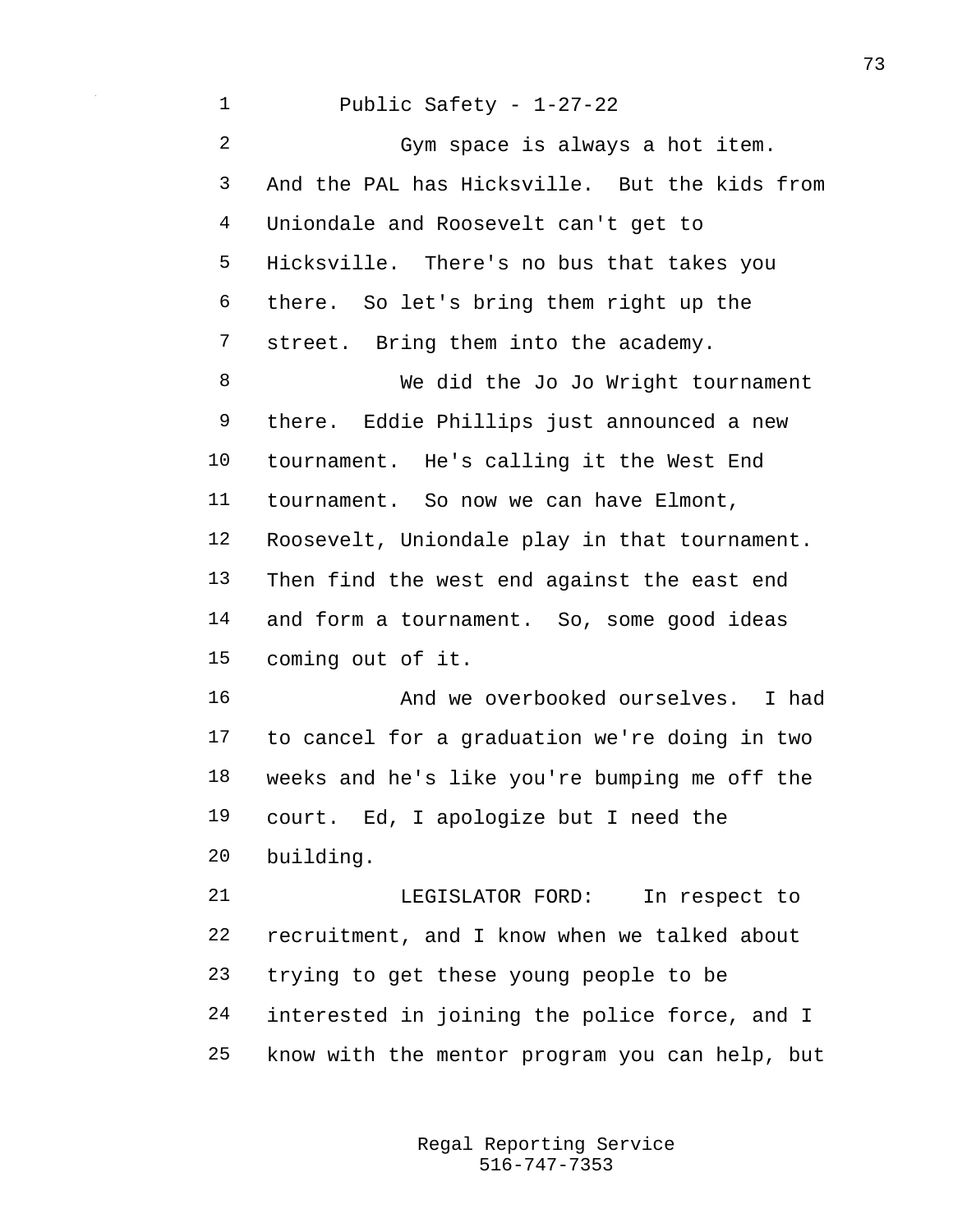Public Safety - 1-27-22 I know that sometimes, and I think it was -- I saw a video, might have been last year or the year before, a lot of women police officers from Nassau County. I know that then County Executive Laura Curran was on it. They were talking about some of the hurdles. So that to maybe prepare the candidates to be able to know what's on the physical.

10 I know that like when my sons went for their fire department in New York City tests they could go for these tutorials where they learned what would be on the written part of the test so that they could practice for it. And it was offered to all of the candidates in New York City that were taking the test.

18 But even for the physical, a lot of times they get like so they're aware of what's going on to be the physical so that they know if they have to lift 50 pounds or run ten miles or whatever it is. That might be something that -- are we looking at that to sort of like provide these types of training sessions, free training sessions, like if

> 516-747-7353 Regal Reporting Service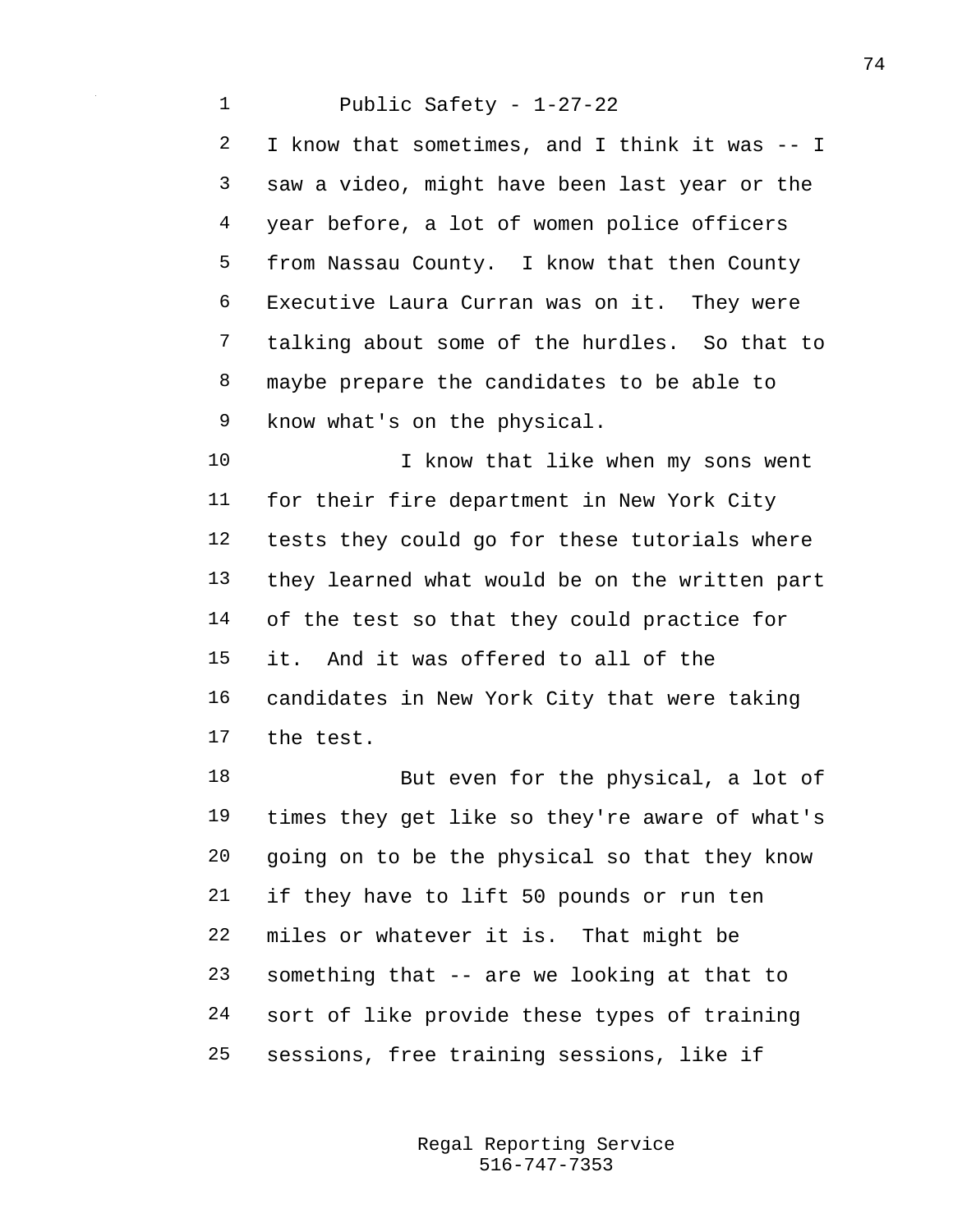Public Safety - 1-27-22 somebody wants to do it they're better prepared for taking the test? COMMISSIONER RYDER: Already done in the mentoring program. And when we notify you now to take the physical we notify you that you can reach out to one of the groups there and they will provide that training to make sure that you're prepared to take that test with the best ability. And in the next group it's going to be all of a different process because we're going to offer test taking, as best way you can put it, test taking techniques before the exam to help kids out. LEGISLATOR FORD: Perfect. Thank you. Legislator Mule. LEGISLATOR MULE: Thank you Madam Chair. Actually my first question is to you. I'd like some clarification. The topic today was supposed to be our police reform. But there were quite a number of questions asked about bail reform. And then when Legislator Solages asked a question off topic there seemed to be a problem. What are we doing

> 516-747-7353 Regal Reporting Service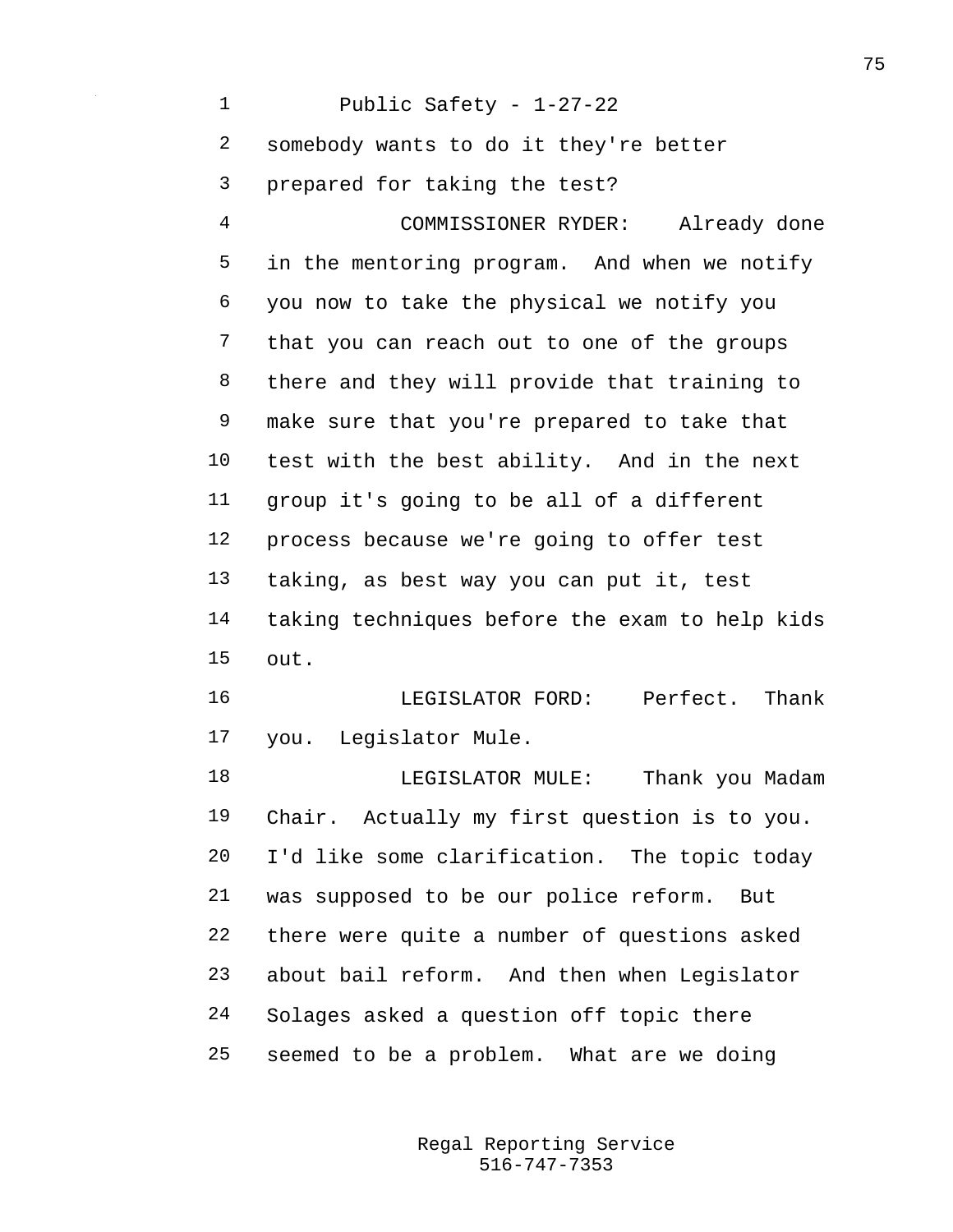Public Safety - 1-27-22 here? LEGISLATOR FORD: I don't understand. What topic did he bring up that he wasn't allowed to ask? LEGISLATOR MULE: Honestly, I can't even remember what it was. LEGISLATOR FORD: I didn't stop him from asking a question. Right? LEGISLATOR SOLAGES: I'm just here to assist. I don't know what question was not answered. LEGISLATOR MULE: It's okay if we ask questions that are a little bit off topic? LEGISLATOR FORD: Just slightly off topic. The impact of police reform maybe with bail reform with the officers answering a number of calls and the repeats and stuff like that. But we're trying to stay on like looking to see how we are moving forward with bail reform. But I'm sorry that you misunderstood something because I was not here to censure anyone. LEGISLATOR MULE: You do not.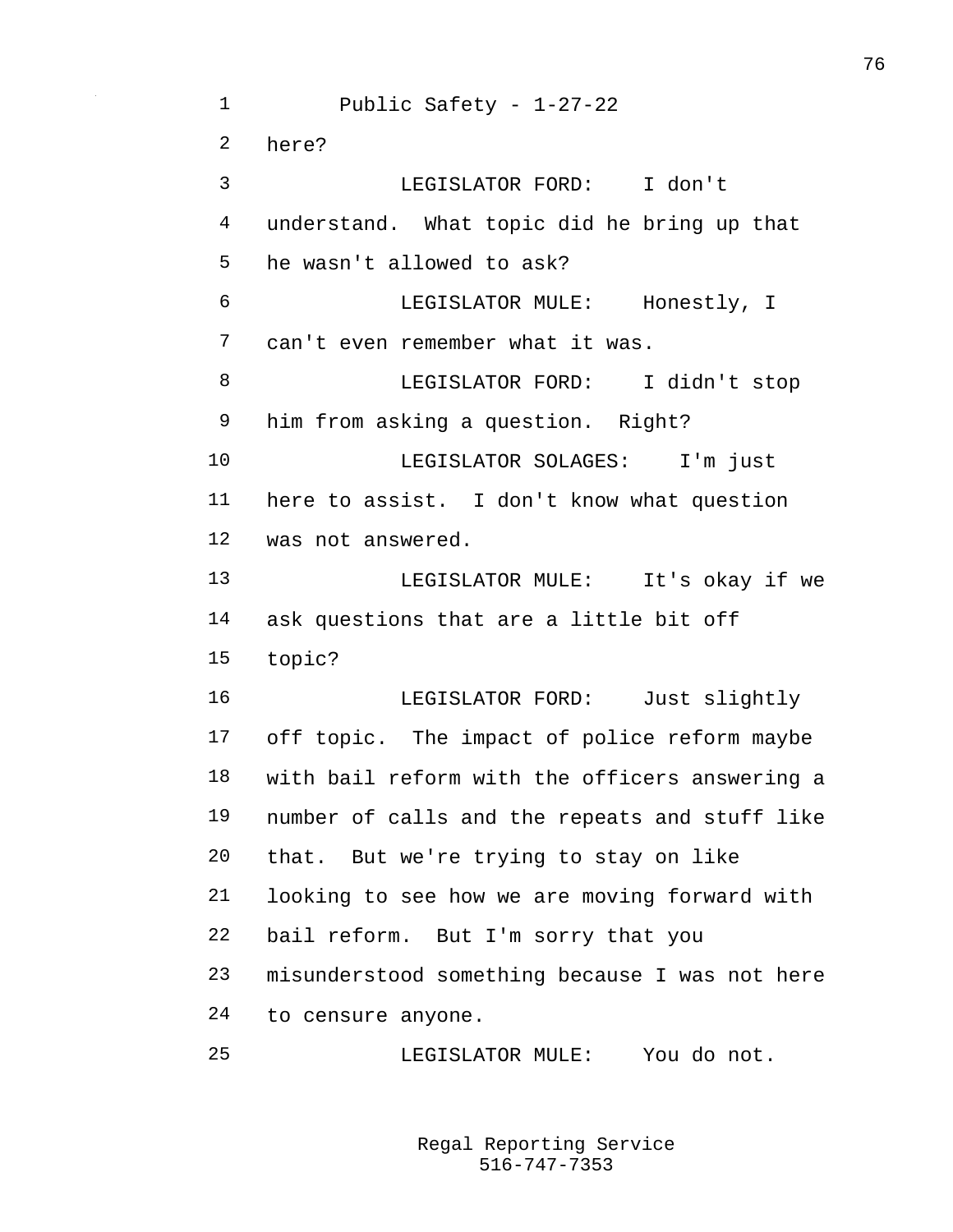Public Safety - 1-27-22 LEGISLATOR SOLAGES: Nor do I feel censured. LEGISLATOR MULE: Hello Commissioner. And, as always, thank you for a wonderful presentation and this is great information for all of us to have. My focus is primarily going to be on the mobile crisis units. But I do have a couple of questions prior to that. So, regarding the questions that my colleagues asked with regard to body cameras, and I'm 100 percent in favor of this program, I'm so pleased that it's been implemented, but my question is, do we know that the cameras are always turned on when police go out and interact with people? What I'm trying to find out is, is there a way of circumventing that? COMMISSIONER RYDER: There's no way to circumvent it and there's no way to manipulate it. An original is an original. I record it. It's in here. I, the cop, can't go in and change it. Can't do it. LEGISLATOR MULE: But you couldn't decide not to turn it on?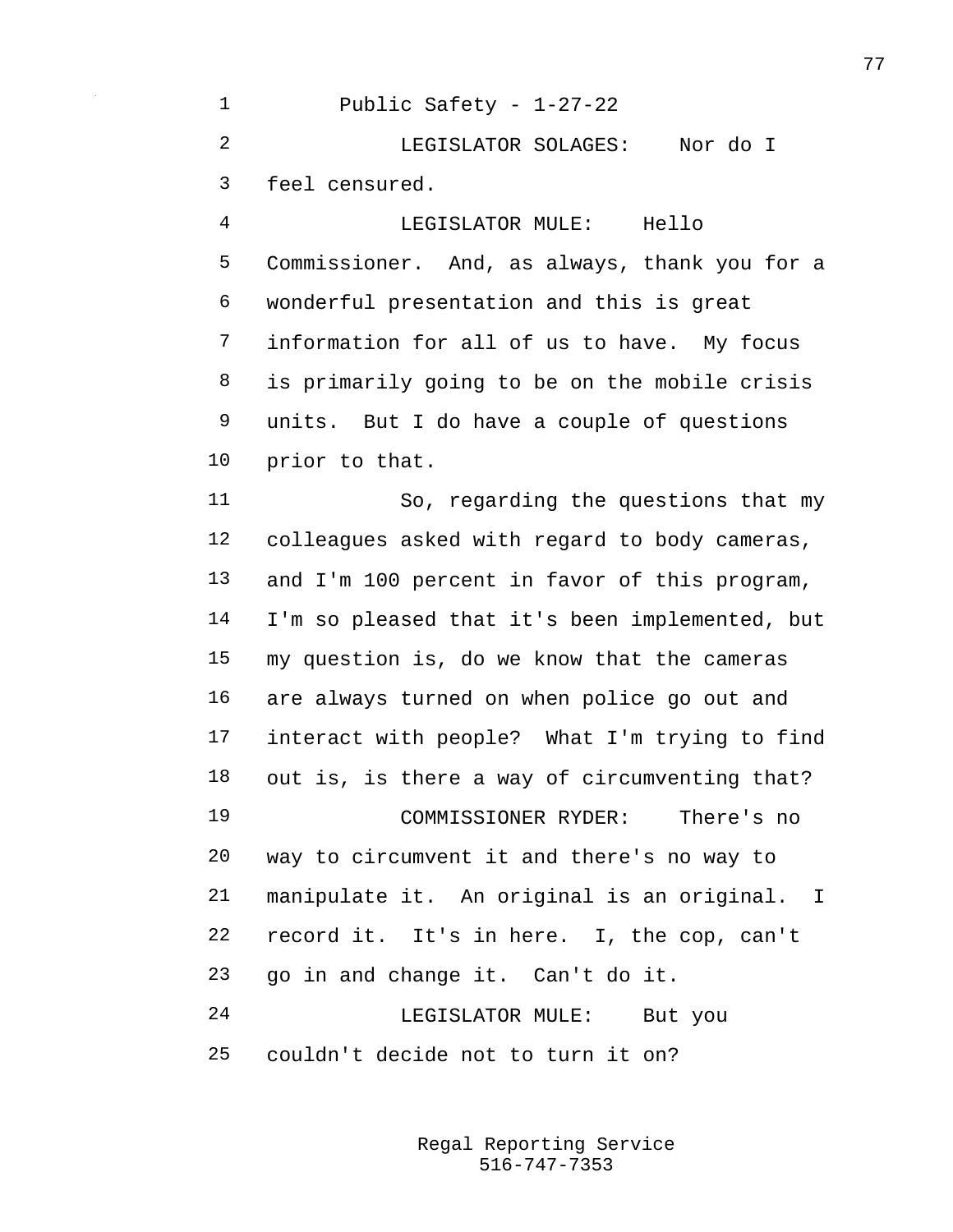Public Safety - 1-27-22 COMMISSIONER RYDER: I'll get there. When you dock it, boom, it's uploaded. Afterwards, the original is always saved. If we need to blur out a face because of a young child or a sex victim we do that. Defense counsel gets it because that's part of discovery. But we don't want that getting out in the wrong way. But the original stays in its form. Never changes. Can't touch it. 11 I don't know what I don't know. I'll be honest with you. So if I stop a car today and I don't turn on my camera and I address the person and I don't give him a ticket and I let him go, he don't complain there's no way to tell that he didn't turn it on. But what we do know is when we go back and that person does make a complaint and there is no video now he's got to answer. He's going to be disciplined. Why didn't you turn the camera on? Look, the fact that he said look, I just saw this thing. I wanted to stop and

give him a warning. Yeah, but the person made

516-747-7353 Regal Reporting Service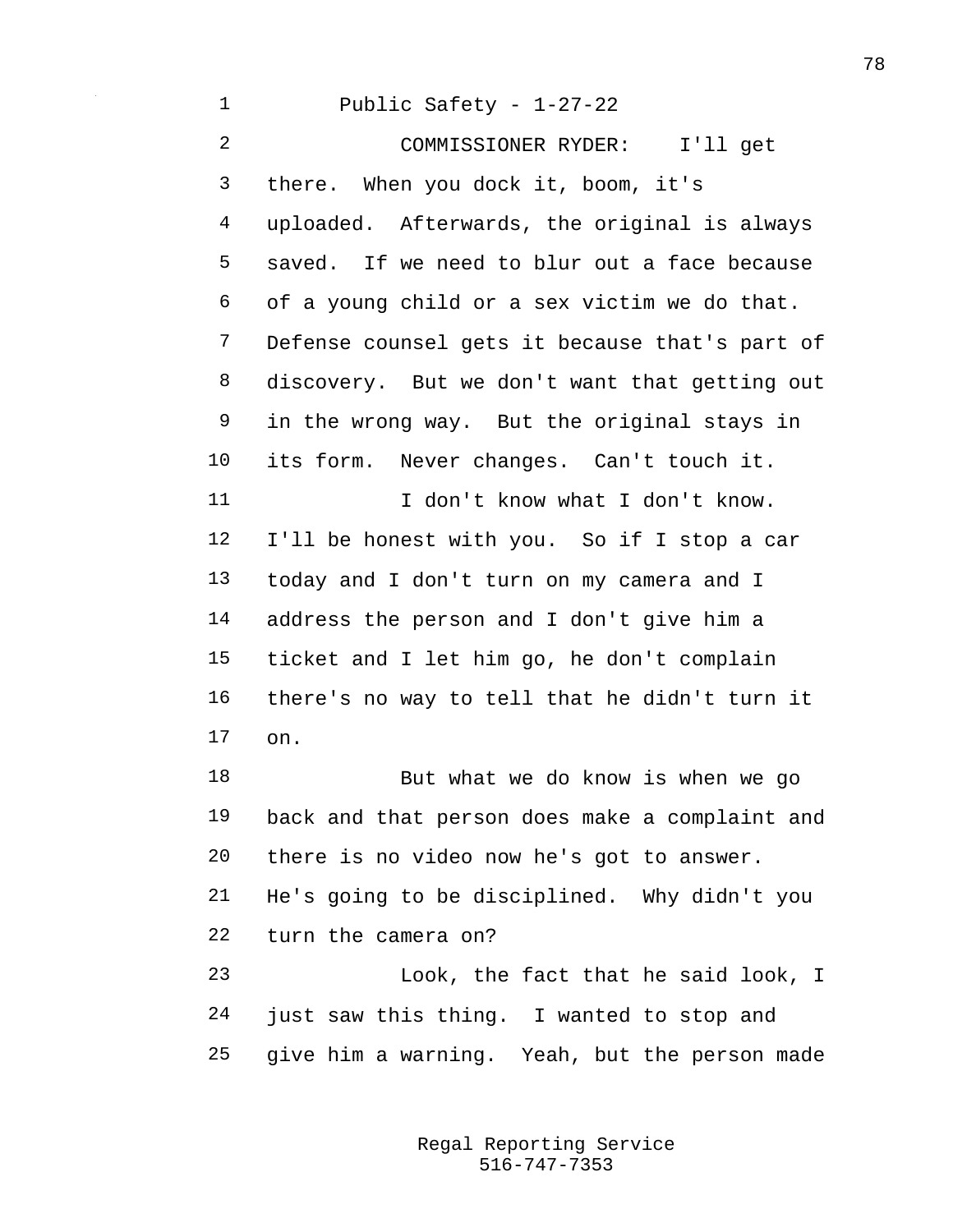Public Safety - 1-27-22 a complaint. So now it's shame on you. You should have turned your camera on. They know that any interaction with the public they must turn the camera on. There is flexibility when you're there and the camera's on and you need to speak to the supervisor, step away from the 9 defendant. You can turn the camera off. That's a private conversation. Doesn't get recorded. But then when you go back and you're interacting with the subject or the public or the domestic victim the camera's got to be on. 15 LEGISLATOR MULE: Thank you. That gives me some reassurance because that makes sense. 18 COMMISSIONER RYDER: 100 percent. LEGISLATOR MULE: Now, I'm going to mobile crisis and questions about that. So, it's my understanding that the mobile crisis unit is a contracted entity. Is that correct? That's how it has been done in the past? COMMISSIONER RYDER: I believe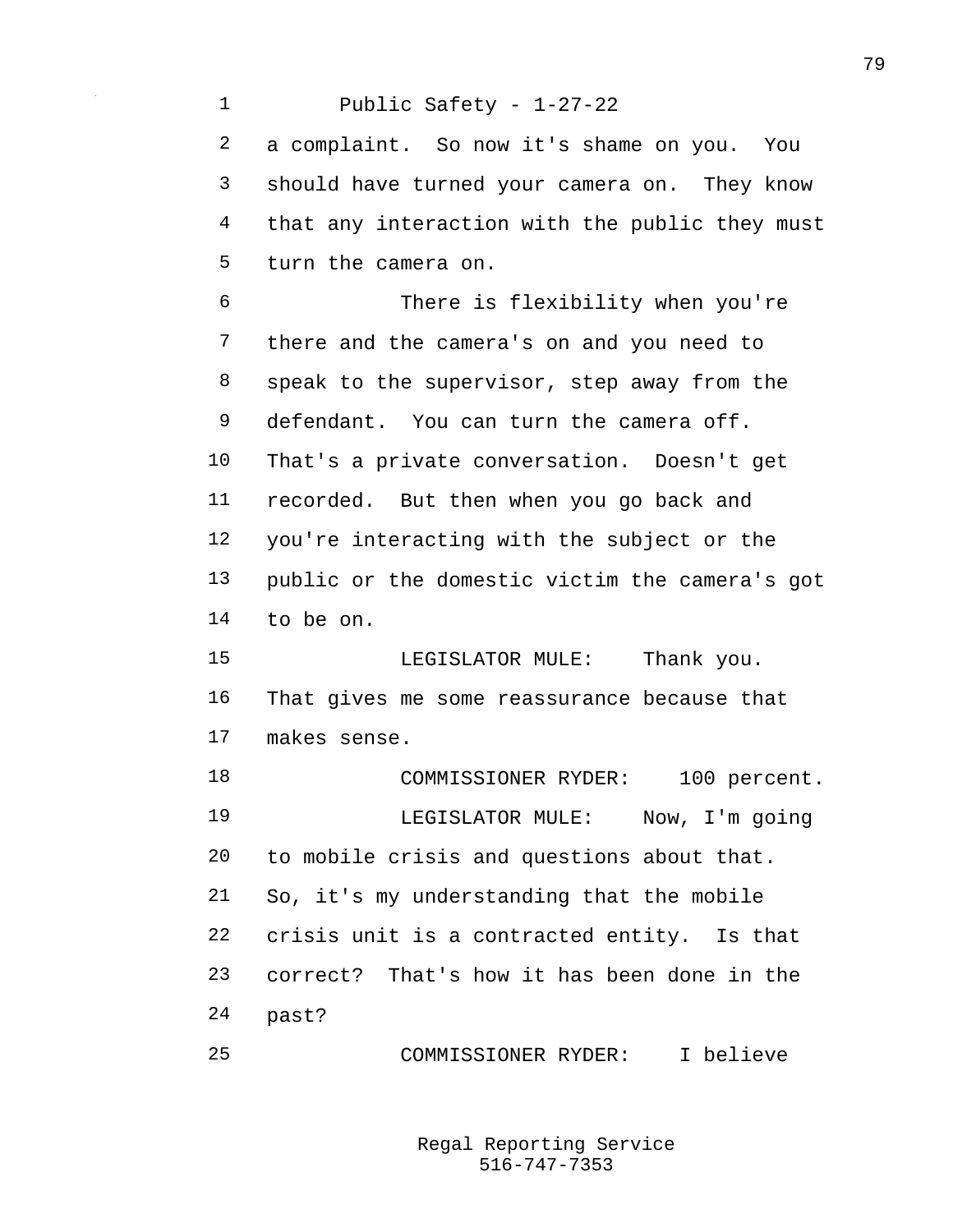Public Safety - 1-27-22 yes. LEGISLATOR MULE: It's not an official Department of Nassau County for instance? COMMISSIONER RYDER: I can't answer. I really don't know the answer. I believe they are contracted. But they don't answer to the police department, let's put it that way. **I.EGISLATOR MULE:** If I'm remembering correctly, the additional funding did come from the county to hire the additional social workers? COMMISSIONER RYDER: I'm going to say I think so, you're right. I don't think it came from a grant. I think it did come from the county. LEGISLATOR MULE: Do you know under the police reform plan how many extra social workers were supposed to be hired? COMMISSIONER RYDER: I believe it was 12 and I think they have ten in-house. I think they had problem hiring 12. LEGISLATOR MULE: So it should be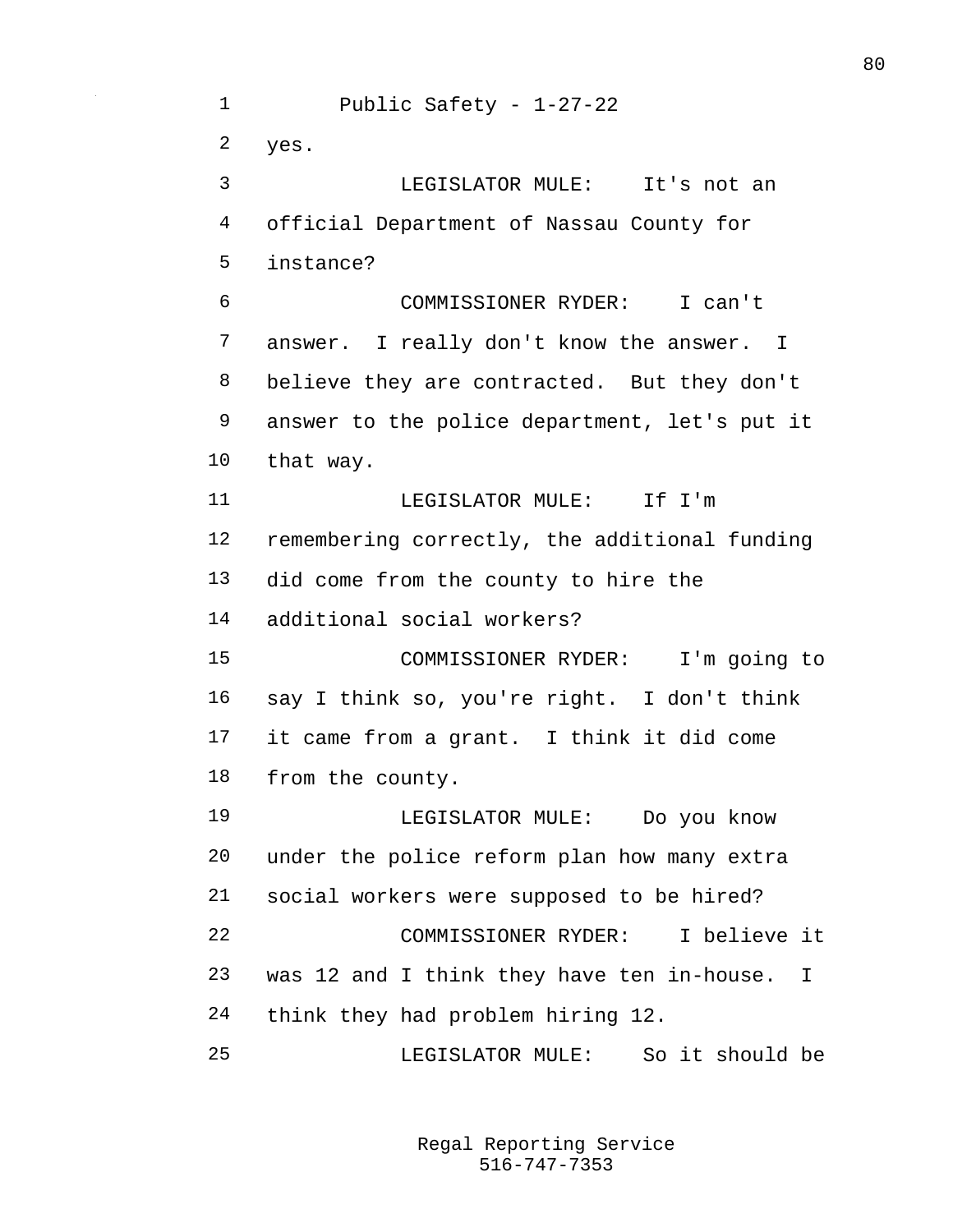Public Safety - 1-27-22 a total of 12 not 12 extra, is that what you're saying? COMMISSIONER RYDER: No, no. I think it's 12 additional. LEGISLATOR MULE: Do you know what they started with? COMMISSIONER RYDER: I don't know. I'm not in that end of it. LEGISLATOR MULE: You said that they are going out to four different stations? COMMISSIONER RYDER: In one place they're actually located in the police station house. Another one they're located in the public safety building. Then there's two other county buildings that they're using. It's whatever strategically works out. To be honest with you, most of the time they're on the road. They're busy. And they're going to their normal client visits that they make and then they come back. But if we call, if there's nobody in the office, it goes directly to a call phone.

LEGISLATOR MULE: Getting back to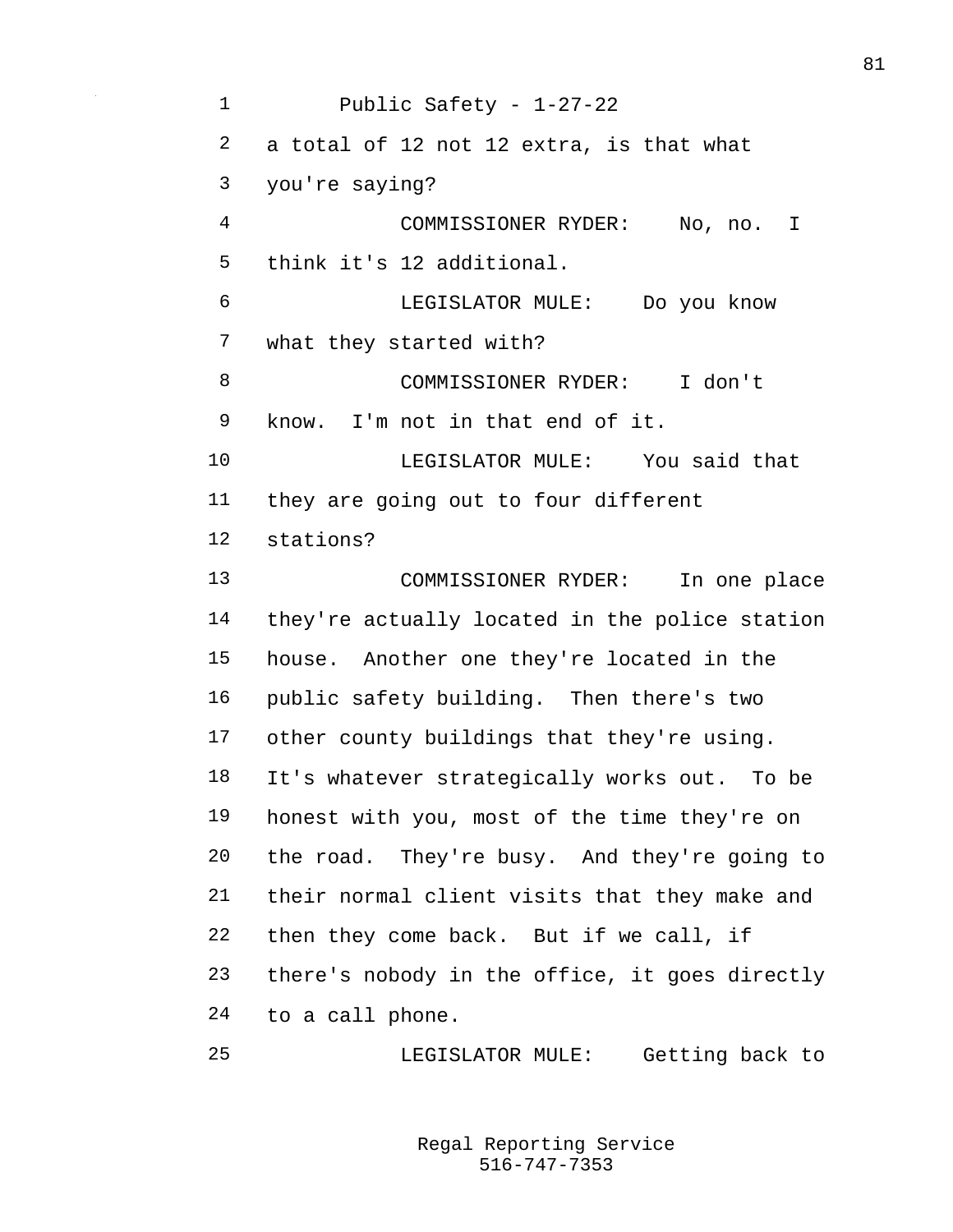Public Safety - 1-27-22 the three tier response because I heard it a little different than Legislator Ferretti did. The first tier, do police go to that or is that just mobile crisis that goes to that? COMMISSIONER RYDER: That first tier is determined by the communication operator. She receives the phone call. Hi. My name is Johnny. I'm feeling a little depressed today. I need to speak to somebody. If you'd like John, where going to connect you -- and they ask a couple of questions -- we'll connect you with mobile crisis. We stay on the line. We don't disconnect and push it. So, we stay on the line. Mobile crisis answers. Hi. I got John on the phone. He'd like to talk to somebody. Who is this? Johnny Smith. Oh, John, from Maple Avenue? Yes. How are you today John? Good. I didn't take my medicine today. Okay. They'll turn around and go we know John Smith. He's a regular with us. We'll take care of it. Okay, great. Thank you. There's no threat, no suicide. No harming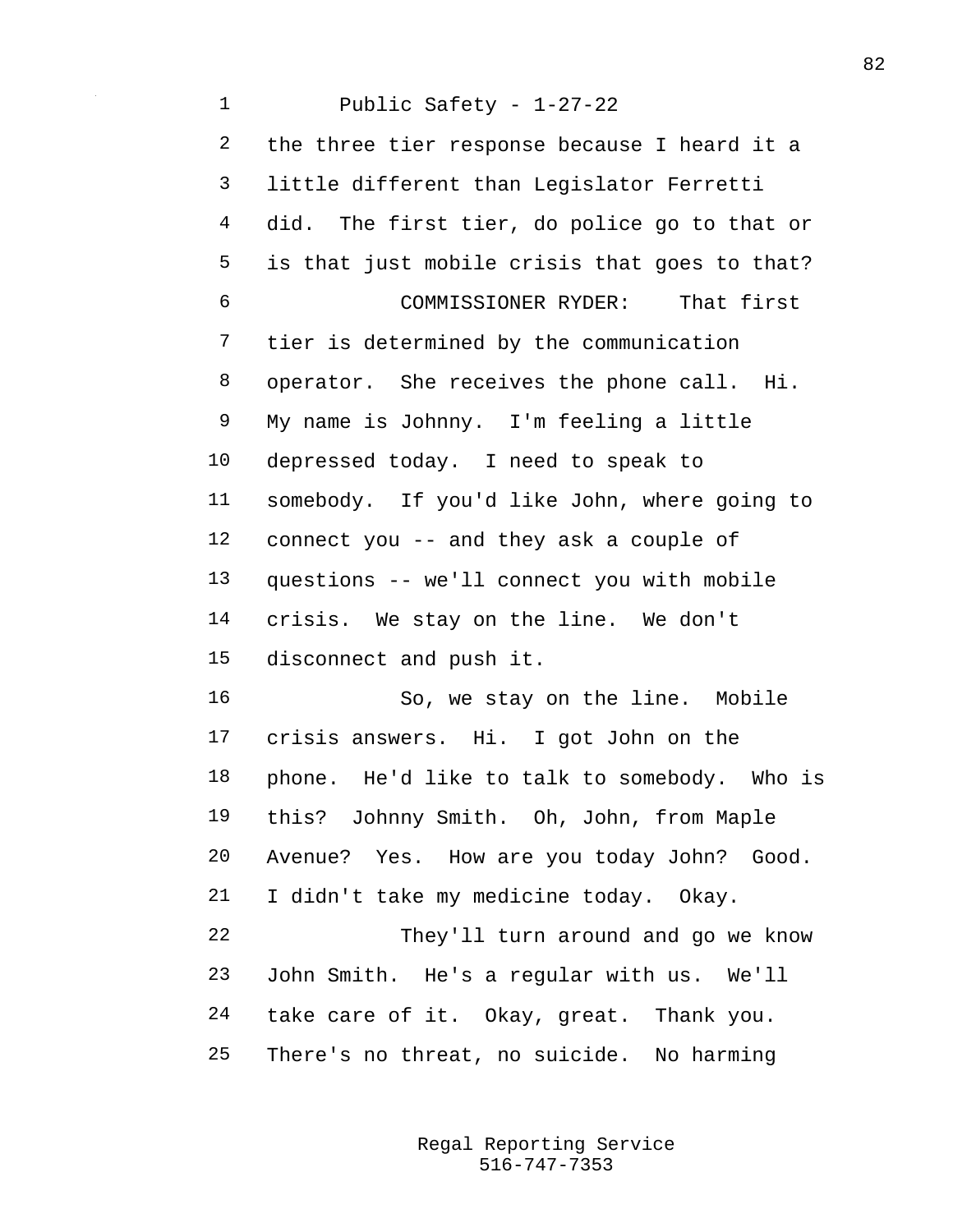Public Safety - 1-27-22 nobody. No weapons. We know the history from the calls because 911 tells us boom, that they got it.

 The second thing is John is threatening to kill himself, that's a dual response. If John is causing damage to something in the house that's a dual response but police priority. If John is threatening to hurt somebody that's police priority with a notification to MCT.

12 LEGISLATOR MULE: I understand. So this is a change in culture in essence that the police department is incorporating that there's this mental health aspect that is separate. Whereas, police were frequently called to answer to mental health situations on their own without the help of social workers. How is that going? Do you think it's being accepted as the way to go or is there any resistance or is there anything that needs to change to make that a smoother transition? What do you think? COMMISSIONER RYDER: I go back to that response, you don't know what you don't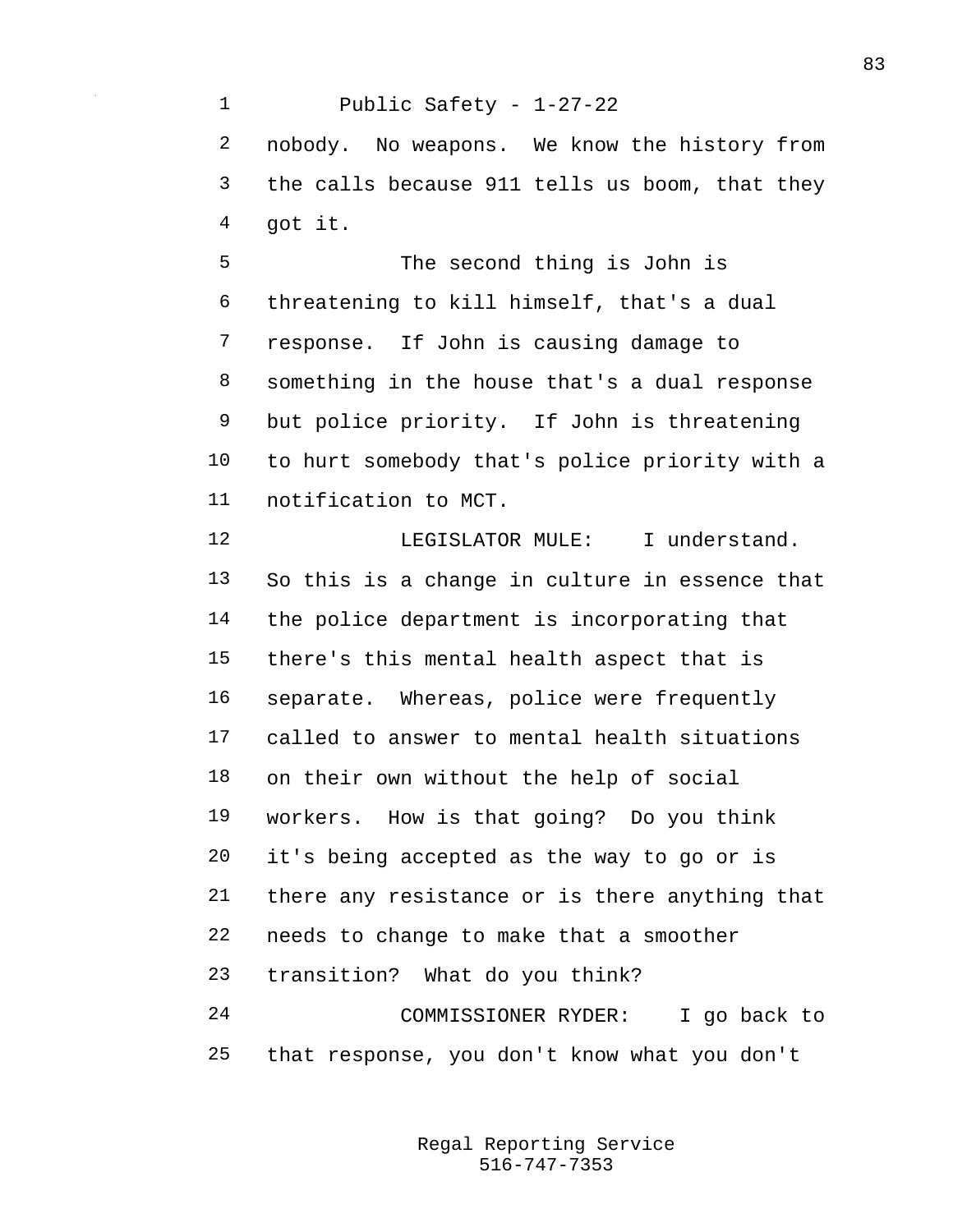Public Safety - 1-27-22 know. The first tier, cop didn't know he was getting called because it didn't go that way. The second tier, the dual response, we're 99.9 percent always going to be the first one on the scene because they're not responding in lights and sirens. They're coming as a response. When they get there we've worked with them several times with our ESU guys there. And many times they've said to the ESU you take this. We know him. So we're learning from one each other 100 percent. There's no environment that they're controlling that's going to allow someone to get hurt because it's a dual response. We're there. If we make the decision and we override them because of a safety issue we can argue about it later. But we get the individual to the hospital. But the discussion has been very good working between the two. Our ESU sergeant Favor and sergeant Papa they said it's been no problems and our cops are fine with it. Our cops don't want to spend their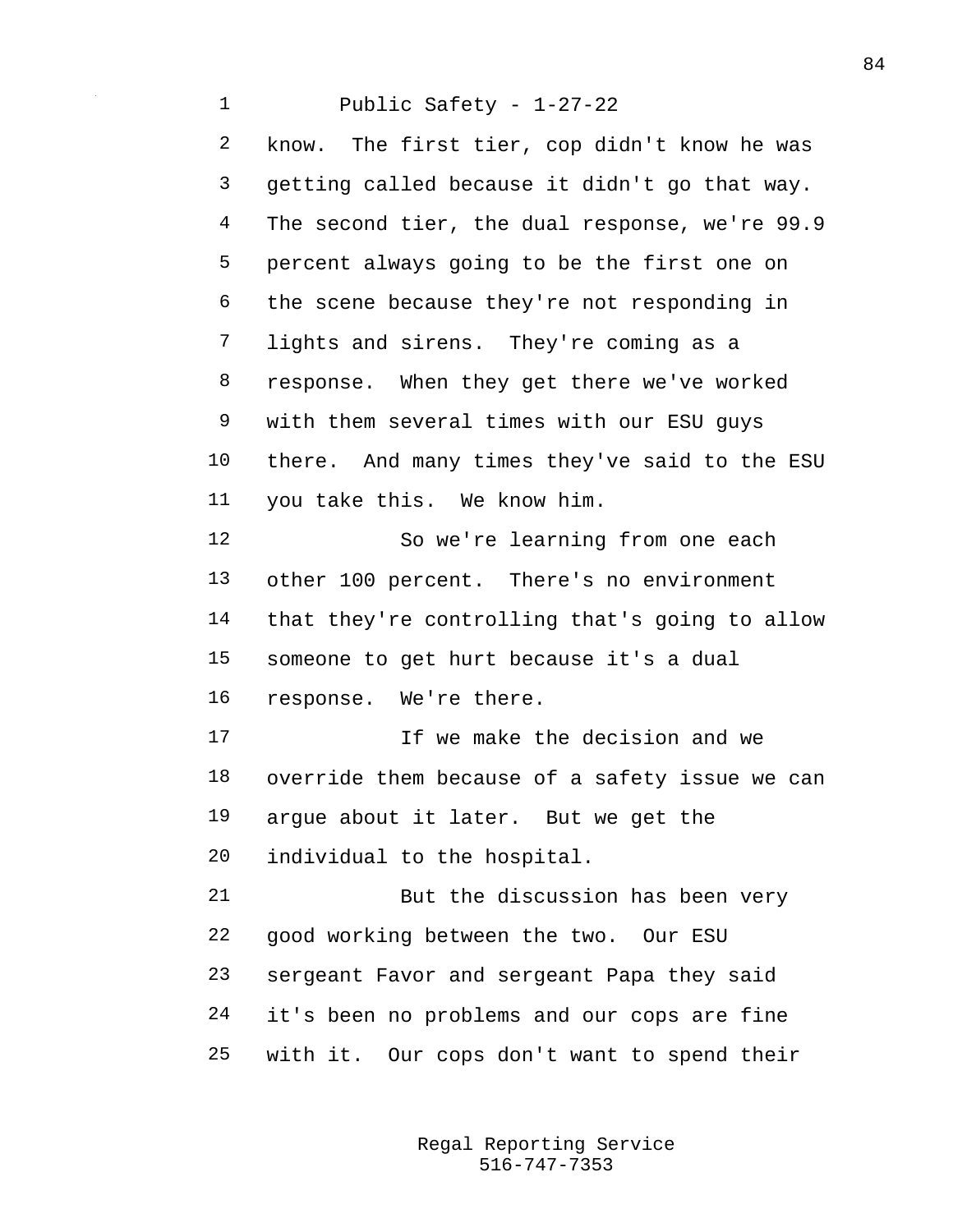Public Safety - 1-27-22 time in the hospital. They want to be out on patrol. They're okay with it too but they also want to make sure that everybody is safe before we make that decision. LEGISLATOR MULE: Are you finding -- this is an opinion question -- that we're getting better outcomes, worse outcomes same outcomes? COMMISSIONER RYDER: I don't know. I don't know because it's only one month into it. The data's just too small. LEGISLATOR MULE: That's fair enough. So, now this is slightly off topic. So, there have been several major arrests with regards to guns being seized. I think we can all agree we want guns off the streets. Are there any plans to do anything like gun buy backs or moving forward to try to get even more guns off the streets? COMMISSIONER RYDER: We did a gun buy back. We always try to do one around Thanksgiving. Give some people some holiday money. Get those guns off the street. We try to do them twice a year now because you get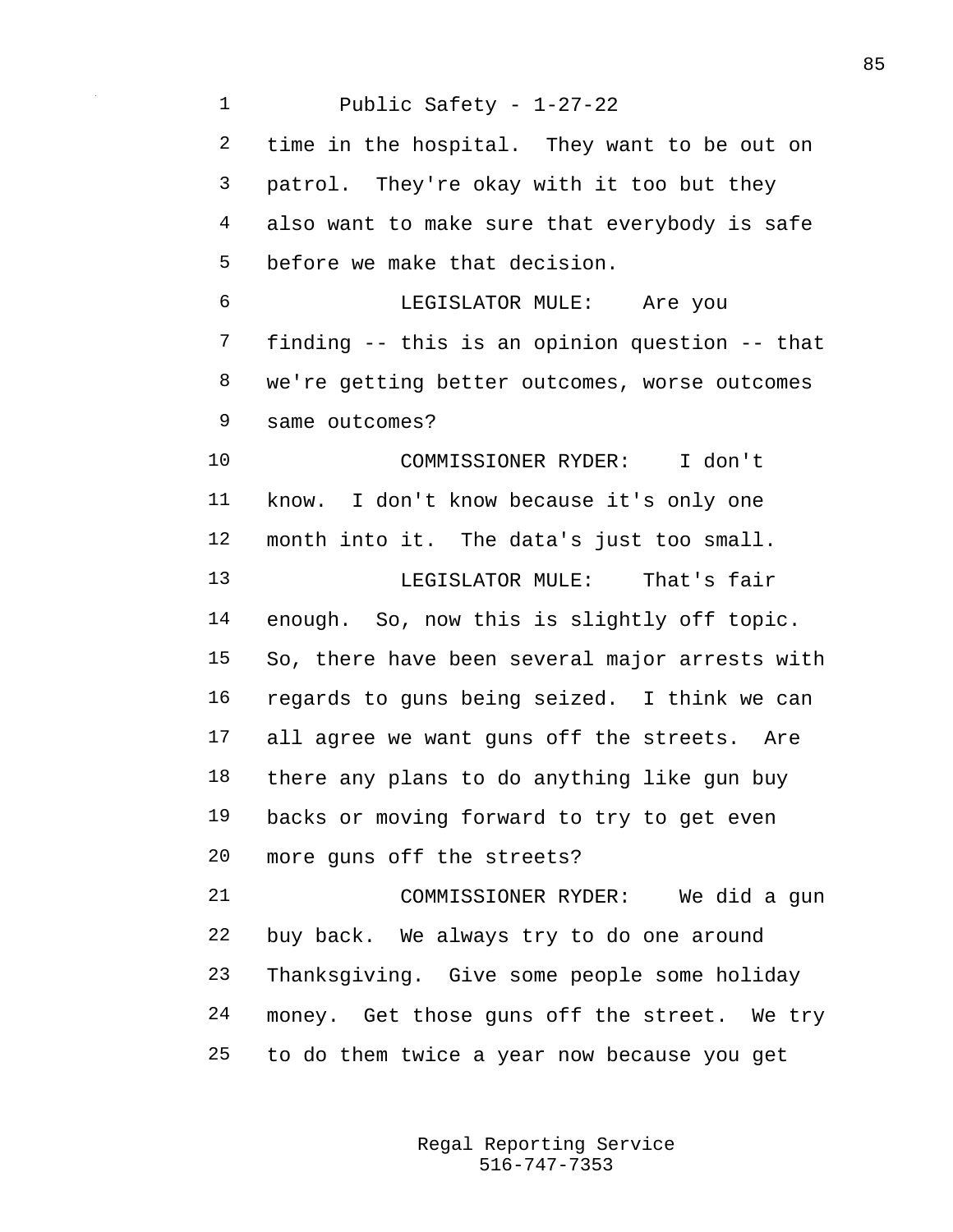## Public Safety - 1-27-22

 the return. Our gun suppression team is out there doing proactive interviews. We're now working with the district attorney. She's going to announce her own gun program for it. So, the good news about all of these gun arrests they were made before a crime occurred. Meaning a shooting or anything like that. We've made other arrests but many of the guns that we've seen and we showed you and in press conferences have been done. It's the preventive work that's being done. Again, you see the numbers are changing on the stops and so forth. And it's just good police work. And they're wearing body cameras. The body cameras have not hurt their approach to policing.

18 Thank God we've been lucky. There was a sentence today for a man, Costas was his name, he was stopped on a routine -- the car stopped, right, and the individual got out and ran. Chased by our police. We almost had a blue on blue shooting in Hempstead. The individual fired and emptied his entire gun at the officer. After dropping the first gun he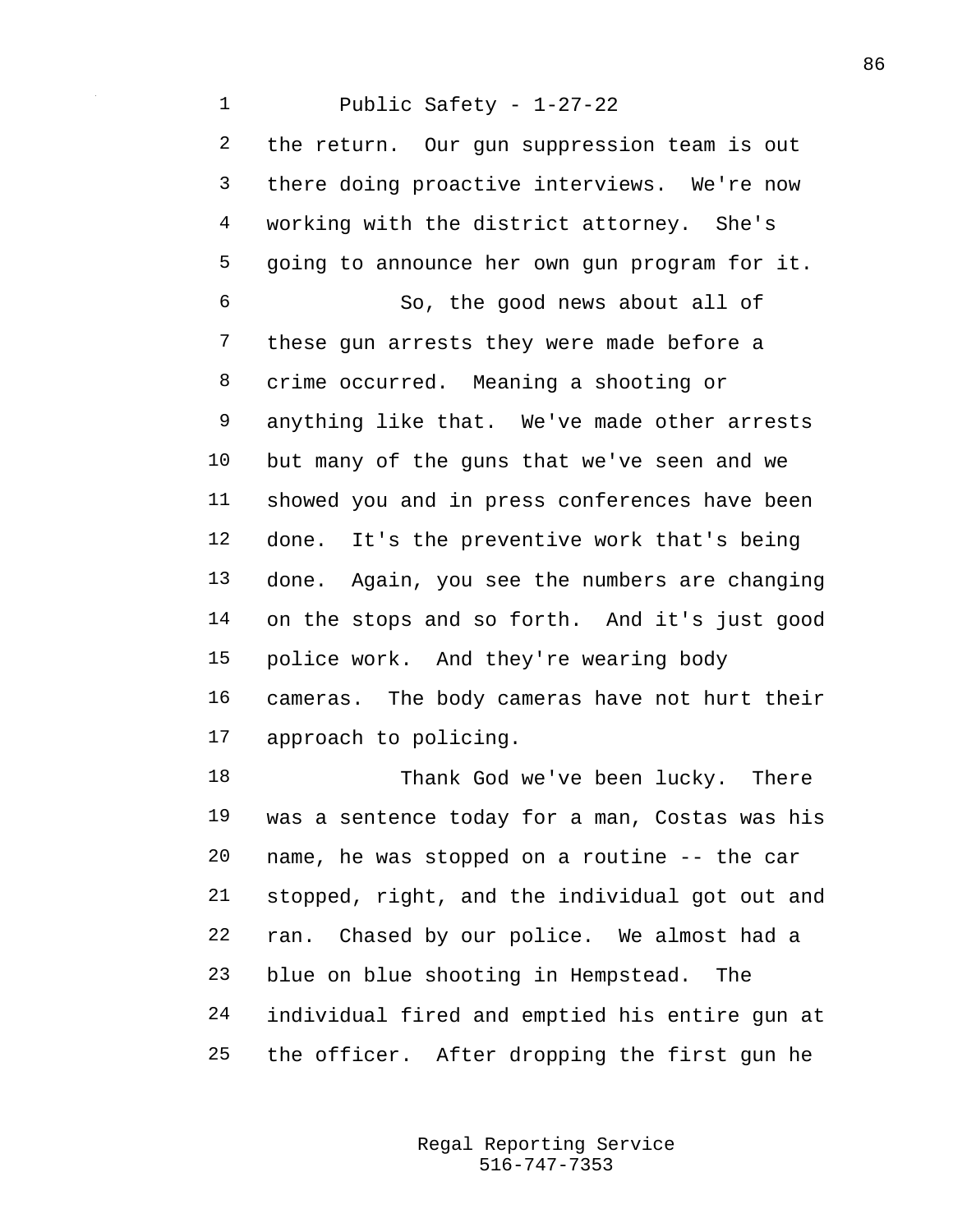Public Safety - 1-27-22 pulled a second gun out, fired and one of the officers testified that the bullet whizzed by his head. He heard it go by his head. That's how close it was to coming. We arrested him. No incident. Nobody fired a round. 7 By the way, nobody's asked it, but we haven't fired our guns in over two years in Nassau County. A year and a half. We have very well disciplined police officers that are out there doing good work. 12 It is getting dangerous more than it every has because those guns are in the hands of people that don't have them because their own safety. We're concerned about it but we're doing everything we can to keep them off the street. 18 LEGISLATOR MULE: I agree. Guns need to get off the streets for sure. Then my final question is, where do you think the department needs to improve at this point? You've given us all kinds of great information, terrific successes. Where do you think it needs to go? COMMISSIONER RYDER: I think we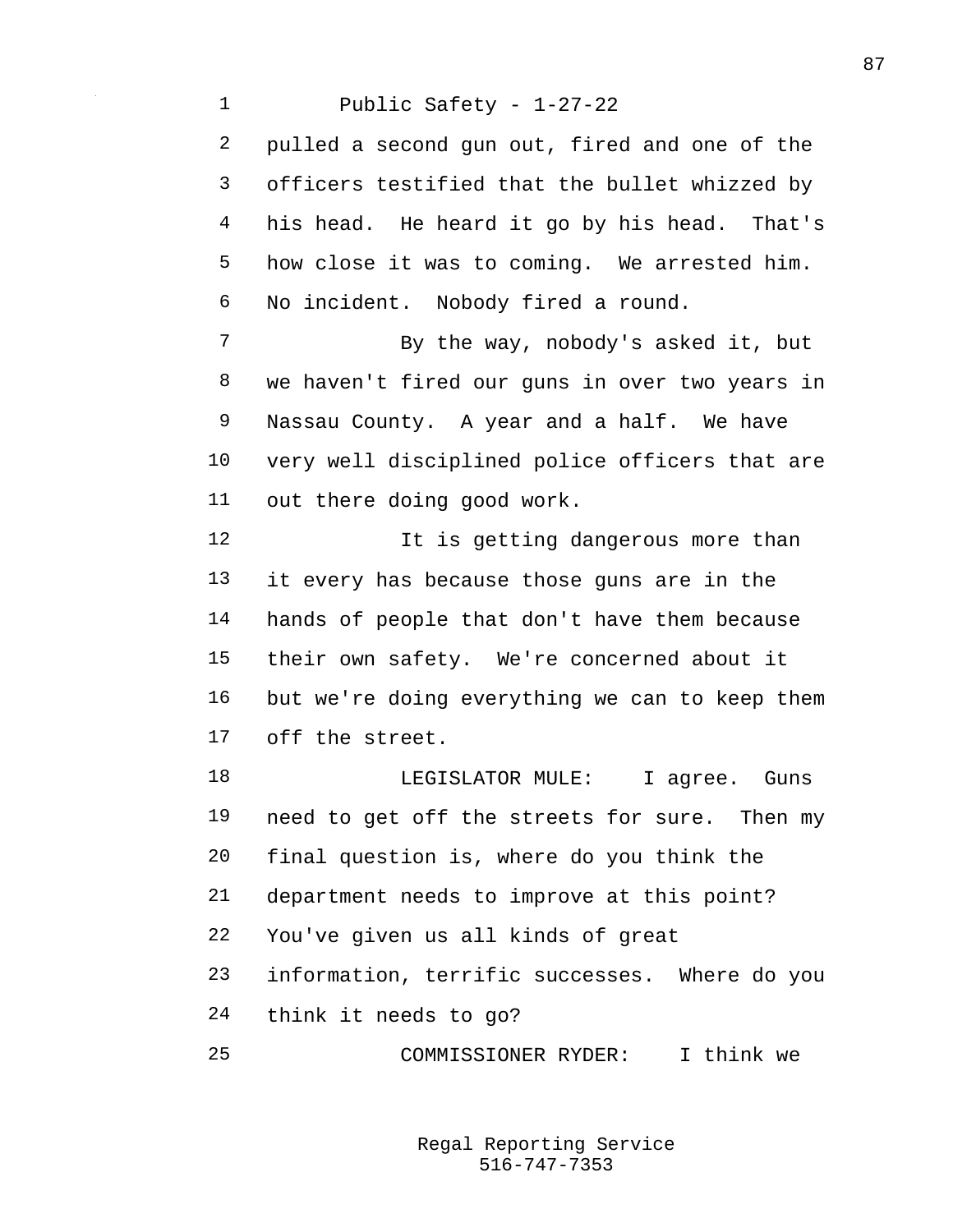Public Safety - 1-27-22 need to stay the course. I think the reform -- look, nobody likes change. We addressed it. We embraced it. A lot of things we were doing we knew to do it better. We listened to our community. We made changes in a lot of things. We're staying the course. We're getting a good return. Let's see what the next six months shows. If it starts to go off the charts a little bit then we got to get it back. 12 But the training that we're doing, bringing the outside agencies in to speak to our police officers is a good thing. The equipment that we give them. The tasers. Before reform the Hempstead Police Department 17 didn't have tasers. Now they have tasers. Again, it's a nonlethal de-escalation tool that helps us. Teaching them verbal judo. Interaction. Getting more training. Kudos to the SOA and the DAI have given us more training days to bring their members in and train them. We all agree to get a better product you have to invest into that product and training is one of them. And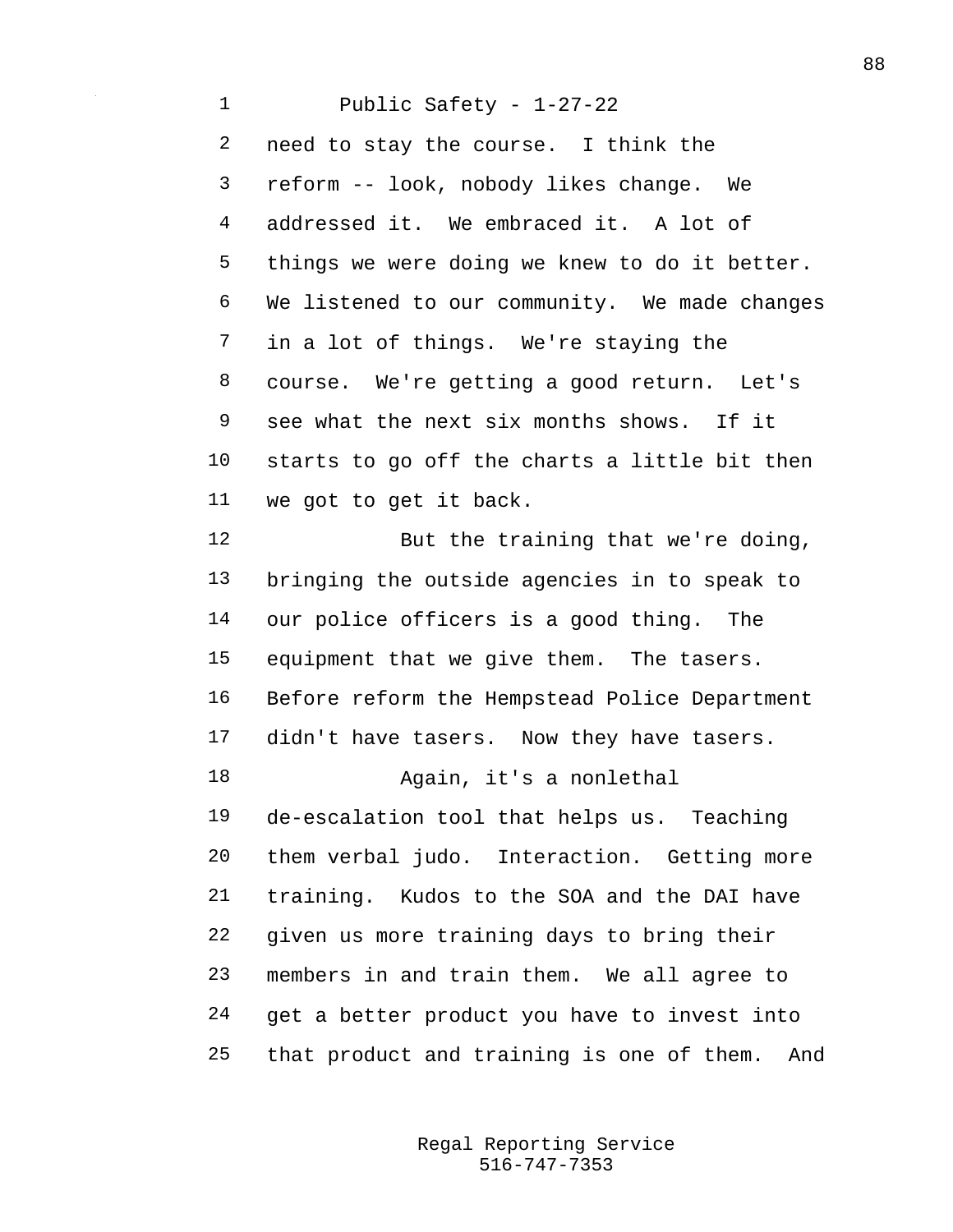Public Safety - 1-27-22 that new academy has been a God send. Thank you to all of you. LEGISLATOR MULE: Beautiful facility. Only for the good. But thank you Commissioner. Appreciate it. LEGISLATOR FORD: We have public comment but I'm just going to read for the benefit of the people who sent in emails I'm just going to read their emails. Then I'm going to hand them to you and if you could respond next week in writing. How's that? COMMISSIONER RYDER: No problem. LEGISLATOR FORD: Because some of them are long questions. It's very involved. But I do want to recognize the people who took the time to send something in. 18 The first is from Daniel McElroy. He asked would the commissioner be willing to establish a use of force continuum and train all officers to use it in the field as defined and explained the People's Plan? In the case of deadly force, this includes requiring officers to exhaust all alternatives, including nonlethal and less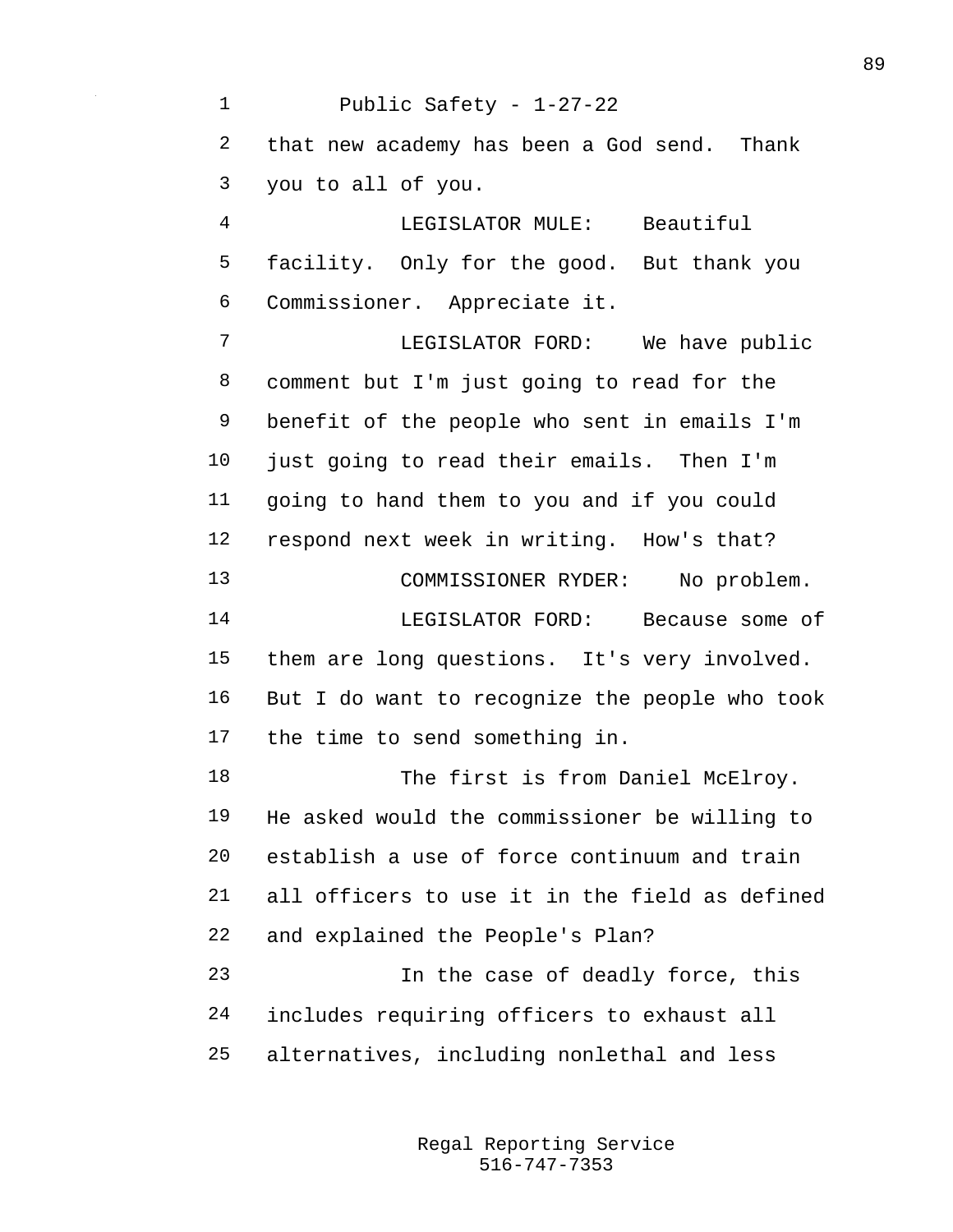Public Safety - 1-27-22 lethal strategies, before resorting to use of firearm or other deadly force a well as require warnings prior to the use of firearm. I might add, like you just said, they haven't discharged their firearms in the past year and a half. 8 As per the definition of force in Nassau County Police Department use of force reporting and findings there's only a distinction between force and deadly force. Such a definition of the use of force continuum would begin with expressly stipulating that the deprivation of an individual's liberty to continue on their way during a police inquiry constitutes the use of force as the police represent the awesome power of the state. Second question. Can the commissioner ensure that the guiding values of the Nassau County Police Department shall be those principles set forth, as well as the paramount objective of reverence for the sanctity of human life as described in police reform EO203 cosigned by then County Executive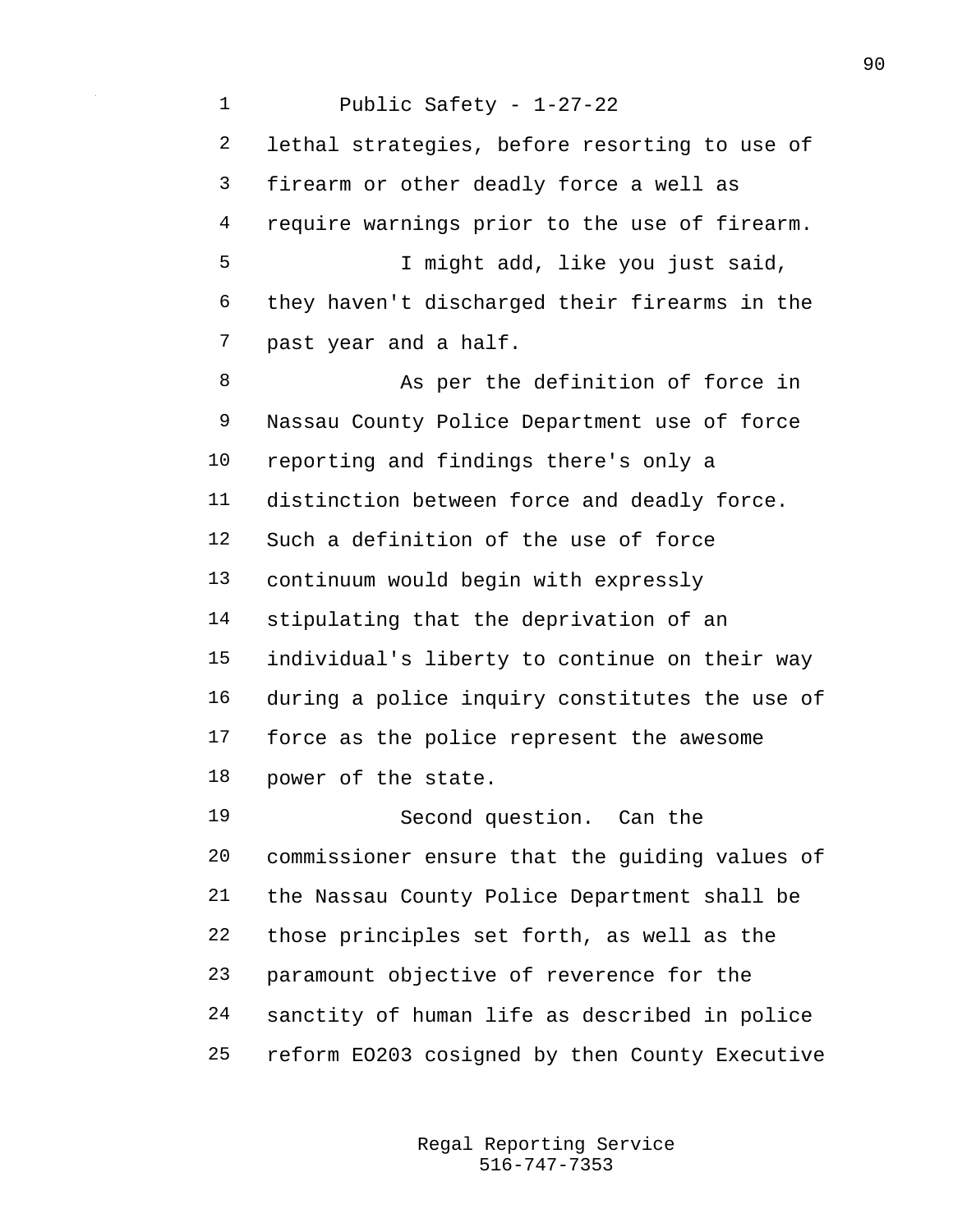Public Safety - 1-27-22 Laura Curran and, of course, Patrick Ryder and be explicitly written into police regulation? Third. While there are definitions in Nassau County Police Department Use of Force Reporting and Findings describing force, can the commissioner ensure the creation of a clear policy and minimal reliance on force, alternatives to forces, factors to consider in use of force, drawing and pointing firearms, duty to render medical assistance and duty to intervene? Can such a policy be explicitly written into police regulation? You'll be getting this. The second one is from Erin Curley. I'm reaching out ahead of Nassau County Police Commissioner Ryder's hearing happening tomorrow. She is unable to attend in person because it's inaccessible and also in the case of COVID. Related to the People's Plan, suggestions to the county's police reform, in her opinion, there has been zero implementation of language access within the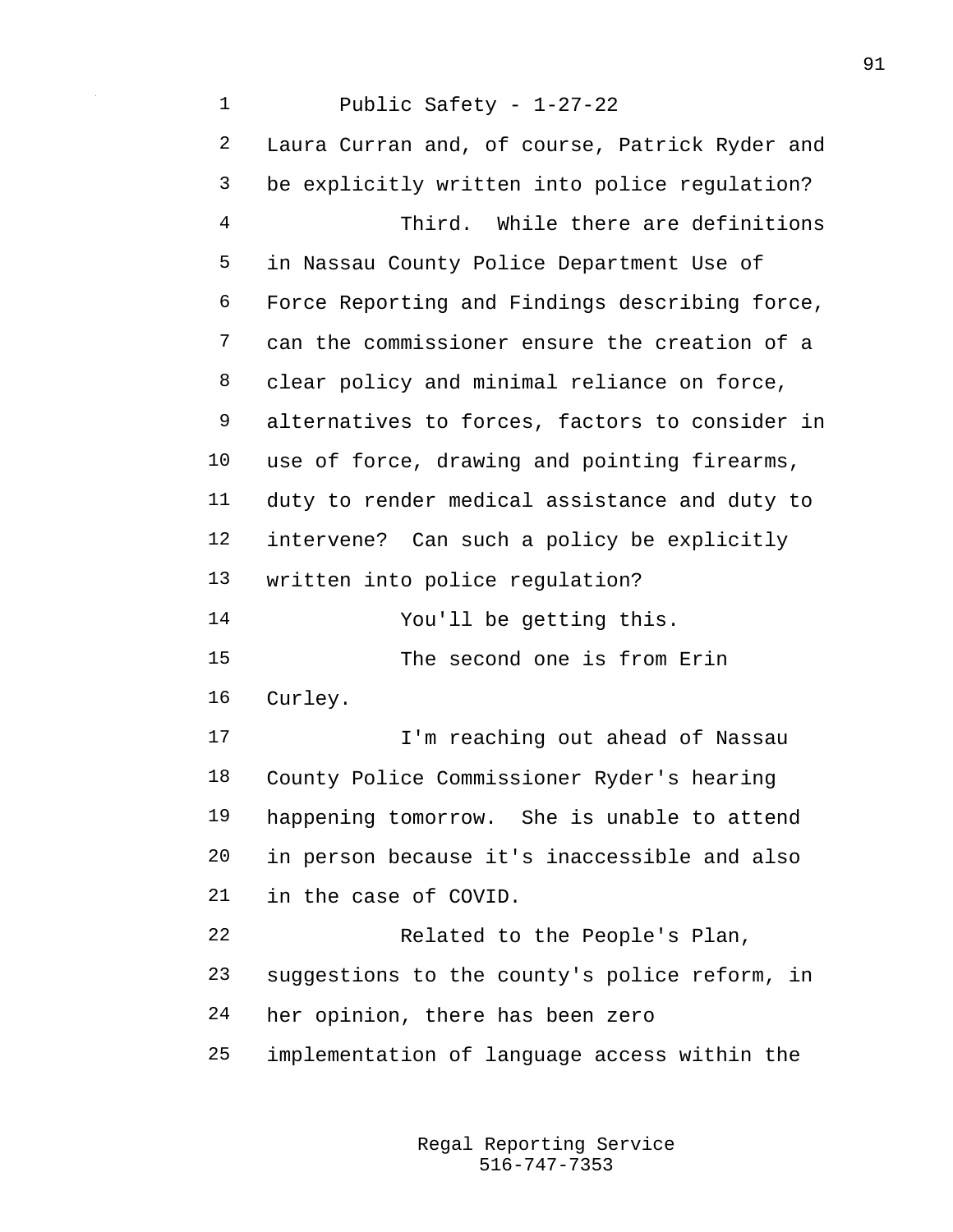Public Safety - 1-27-22 NCPD. This is necessary because to promote public safety information must be accessible. How has our county created a home for non-English speakers? It's clear there is no county, I guess incentive, towards this issue, as it's been close to a year since the people have made it clear within the People's Plan we need language inclusivity. The second example of NCPD and the county overall's inability to assist residents of Nassau is the failure to produce documentation for the FOIA request Newsday made. This is vital FOIA as it is related to the NCPD's failure to protect people particularly individuals who have experienced domestic violence or intimate partner violence. A horrific example of this is the life of Jo'Anna Bird and the failure of NCPD to assist. Her feelings is it's not the first time that you failed. You will get this and respond to certain questions in writing. The other is from Marianna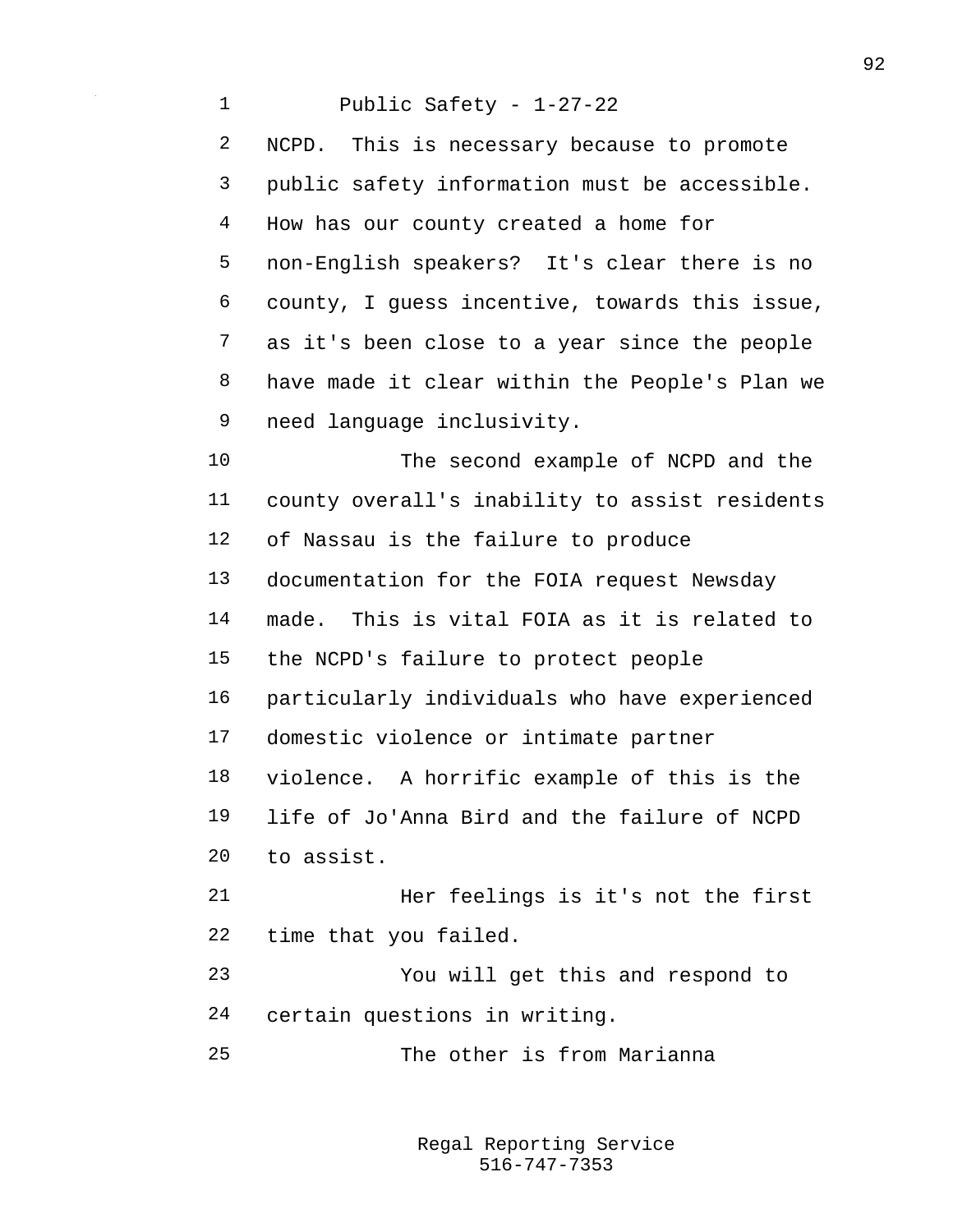Public Safety - 1-27-22 Hoitt-Lange. The Nassau County Police Department says it's concerned about public trust and transparency and yet it is engaged in two FOIL lawsuits with both Newsday and the NYCLU over police disciplinary records, use of force documentation and field stop data. And her question is, why is the Nassau County Police Department so afraid of transparency? You will also get that as well. The other came from Maria Ceraulo. Since more members for mobile crisis teams have been hired, how many fewer mental health calls have police responded to? Has there been any progress setting up community stabilization centers? With the state awash in money, is there a strong commitment to developing them? What additional de-escalation training has been provided for police and correction officers? Have you utilized impacted people in planning your response? Are there plans to utilize paid peers in response to these calls?

> 516-747-7353 Regal Reporting Service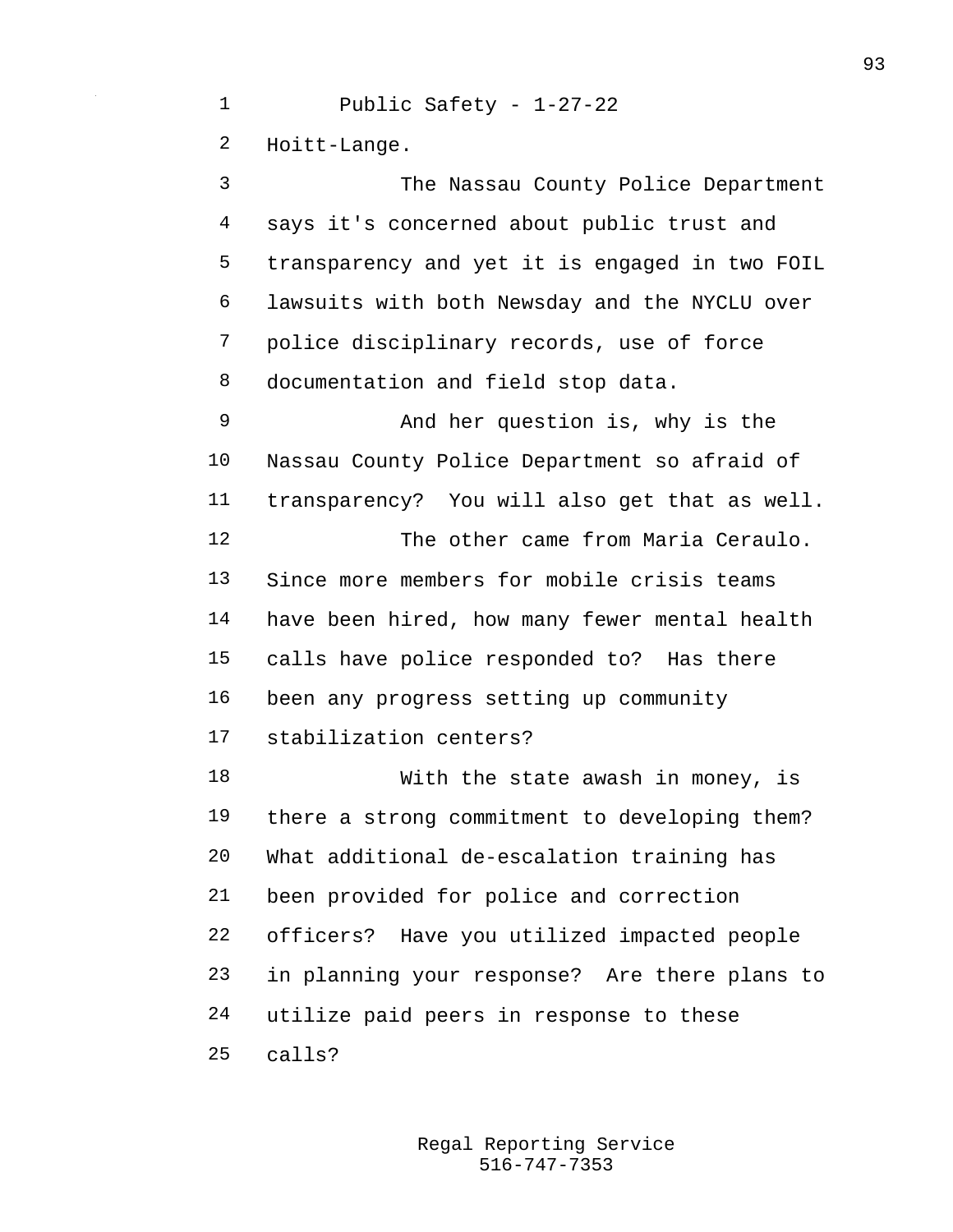## Public Safety - 1-27-22

 These are all like something that you can -- I ask that maybe you respond, send them to us and then we will send them out to the persons or the residents who requested them. So now we will go for public comment. I just want to remind everybody that we have gone back to our old days. So it's three minutes of public comment. So I will ask Susan Gottehrer to please come up. 11 MS. GOTTEHRER: Thank you. I'm just a little thrown off. Also very grateful that you're allowing us to ask questions after the police commissioner. So, I don't know if this is going to be a give and take because we're used to doing comments beforehand. LEGISLATOR FORD: You would ask us the questions and then we would pose them so they would come through us. MS. GOTTEHRER: So I'll sort of give you things in a bucket. My name is Susan Gottehrer. I'm the director of the Nassau County New York Civil Liberties Union. I'm with Long Island United and LIAFA. I think everybody's familiar with me.

> 516-747-7353 Regal Reporting Service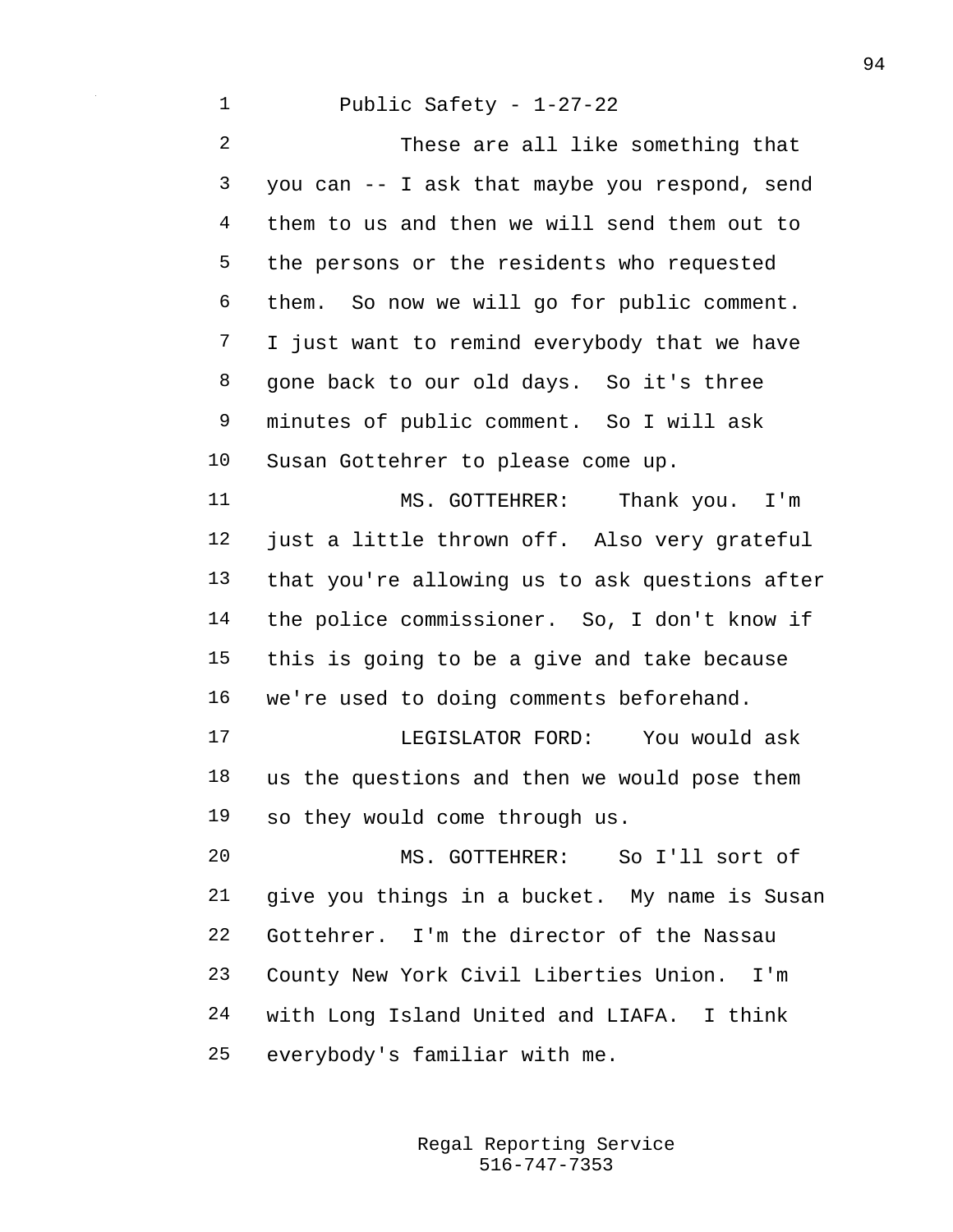## Public Safety - 1-27-22

 Hello, Commissioner Ryder. So happy for you to be here. I just want to put it on everybody's radar that the biggest issue that we were concerned about was accountability and transparency. And after the police reform plan was published and sealed the attorney general came out and said 9 that there were not enough accountability measures in here. There is no independent oversight of the investigation process. I think we're all aware of those things. The Jo'Anna Bird story. I'm sure that's going to be raised.

 But I want to put it on everybody's radar also that the New York Civil Liberties Union FOIL is still outstanding and the Nassau County Police Department is digging in their heels on disciplinary records. But not only disciplinary records, they're digging in their heels on use of force information, that was very carefully described in the FOIL, and also field stop information. So I just want to put that on everybody's radar.

The other piece is when it comes to

516-747-7353 Regal Reporting Service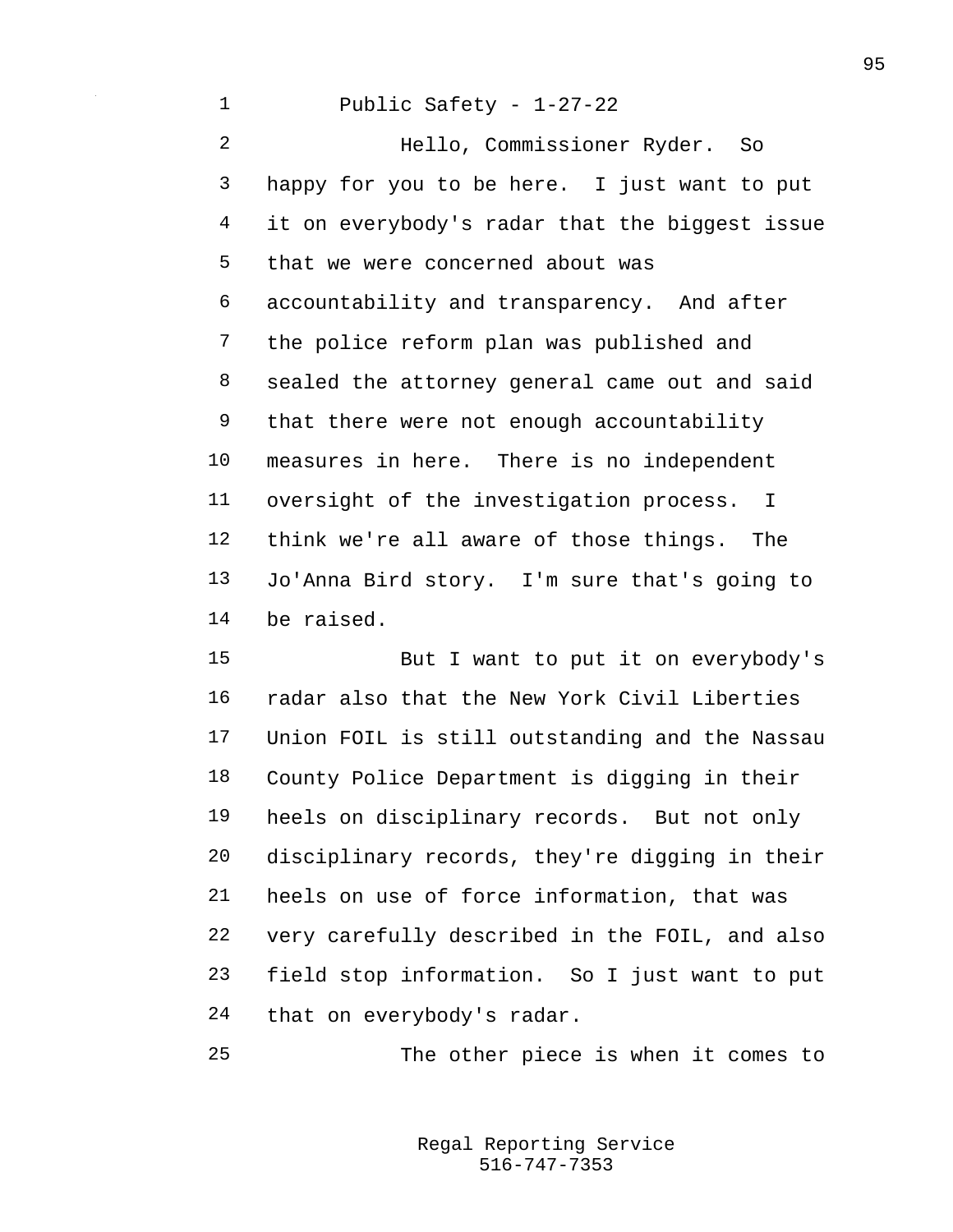Public Safety - 1-27-22 data it's really easy to say things about data that -- so my question is, does the police commissioner have a response on the FOILs? The other question that I have is about the Stat Act. We had asked for lower level offenses. We're concerned with disorderly conduct. We're concerned with obstructing justice. We're concerned with the three low level charges. That's what we asked for last year. The People's Plan asked for everything that was in the Stat Act, which is a state level bill. So, what we're asking for is those statistics are put through the Office of Court Administration and reported out by the Office of Court Administration and the police commissioner says in the police reform plan we will comply with the Stat Act. Well, of course, you will, you have to legally, right? So, the question is will you put the OCA Nassau County data on the Nassau County website so people don't have to go to the OCA website to look for it? People don't know to go to the OCA website to look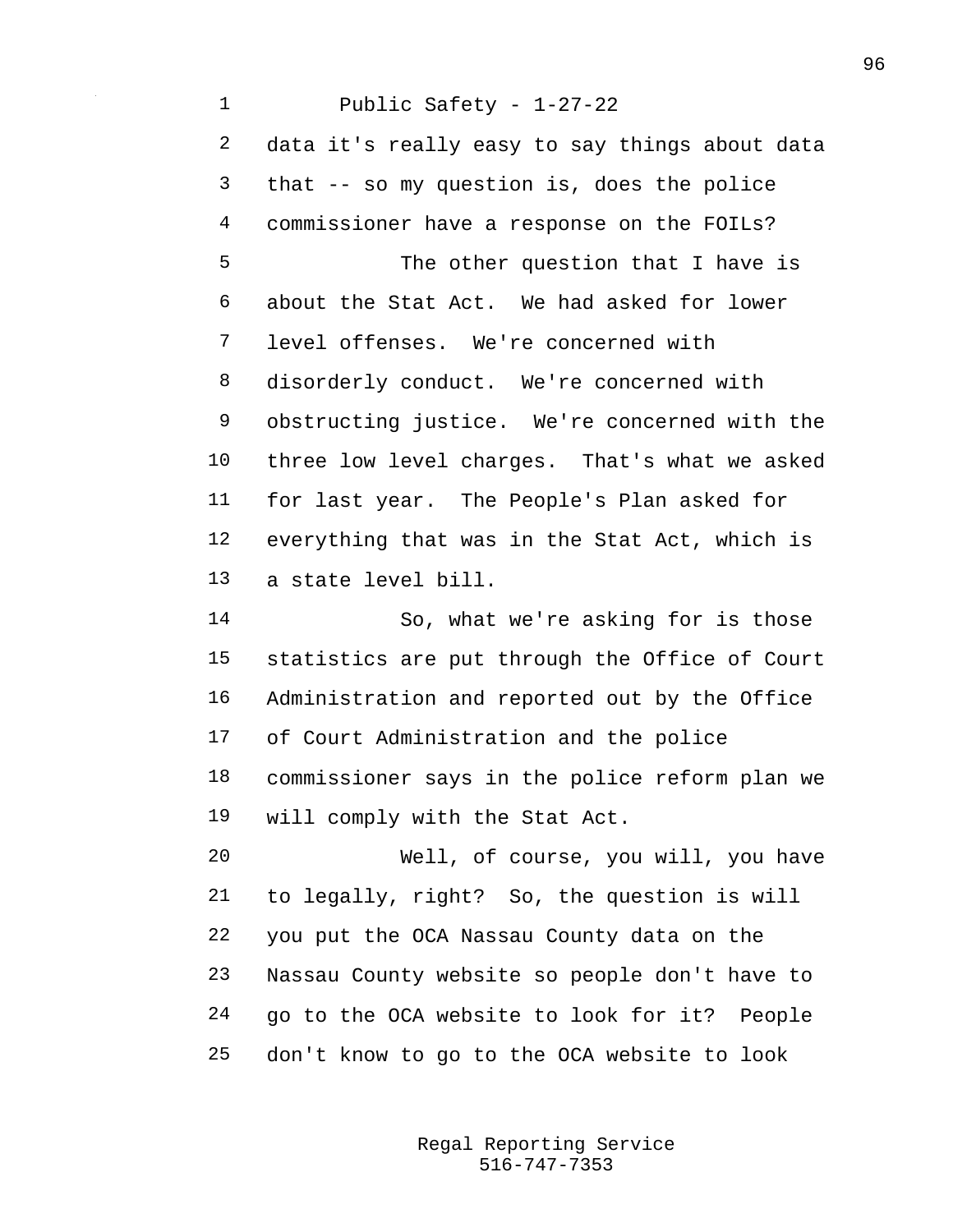Public Safety - 1-27-22 for it. So, that's one of the questions. Can we have that? At least can the Nassau County police commissioner or the Public Safety Committee commit to that? LEGISLATOR FORD: So what you're asking though is that whatever is sent up to New York State rather than somebody going through a New York State website that if it's possible -- MS. GOTTEHRER: We were asking for all the data that the Stat Act asked for and we didn't get that promise but it's out there. But people don't know that. People don't know to look for it or what it is. So, we would really like to ask that the Public Safety Committee or the police commissioner do that. Just one or two more questions. Do the schools that have SROs, do you have MOUs with those SROs which you're lawfully required to have? That's one of the questions. Then the data that you're talking

> 516-747-7353 Regal Reporting Service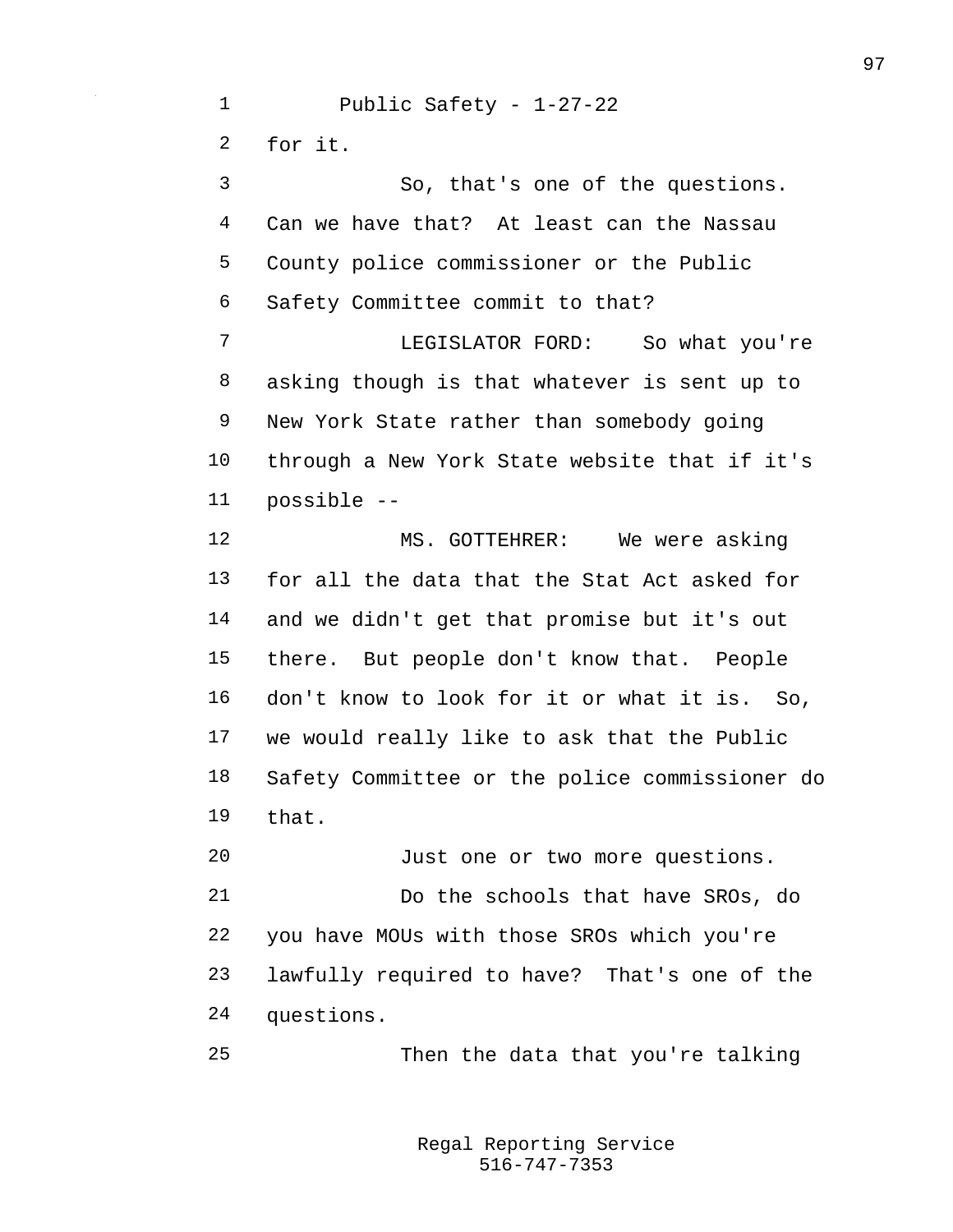Public Safety - 1-27-22 about non-Nassau residents versus Nassau residents, can you start breaking that out for the reporting of the data? Is that possible in the future? LEGISLATOR FORD: What we will do is we can find out about the officers that are in -- we don't have a lot of officers that are in the schools themselves. COMMISSIONER RYDER: There's five all together. 12 LEGISLATOR FORD: So, we will find out if there are MOUs. If you have an agreement with the school districts to have them in there. And then also in regard to the nonresident, I know that the police commissioner had indicated that because -- I guess they're just looking for a breakdown maybe based on whatever licenses the person has you would be able to keep a record like what neighborhoods they came from. How many people come from Queens. How many people from Brooklyn maybe. Who's from Albany. Who's from Kingston or whatever. I guess that would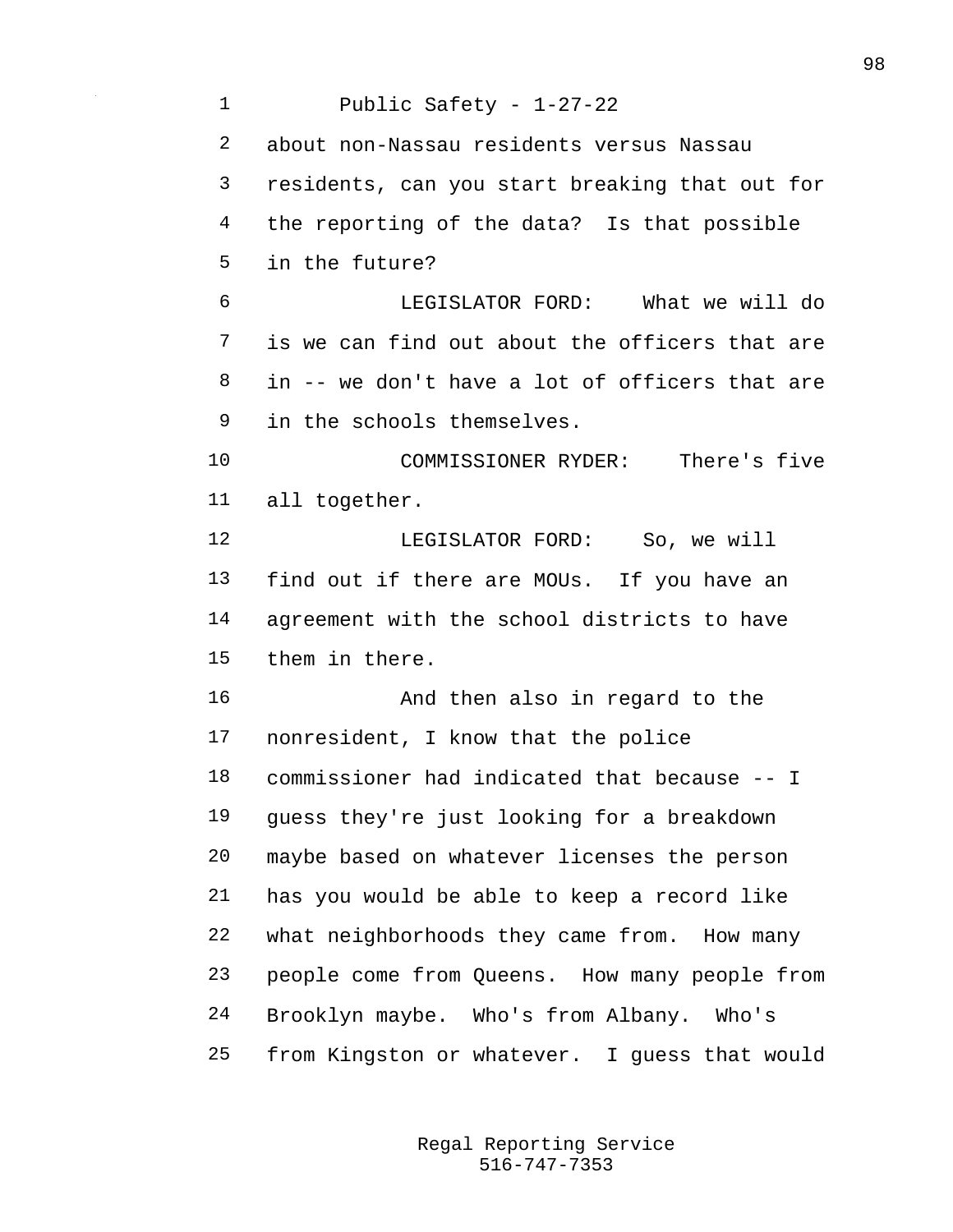Public Safety - 1-27-22 be something that you're asking for? MS. GOTTEHRER: In other words, the waters are muddied by that statement of we don't know where they came from. So we would like the waters to get unmuddied with all the data.

**B LEGISLATOR FORD:** I think too I think sometimes with the data like when they look at it because we got the breakdown of like in communities here in Nassau County. So we know who in Nassau County. Where they came from. If they were a woman, men, Black, White Asian, whatever, we have that. I think it might be very cumbersome when they I guess maybe sometimes when they look at it to see then how do they incorporate that into New York State and their demographics. So that maybe a starting point may be where we can identify where the nonresidents are basically coming from.

 MS. GOTTEHRER: Or at least be able to pull them of the data and just furnish the Nassau.

LEGISLATOR FORD: I think that's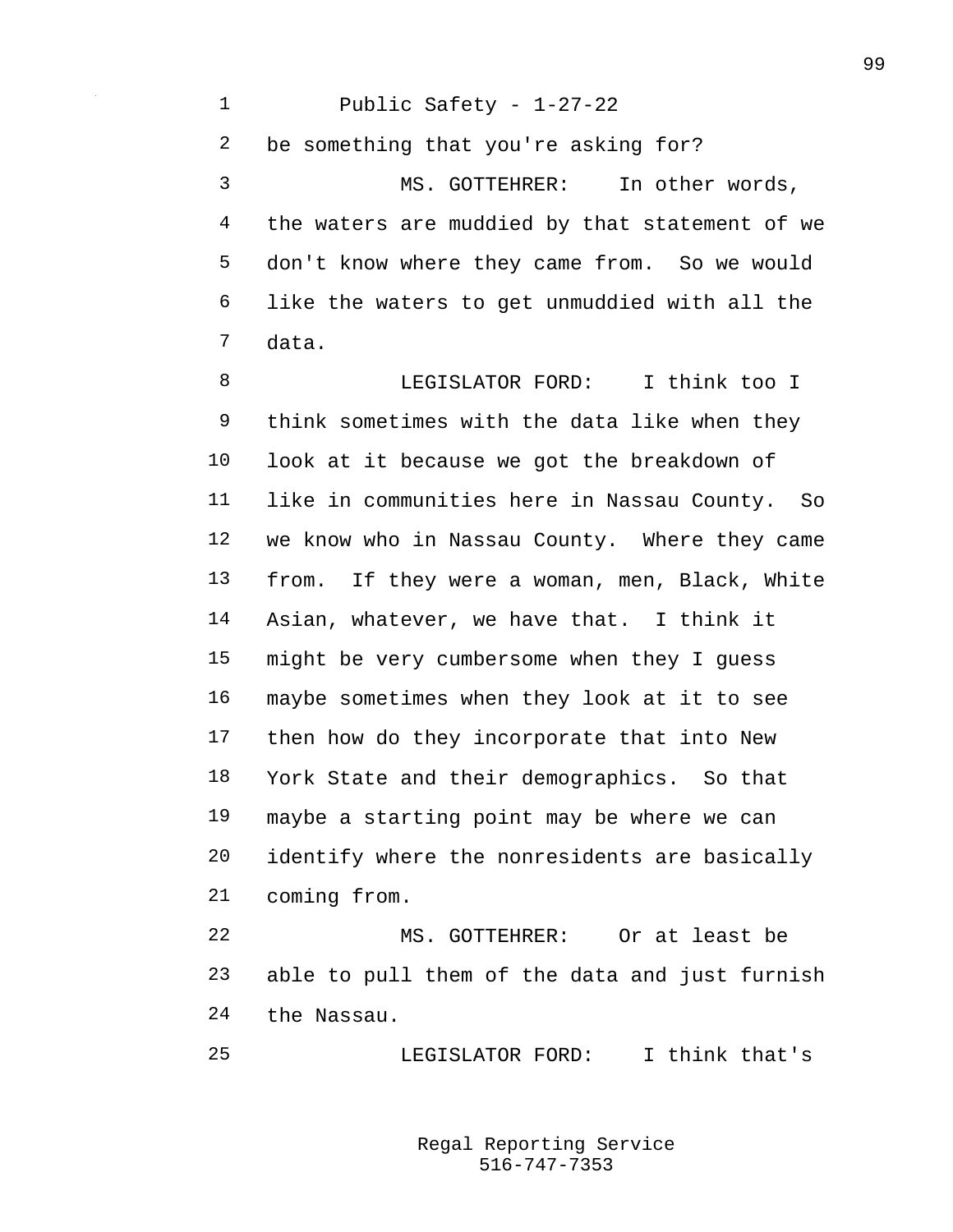Public Safety - 1-27-22 what you did, didn't you? COMMISSIONER RYDER: No. I did it because we are required to record all of it. We are identifying that 35 percent do not reside. If I take the 35 percent out and I just give you the data related there that's fine. LEGISLATOR FORD: Is that right? Susan is that what you said? MS. GOTTEHRER: Yeah. COMMISSIONER RYDER: So, I don't need to include nonresident data anymore in my reporting? MS. GOTTEHRER: We want both. We just want to see them separated out. COMMISSIONER RYDER: Carrie, I'll do it both. I will do it. LEGISLATOR FORD: Thank you so much. COMMISSIONER RYDER: Just a quick follow-up to that to make sure we understand the question correctly. Are you asking where they're coming from or like if they're women drivers or men? What information are you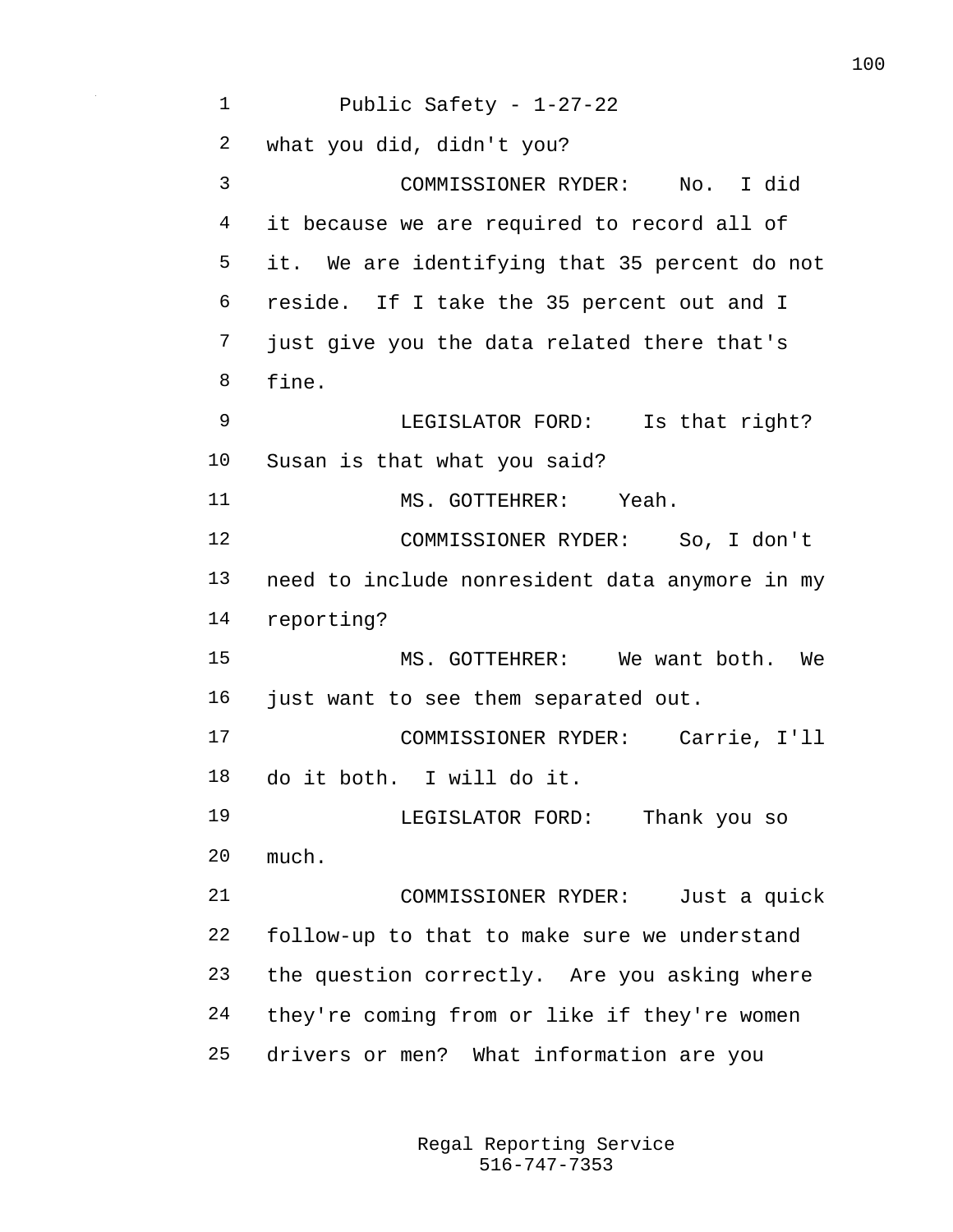Public Safety - 1-27-22 seeking? MS. GOTTEHRER: First of all, I think that that question you asked before in a comical way is a serious question and I think that's okay. So we'd like to know that. 7 I'm asking for the waters to become unmuddied. We want to see all the numbers but we want to see the right categories, right? We want to see what's happening for Nassau County residents and we want to see what's happening for everybody that has interactions with our police department. LEGISLATOR DERIGGI-WHITTON: The information you're requesting from out of county residents is what? MS. GOTTEHRER: I'd like them to be separated out. LEGISLATOR DERIGGI-WHITTON: They are. 21 MS. GOTTEHRER: Right. LEGISLATOR DERIGGI-WHITTON: So what would you want? MS. GOTTEHRER: In other words, it's quite a statement to be able to say we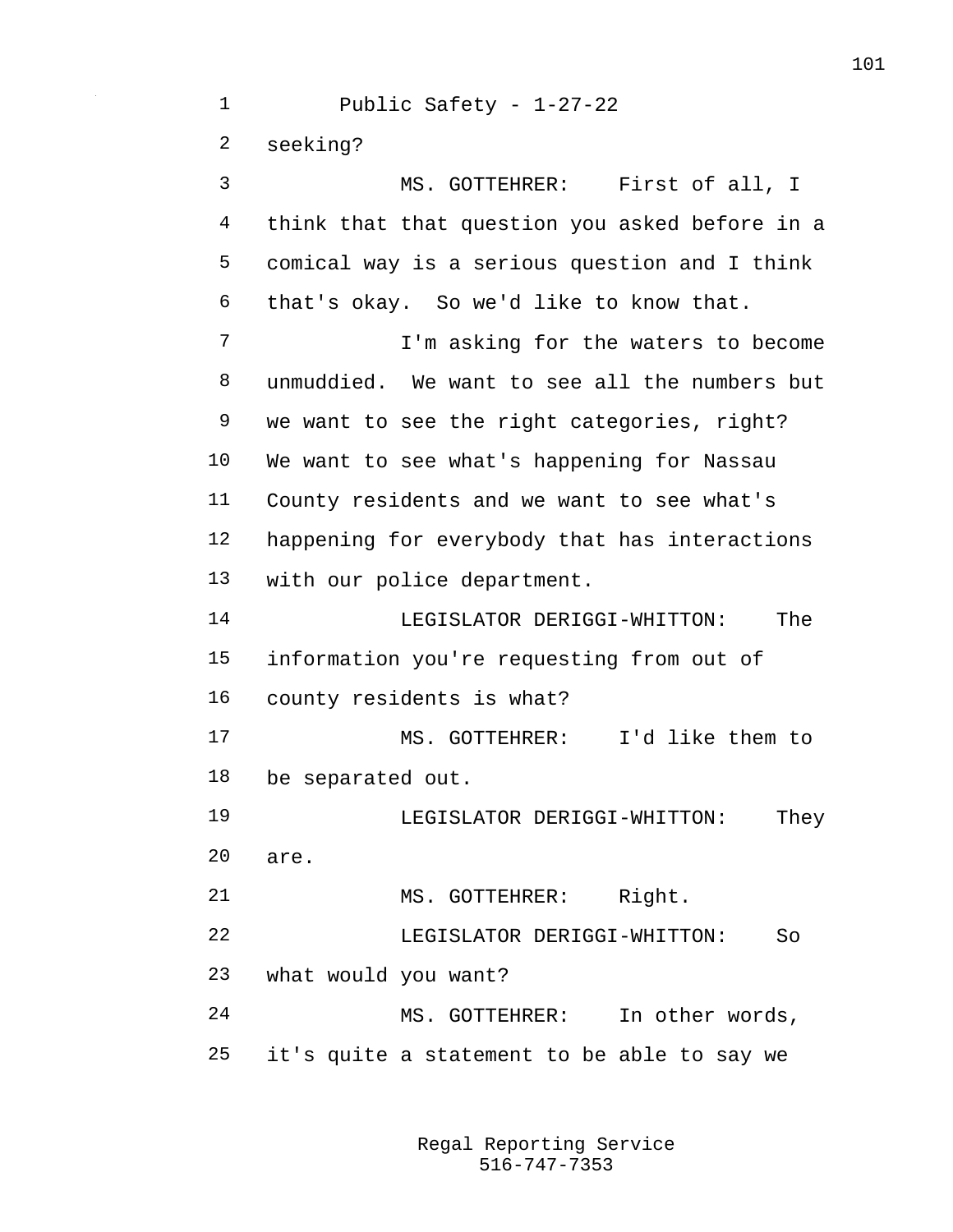Public Safety - 1-27-22 can't tell really tell what these numbers mean because some of them are from out of the county. LEGISLATOR DERIGGI-WHITTON: So you're looking for like gender, race? 7 MS. GOTTEHRER: All demographics. 8 LEGISLATOR DERIGGI-WHITTON: You want that as well as where they're coming from. MS. GOTTEHRER: Yeah. If we can break them out from everywhere that they're coming from, yes, of course. LEGISLATOR DERIGGI-WHITTON: So their address and their personal information? COMMISSIONER RYDER: I clearly understand what she's asking. It wasn't a requirement before. We will make that happen. That's no problem. But, for the record, anybody that stops a car doesn't know where they live when they're stopping a car. LEGISLATOR FORD: But you would get the information -- COMMISSIONER RYDER: That is correct. 100 percent. It's all recorded.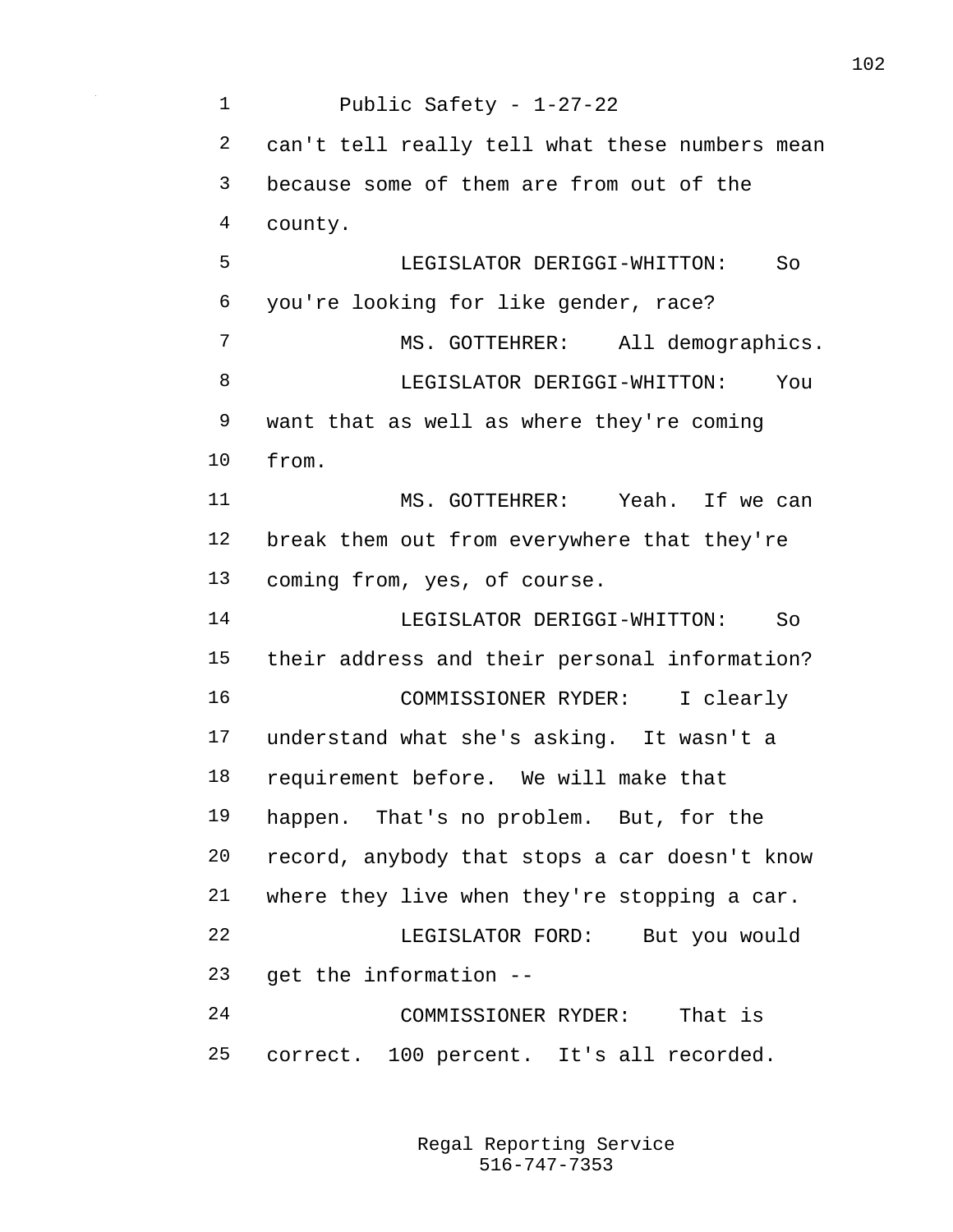Public Safety - 1-27-22 2 LEGISLATOR FORD: -- after you stop the car so that you would have that record. So it would just -- if I came from Manhattan into Nassau, you stopped me, you would know that Denise Ford is from -- COMMISSIONER RYDER: We can record it all. We can separate the two out. Not a problem. 10 LEGISLATOR FORD: When you give us the data on the breakdown of the traffic stops if you could pull everybody who doesn't live in Nassau County that you stop. COMMISSIONER RYDER: I've taken 35 percent out. I'll give you a different analysis than the remaining 65 percent. LEGISLATOR FORD: I don't want to belabor this but one of the confusing things is that then if you stop somebody -- and we have a lot of people who come into Nassau County that have summer homes or they live elsewhere but they also have homes and they live in Nassau County as well, but their licenses may say -- you might have people who live in Queens but yet they rent homes in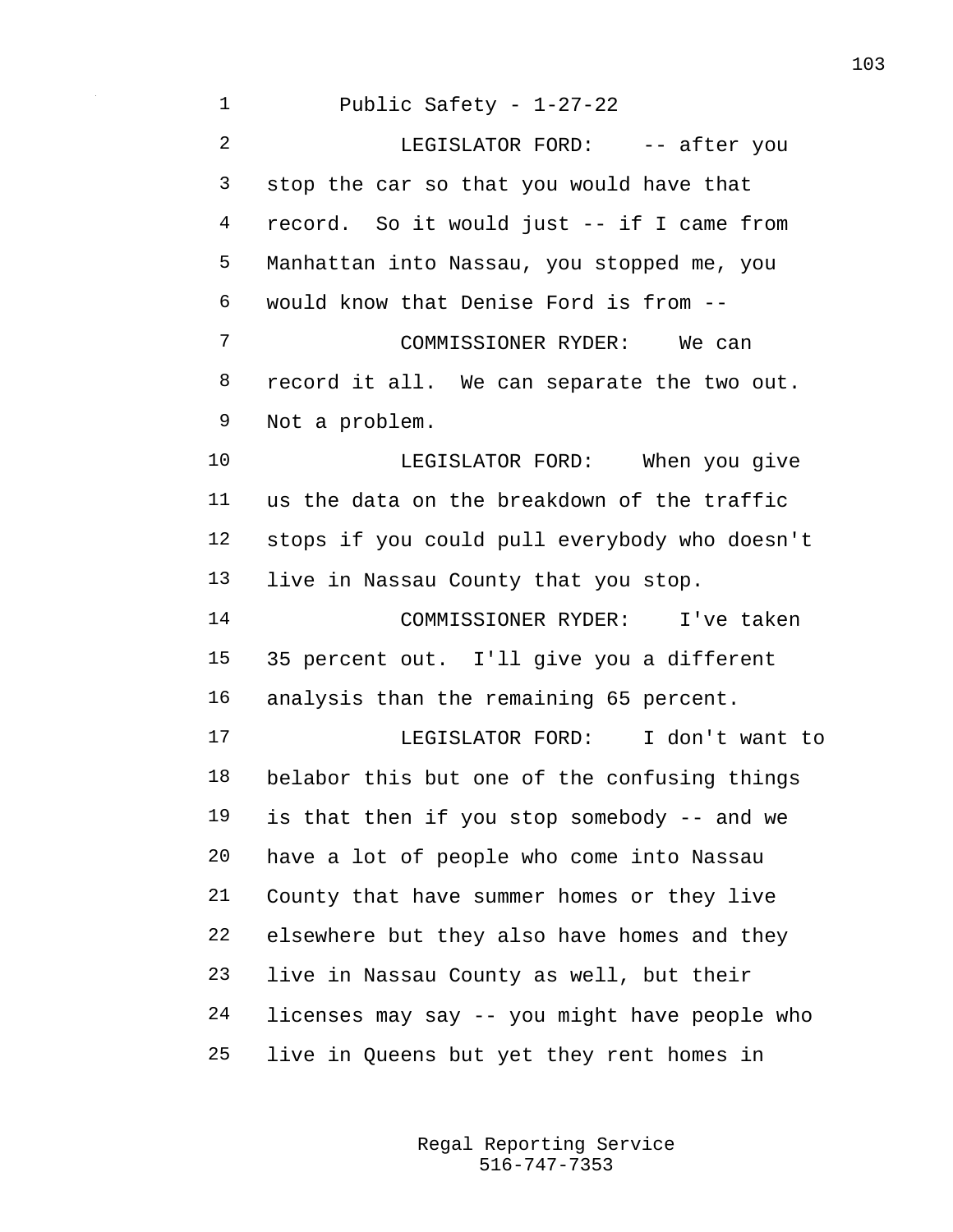Public Safety - 1-27-22 Nassau County. Like in Long Beach there's a lot of summer people that come down but they don't live in Nassau County. So if your officers stop them -- COMMISSIONER RYDER: In the world of analysis you can keep spinning on to more and more and more requests. It never ends because there's another way that you can break something down out and spin it the way it is. I understand exactly what Susan is asking for. We can make it happen. LEGISLATOR FORD: We'll start from there. MS. GOTTEHRER: Next time I'll ask for everything broken down by precinct. So, I'll be back. LEGISLATOR FORD: Looking forward to it. Scott Kaufman. Come up and say your name and address please. MR. KAUFMAN: Hello. I'm Scott Kaufman. I live at 12 Erick Court in Huntington, New York. I have a couple of questions in three different buckets. One is around body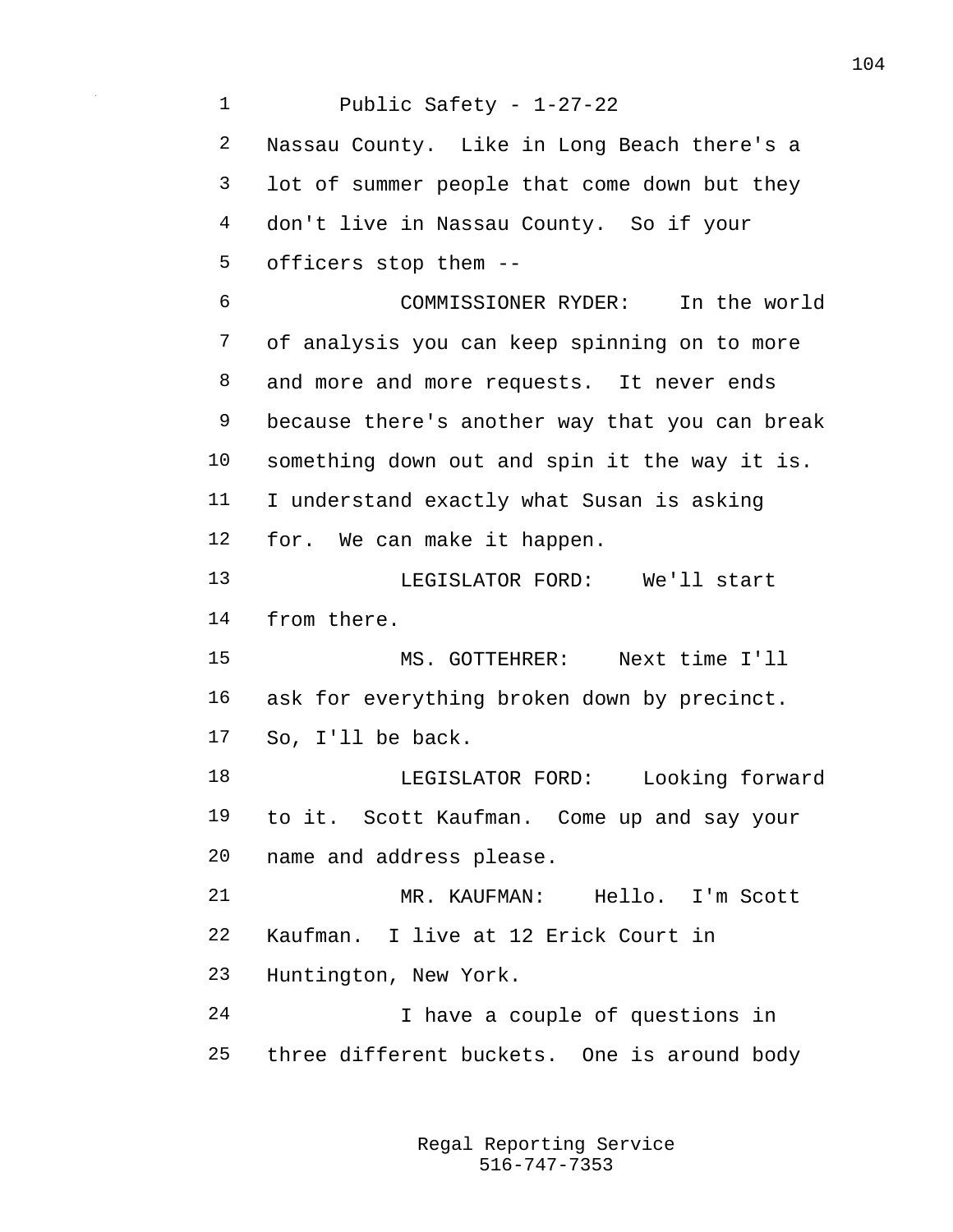Public Safety - 1-27-22 cameras and de-escalation. The questions there are, are all of the reviews of the body camera footage happening within the police department's by either the supervising officers or whomever is responsible for viewing those. And if so, how are they actually being held accountable for making sure they are reviewing those in a sufficient way and making the right recommendations to the attorney general and district attorney? Particularly as it's probably clear that it reflects pretty poorly on the supervising officers if they have officers under them that are doing things that are sort of against policy. How is that accountability being done? How are they making sure that those processes are actually functioning and working correctly? The second category of questions I

 have is around community input, which I think you discussed. My question there is, I understand that there's these sort of park, walk and talk policies and these different things that again you're going to these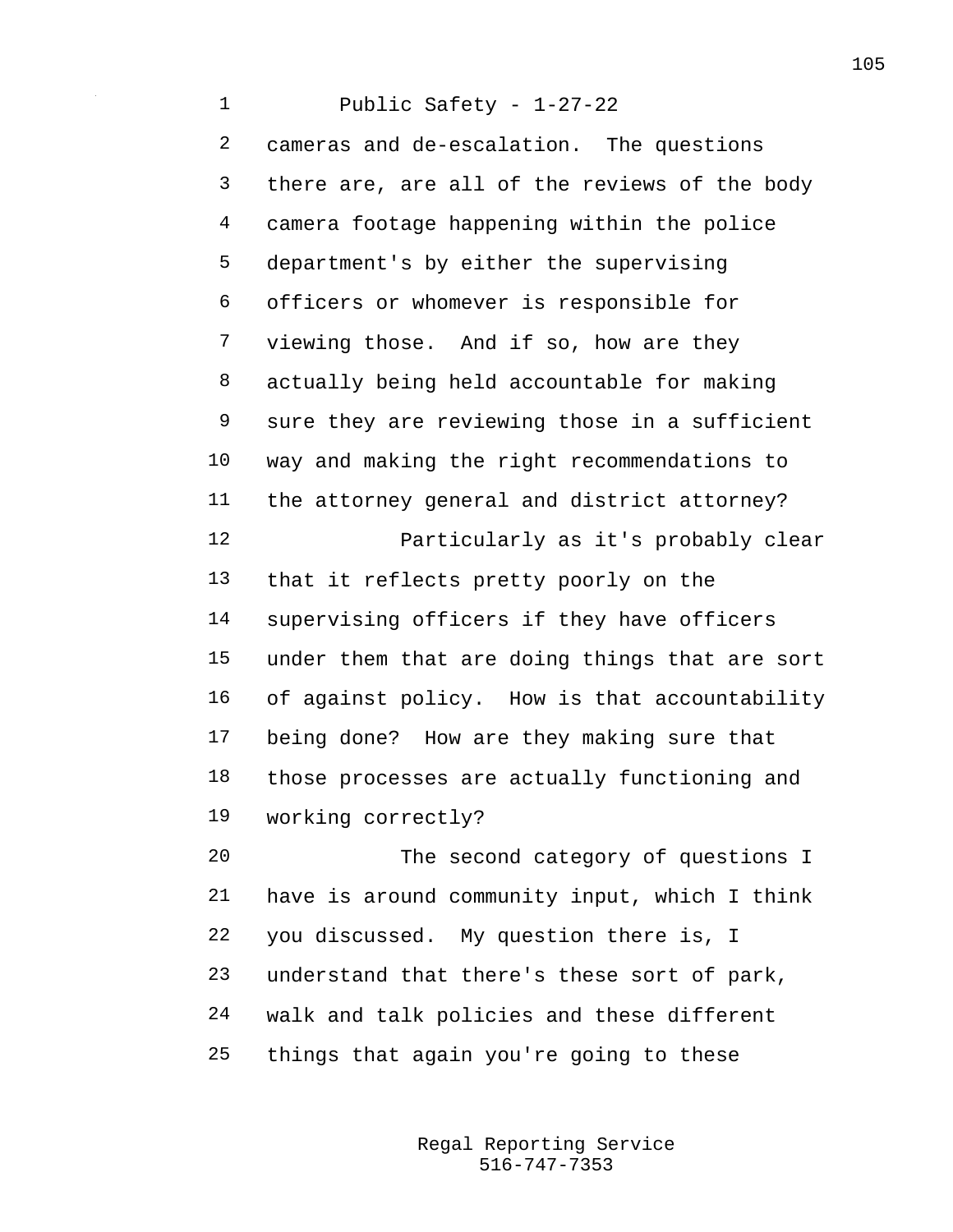Public Safety - 1-27-22 different churches and mosques and synagogues etcetera. How are those being reflected in the policies that you're actually implementing? And specifically I think within the plan that you laid out you had talked about community input into actual training and policies. Where are we seeing that community input being reflected in the policies and training that you laid out? And in particular, beyond the training, where the policies are we actually seeing that community input laid out? And then the third set of questions I have is around Operation Natalie. Specifically where opioid overdoses are being mapped to petty larcenies. Can you describe why that mapping is being done and what exactly that is intending on doing? So, basically are we making a connection between geographic proximity to crime and overdose incidents? What are the specific connections as far as contact with overdose sites? Can your officers enter overdose site households?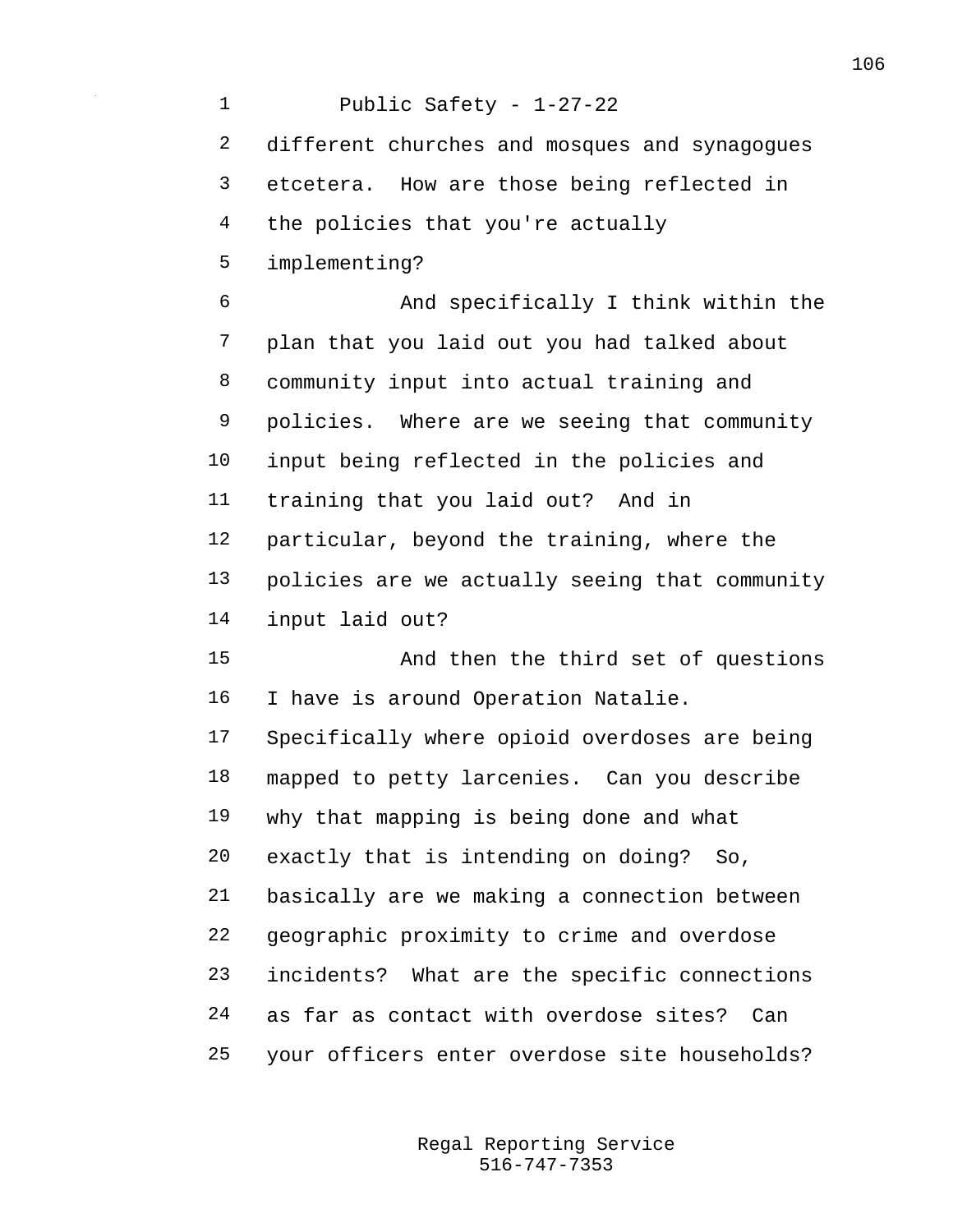Public Safety - 1-27-22 That's my third set of questions. On then lastly, you have specific success criteria by which you are actually measuring the outcomes of the things you're describing. So you laid out a lot of data. Great. Seems reasonable. What are we actually supposed to take away from that? Are those success criteria measured against, for example, reduction in incarceration or is it specifically only things like arrests? And also, are those success criteria actually targeted toward any level of racial equity or racial basis? Because, again, the data is a lot of it. But it's not clear to me how you're actually determining whether or not you're successful in what these plans are meant to do. LEGISLATOR FORD: Thank you. I

 just want to say with the data, I'm not going to take away from you Commissioner Ryder, but I know that for us the important thing when we did the police reform plan last year was to incorporate this data into the plan so that we have it because we didn't have it in previous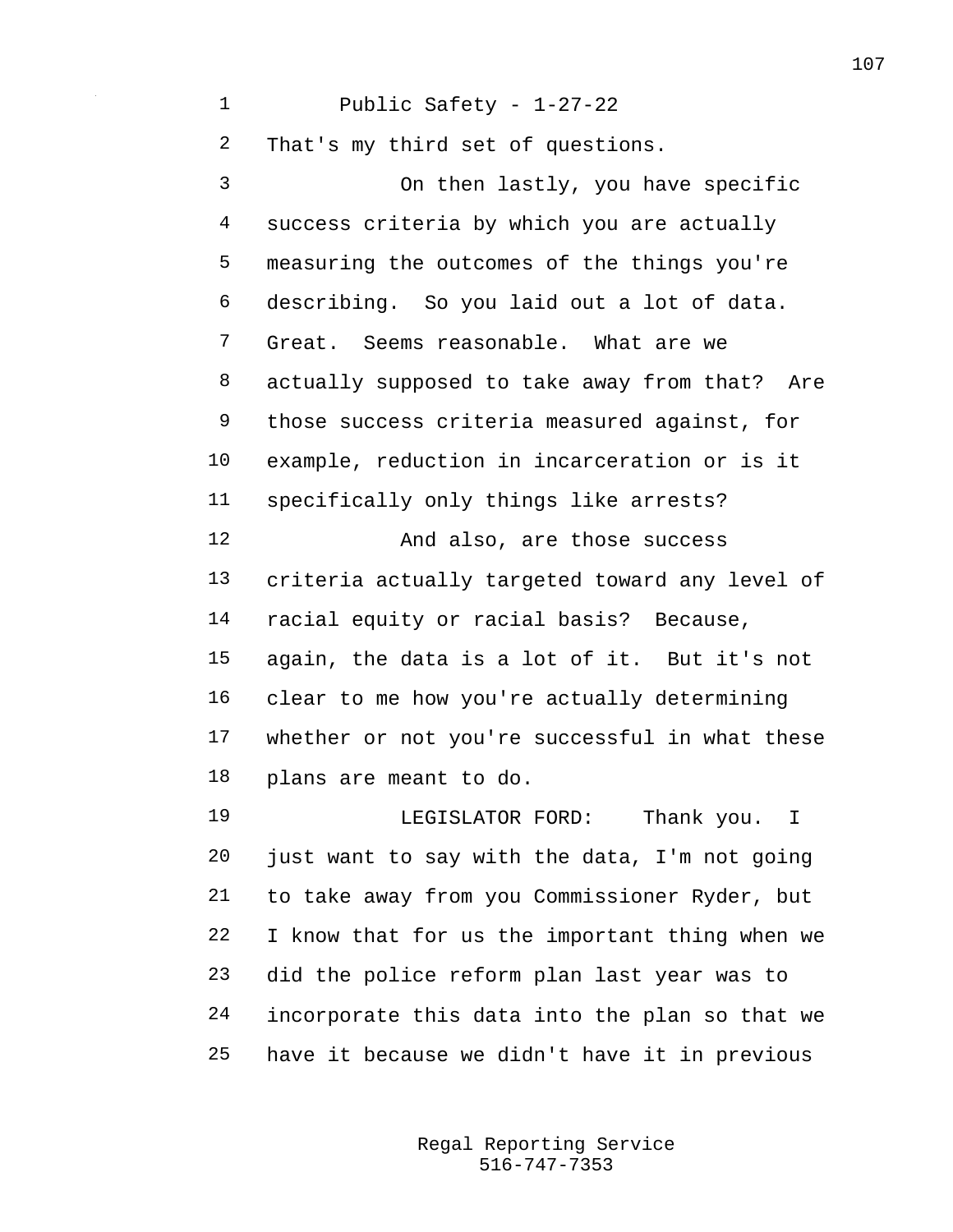Public Safety - 1-27-22 years. So, it is a lot of information that we received, and I believe that it's like the benchmark of where we're starting. Now we have this. We know how many stops. Where the stops are. Who are they stopping. Why are they stopping. What is the makeup of the person, male, female, so forth and so forth. So I think that's why when you look at this data, to me, I look at it but now I'm going to look to see in six months what does it look like as compared to what I'm looking at now. The data will be a tool that we can use to see based on traffic stops that the officers are using. I don't know if I responded correctly or not. But also, I guess even with the body cameras, who actually -- COMMISSIONER RYDER: So body cameras there's four supervisors that look at it every day. They can't look at every video in its entirety. It's nearly impossible because you'd be duplicating 177 officers several hours of body cam to four. I need another 177 for eight hours to look at their work.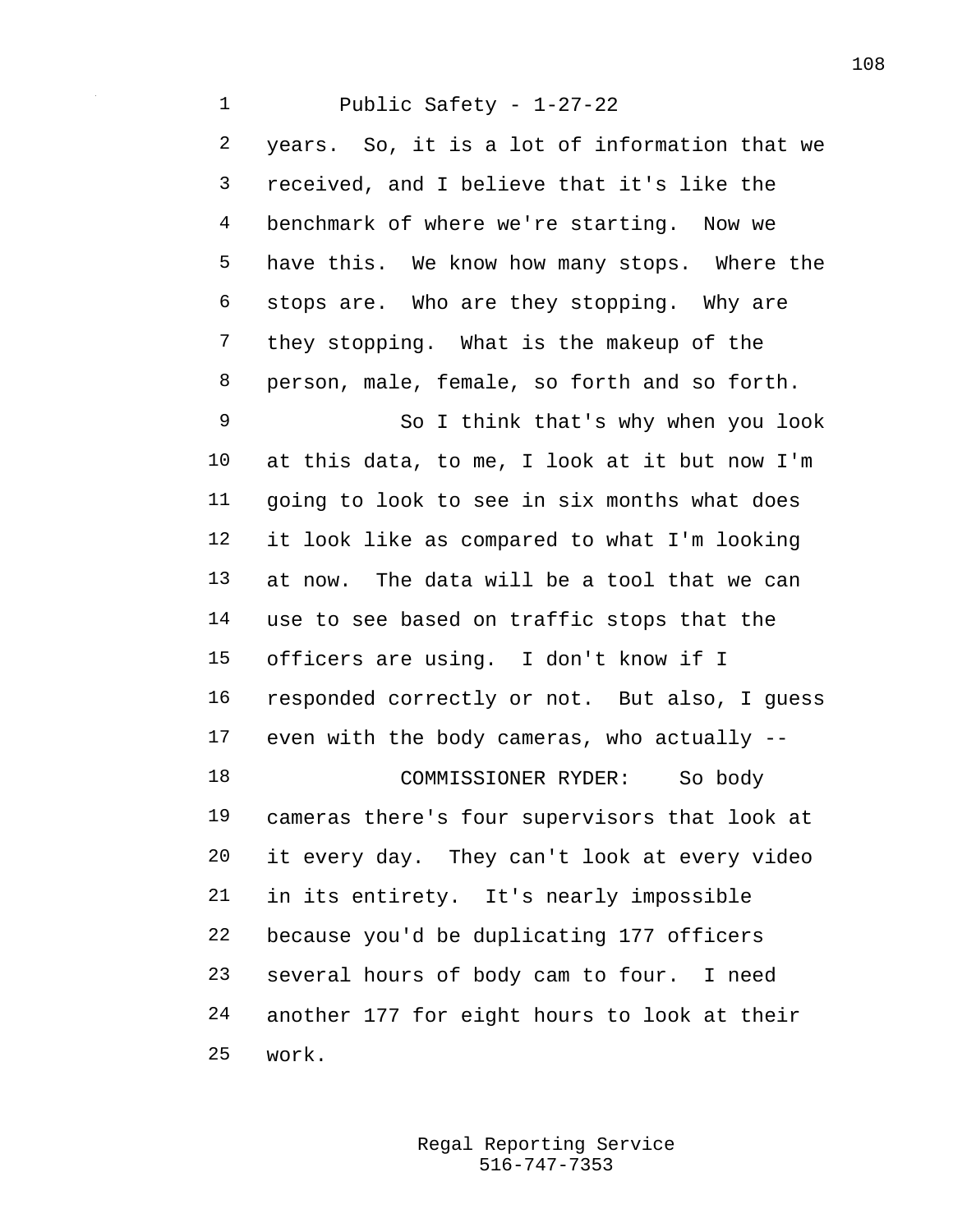## Public Safety - 1-27-22

 What happens is, they pick and choose randomly ten people a day. That's that level. Every arrest is looked by the commanding officer in the precinct. There's roughly 30 to 50 arrests in the county. More closer to 30 these days. And if there's 30 arrests, it's reviewed by the supervisor and the commanding officer of the precinct. The chief of patrol looks at it.

 But forget all of that. That's our internal site. It gets handed to the defense counsel. He gets the whole video. So if he's got a problem we're going to hear it. So there's absolute oversight is given right to the person who has been arrested. So they get the full video.

 LEGISLATOR SOLAGES: I'm a defense attorney. They didn't have that video before and now they have that video well before trial. So it's not just about internal checks and balances. People who will benefit from this video have it in their possession. COMMISSIONER RYDER: Again, as I said earlier, if I saw something like oh, I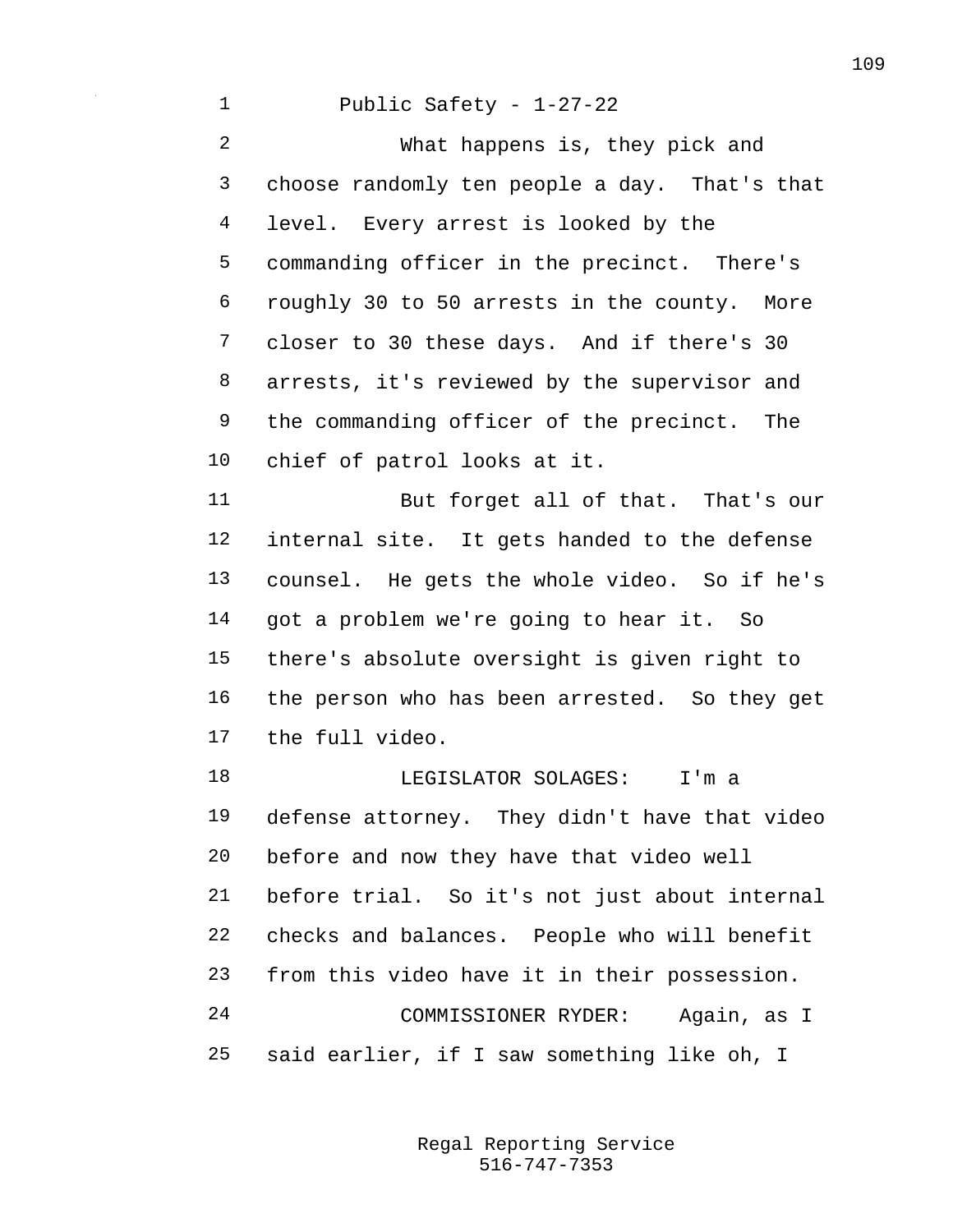Public Safety - 1-27-22 got to change, I can't. There's no way. It's locked down. There's a footprint on everything. So, for body cameras the oversight is not only from internal it's external. If the AG wanted something she gets the body camera in its entirety. Nothing gets cuts out. She'll know. If anything is touched or manipulated it's automatically logged in. As far as the community and compliance, stuff like that, that's what we did before reform. The question is kind of rhetorical. We're going back to before reform. We met those 270 meetings that we had and we met with the PACK and we met with several other community leaders that helped us develop reform. Not to everybody's likeness, we understand that, but it was developed and it was approved by this legislative body and approved by the governor of New York. Again, it came back. As far as the reporting and how we're going to be held it's every six months.

That's part of the plan. We promised to come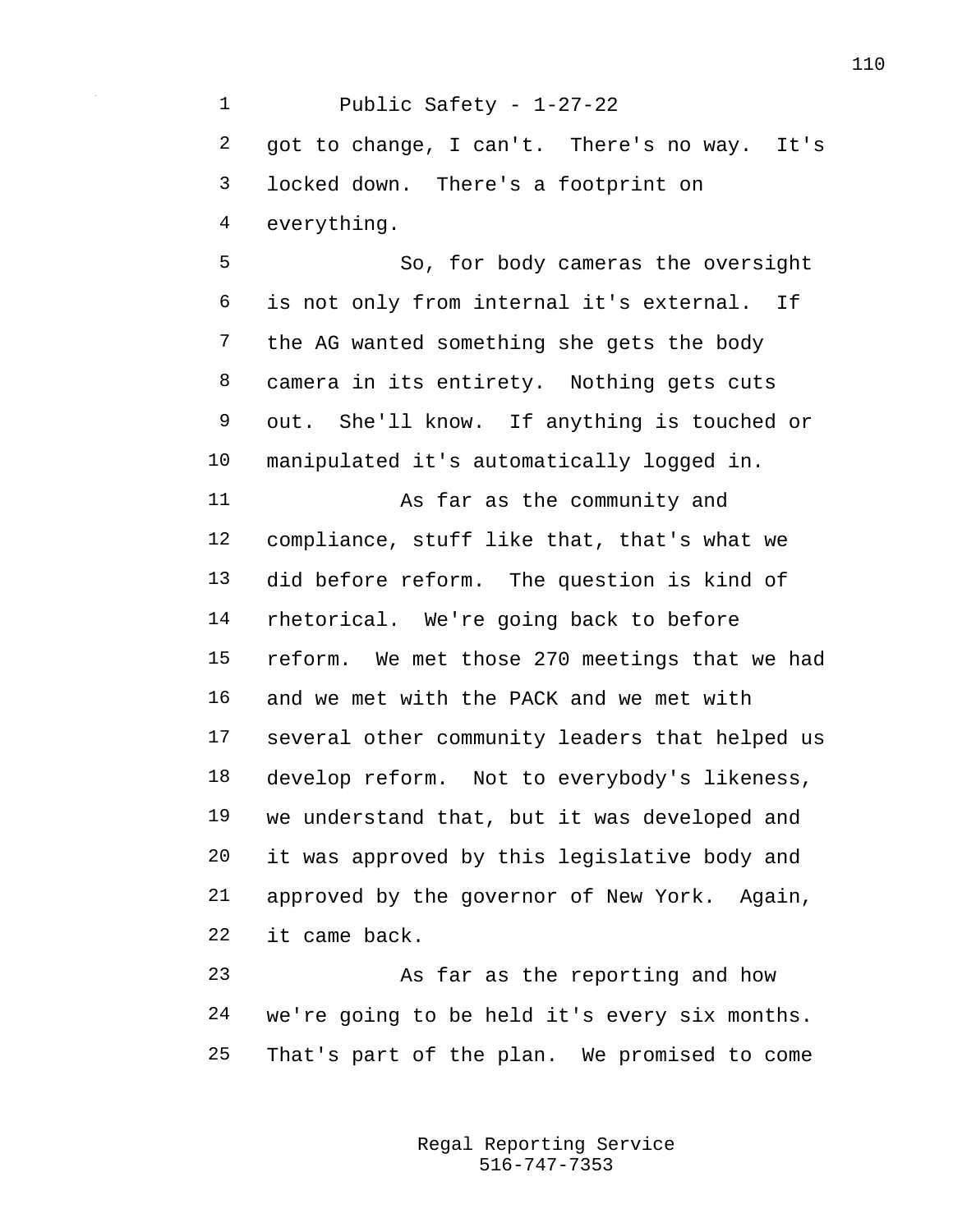Public Safety - 1-27-22 back and tell you everything. And if something like Ms. Gottehrer is asking, sure, no problem, we'll give you that data next time.

 Again, we were pushed up to this date of the 27th. I'm still a couple of days before that. I had to get people working on the weekend to get the data done. It's a massive undertaking to create a report like this on top of doing everything else. But we do it, we report it and if something needs to be changed we'll take a look at it.

 LEGISLATOR FORD: I have a question. Going back to Legislator Solages when he was talking about there's a group of mothers in his neighborhood that are very angry about their sons. Sounds crazy. But what if my son, what if I was one of those mothers and my son had five tickets. I'm like, why are they picking on you? Does a mother have to hire a lawyer or can she make a complaint to think that her son is being picked on? Can a mother call up the precinct and say I have an issue. I'd like to know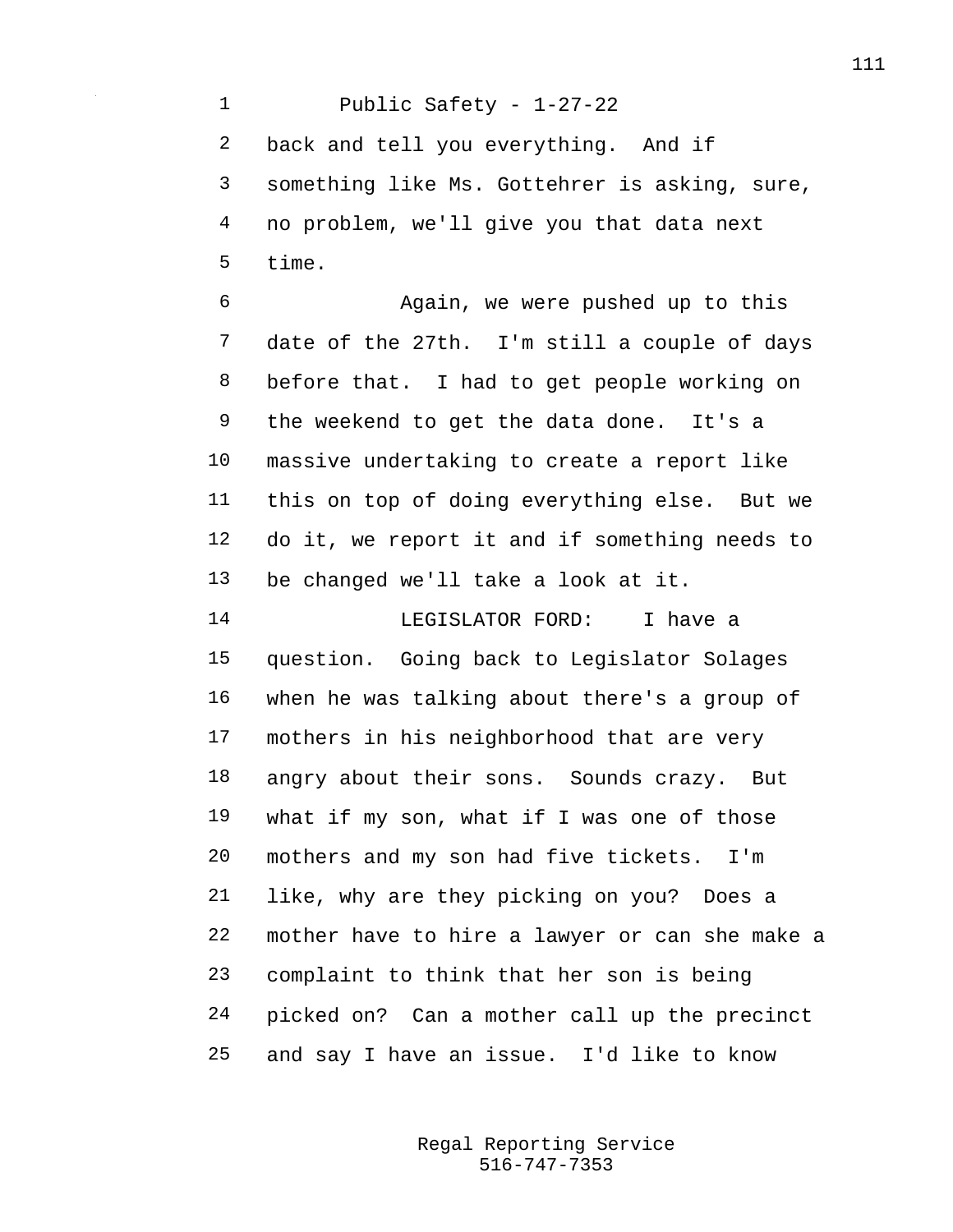Public Safety - 1-27-22 what's going on. Why is my son being picked on? Can a mother look at the video? COMMISSIONER RYDER: 100 percent yes. You don't have to wait. You make a complaint. We'd be happy to show you the video if it turned out that this is what happened. The video is going to show what the violation is. That interaction. That's why in the Freeport situation I think their complaints dropped by almost 40, 50 percent. Because you come in, okay, no problem. We'll play the video. The video shows it never happened. So, again, but I think also in Legislator Solages' point, and I get it, that's the concern is that we're not focusing on communities and stuff. You saw by the overall numbers we're not. We've have done a great job of adjusting and getting back to something that's good. LEGISLATOR FORD: Did he answer your question? Pretty much, right? MR. KAUFMAN: I think that pretty much answered it. I think the question on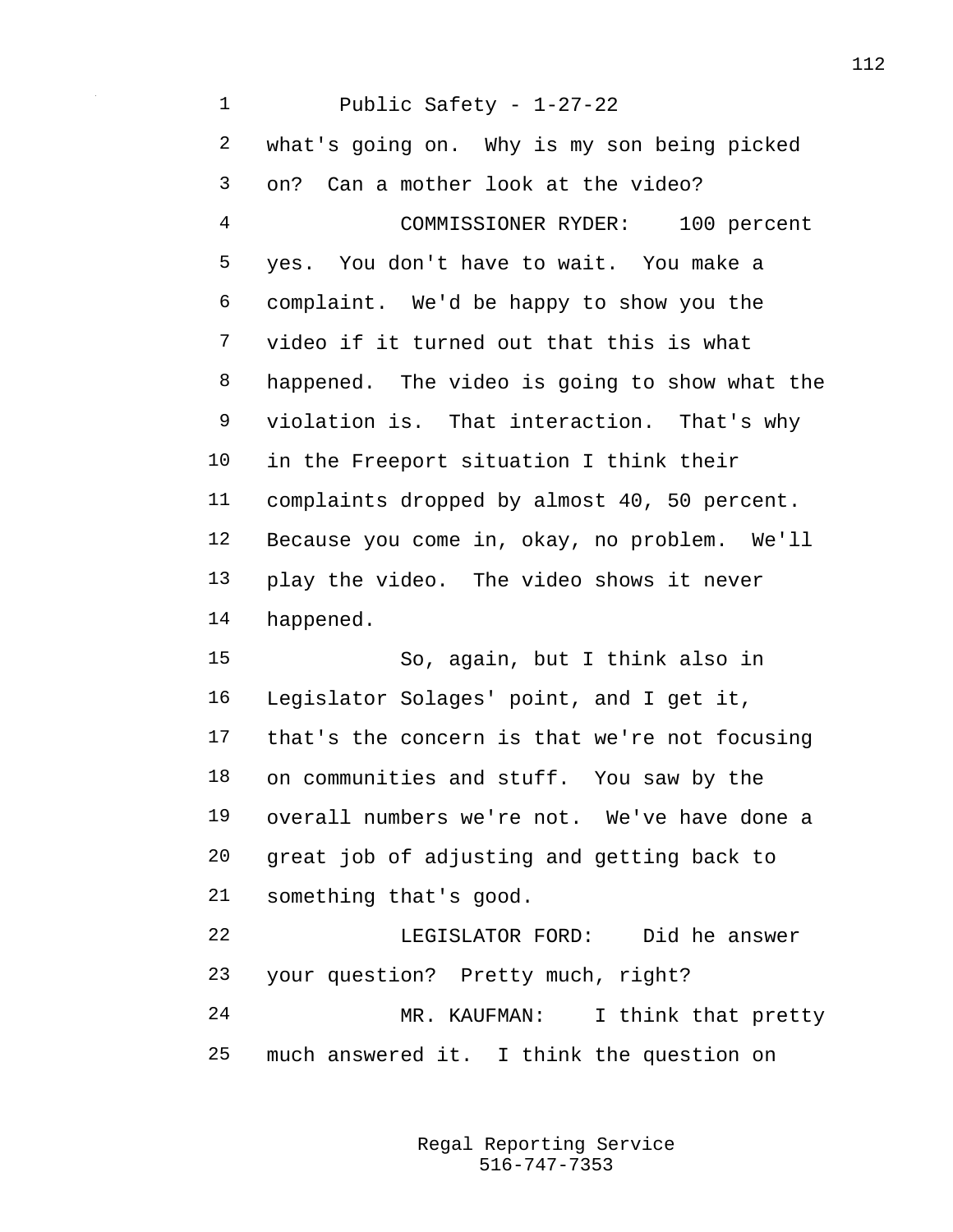Public Safety - 1-27-22 success criteria is still lingering. I understand you're collecting a lot of data and that's the point, right? But the idea of what that data is actually intended to show or why we're collecting it or what we expect to see from the policy is a little bit -- LEGISLATOR FORD: You can always reach out to us. We will follow-up with the police commissioner and try to get as much information as possible. Thank you. Jeremy Joseph. MR. KAUFMAN: The last thing is around Operation Natalie. I don't think that was answered. COMMISSIONER RYDER: I'll ask real quickly. Operation Natalie, as many of you know, is a multipronged approach towards overdoses. It's gotten blown up in the last 14, 18 months because of COVID. And we're losing the battle on our overdoses. Kids are dying every day. We map our overdoses by community. Again, that shows us where we have to go. This legislature passed a bill that we must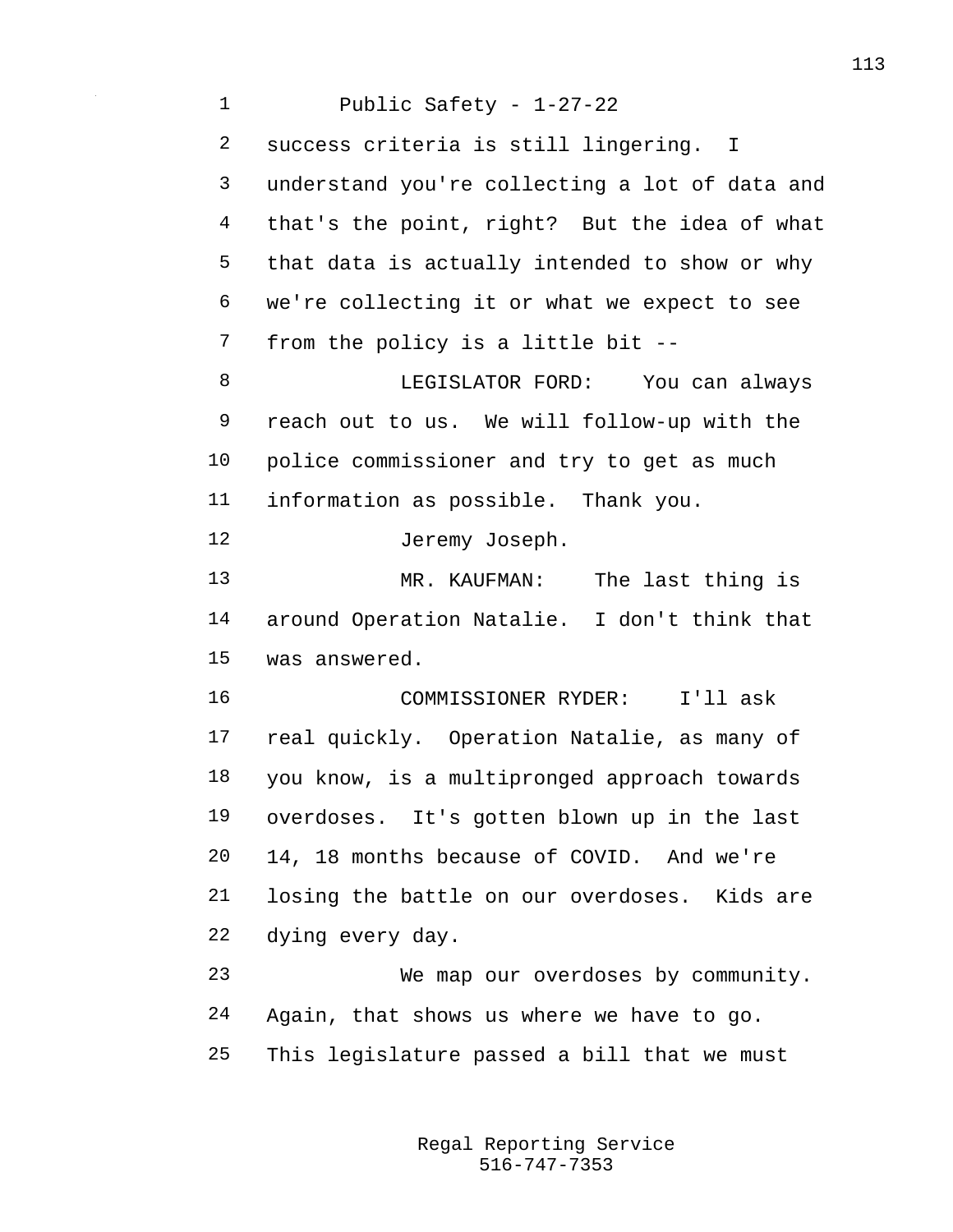Public Safety - 1-27-22 publicly post that. We publicly post that. We overlay it on top of small crimes like larcenies from auto because 100 percent the person in need of the substance, if he can't afford it, is going to steal for that substance. We know that for a fact. That's what that data does. It educates us on where to put the cops on the dots and bring them into that focused deterrence that was asked for in the reform plan to focus in there and find out how we can again arrest.

 But I will say this, because of bail reform, and this is not a shot at bail reform but understand it, my top crime that walks out the door and never gets to go to see a diversion court is an overdose. Is a person that's arrested for possession of drugs. They don't ever get into the system and the system, with diversion court, was working. We were working with them. We had it down 30 percent our overdoses. Now, the drug dealer and the drug seller, the drug buyer gets an appearance ticket at the station house. The drug seller 90 percent gets an appearance ticket at the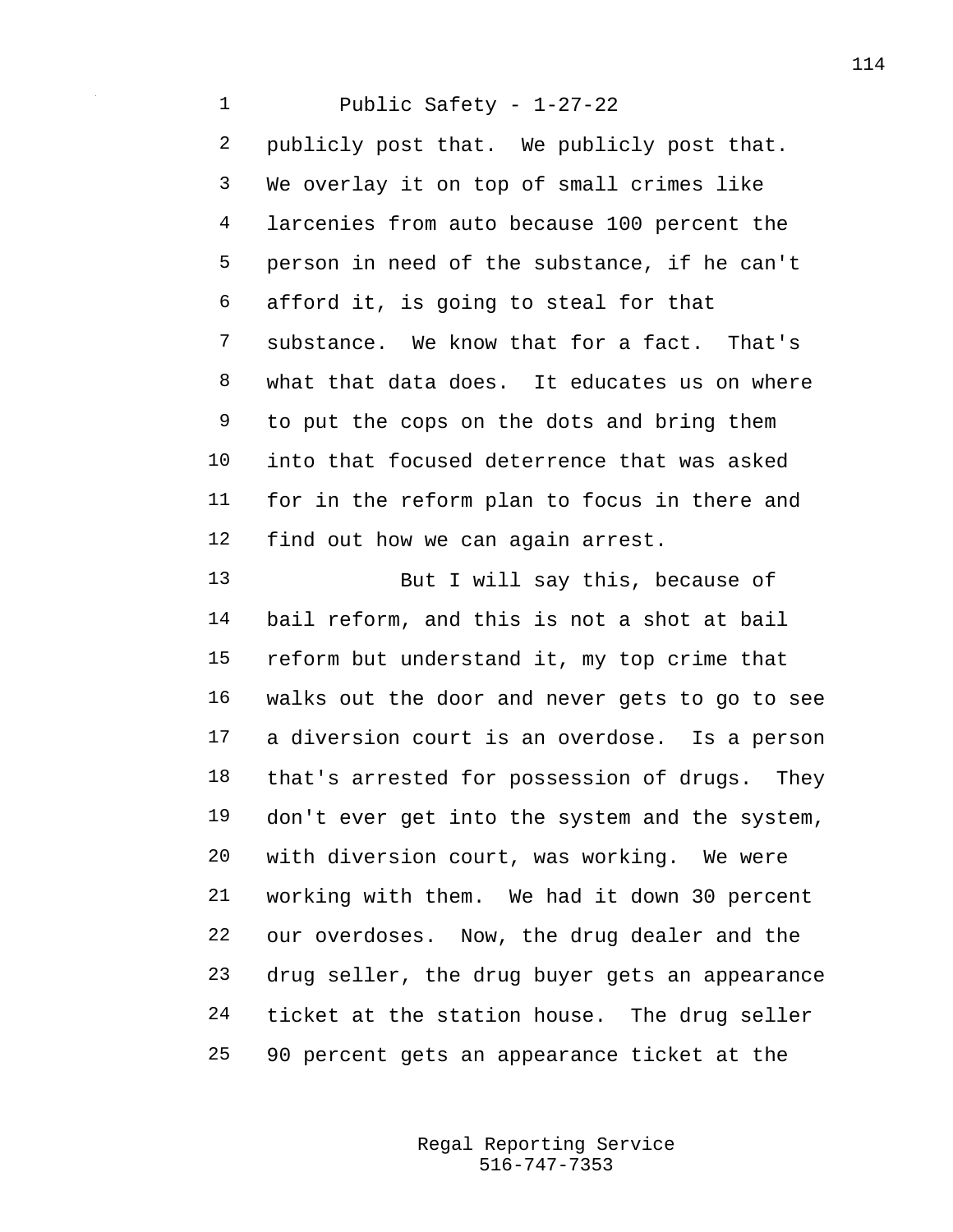Public Safety - 1-27-22 station house or goes to the courts and gets let out with no bail the next morning. What happens? Drug buyer, drug dealer meet up again and then we get the overdose. That's why we're losing this battle right now. It's because we don't get them into the system. This is not a fight about bail reform. I need to find out how I get that kid help without letting him walk back out the door. That's a problem. 12 LEGISLATOR SOLAGES: When bail reform was being implemented in New Jersey there were a number of substance abuse advisors who were against bail reform for that very same reason. If someone overdoses or almost overdoses they need to spend the next night in jail instead of going back on the street and just trying to really overdose. That was a concern in New Jersey when bail reform was implemented. Perhaps you can use some of the data you have to make policy recommendations to prevent that for our youth and overdoses. COMMISSIONER RYDER: I agree.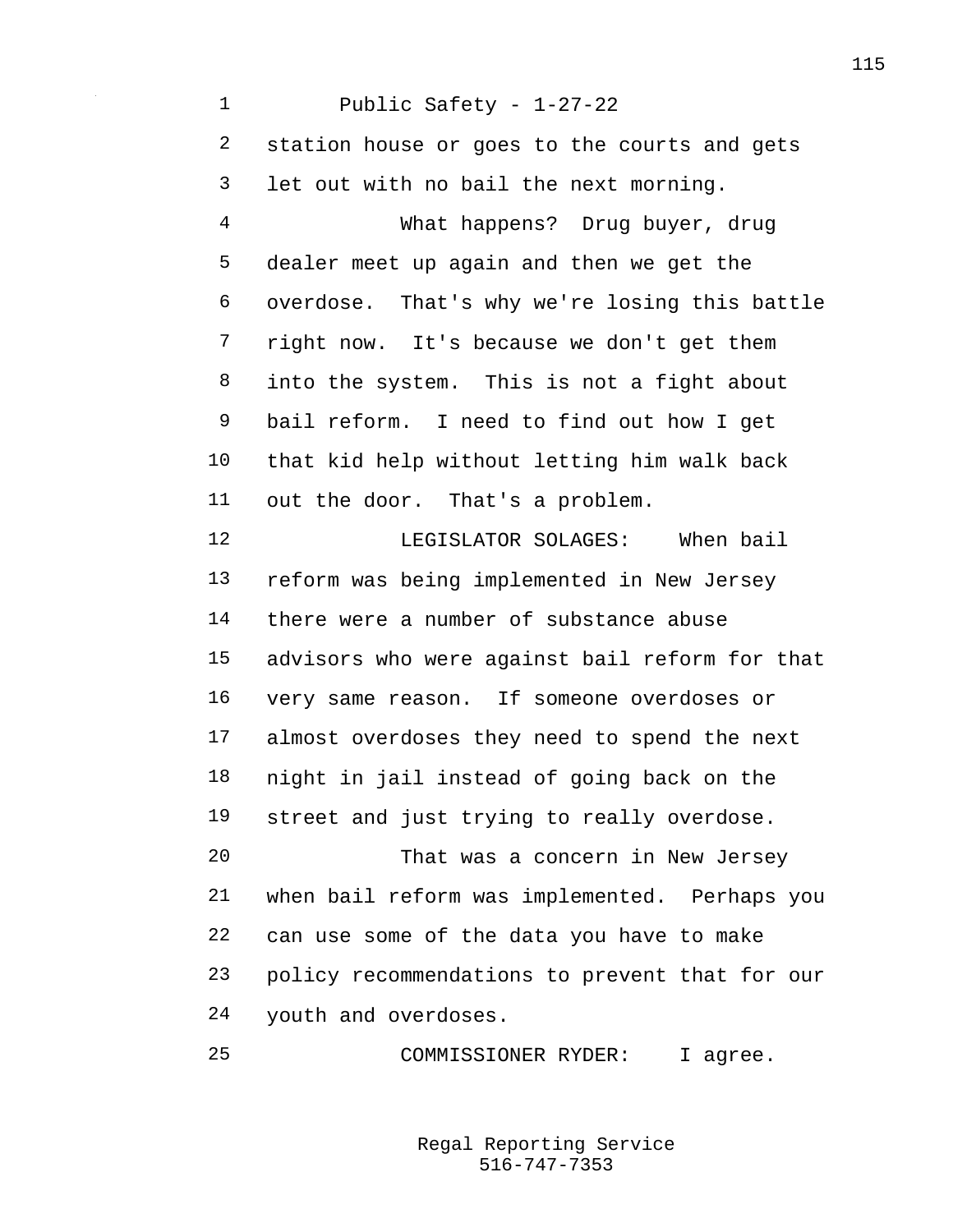Public Safety - 1-27-22 Thank you. LEGISLATOR RHOADS: If I could

 ask a question on that. Is it a policy issue from the police department's standpoint or you're not permit to actually to hold them overnight in jail?

8 COMMISSIONER RYDER: On a buyer, on a small possession, we cannot hold them even for arraignment the next day. A dealer sometimes we can. But the dealer, the judge has zero discretion on this, let's the dealer walk out after he just sold heroin to your child and that child may overdose the next day with it.

 LEGISLATOR RHOADS: So if you want to be able to keep somebody under the influence over you need not a policy recommendation but a substantive reform of bail reform? It actually has to be amended in order to do that?

 COMMISSIONER RYDER: 100 percent. We all know Judge Sullivan. Judge Sully used to get all of these diversion cases. And a kid would walk in the next

> 516-747-7353 Regal Reporting Service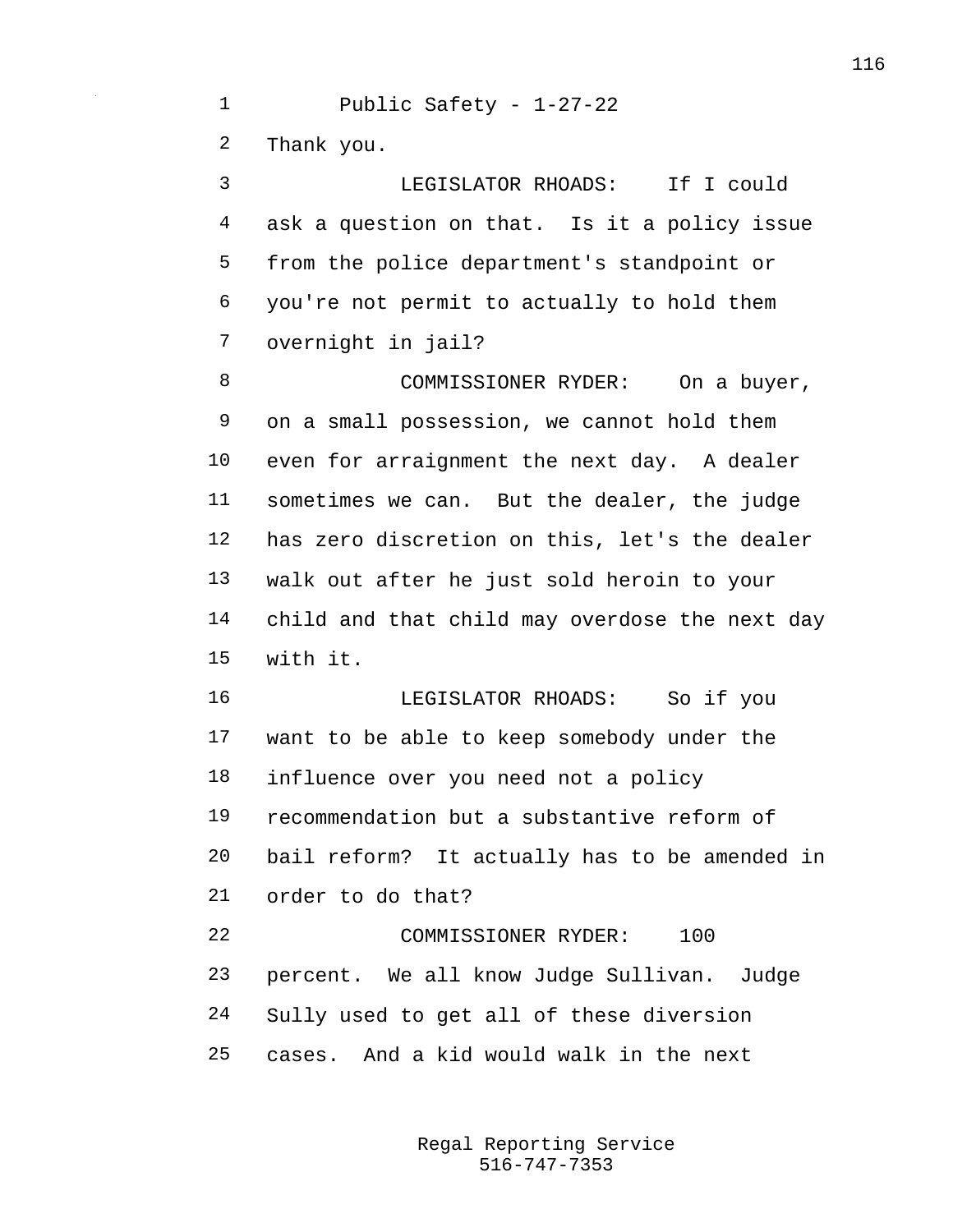Public Safety - 1-27-22 morning in front of Judge Sully and they'd say okay, here's your choice. You can go the criminal route or you can go and get help. If you choose to go this direction we'll wipe your criminal record out in six months to a year. That's all this is about is getting the kid help. But now that's not done. Now we give you an appearance ticket. We'll see you in 14, 21 days? 21 days. We'll see you in 21 days. What happens to somebody -- LEGISLATOR RHOADS: He doesn't even see a judge? COMMISSIONER RYDER: Doesn't even see a judge. Gets a ticket by my sergeant at the desk and says see in you 21 days. No bail. He goes out and he goes and buys more drugs and overdoses and dies. LEGISLATOR RHOADS: Can you tell me, Commissioner, how many drug dealers have been released in the last year on no bail? COMMISSIONER RYDER: I can only tell you how many people -- LEGISLATOR RHOADS: Somebody who gets arrested for distribution and sale. With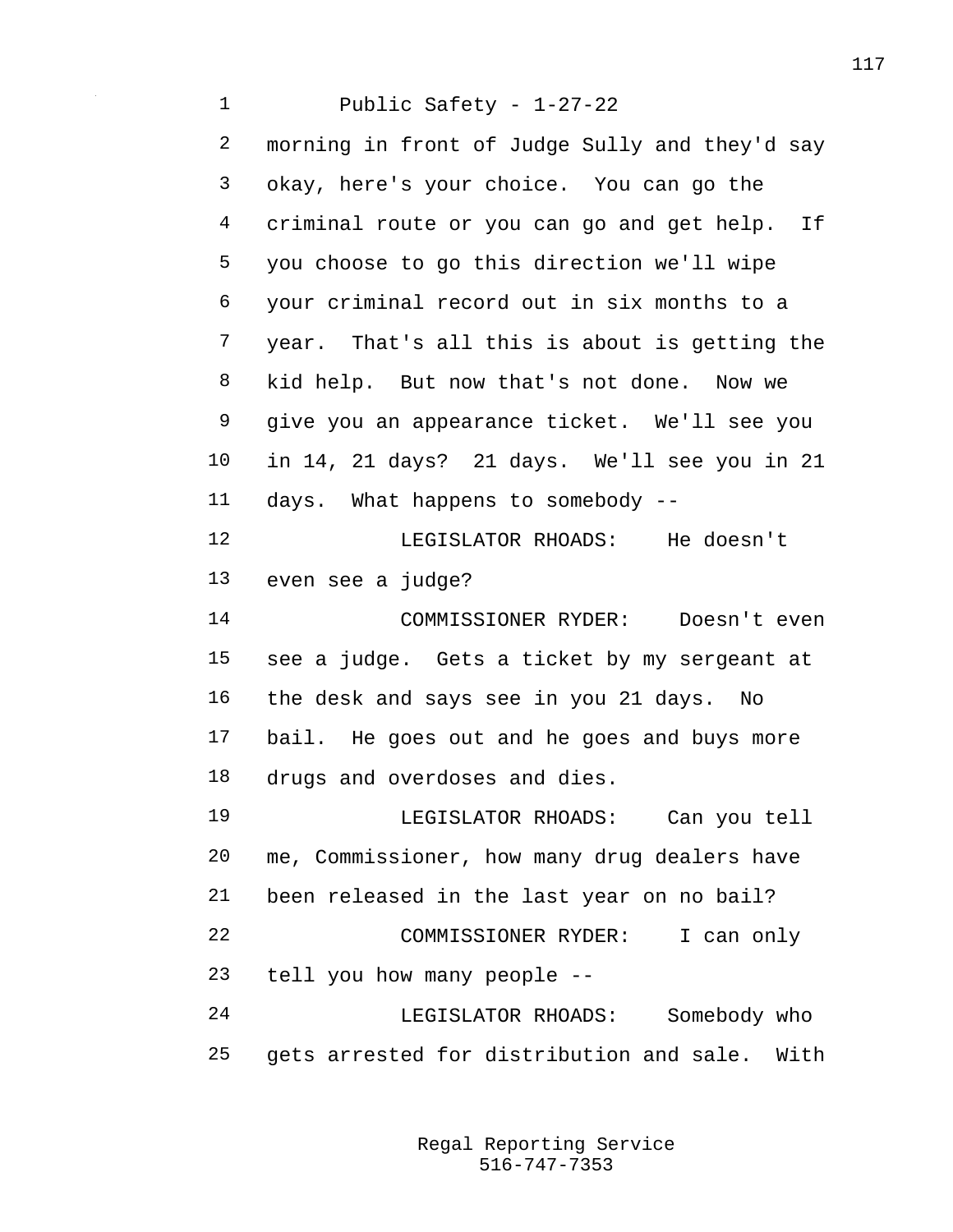Public Safety - 1-27-22 intent to sell. COMMISSIONER RYDER: I can only tell you, and I have it broken this way, controlled substance, those arrested for controlled substance, 1,778 walked out of our station house with nothing. No bail. **B** LEGISLATOR RHOADS: Are we able to break it down as far as how many of those are possessions versus how many of those are possession with intent to sell? COMMISSIONER RYDER: Yes. A B felony is cashless bail. A B felony drug dealer who sells that pill to your child who dies, not identified yet obviously because that would be a different charge, but he walks out. LEGISLATOR SOLAGES: This is not a bail reform hearing I believe, correct? LEGISLATOR FORD: I was just going to say that maybe what we will do Steve we will follow up. LEGISLATOR RHOADS: It's a statistic in the report and we've been asking about bail reform questions the whole day.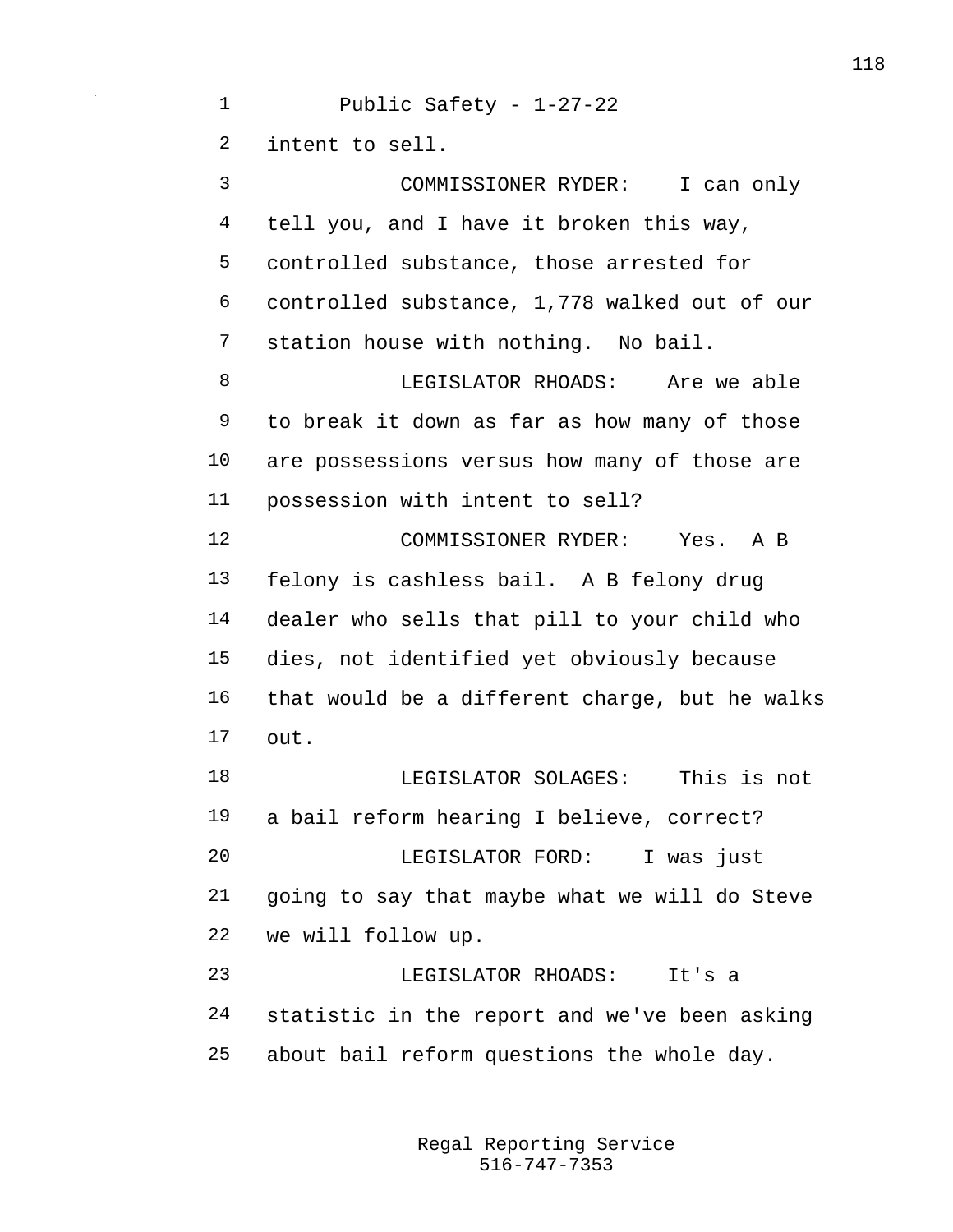Public Safety - 1-27-22 LEGISLATOR SOLAGES: You are. LEGISLATOR FORD: What we will do is, Steve, I'll be with you in a second. Commissioner Ryder, would you be able to as you are adjusting your reports and the information that you're putting into it, whether or not people are residents, nonresidents, also with the drug arrests, can we identify whether or not the person who has been arrested, was arrested because they were selling the drugs or if they were arrested because they were in possession of drugs? COMMISSIONER RYDER: I can break that down. I don't have it with me today but I can break it down. LEGISLATOR FORD: That is what you are looking for? LEGISLATOR RHOADS: Yes. LEGISLATOR FORD: Thank you very much. Mr. Joseph. MR. JOSEPH: My name is Jeremy Joseph. I'm a member of LI United and Nassau County DSA. I want to talk about data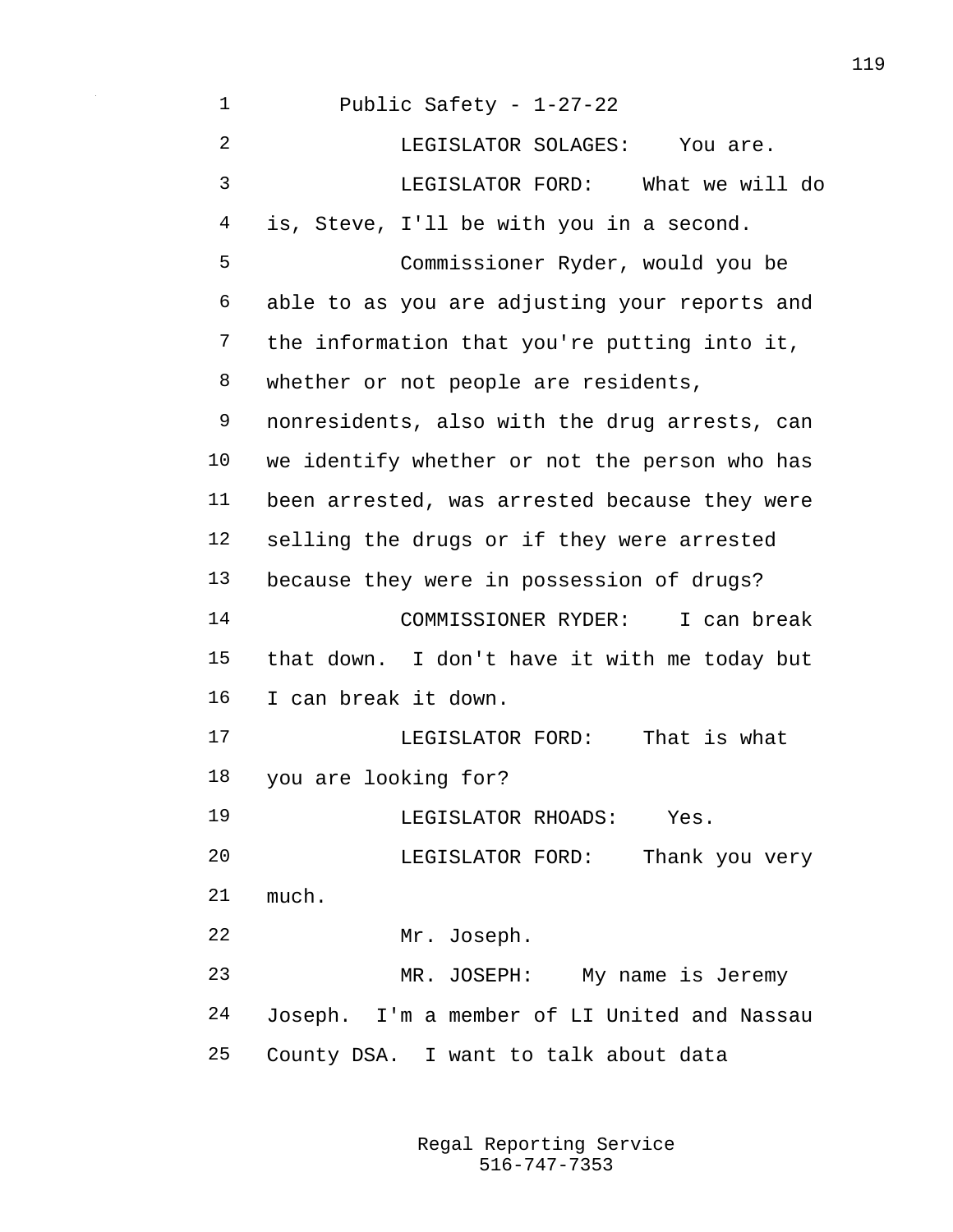Public Safety - 1-27-22 collection and transparency. Many of our members have effectively been blocked from receiving data on arrest and disciplinary records and police budget info. I personally talked with Newsday journalists who've expressed the same hopelessness and frustration about accessing police records. 9 So, we have activists and advocates who are blocked from this data. We have journalists who are blocked from this data. 12 In the absent of any independent body, like an inspector general or CCRB, we are left listening here to the police commissioner staring into a black box of data saying everything looks good. Police reform is working. Take my word for it. This doesn't mean much to me. I hope it doesn't mean much to you as well. We've heard earlier about there are lawsuits regarding these outstanding FOIL

 requests. You have a legal obligation to comply with these FOIL requests in a timely manner. The repeated failure to do so speaks to either an incompetence that needs to be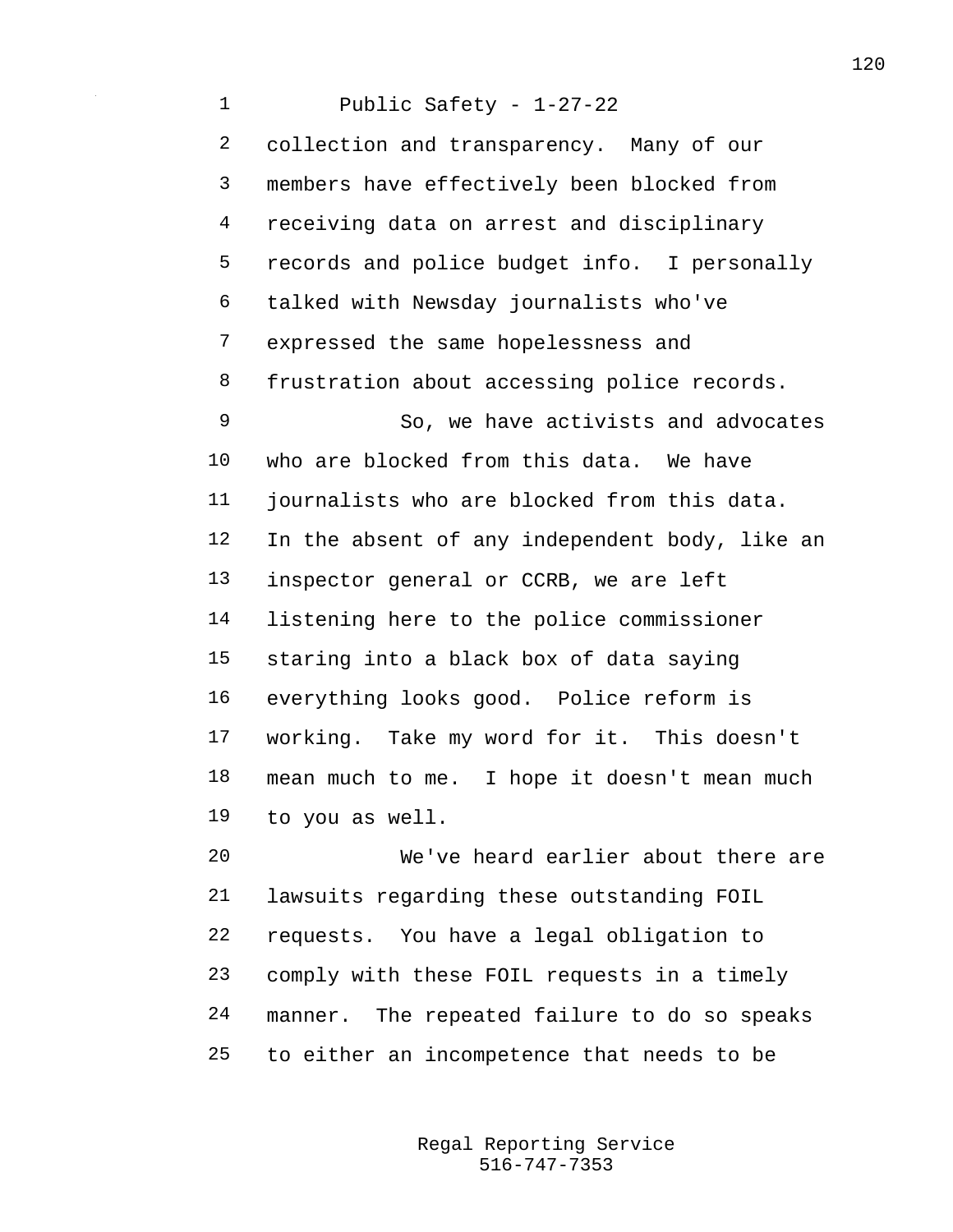Public Safety - 1-27-22 addressed or hostility to the law and public accountability. Neither of these are acceptable. So, getting to the nuts and bolts, in the police reform plan you referenced the New York State Track system as well as the CAD system and Premier One. You say race and ethnicity can now be entered into the Track system but continue to reference CAD and Premier One. It is not clear. Is the CAD system no longer being used and has Premier One been adapted to receive these demographic information collected by Tracks? Maybe you can answer that specifically. And overall, can you clarify which systems are in use? And can you assure us

requests?

 Changing topics a little bit. In the police reform plan is stated that facial recognition technology is not being used in conjunction with body worn cameras. However, GTech, the company supplying these cameras they do offer a facial rec technology product

that they will enable timely response to FOIL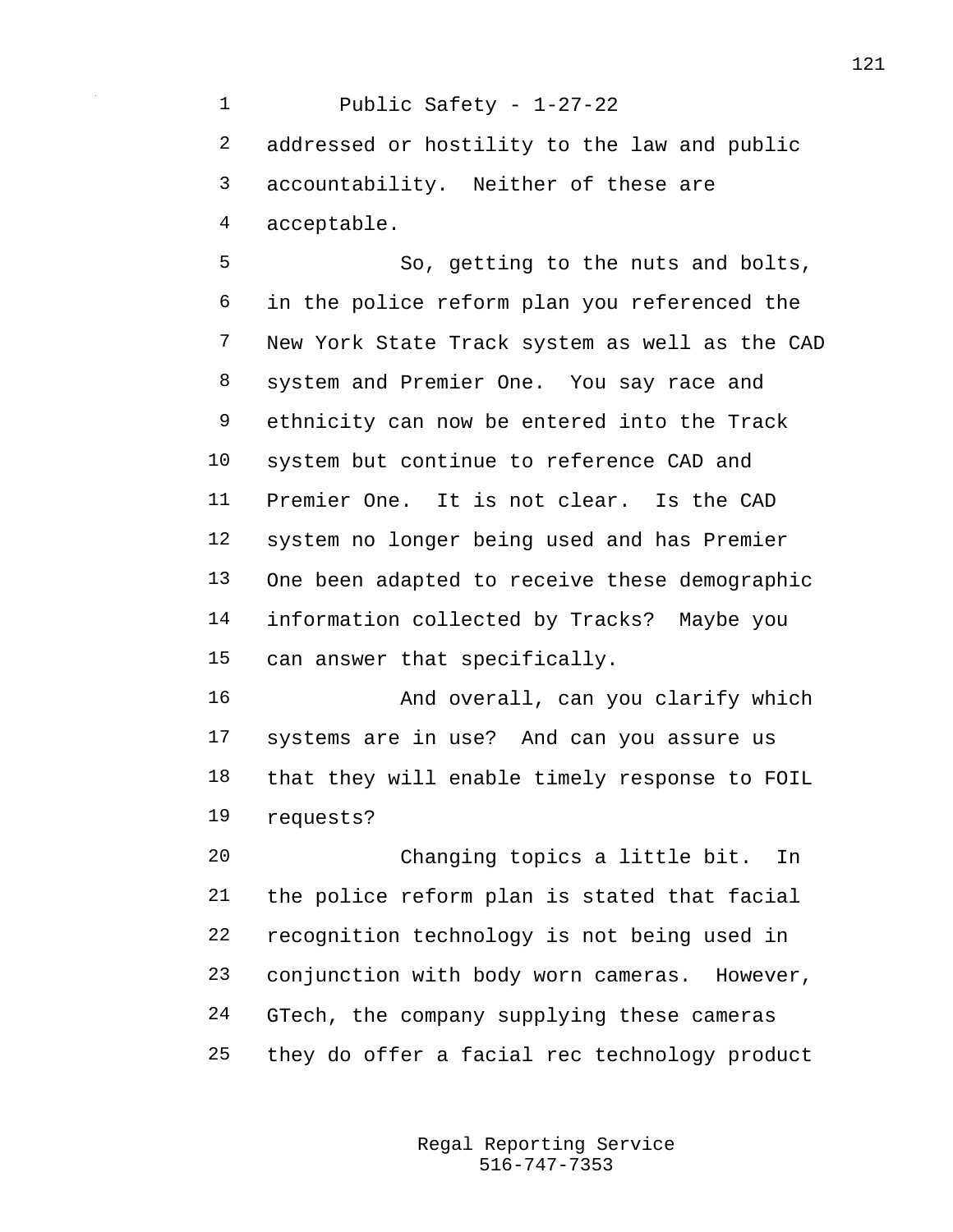Public Safety - 1-27-22 and integration of these tools are rather trivial. It can be done at a later date. I'd like to you ask you again to confirm that facial rec technology is not being used in any of our body worn cameras or any surveillance systems of video or photo processing in the police department and nor will it be deployed at a later date. 10 So, putting the inaccuracies, common-day solutions aside, the data captured by these systems would put NCPD at risk of running afoul of many civil rights and privacy issues. One last thing. As a scientist who has previously worked on facial recognition technology, I can firsthand tell you that the legal ramifications of a private entity deploying facial rec technology is tremendous. Those for a police department, for law enforcement deploying facial technology it should be a nonstarter. I'd appreciate that assurance today. COMMISSIONER RYDER: I'll jump right in. For the record, there are many law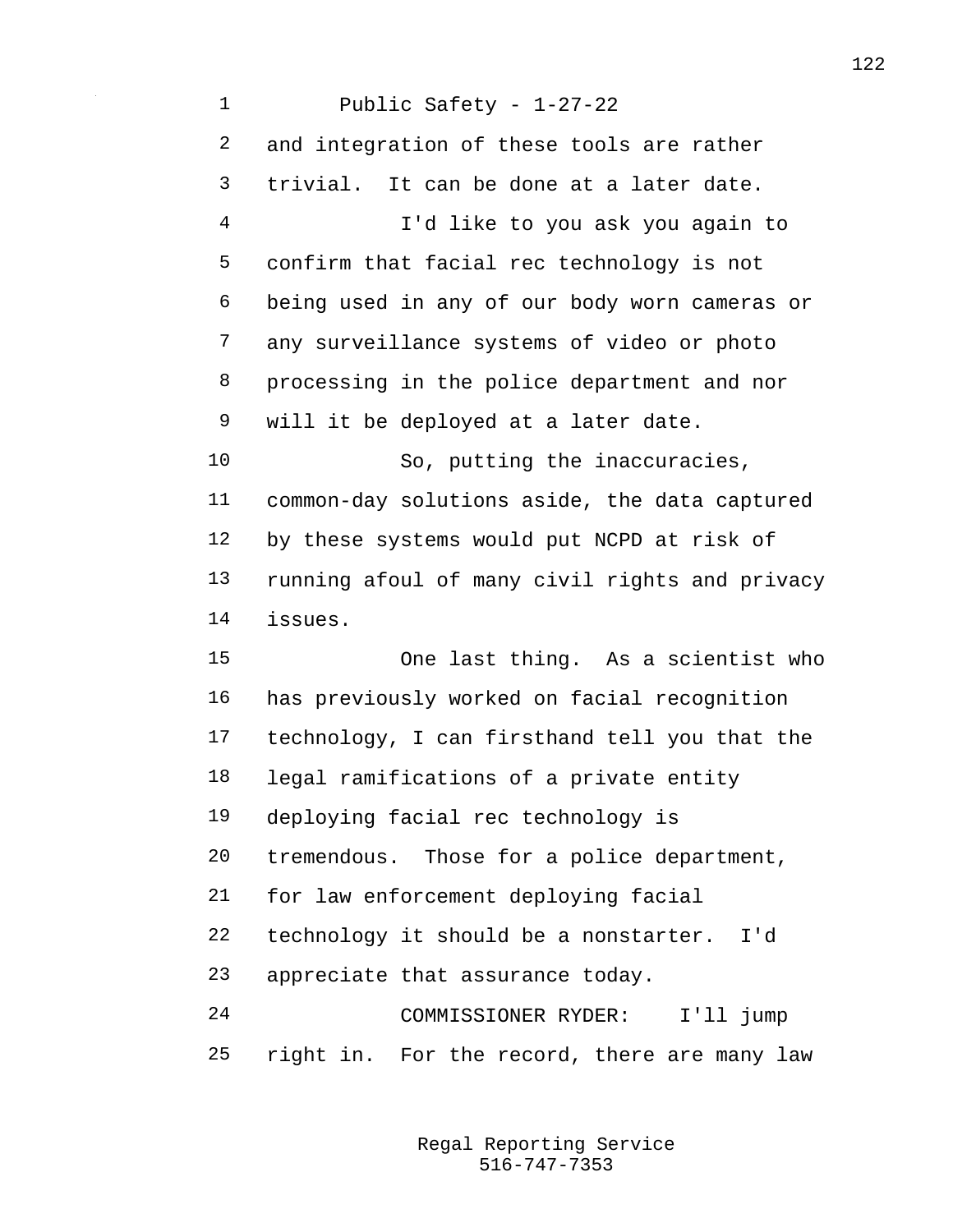Public Safety - 1-27-22 enforcement agencies around the country, federal government included, that use facial recognition because it's a great tool. Especially in the war on terror and the war on heavy narcotics drugs. The Nassau County Police Department does not have facial recognition. The Nassau County Police Department did not buy facial recognition as part of the GTech system. As far as saying ensuring that it will never be used in the future, I will never do that. Because there's a tool out there that makes my police department better and keeps our residents safer. But when that time comes we'll let you know. Because you're going to have to come up with the money to pay for it. I don't have it. But again, we do not have it. We did not buy it in GTech with that system. But again, I can't say what the future holds because that would be foolish on my part. As far as the Track system and Premier One and CAD, the New York State Track system did not capture race or gender. Did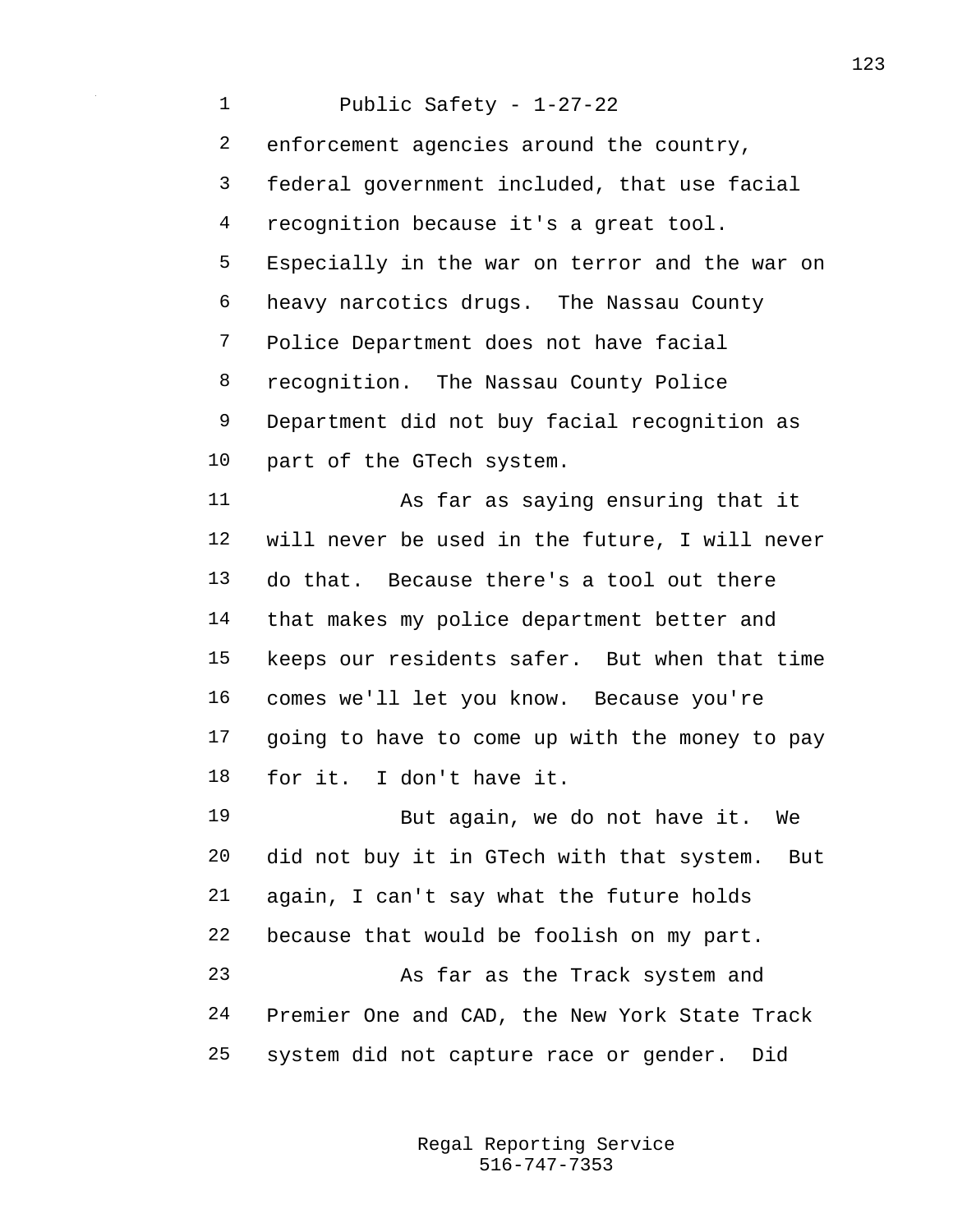Public Safety - 1-27-22 not. We asked them to put it in. We, the Nassau County Police Department when we found out it wasn't. We went one step above that. We created our own T stop and that collects race, gender. 7 By the way, the race and gender I'm not allowed to ask when I stop somebody. I can't ask for your gender. I can't ask for your race. If you don't have a license and I'm issuing you a summons, until you tell me who you are I can't put this stuff down. And it's not on your New York State driver's license. But we created our own stop to be compliant, to be transparent and to give that data to the public. 18 The first comment was that we're

 being given the data. We're giving the data that we agreed to give in the reform. When we hear things that are different and people ask something, as Susan did, we will address that. No problem. We can give that data. Also, Legislator Rhoads asked something. We'll change it. We can get what you're

> 516-747-7353 Regal Reporting Service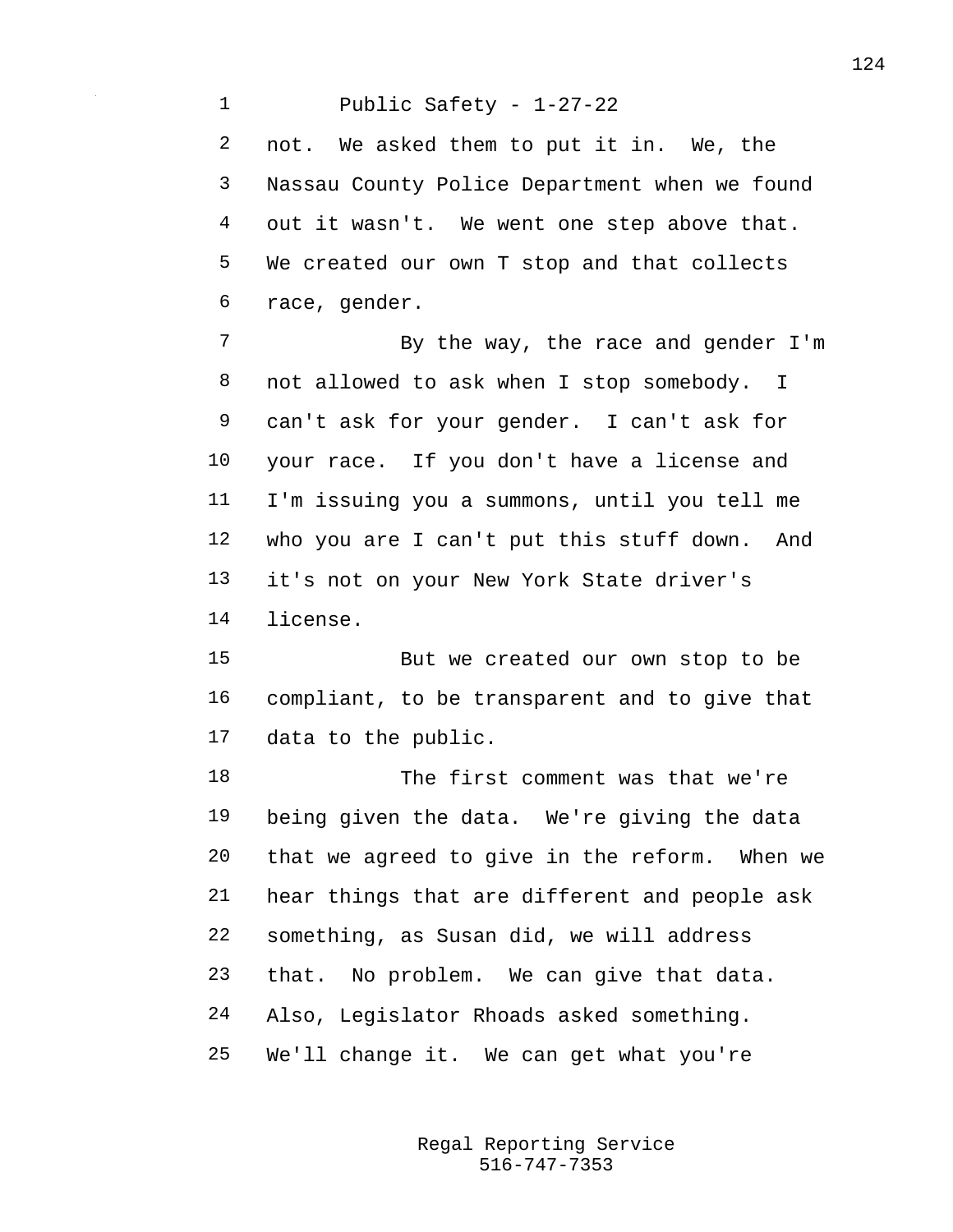Public Safety - 1-27-22 asking for. As I said, I will never give access, unfettered access to my data system because that's crazy. You can't do that. But

 you asked me what you want out of out it I'll go in and try to get it and get it out for you.

 As far as the FOIL goes, we feel that we are compliant as far as the law with 50A has changed. The judge in this case has gone above that in asking for more. So we have taken the challenges up to protect the rights of our officers. And when the time the court makes its ruling that's when we'll do what we're told to do by the law.

 LEGISLATOR FORD: In that sense, that's to be determined by the courts whether or not they are complying or not complying.

 But I do want to add something. We do listen to Commissioner Ryder and we do meet with our police and we get all this data from him and all this information. But we are also all involved in our districts. We meet with our community leaders. We meet in our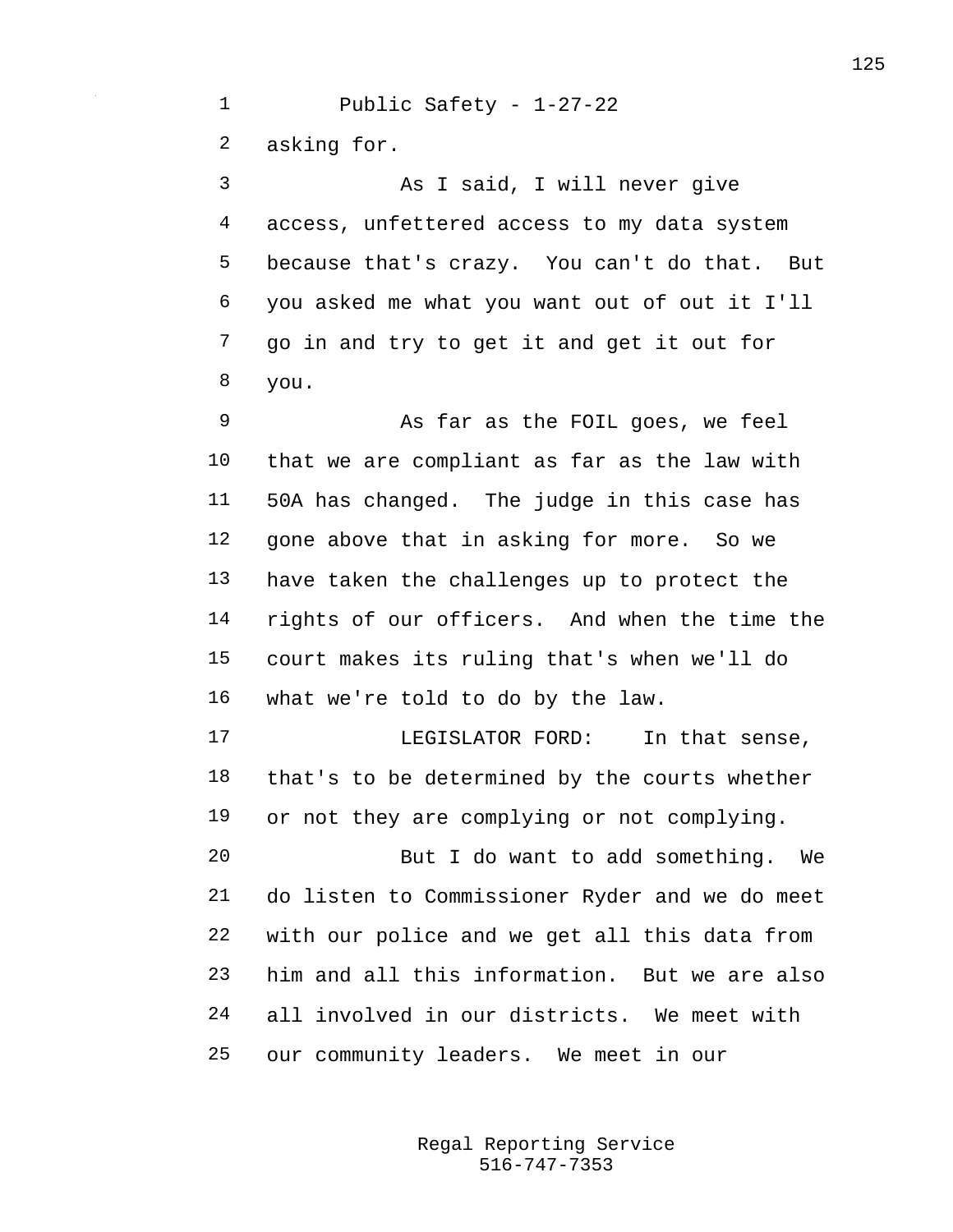Public Safety - 1-27-22 neighborhoods. We meet with parents, school teachers, businesses and everything. So, a lot of times the information that we get in regard to the Nassau County Police Department and their officers and their superiors that patrol the streets, a lot of that information is given to us by our community members. 10 I'd like to say that we all have very vocal people that live in our communities. We have some civic leaders that really, you know, and we listen to them. 14 I know that one of the sticking points last year was that people really didn't like POP officers. They don't want them to be involved in schools. When that was being considered we heard from community leaders, school districts and everything where they said this is what we want. So, a lot of times we listen to what the community is telling us. If they have a problem with the police we then address it with the police commissioner and the with inspectors in the various precincts that we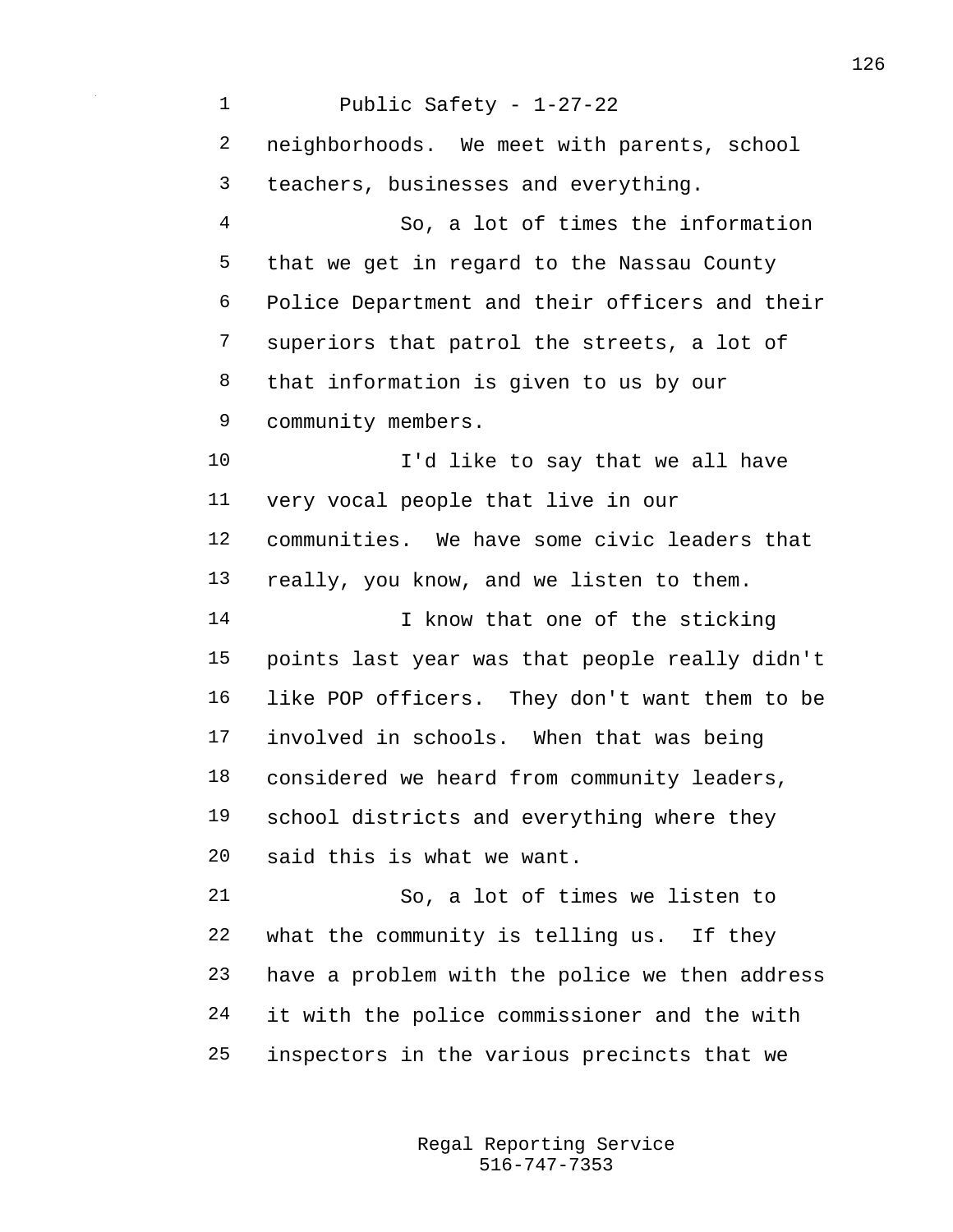Public Safety - 1-27-22 work. I just want you to know that we just don't sit up here and listen to what Commissioner Ryder is telling us. We're out there and a lot of times we probably are fact checking him as well. All right? MR. JOSEPH: I appreciate the intent but I think many of us would say you're not equipped in that accountability that is required here. Just a follow-up question. So, Commissioner Ryder you did answer the question regarding body worn cameras. Can you confirm that none of our other surveillance systems use facial rec technology? COMMISSIONER RYDER: So, I gave that in a statement. I'm pretty straightforward. We do not have facial recognition in the Nassau County Police Department. LEGISLATOR FORD: Thank you very much sir. Cheryl Keshner. MS. KESHNER: Good afternoon. My name is Cheryl Keshner. I work with the Empire Justice Center and I'm a coordinator of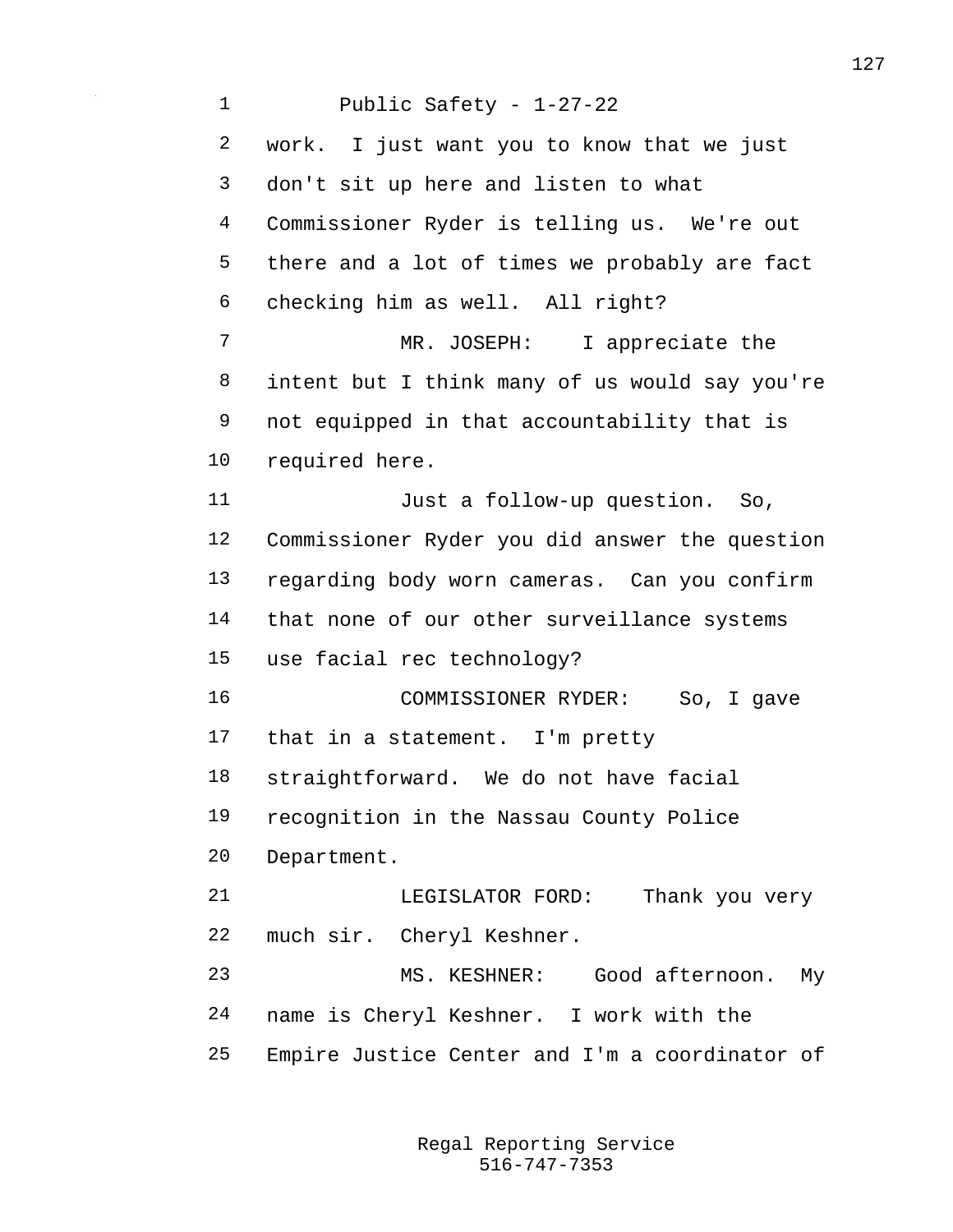Public Safety - 1-27-22 the Long Island Language Advocate Coalitions or LILAC. We've been working since 2010 to ensure that the quarter million Long Islanders who are not proficient in English have equal access to all programs and services in our counties.

 We have met with Commissioner Ryder on several occasions and made him aware of our concerns related to language access, which we believe is a key issue in police reform and in ensuring that all members of our community are treated in an unbiased manner. We know it's not the only issue but it's a fundamental issue.

16 So, I appreciate your report today, Commissioner Ryder. It certainly provided more information about what's going on. We have over the years conducted testing on several occasions of the Nassau County Police Department where people would call in various languages to see how the department was doing and to see if they could get the information that they needed. And over the years the response has not been good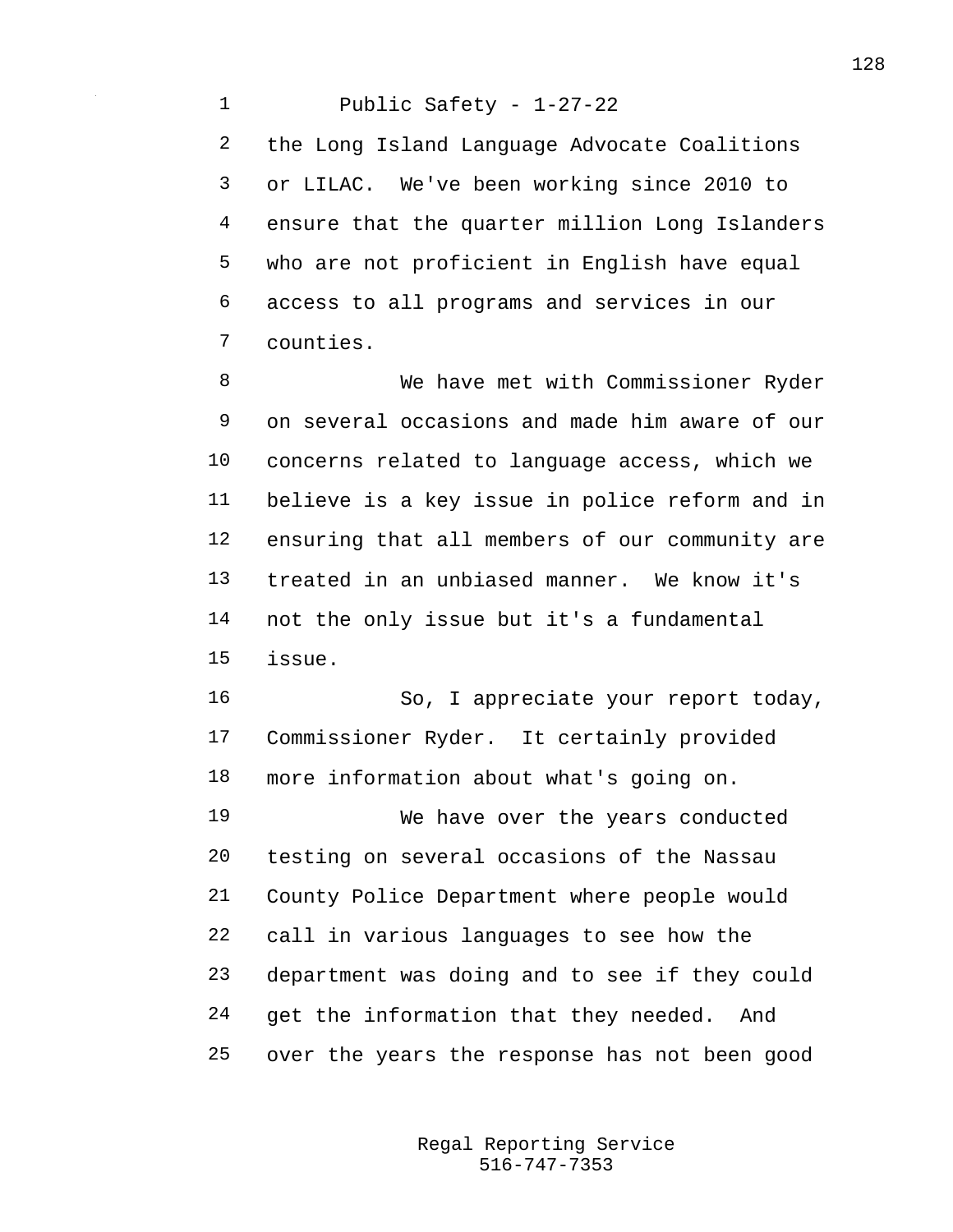Public Safety - 1-27-22 and we have brought this to Commissioner Ryder's attention and did not really hear back for several years until recently.

 There was an incident involving a domestic violence victim who had sought help through a local community agency. She only spoke Spanish. Went to the agency. They contacted the police and she was not treated properly and kept waiting for several hours and not provided with an interpreter. Was threatened with arrest and was not treated in a professional manner.

 When we brought this to the attention of Commissioner Ryder and he did meet with us, which we appreciate, but it also revealed in speaking to other domestic violence advocates that are a number of patterns and problems that need to be corrected.

 It's not only for people who are limited English proficient as we saw with the Jo'Anna Bird case which people have referred to. There needs to be greater

accountability. There needs to be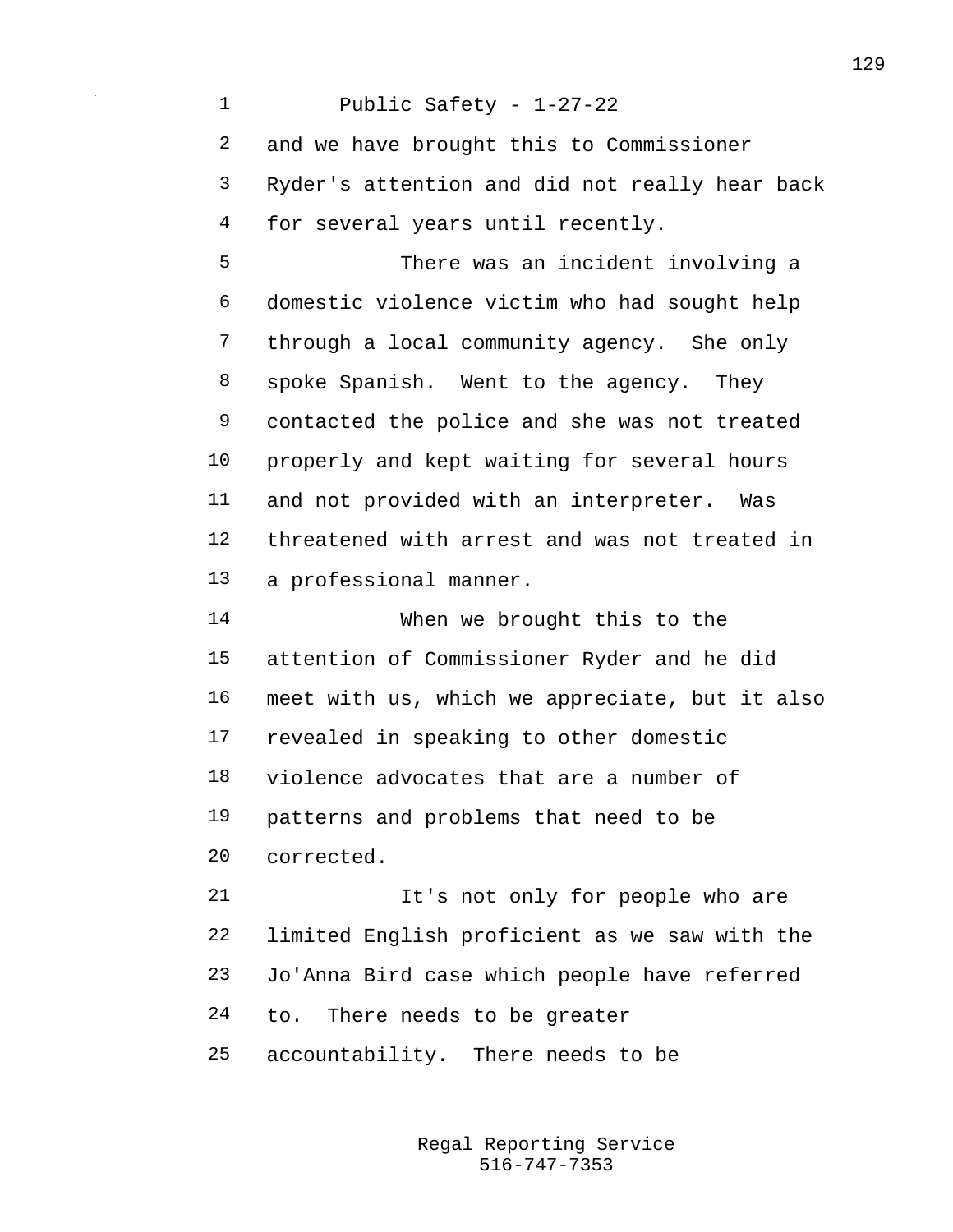Public Safety - 1-27-22 transparency when these situations occur and there needs to be appropriate responses when officers are not enforcing orders of protection as in her case. That was part of the complaint. That people were not seeing orders of protection enforced. They were not getting interpreters. That children are often used as interpreters in inappropriate types of situations and they should not be used as interpreters. We've brought a number of these concerns to Commissioner Ryder. We need to see increased accountability. We need to see internal audits so that it can be measured how effective the department is being in actually providing language access. 18 There needs to be separate supervisors assigned to domestic violence and

 to language access. They have one person assigned to both. We believe that's too great a job for one person.

 There needs to be an improvement in the complaint process and greater follow-up. We are not seeing people get a response when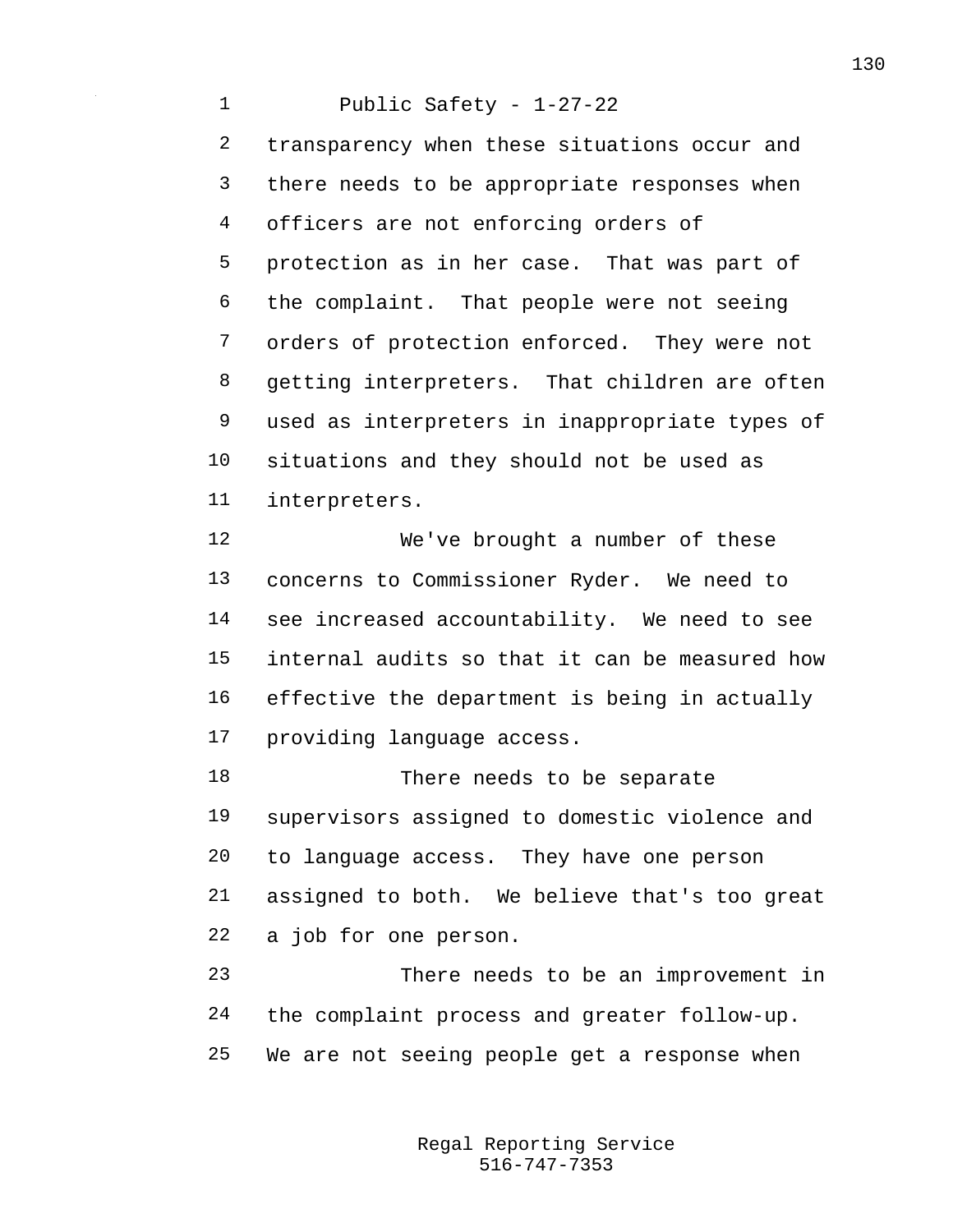Public Safety - 1-27-22 they do file complaints. There needs to be better language access policy and domestic violence policy. There are a number of other issues we brought to the department's attention but we just wanted to make you aware of this. Thank you. LEGISLATOR FORD: Commissioner Ryder, in regard to the domestic violence, I know that we have the Safe Center here in Nassau County. Is that really where most of the complaints go to when people have -- because I know that when I get phone calls when people need assistance we usually reach out to them. How do we handle them? COMMISSIONER RYDER: We are one of the few counties that has a safe center here in Nassau County. We don't have one supervisor overseeing domestic. They oversee on the numbers. There's a person assigned to the numbers. Every supervisor is responsible for every cop out there to do their domestic reports. Every domestic report, when

> 516-747-7353 Regal Reporting Service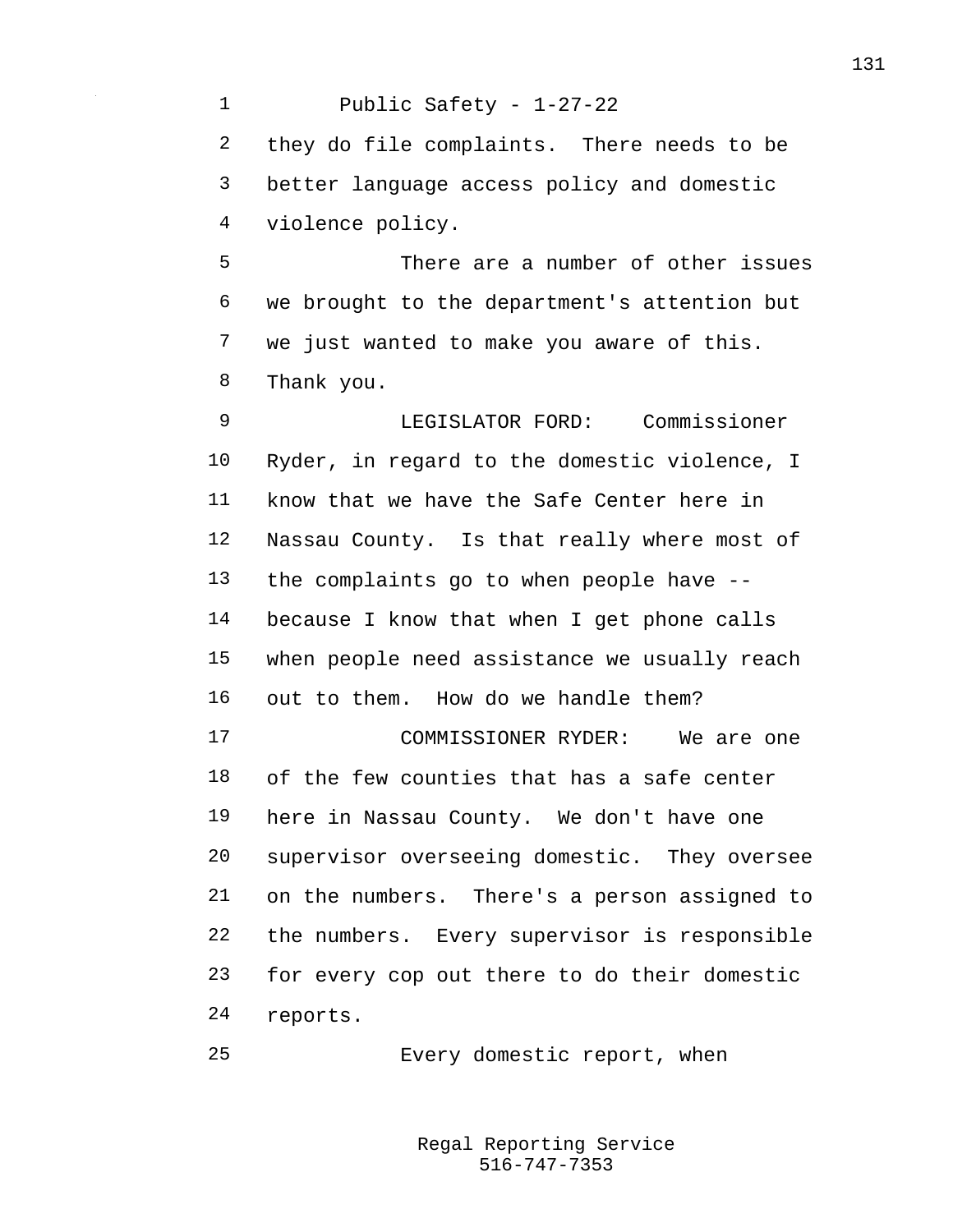Public Safety - 1-27-22 communications bureau puts it out and says respond to a domestic, whatever it is, that commanding officer the next day checks to see if there's a report that backs up that day. So, the CO of the command in the patrol division verifies that. The desk officer verifies it. Sabrina Craig, who is our sergeant, she verifies it. And from the reporting side goes this way to patrol. The investigative side has a second layer that makes sure the investigation is done and that sits in the hands of the chief in the Chief of Detectives Office and that's where those numbers go. But we double, triple check. That case that Cheryl referred to, and we explained to Cheryl that day, we already got out to it. Dr. Jeff Reynolds was involved in it. He called me on it. And it was between the Hempstead Police Department and the Nassau County Police Department. That officer in that case from my department was disciplined and we explained that. He was

wrong in the fact that what his attitude was

516-747-7353 Regal Reporting Service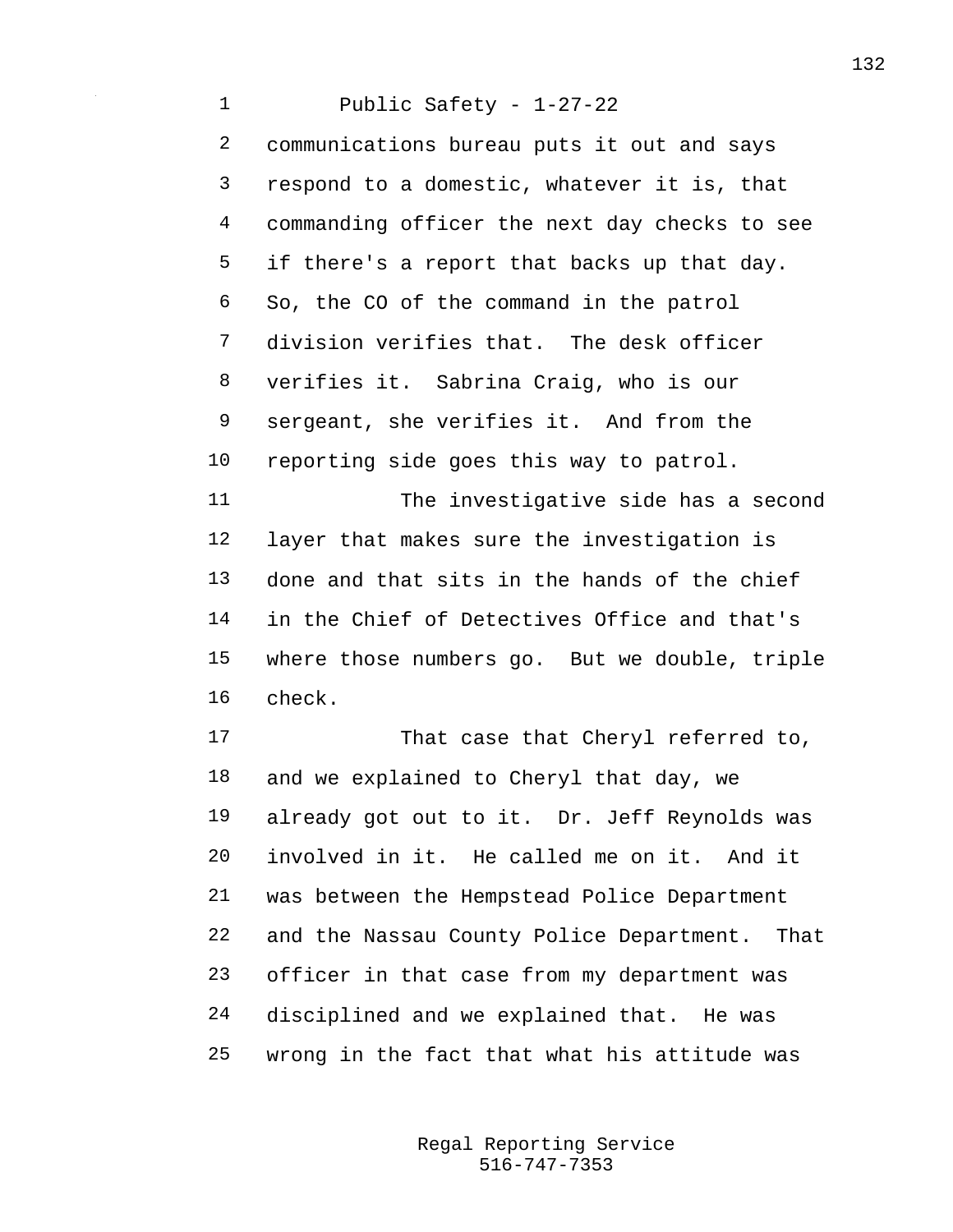Public Safety - 1-27-22 on that day. But it was dispute between departments, Hempstead and Nassau, on who's taking the report. Rectified, corrected. The victim, Dr. Jeff Reynolds and them they all spoke and they were satisfied with the outcome. But it shouldn't have happened. I agree and we agree. That's why we discipline our officers. But there are layers of proof to follow-up to make sure that all domestics are taken for an order of protection. That came out of the case that she is referring to going back to Jo'Anna Bird. Major changes in the way we track it and look at things. As far as the language line and stuff, as I've said many times, and again, I appreciate Cheryl because she is passionate about what she does. We are not perfect by

 any means. I say it all the time. But when it happens just call me. She can call me directly and I'll make sure that cop is dealt with. But if I don't know about it I can't chase something down a month later, two months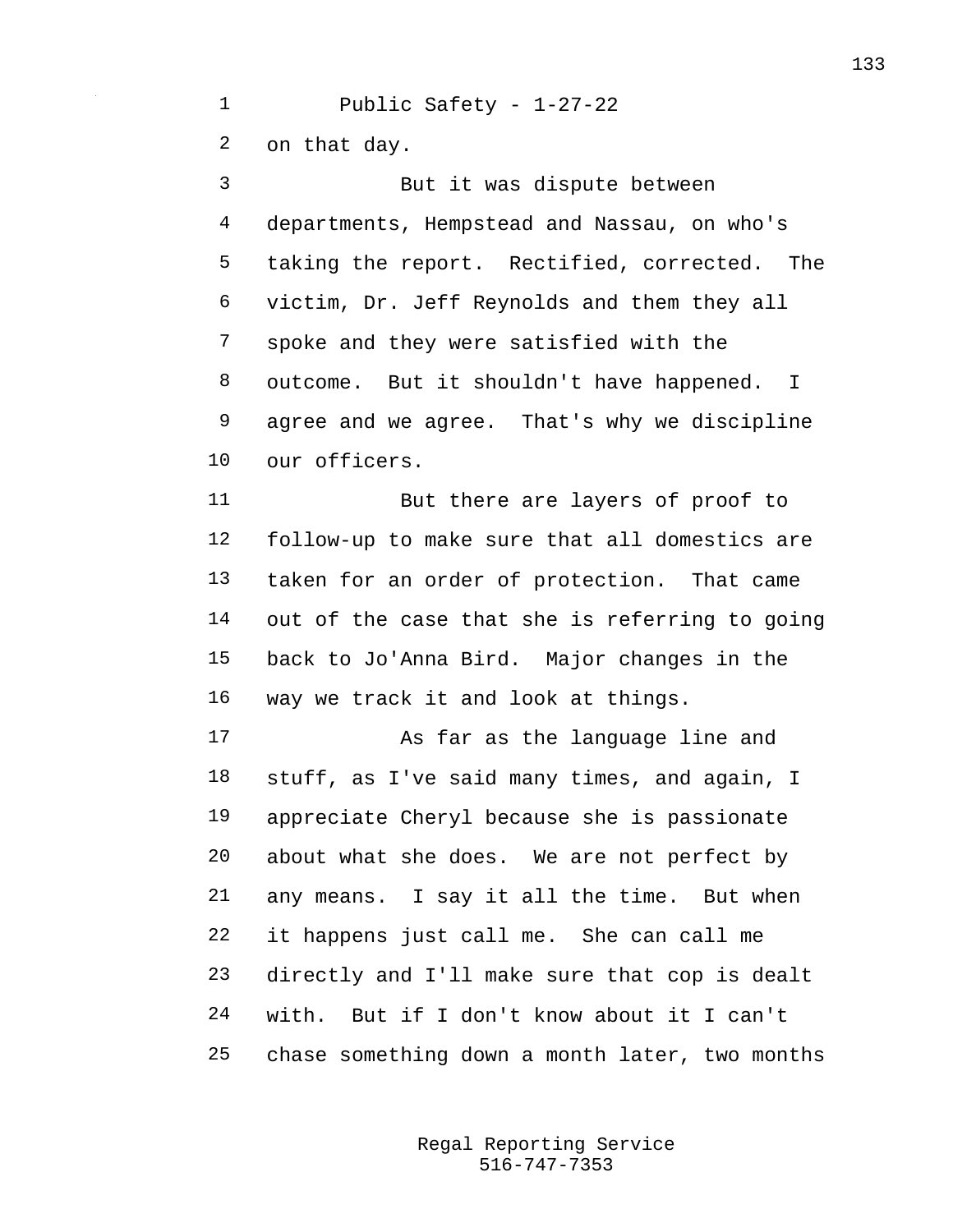## Public Safety - 1-27-22

later. That's all said say.

 They have my number. They know to call me and how to reach me. I will, believe me, take the task to that officer if he doesn't do what he's supposed to do. So, our reporting requirements, as far as the policy goes, we have said and we have made changes. We may not agree on everything. That's why we have those discussions. But we have made changes that were suggested by Cheryl and Susan and the team when they come in. We meet with them. We listen. We're not always going to agree but we do make changes to the better. It's always about taking care of the victim first. LEGISLATOR FORD: On the language access, when people call in, if people call in and they're speaking Farci and you don't have an officer or anybody that can understand it, do we record all of those conversations? COMMISSIONER RYDER: We immediately contact language line and language line becomes our translator in that situation. When it gets to an arrest

> 516-747-7353 Regal Reporting Service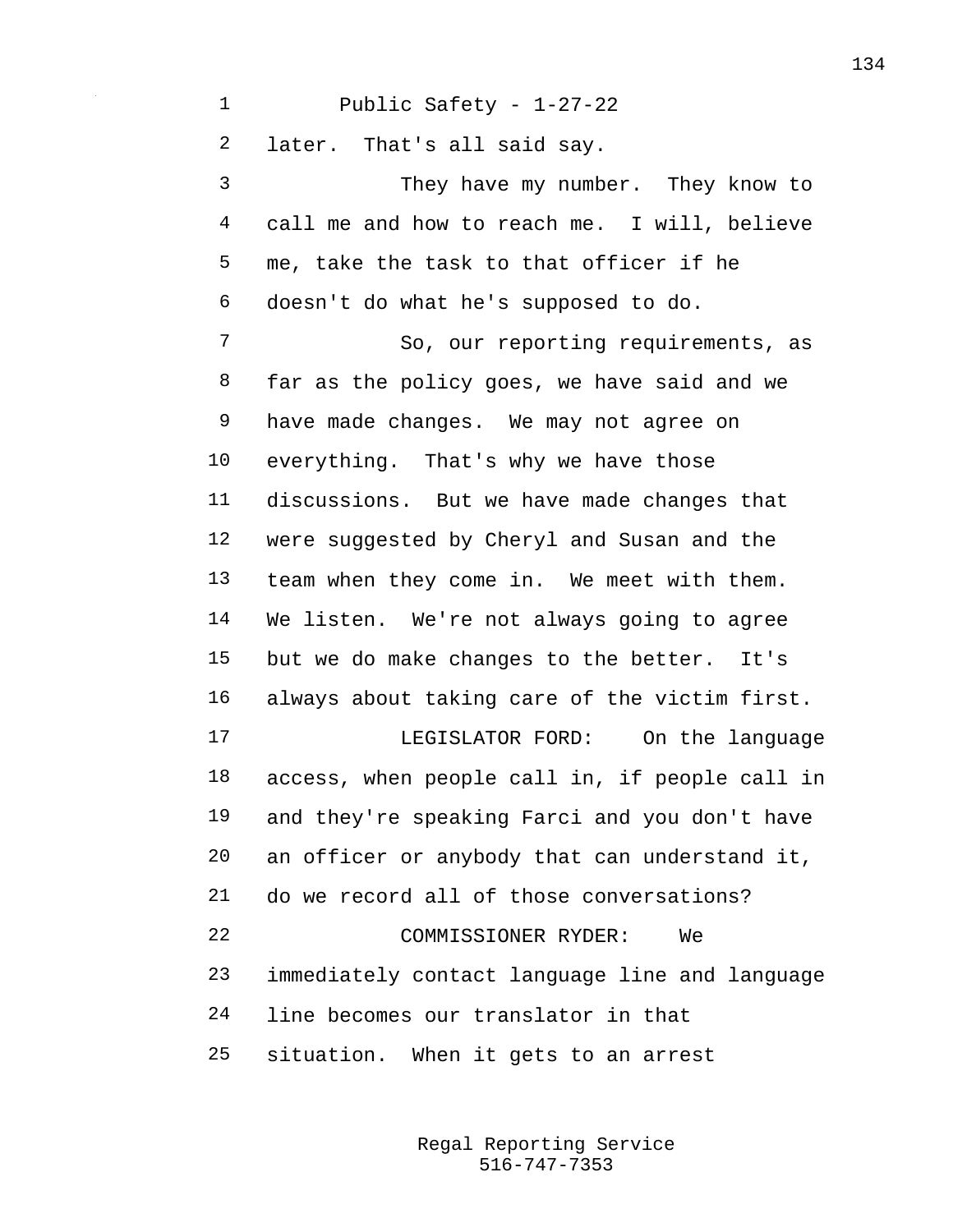Public Safety - 1-27-22 situation we won't use language line. Language line doesn't want to be that person for obvious reasons. So, we then have to bring our -- find a translator to bring in. In some of the more difficult languages like Farci it's difficult to find. Most of them work in the intelligence sector so we can -- and most of them are civilians in our department. So we have a language group that goes through the process. But the reason we put phones in all the cars was exactly that reason. Language line. I can't make a cop use his own phone. I can't force him to use his personal phone. So every car now has a phone in it that has the app for language line. Every station house has it. All of our specialty units have phones. This is all to basically address the biggest issue of language line because it's a big issue. Susan and Cheryl are not wrong. We'd love to have more bilingual officers but

service and it's by a test. If they speak

I don't hire that way. It's done by civil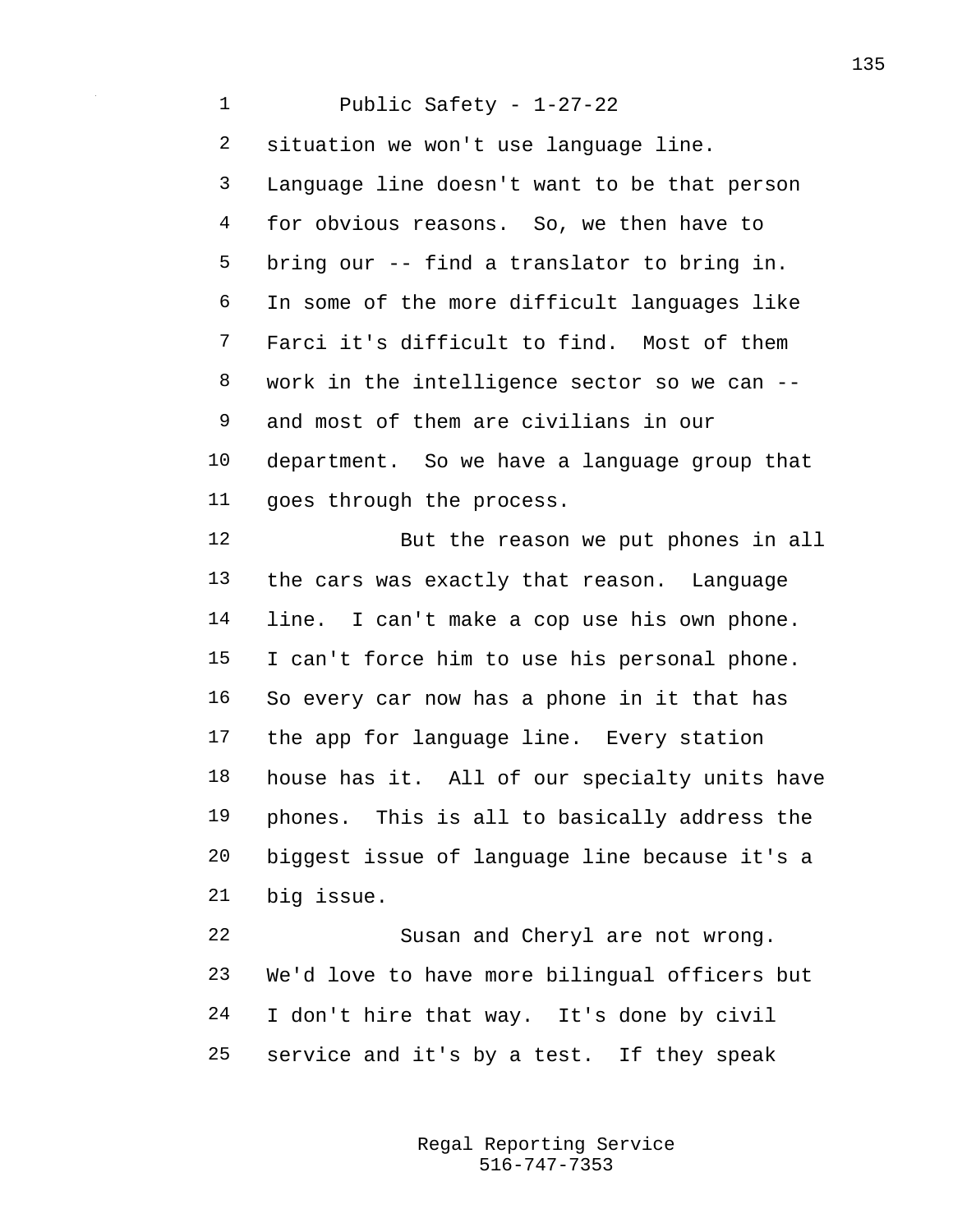Public Safety - 1-27-22 Spanish and get hired that's a plus for us. If they don't speak Spanish that's the way the test goes. But we do work with them quite often. LEGISLATOR FORD: Is it possible to give like a maybe some language classes to allow officers like the basics of like certain languages to help at least explain something? COMMISSIONER RYDER: I forget the company that teaches you. Rosetta Stone. Several years ago, under Commissioner Mulvey, that's how far it goes back, we bought Rosetta Stone and we pushed it out. That's all I can tell you. I don't know what the outcome was on it. LEGISLATOR FORD: I'm just saying if you gave in-person classes or something. Just the basics where you can like overcome like the initial where you can explain to somebody this is what's happening. Hold on. I'm going to get somebody to speak to you. So that it might make it easier. But we will go on to the next person. LEGISLATOR SOLAGES: Madam Chair,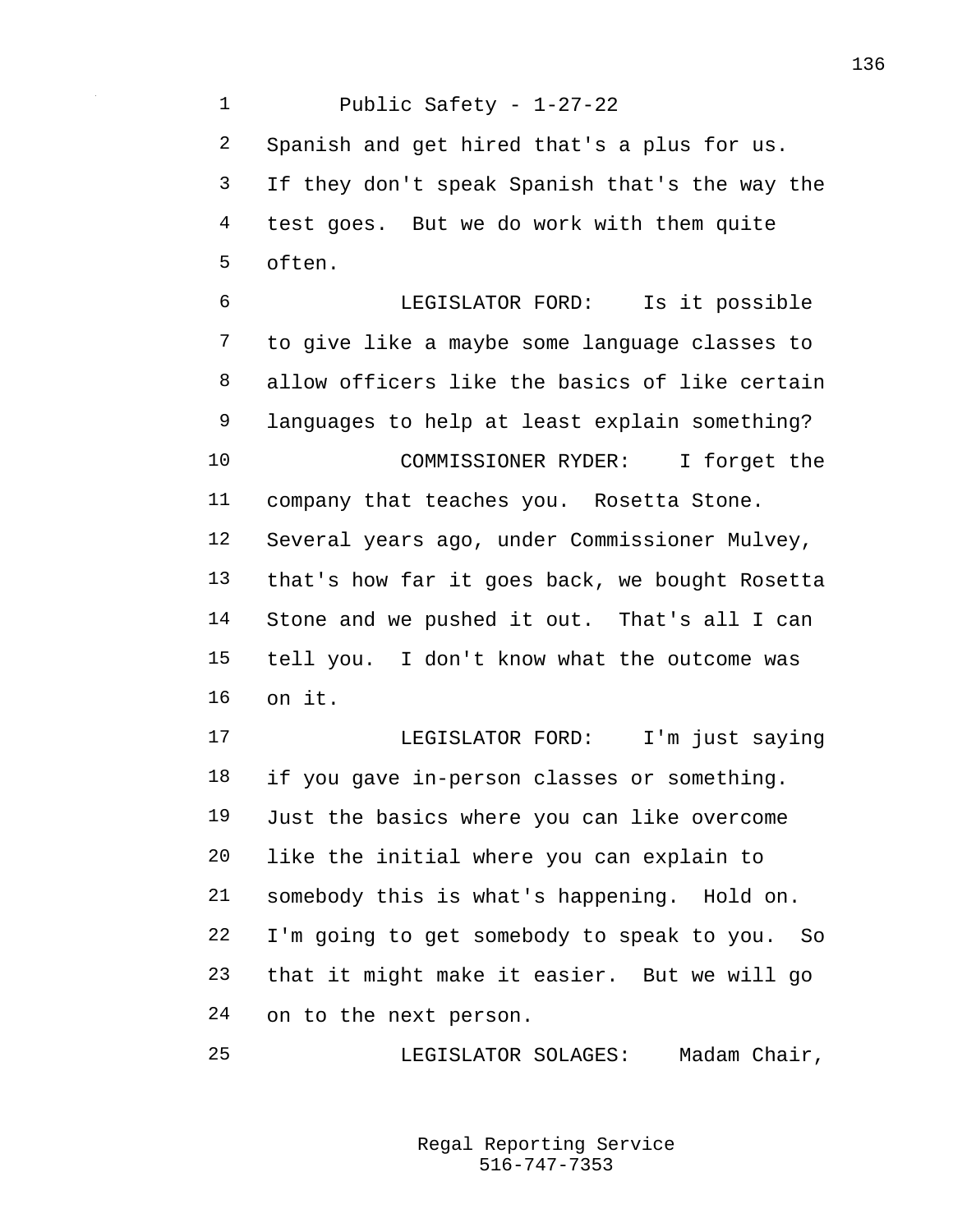Public Safety - 1-27-22 I just wanted to add something on the issue of domestic violence. Professionally, as an attorney, I've assisted several victims in acquiring orders of protections from different courts. In Suffolk and also in Nassau and in New Jersey. And in the past I have, in my professional experience, have observed that -- and perhaps we can work with the family courts -- that the return in getting an order of protection in family court in Suffolk is much quicker than in Nassau County. If we could please reach out to the administrator of judges in the family court to coordinate how we can help victims of domestic violence get orders of protection quickly in a timely fashion. I volunteered at the Safe Center and also worked with the Haitian-American Law Association helping victims of domestic violence. And I would like to please ask if this committee can explore that? LEGISLATOR FORD: We will. Thank you very much. Meena Oberdick. MS. OBERDICK: My name is Meena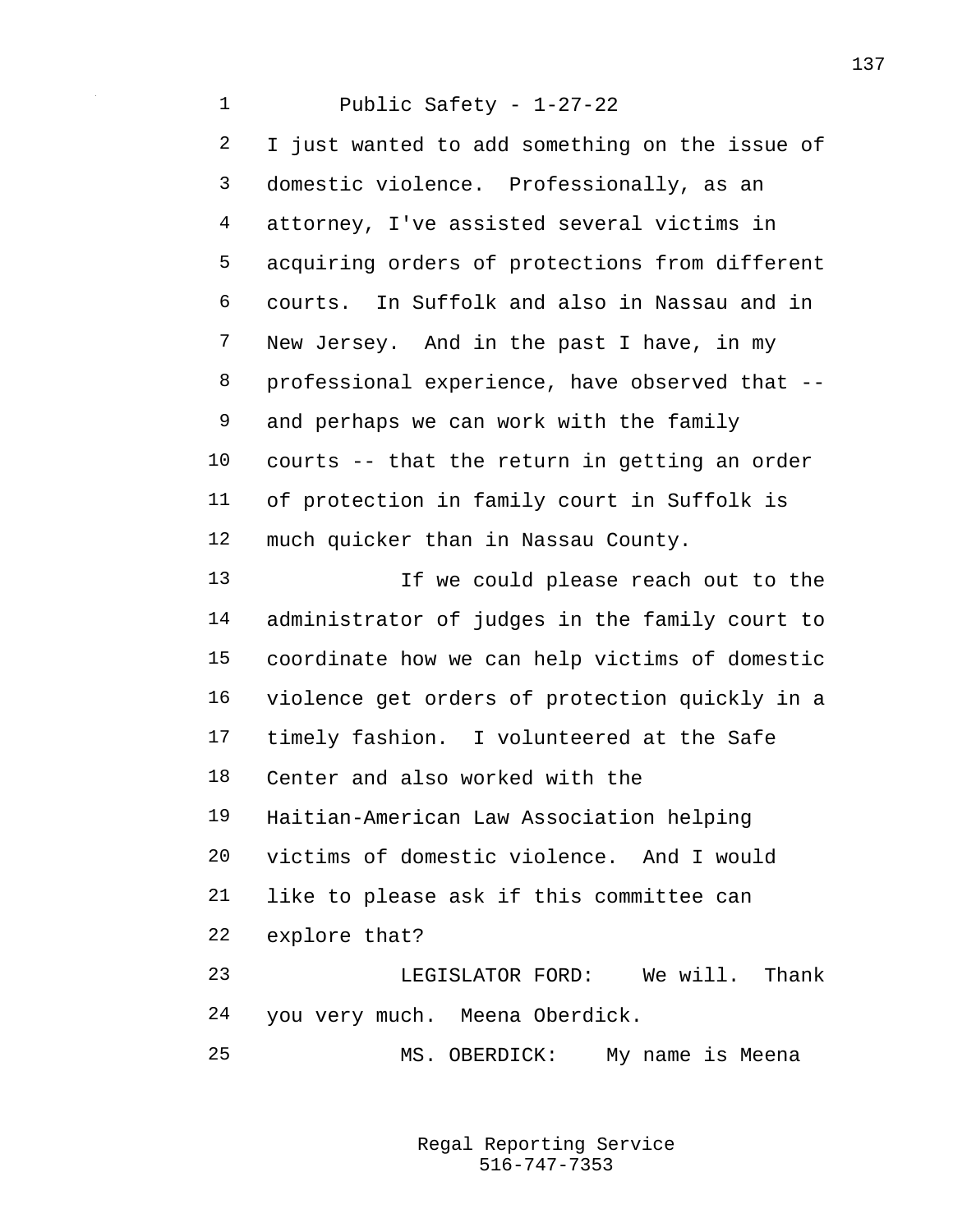Public Safety - 1-27-22 Oberdick. I'm a legal fellow at Latino Justice in the Long Island office. I want to reiterate some of the previous concerns raised about lack of transparency. Particularly as it pertains to the department's use of technology and data analytics to make decisions about how to deploy policing personnel, patrols and resources. My understanding is that the department, or that the law enforcement in general these days refers to this type of smart policing and intelligence-led policing and many there's many different varieties of it. Hot spot policing is one example. This is all well and good. I think it's a good thing that we're trying to make sure that we're deploying resources in a smart way that's based on empirical evidence. Yet, that is really hard to get engaged in a dialogue with the police department about what that empirical evidence is. I'll admit I've also submitted a few FOILs, Freedom Of Information Law requests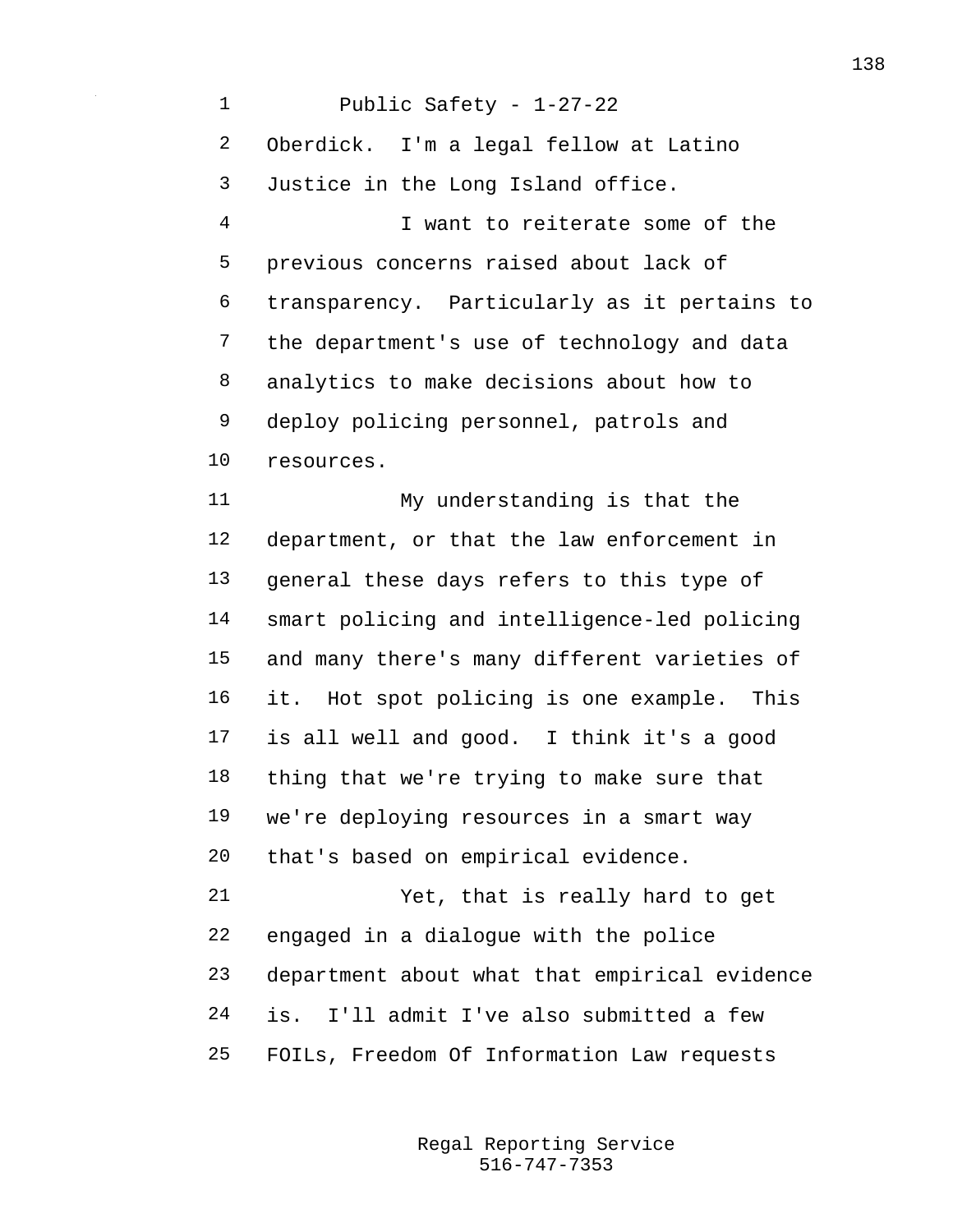Public Safety - 1-27-22 about this particular issue trying to better understand the department's Com Stat system 4 and have also not received any responses. So, my first question is, how are you integrating your use of data and technology for bias? Particularly where these types of predictive policing or intelligence-led policing systems have been studied in other jurisdictions? There's concerns that when you're using past crime data, particularly in jurisdictions that have history of disparities in race, in who is police and who was arrested, when you're using that data and then basing future deployment decisions based off of who in the past had a lot of -- which neighborhoods in the past had a lot of arrests, doesn't that create a vicious feedback loop where you're just continuing the disparities because you're basing future deployments on data that incorporates past disparities? So, another question I have related to this is, would you welcome independent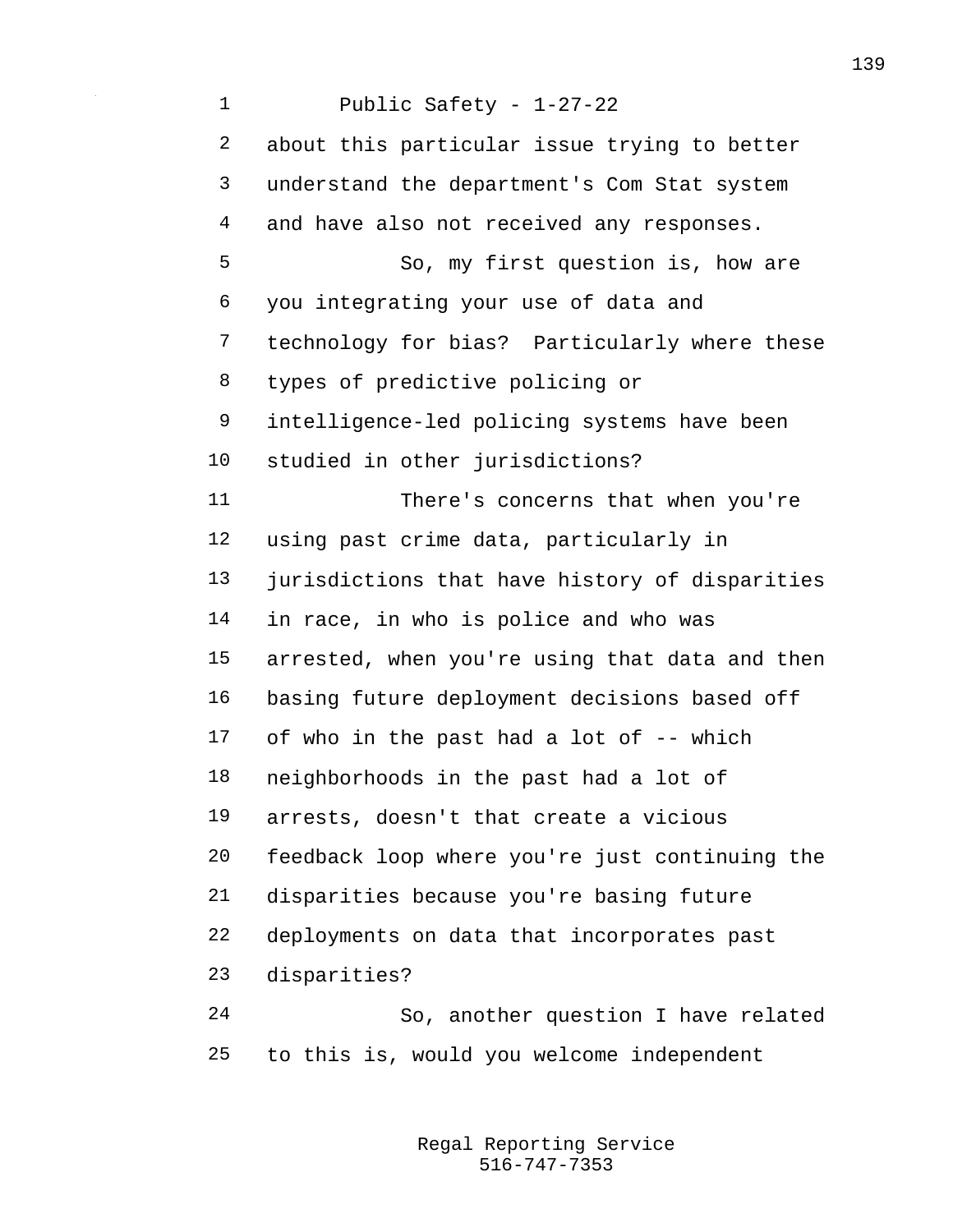Public Safety - 1-27-22 monitoring or an expert data analyst to review your policies around what data you're using and how you're using that data to draw conclusions to then take on certain enforcement action? 7 1 I think this relates really well to the discussion we had about Operation Natalie. I understand that this operation is based on a correlation between certain property crimes and overdoses. You said that this is based on empirical evidence. But what is that evidence? What is the fact on which it's based? And secondly, what is the law enforcement response then? Let's say there is a correlation between certain property crimes and overdoses. What is the department doing then? My understanding from the police report is that police officers are being deployed to people's homes after an overdose has happened. It's not clear to me why that is the best response. Are you using crisis management? Social workers? I don't understand why deploying an officer of the law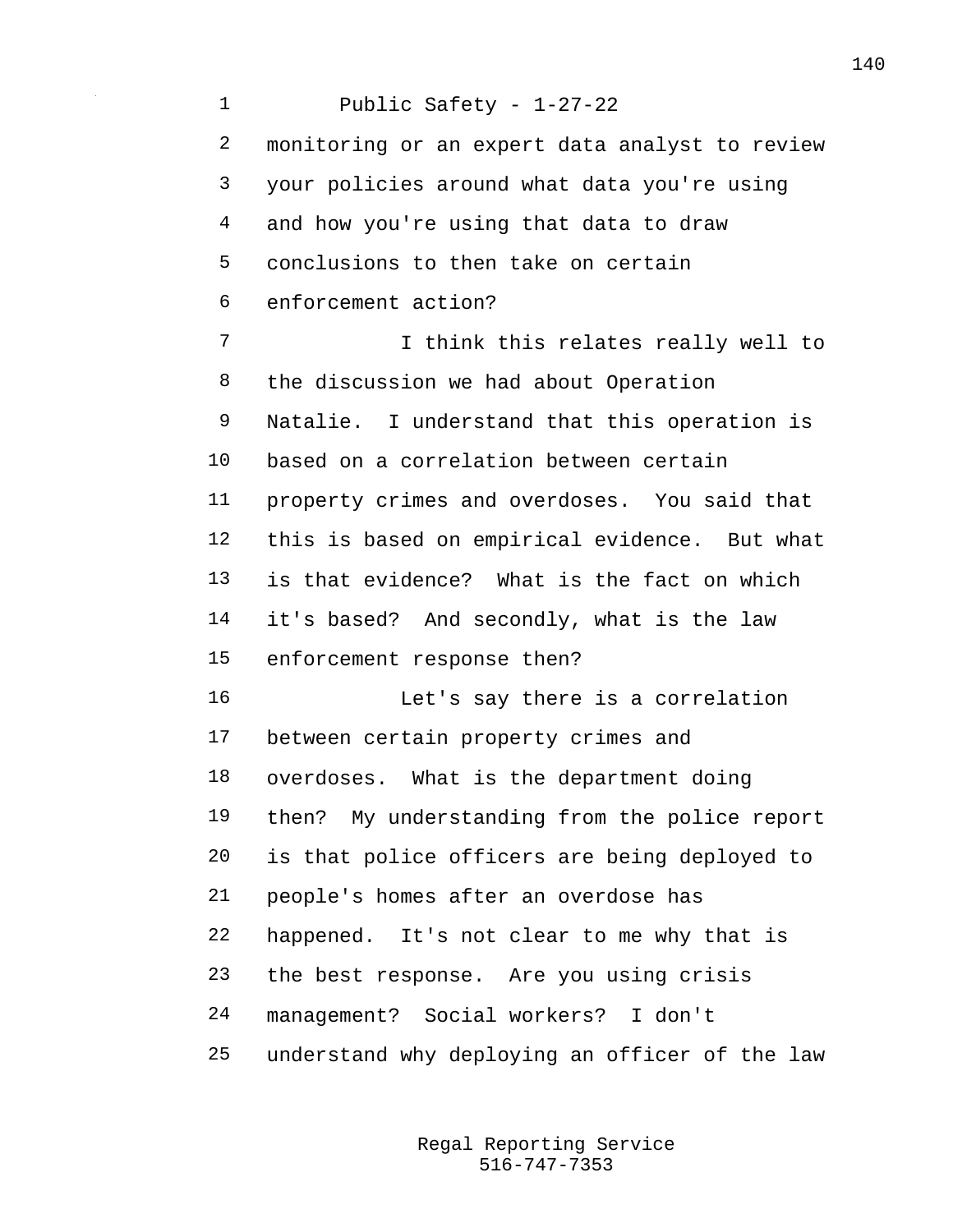Public Safety - 1-27-22 particularly in certain communities that might not be seen as helpful after an overdose. I'm just curious to understand if the department is willing to be a little bit more transparent with us about what is the data it's using? How is it drawing conclusions based on this data? Is it subjecting itself to robust analyses of is there a potential bias in some of the correlations and conclusions we're drawing? And then based on these correlations, what types of law enforcement strategies are we deploying? COMMISSIONER RYDER: First of all, I've said this a thousand times, 90 percent of the crime is done by ten percent of the population. If you're going to follow the governor's reform policy, and we talked about focused deterrence, he wants me to be focused on the ten percent and not the 90 percent. That's where I go. How do I get there? I get there through prior arrests. I get there through

prior crimes. I get there through social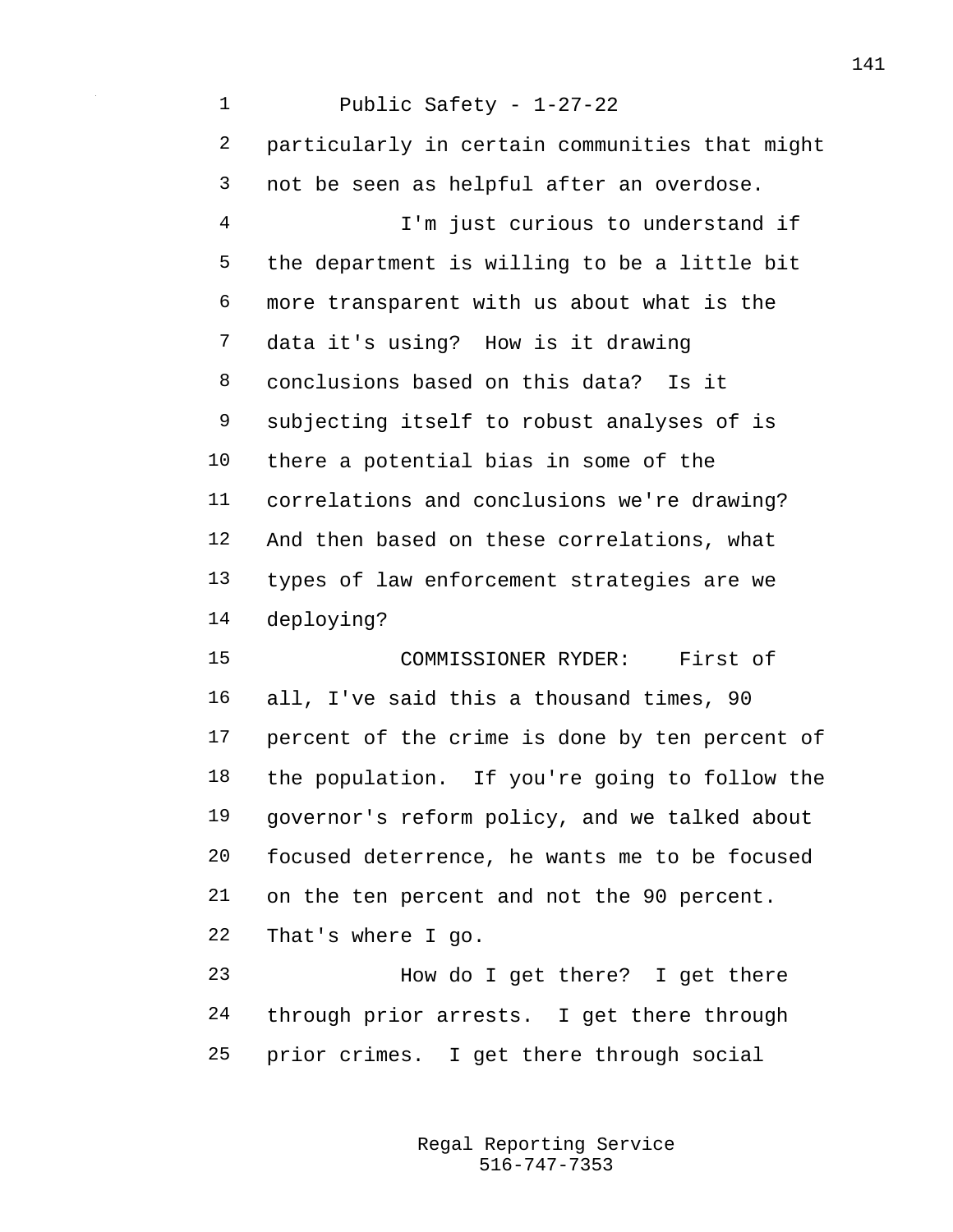Public Safety - 1-27-22 media access. Again, public social media. Not that I'm undermining or hacking into somebody's system. We have plate reader data that is out there. A plate number is a plate number. It's a public street. It's a public plate. We're allowed to collect it. 8 So, we look at things through an intelligence-led police. The effective and efficient use of resources driven by the data. Not making it up. Not saying there's a high crime area in Roosevelt right now, put 50 cops at the problem. No. Because 90 percent of the population is going to get harassed by the police and that's not how you police. So, who are we going into that area? Why are we going into that area? I'm going after the ten percent of the population not the 90 percent. How do I know that? Because most of the people that we arrest for breaking into cars at night are those that have a drug problem. They tell us in the interview they have a drug problem. So, that's why we overlay those maps, to find out how we can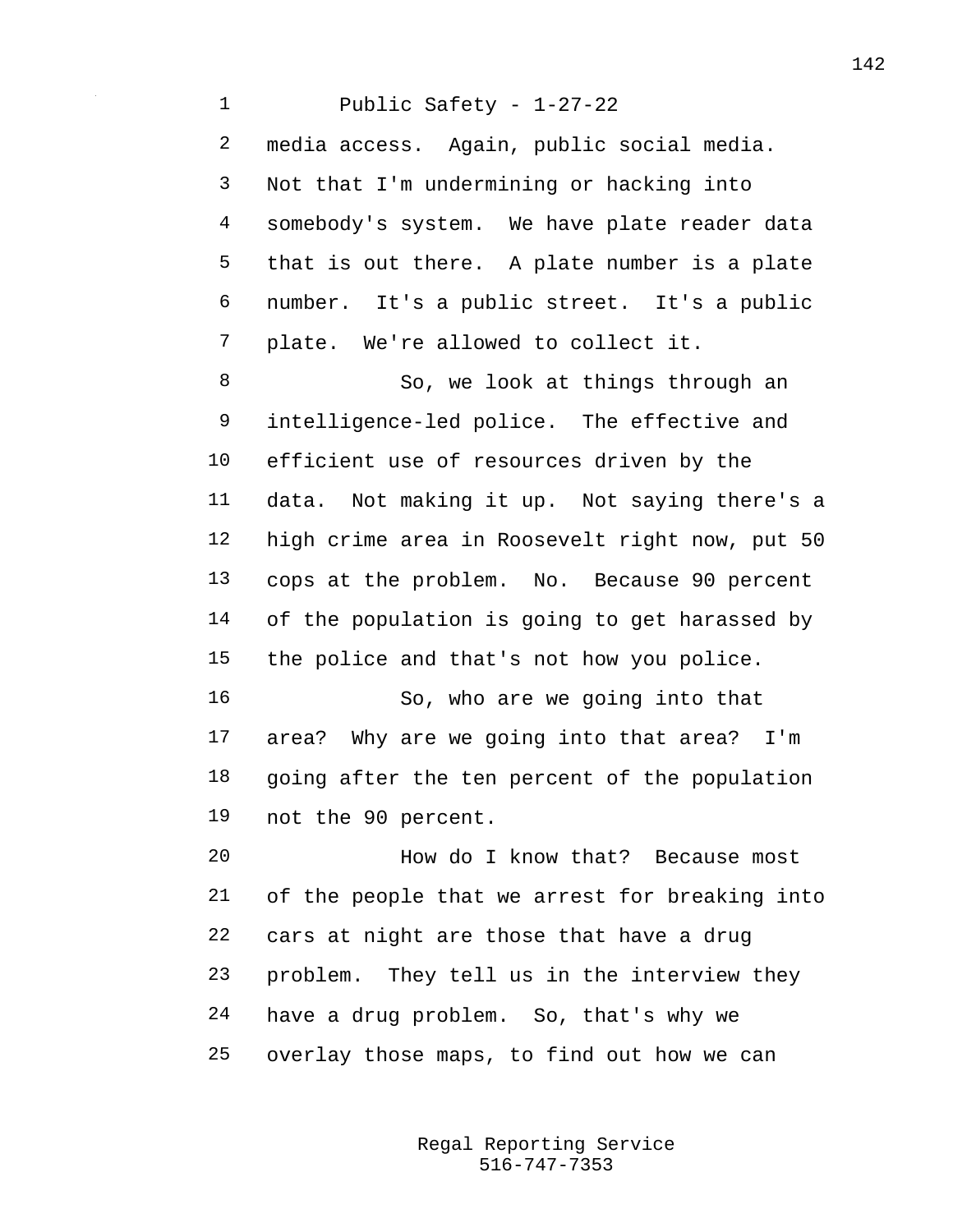Public Safety - 1-27-22 solve a problem. All that map tells me is there's a dot over here that a crime occurred. There's a dot over here that we had an overdose. It doesn't say what the race of the person is, the religion, the gender. It says drug problem, overdose, high amount of cars. Probability is to get into that area and that's where you have a focused deterrence and intelligence led. As far as the Com Stat, we don't do Com Stat. I got rid of Com Stat. I call it Strat Com. It's called strategic communications. The commanding officer of each precinct stand up and they say here's my problem. And I go around the room. How can you, narcotics, help him? How can you BSO help him? Not myself, chief of department. And we offer up the resources to give him the resources to fix his problem. If he can't fix his problem, well, either the problem needs more resources or we need to get a better in tune supervisor in that precinct. So that's what Strat Com does. It's us we hold accountable, not the public.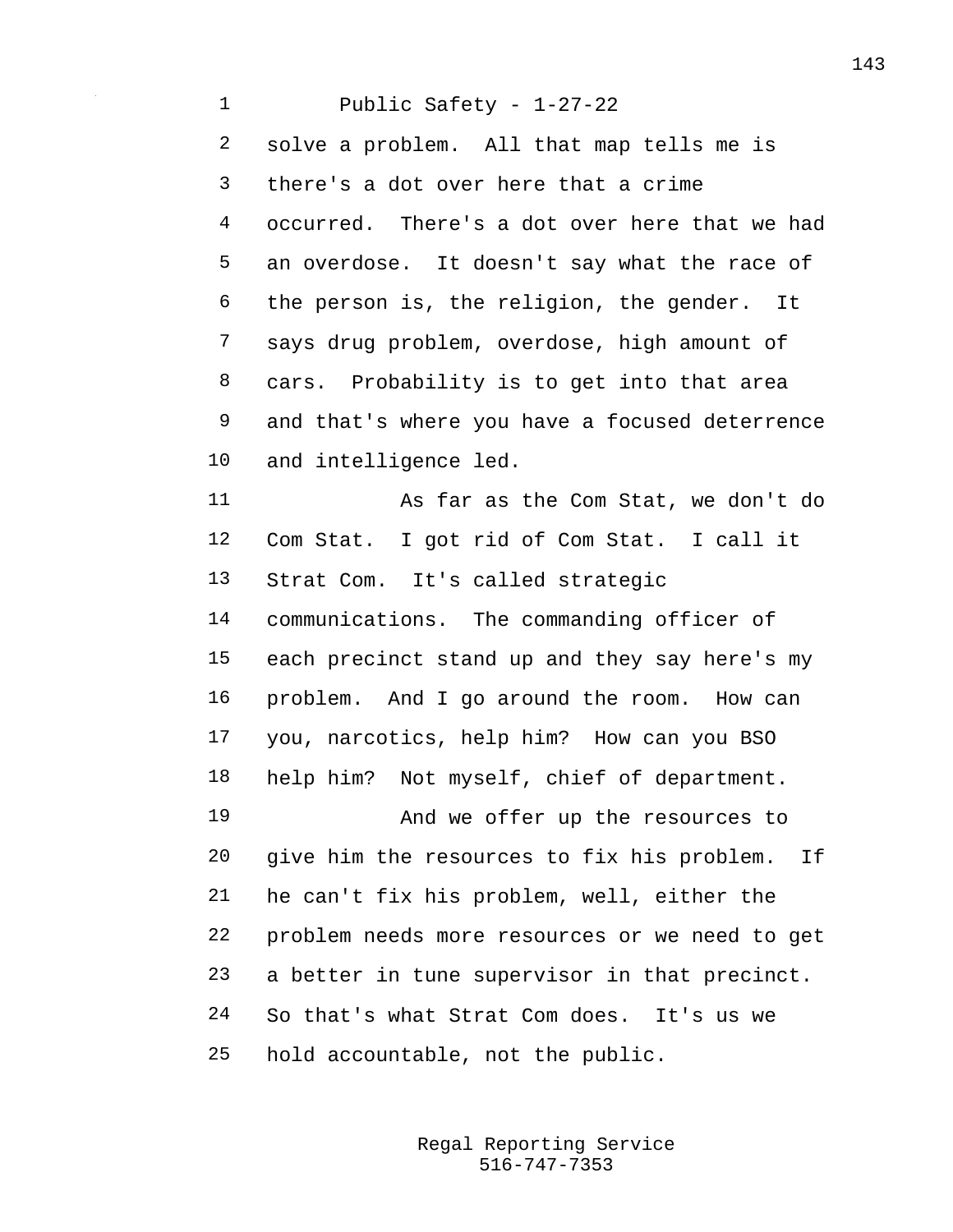## Public Safety - 1-27-22

 As far as technology goes, none of my technology that I use has race involved in it. None. Zero. I'll tell you that right now. Not. Doesn't do it. If somebody is arrested it will give a description of the person, yes. But we don't data mine by race. We don't data mine by religion and we don't 9 data mine by, of course, gender.

 Where are the two top areas that we over police? Massapequa and Levittown. Why do we go to Massapequa and Levittown? Because that's where the number one overdoses in the county are. That's why we're there. So, I'm not in Roosevelt and Uniondale. You saw where my number one arrests are. Massapequa and Levittown. It was brought up by Legislator Ferretti a while ago. That's why we go into that area.

 What we do, and again, people speak and don't speak to the experts, that's what we're always told to do, right? We spoke to the experts. Dr. Reynolds, Dr. Chazman and we say to them, hey, what we would like to do is after somebody overdoses and doesn't die, and

> 516-747-7353 Regal Reporting Service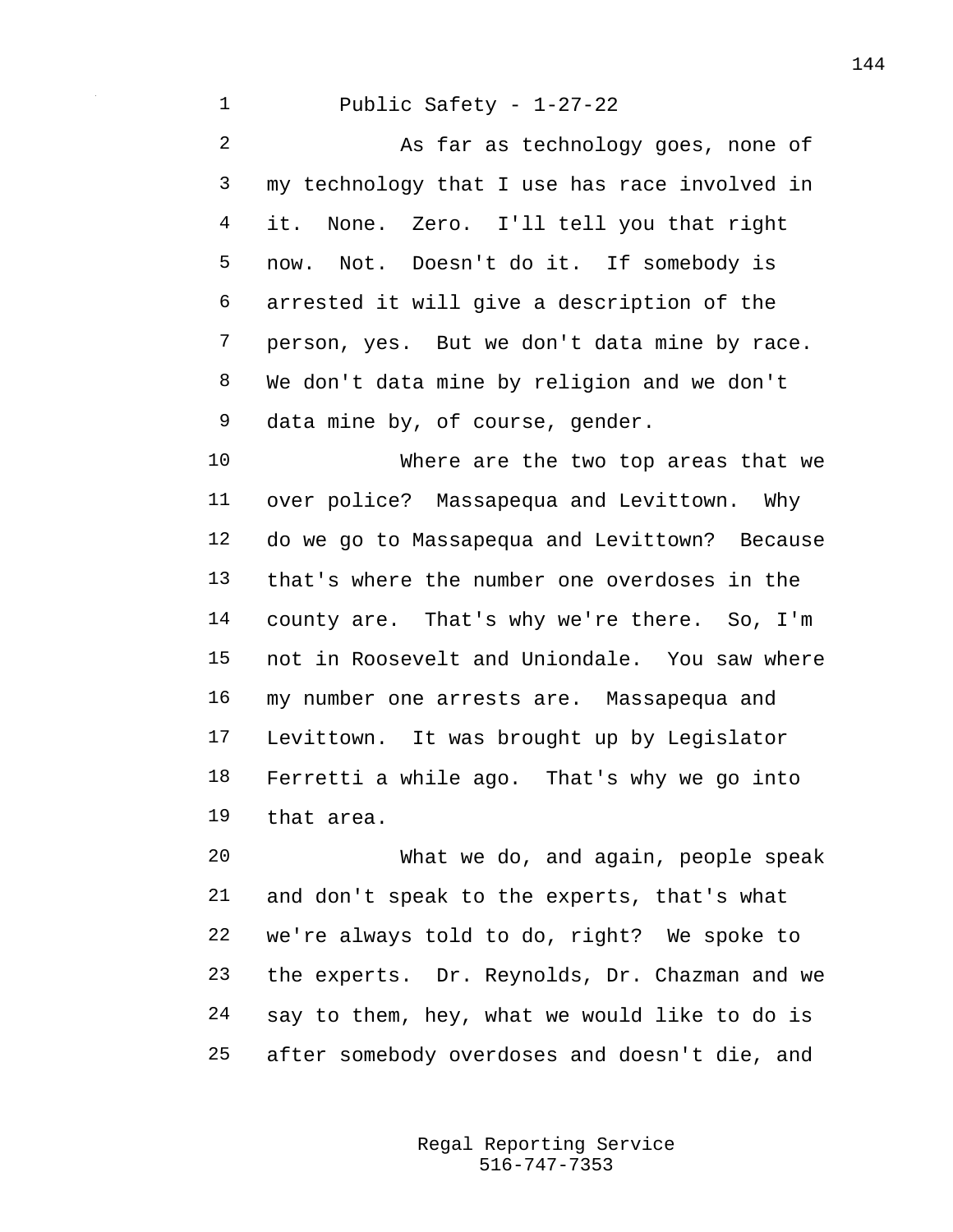Public Safety - 1-27-22 if somebody dies we have to go there, that's the law, but if somebody doesn't die we go the next day in a suit and tie. We knock on the door. We hold a pamphlet in our hand. And in that pamphlet is the Nassau County pamphlet for all the resources to help your son get better. It's called the after care visit. We're making sure you're getting help. We're making sure you have resources accessible here.

 We're not going in there putting anybody in handcuffs. We don't lock up somebody that overdoses. I don't care if there's a half of pound of heroin next to him. He's not getting arrested. He's going to the hospital and he's getting treated for his sickness. That's what we do.

 So, we don't get caught up in the rest of this big brush that gets painted that -- our technology, we use criminal data basis. We use commercial data basis. We use social media. Everything else that the public can access that's what we use. And if we use that tool to help and better and save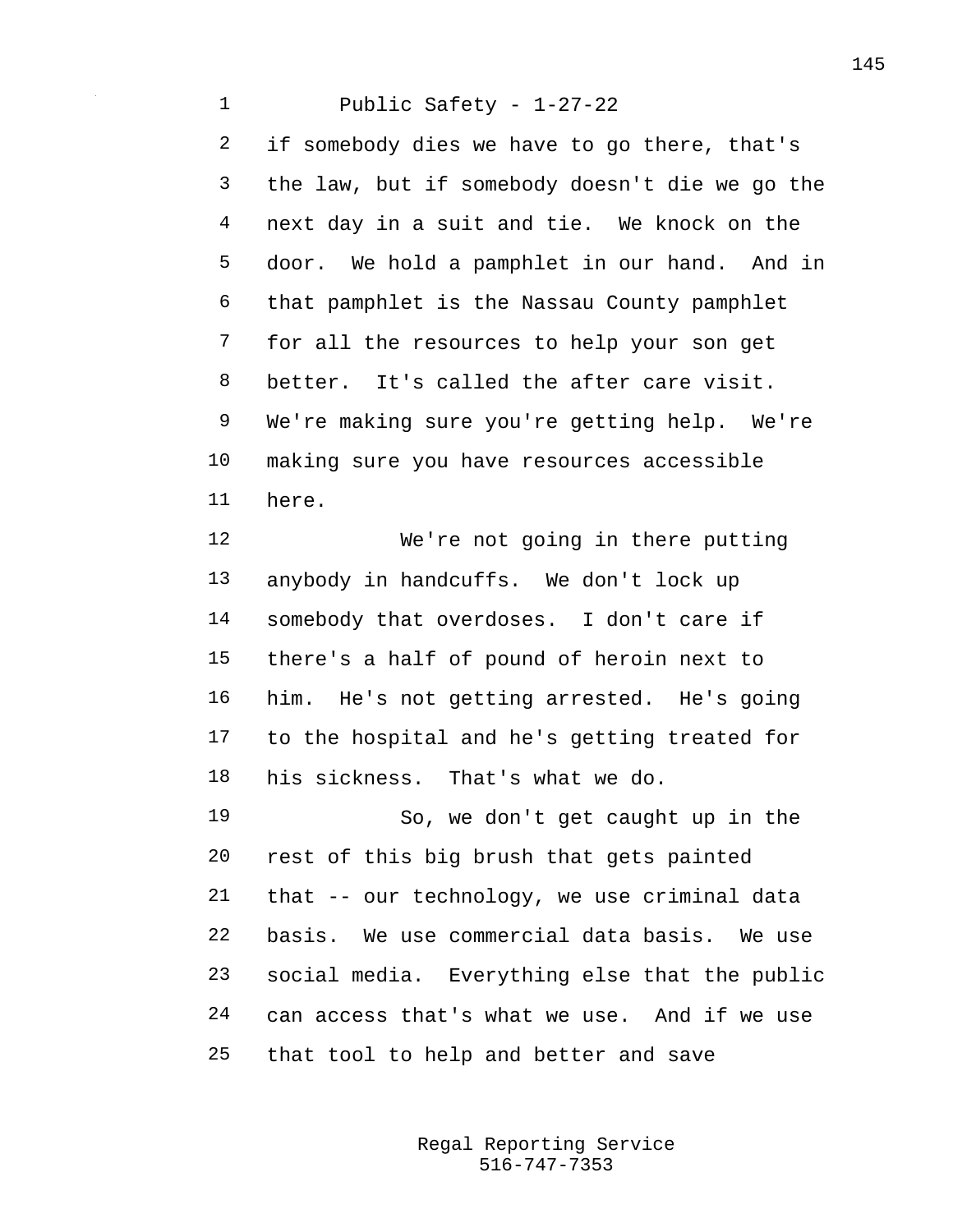Public Safety - 1-27-22 somebody's life I'm going to keep using that tool until I'm told I can't. LEGISLATOR FORD: On the overdoses when you send an officer, I mean you go there because somebody made a 911 that somebody overdosed, right? COMMISSIONER RYDER: We don't find them on our own. That's correct. LEGISLATOR FORD: So that would be generated by somebody, a family member, a friend or just a stranger seeing somebody lying in the street like, you know, overdosed. That's when the police would be called? COMMISSIONER RYDER: That's correct. But then the next day we go back. We send back a detective in a suit. Not a narcotics guy. Not a BSO guy. A detective in a suit. Ma'am, we understand what happened last night. If we can assist you in any way here's the pamphlet. Many times they say look, my son has been calling this kid John Berry. He's the dealer. Okay. Thank you very much. That's what we do. We're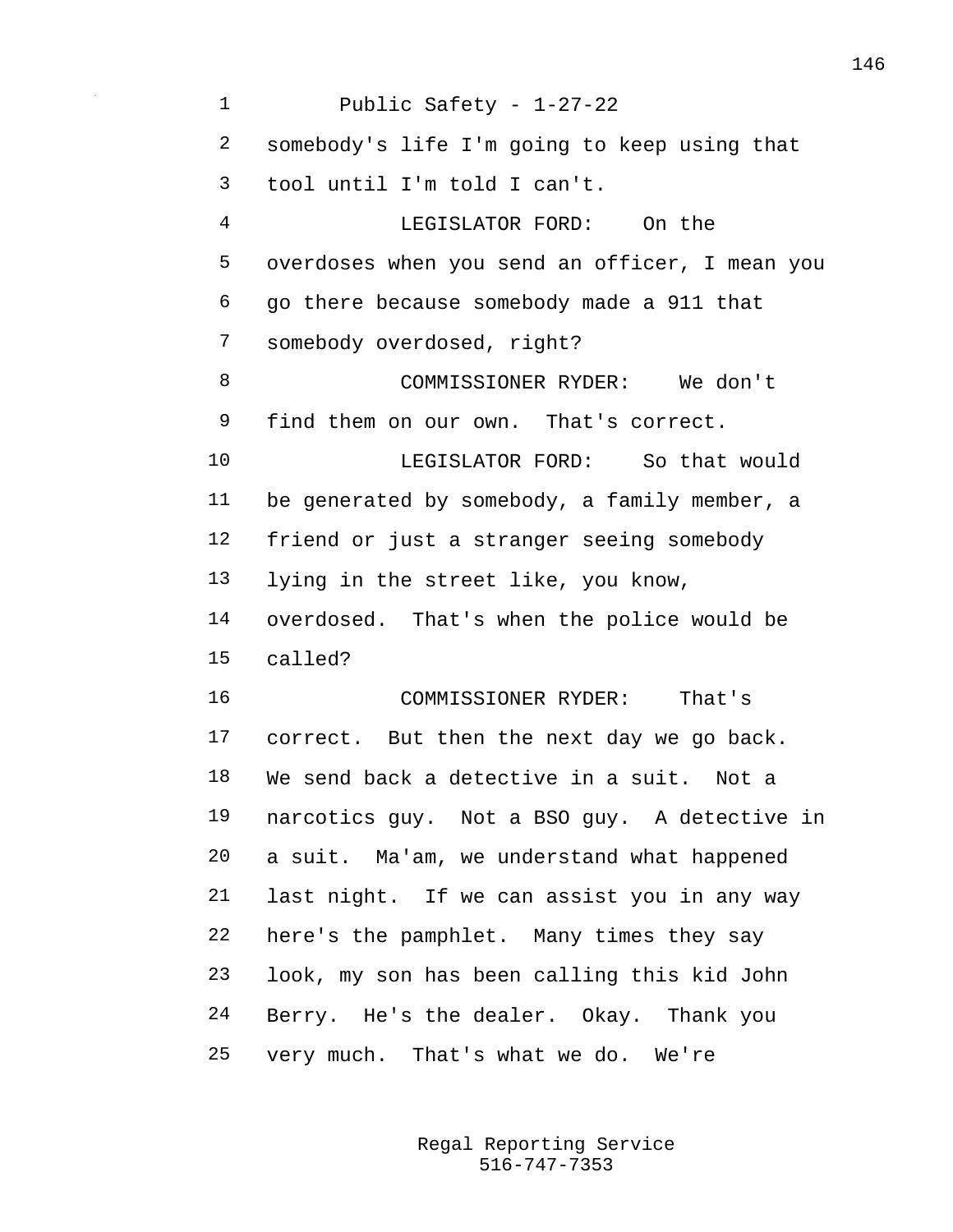Public Safety - 1-27-22 investigators. But the first thing we do is we hand them a pamphlet of resources to get help. MS. OBERDICK: May I ask a follow-up. 8 LEGISLATOR FORD: Just one because we're running out of time. MS. OBERDICK: I'm curious if there's policies in place about aftercare visits and under what circumstances they might be able to escalate into an entry into the home or a search of immediate vicinity? Or how often -- is there any data or any policy in place to ask how many of these visits turn into more serious law enforcement interactions? COMMISSIONER RYDER: Understand. Absolutely, positively we've never arrested anybody in an aftercare visit. I can tell you that factually right now. Ever. We do not enter their home unless mom and dad says please, come sit down at the table. We're here to help. That's what we do. We go into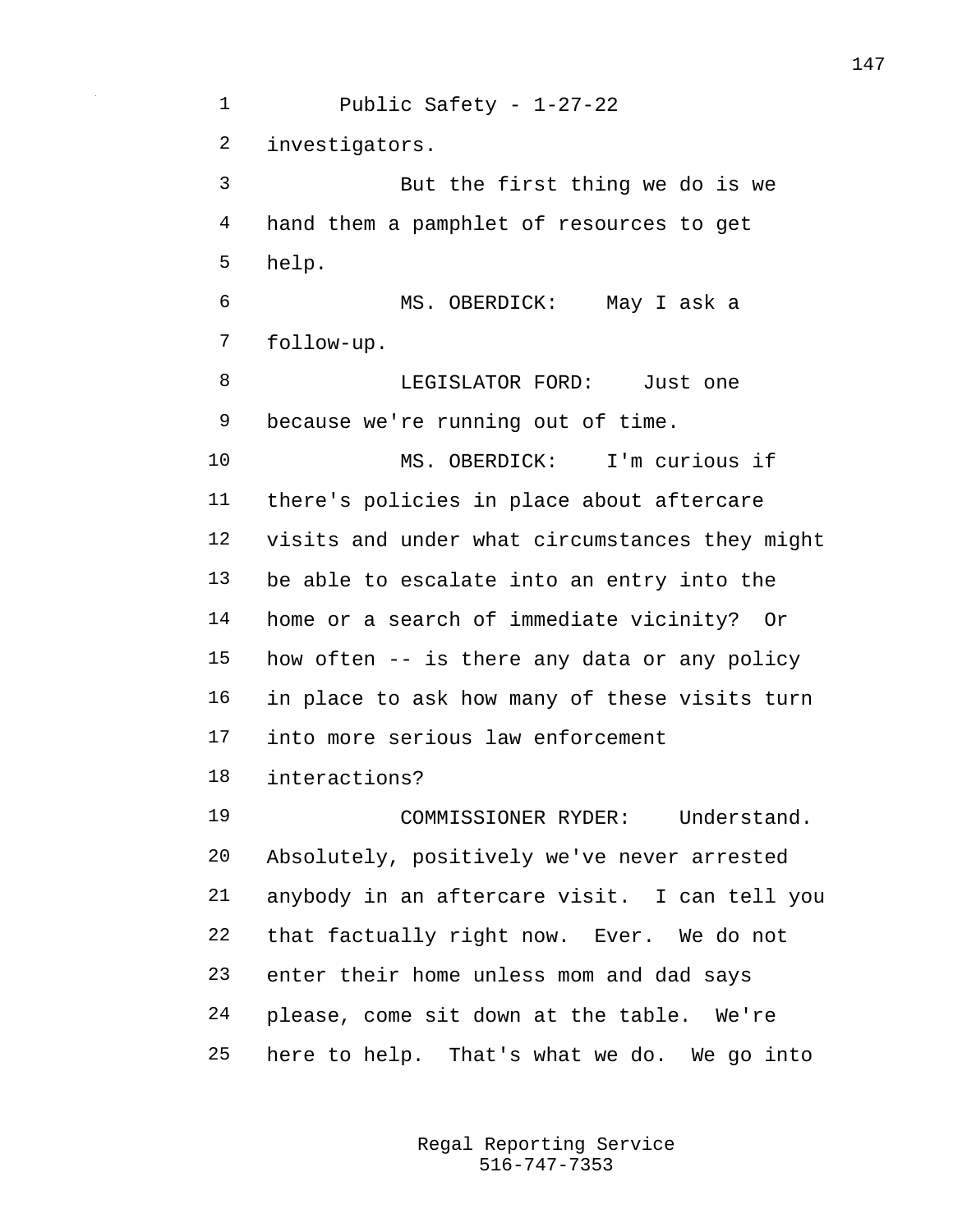Public Safety - 1-27-22 the house and sit down. But there's nothing -- we've never entered a home and did a search warrant. That would violate everything we stand for when it comes to our overdoses. LEGISLATOR FORD: But if a parent invites you in, wants you to talk to their son or daughter -- COMMISSIONER RYDER: We sit down and have a cup of coffee with somebody. LEGISLATOR FORD: Do these detectives wear body cameras or they don't, right? COMMISSIONER RYDER: Detectives do not wear body cameras for that exact sensitive nature. 18 LEGISLATOR FORD: Perfect. I understand that. LEGISLATOR SOLAGES: Madam Chair, the young lady was very eloquent. She spoke for herself very clearly. But I think the question she was asking was that it's not that we're saying that that technology has a racial motive. We're saying that there are implicit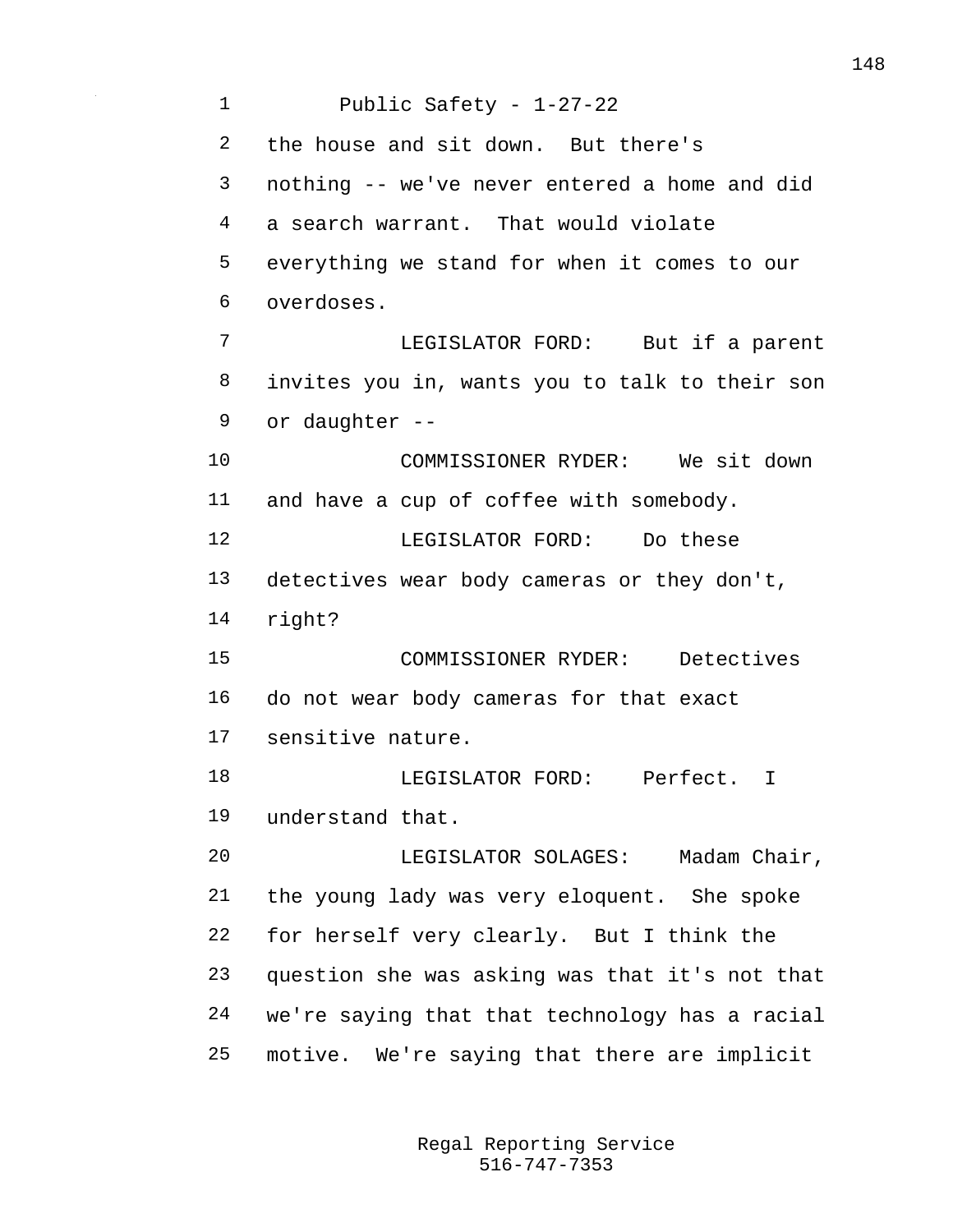Public Safety - 1-27-22 biases within the people who are using the technology. What are we doing as a body of intelligent people in overseeing or monitoring or analyzing when and where that occurs or if it occurs or if it doesn't occurs. That's why we're here. To see whether there is a bias in the data that we have because of these issues that we have as people we're not perfect. We make implicit bias decisions every day. We're probably making it right now as we speak. So, how can we ascertain that information in the data that you have? I believe that's what she was asking. Is that correct? MS. OBERDICK: There's two issues. One is the implicit bias that we have in making decisions based on data now, in the present day. The second issue is recognizing that if we're using past crime data, we have to recognize that this past crime data reflects an historical overpolicing of Black and Brown communities. So we have to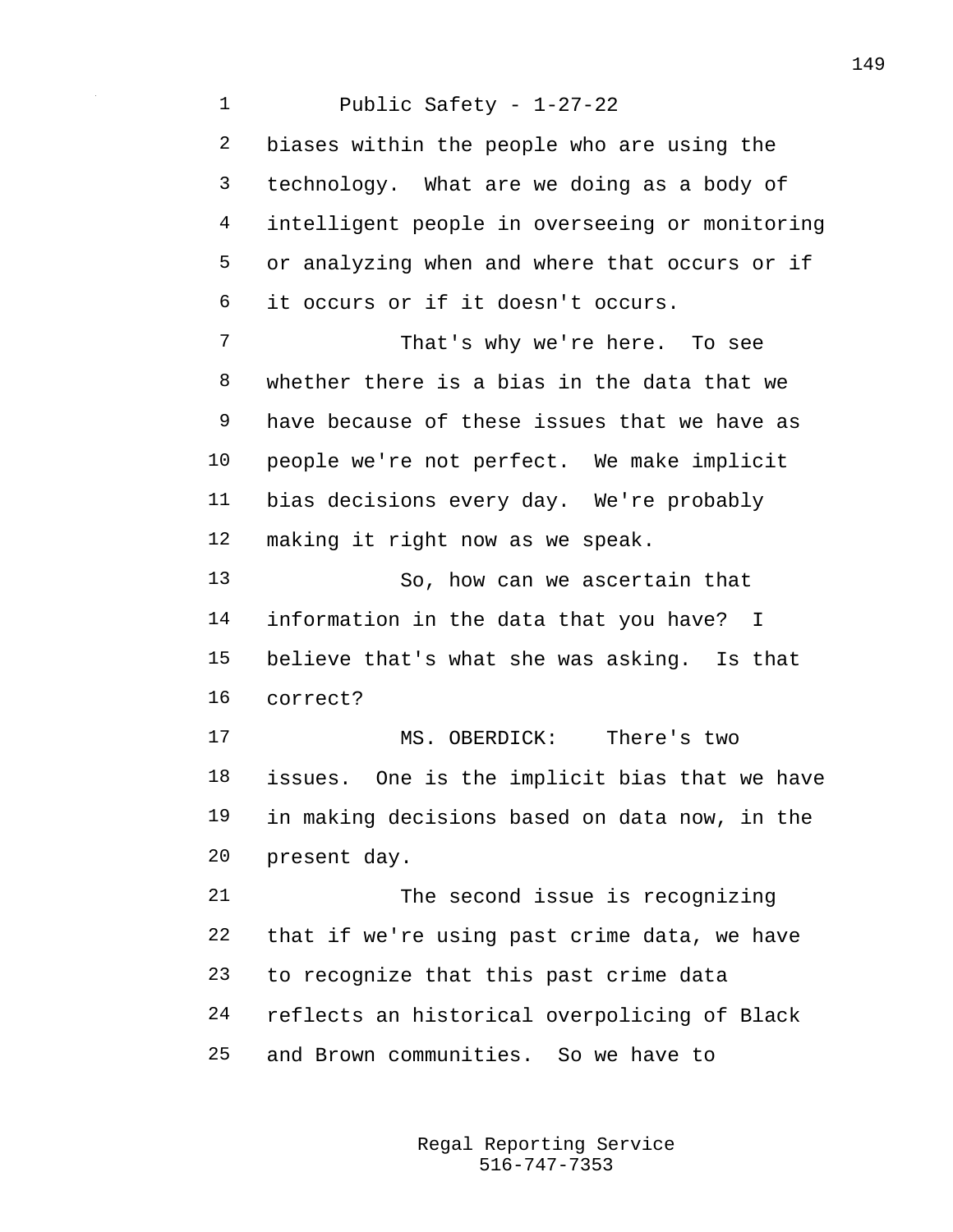Public Safety - 1-27-22 understand the data itself is not objective. It is bias. Second, the decisions we make based on this data, where do we deploy resources? What types? Do we send in social workers or send in cops? All of those decisions are also based on biases today. LEGISLATOR FORD: That's something you can look at on these stops for overdoses. Maybe we would know what neighborhoods. COMMISSIONER RYDER: If the bias is it's the bias against the White people of Massapequa and Levittown. That's where we spend our time on overdoses. LEGISLATOR SOLAGES: So the White people are being discriminated against? COMMISSIONER RYDER: No sir. We're there because of the overdoses. We're there to help. We're there to be there to make sure we can help. If you want to look at the 718 overdoses in 2020 and the 807 you go speak to the family and tell them we're not knocking on the door no more.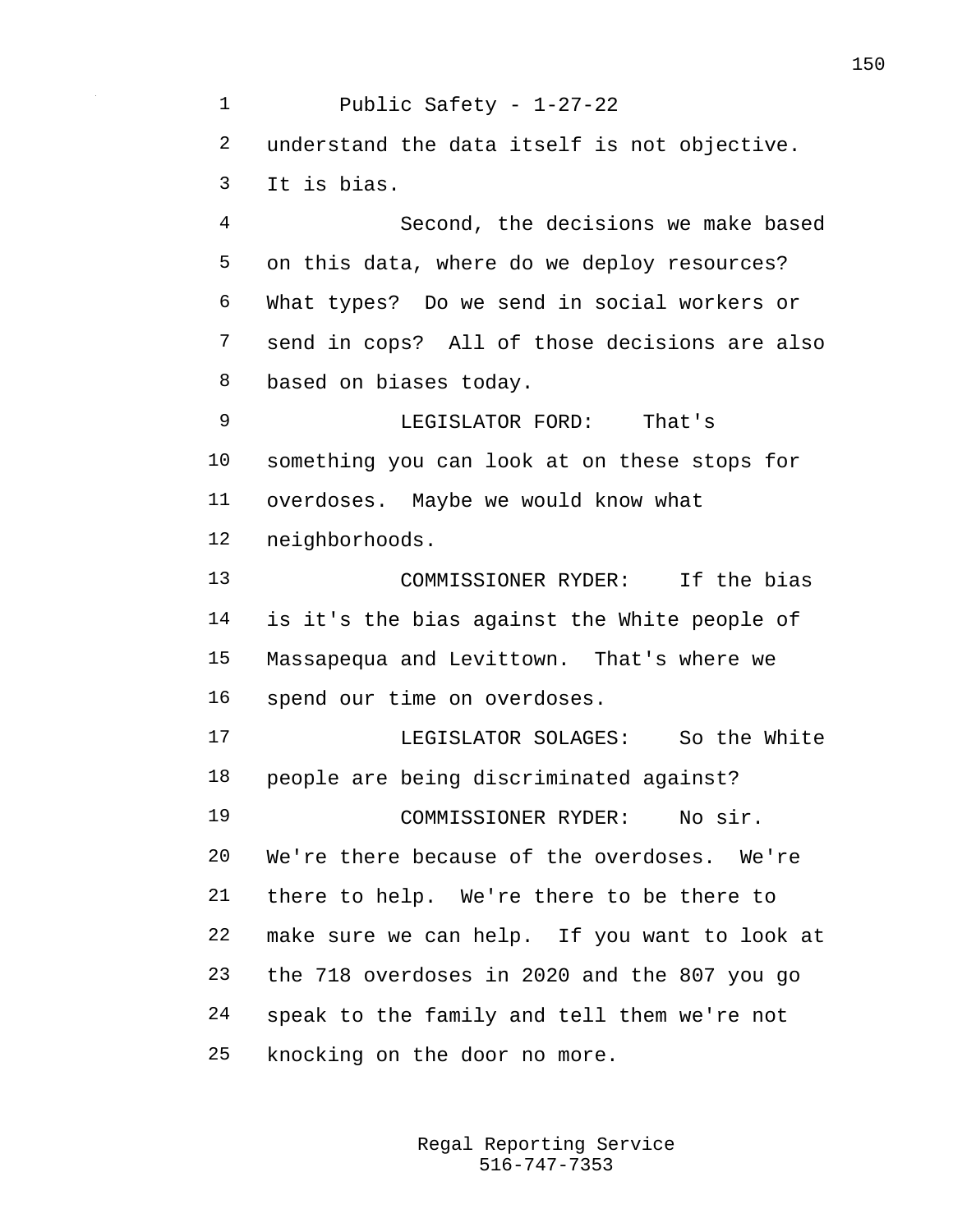| $\mathbf 1$    | Public Safety - $1-27-22$                      |
|----------------|------------------------------------------------|
| $\overline{2}$ | LEGISLATOR SOLAGES: I have.                    |
| 3              | There was a young man that overdosed in        |
| 4              | Bellmore and with your detectives, I was a     |
| 5              | former client and unfortunately he died. I     |
| 6              | went to his home that morning of when his body |
| 7              | was still in the room and I saw that the       |
| 8              | compassion that your officers treated the      |
| 9              | family with. So, I am aware of the issue sir   |
| 10             | with all due respect.                          |
| 11             | COMMISSIONER RYDER: Yeah, all                  |
| 12             | due respect. You twisted it into saying I'm    |
| 13             | biased in the White communities.               |
| 14             | LEGISLATOR SOLAGES: Not at all                 |
| 15             | sir.                                           |
| 16             | COMMISSIONER RYDER: I'm giving                 |
| 17             | you facts.                                     |
| 18             | LEGISLATOR SOLAGES: But you do                 |
| 19             | have the ability, Commissioner, to look at     |
| 20             | data from a community and say oh, my gosh,     |
| 21             | we're overarresting in this community.         |
| 22             | So, what individuals here came to              |
| 23             | speak about in April was that oh, my gosh,     |
| 24             | there's overpolicing in my community. So you   |
| 25             | gave a discretion to Massapequa. Give me that  |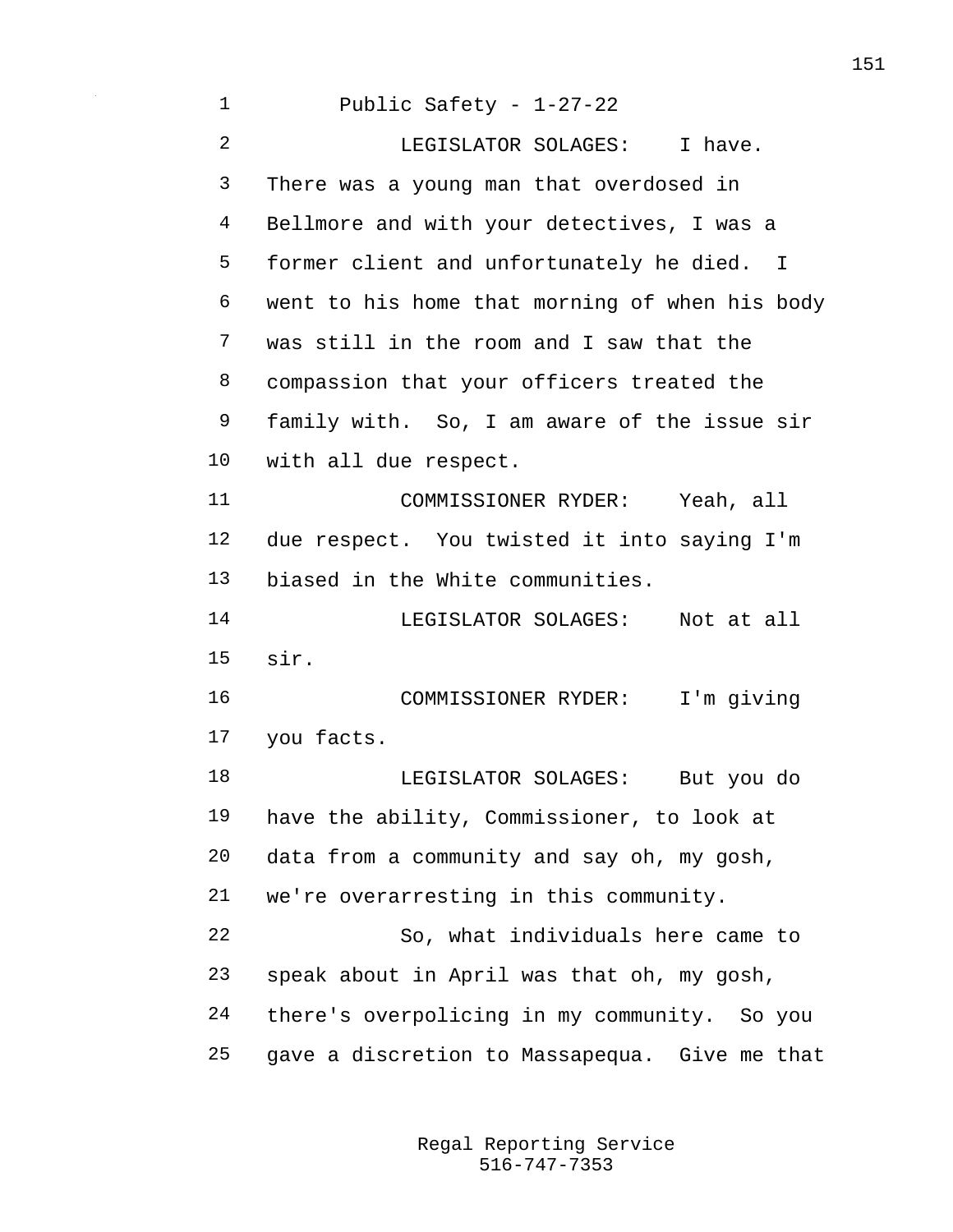Public Safety - 1-27-22 same discretion and where's the data that's that. That's why we're here today. COMMISSIONER RYDER: That's the data she's talking about. We publicly put that out. We map our overdoses. We map our overdoses over our crime. You're legislation from this body makes me publicly report it and I put it out there. The body made me report it. So it goes out there. That's where it goes. We report all of our overdoses and we overmap our crime with our overdoses to see where we can go get the individual. 14 And I spoke to you before, if the individual doesn't get in front of a diversion court I can't help him. I just continually lock him and again and again until he dies. Then we got to speak to the mother and father. LEGISLATOR SOLAGES: Understood. LEGISLATOR FORD: Juli Grey-Owens. I got everything mixed up and I realized you were at the bottom and you weren't suppose to. Sorry. MS. GREY-OWENS: Good afternoon legislators and Commissioner Ryder. My name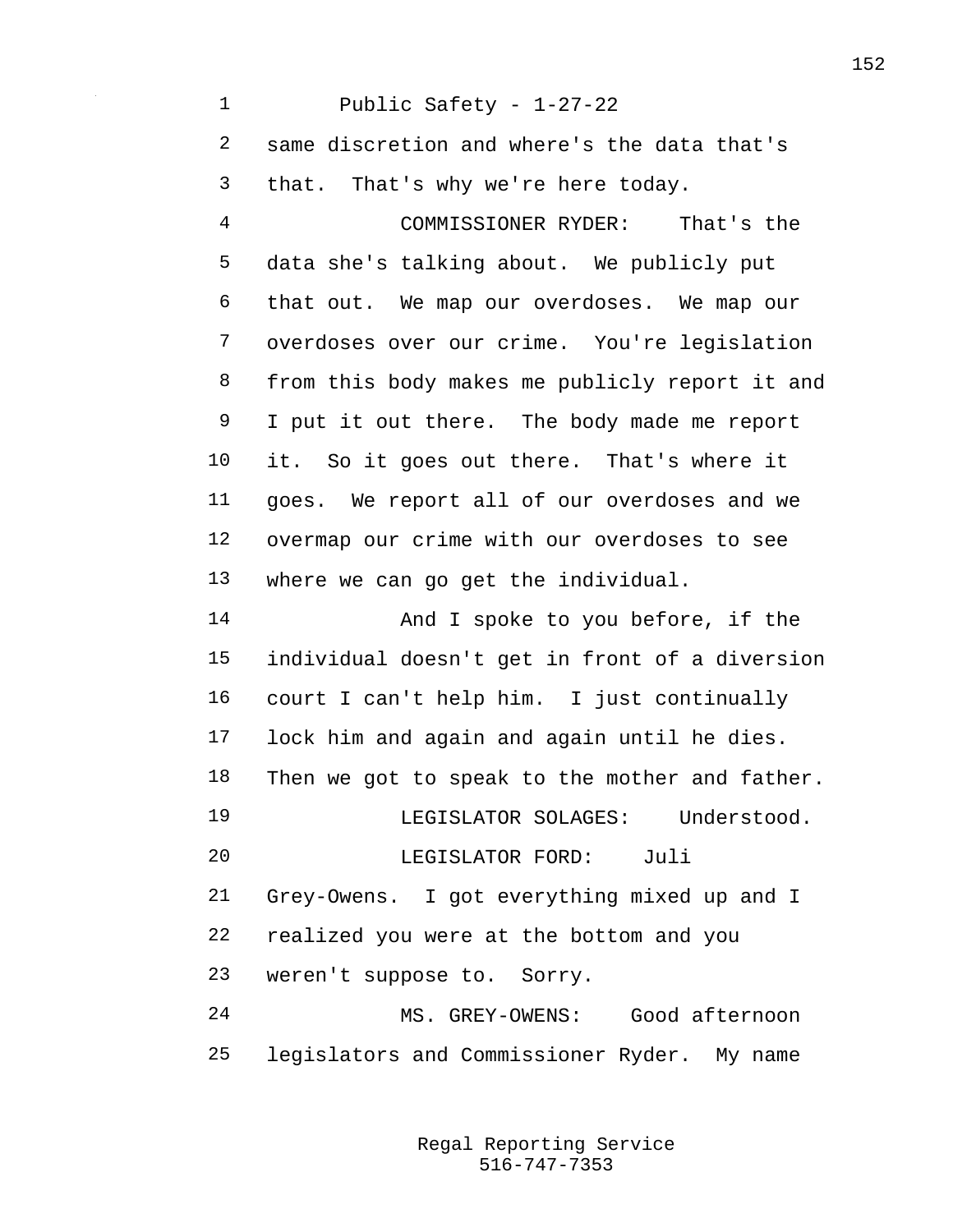Public Safety - 1-27-22 is Juli Grey-Owens. I'm the executive director of Gender Equality in New York. We are a state-wide advocacy organization that works for transgender, nonbinary and intersex New Yorkers. I would like to first begin by pointing out that under Commissioner Ryder, under his leadership, we began specific training at the academy that focused on gender expansive community back in 2017 and it continues today. This important training ensures future officers understand gender concepts, the discrimination we endure and the systemic issues we face. However, this specific training has not been given to those officers already out in the field who are maybe out in service. I recently completed training at the Liberty, New York police force, and I can tell you that their senior officers had significant number of questions and the department's leadership appreciated the training that we provided.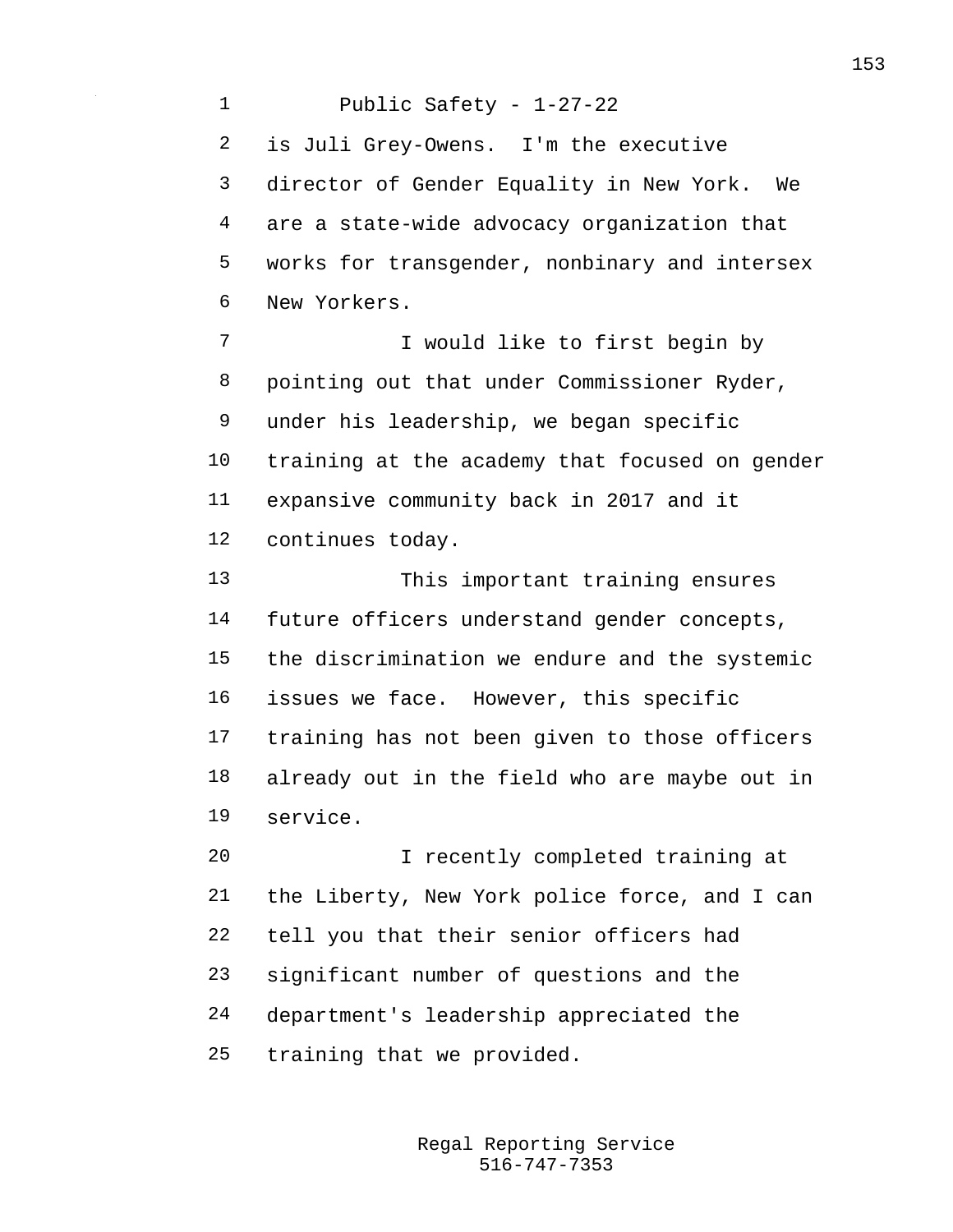Public Safety - 1-27-22 So my first question is, is this something that can be initiated here in Nassau?

 Our second concern is that the forms and reports that were provided in EO203 only provided or included male or female breakdowns with choices on the report with check-off boxes for only male and female selections. I wanted to find out if we know if there's any effort to begin modifying the reports and forms? New York State will be going to a third gender on identification and driver's licenses. A gender X. So this will be necessary in the very near future.

 Finally, in the OPS 4245, which is encounters with transgender persons, it clearly states the officer should address the person by their preferred name. This is a very positive step and is very necessary in dealing with our community.

 However, one of the things it did not mention, and I don't know if it's been upgraded, there's no mention of the officer noting the person's personal pronouns to be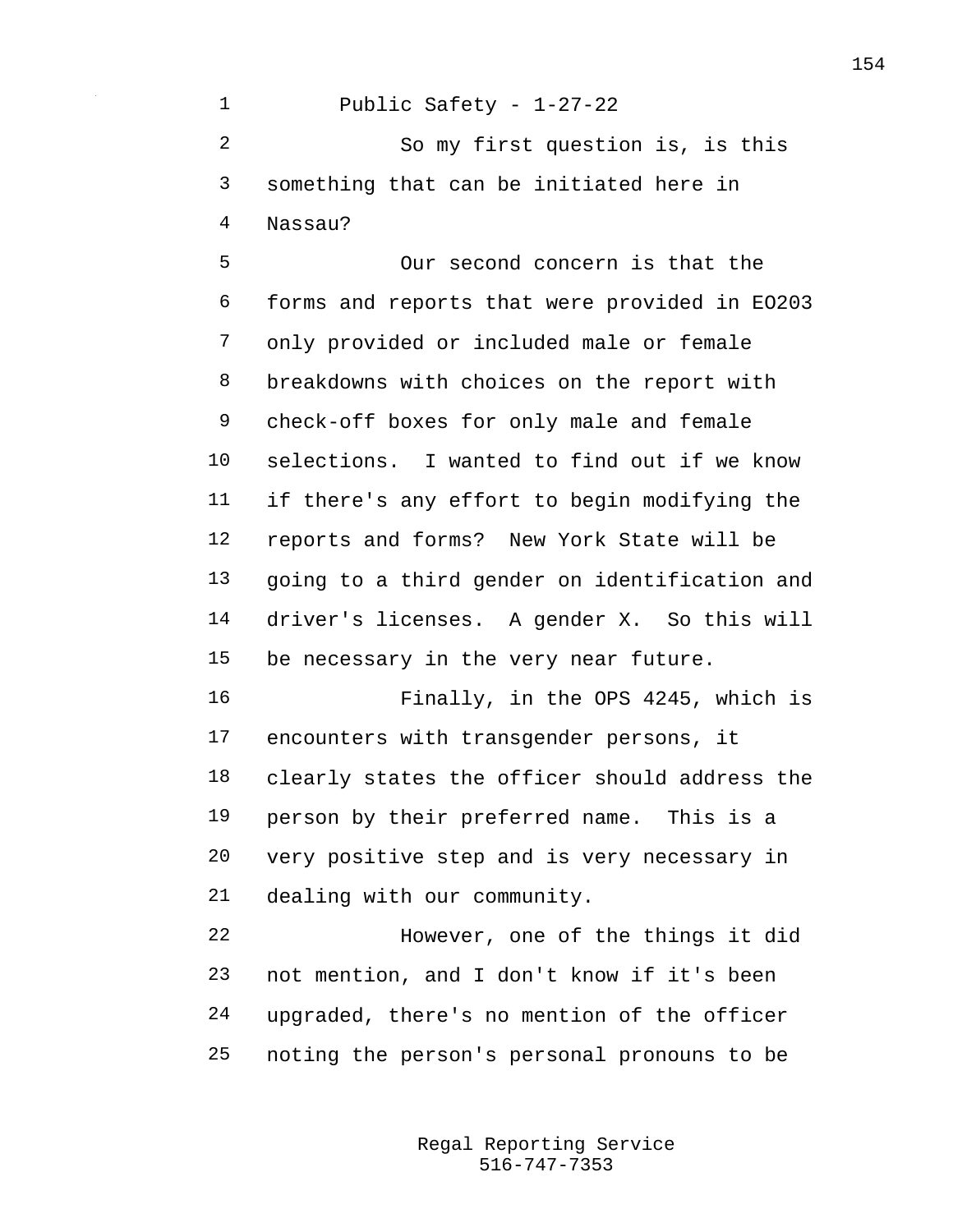Public Safety - 1-27-22 used. Incorrect use of pronouns can be traumatizing and can create triggering response from our community members. And the questioning of making sure that the officer uses the correct pronouns is a step of respect that is shown to our community members. Those 8 are the three questions that I have today. LEGISLATOR FORD: Commissioner Ryder. On the pronouns, I know that when an officer stops somebody, you know, does that mean like the officer like says miss or -- MS. GREY-OWENS: In a perfect situation, again, I'm not going to speak for Commissioner Ryder and the leadership of Nassau County Police, what should be done is a greeting of some type which would be hello, I'm officer Jones. My pronouns are he, him, his. I'd like to know your preferred name and your preferred pronouns. This way there's no confusion. It's very upfront and everyone is comfortable with the fact that pronouns are being used. That's what we always suggest. It's not just police officers. This is something we deal with whether it's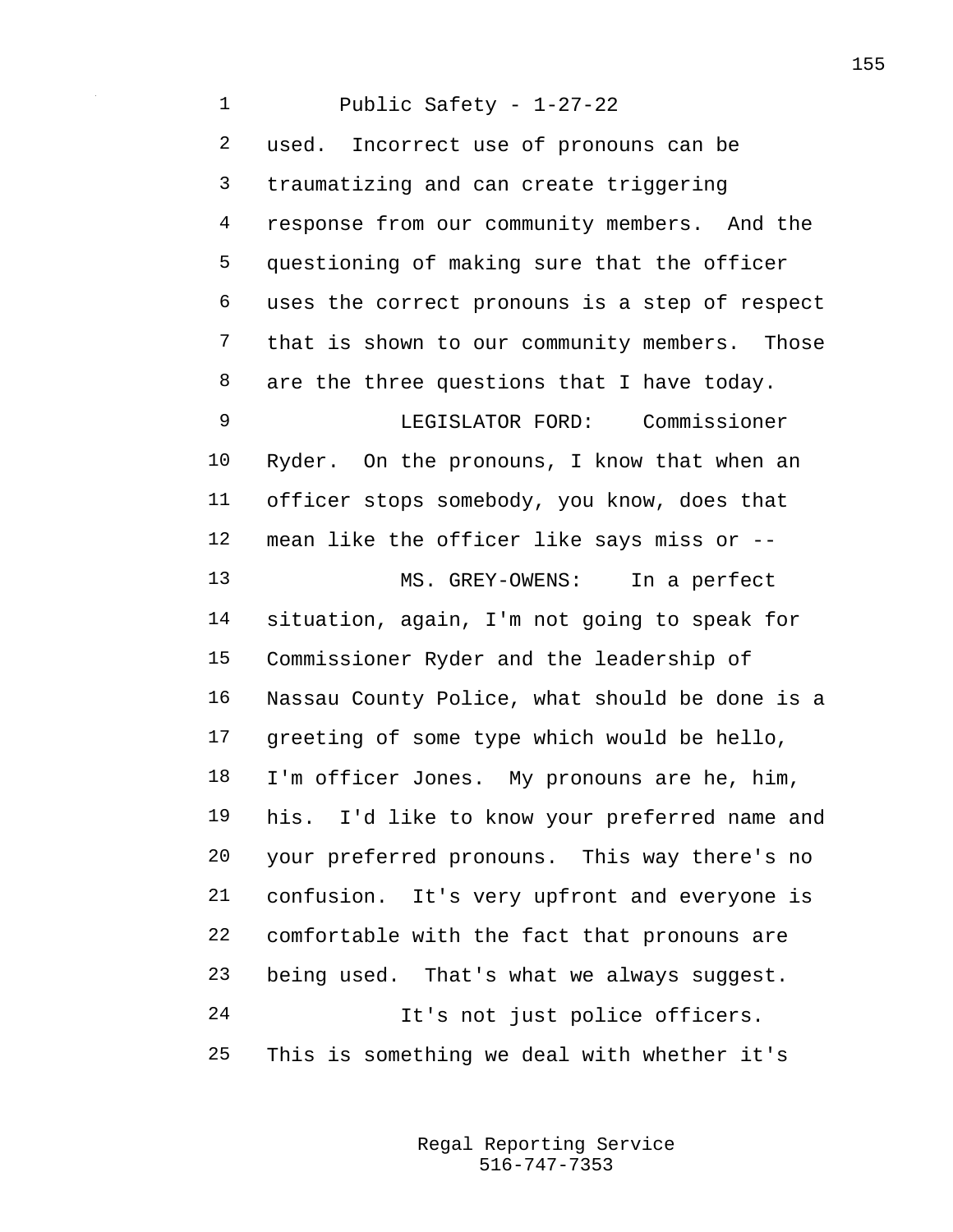Public Safety - 1-27-22 agencies or just between cis gender people or gender expansive people.

 Whenever someone extends the question of what are your pronouns it is not a question like something that's embarrassing. For our community it's a sign of respect that you understand that we may not be using typical gender pronouns. This is especially important for people who are gender nonbinary because they do not normally use he, she pronouns. They may use they, them. And then there's other pronouns that are used.

 These are the types of things that we go over in the academy with the potential officers. You can see why my first question is also important as well.

 COMMISSIONER RYDER: So, in the policy, because of Juli and the changes that we made in our policy, all of our officers go through the training. Everyone that came back through the in service, even though it was not from an outside trainer because we had to do ten-hour blocks and we couldn't put that on. They all went through the training. Everybody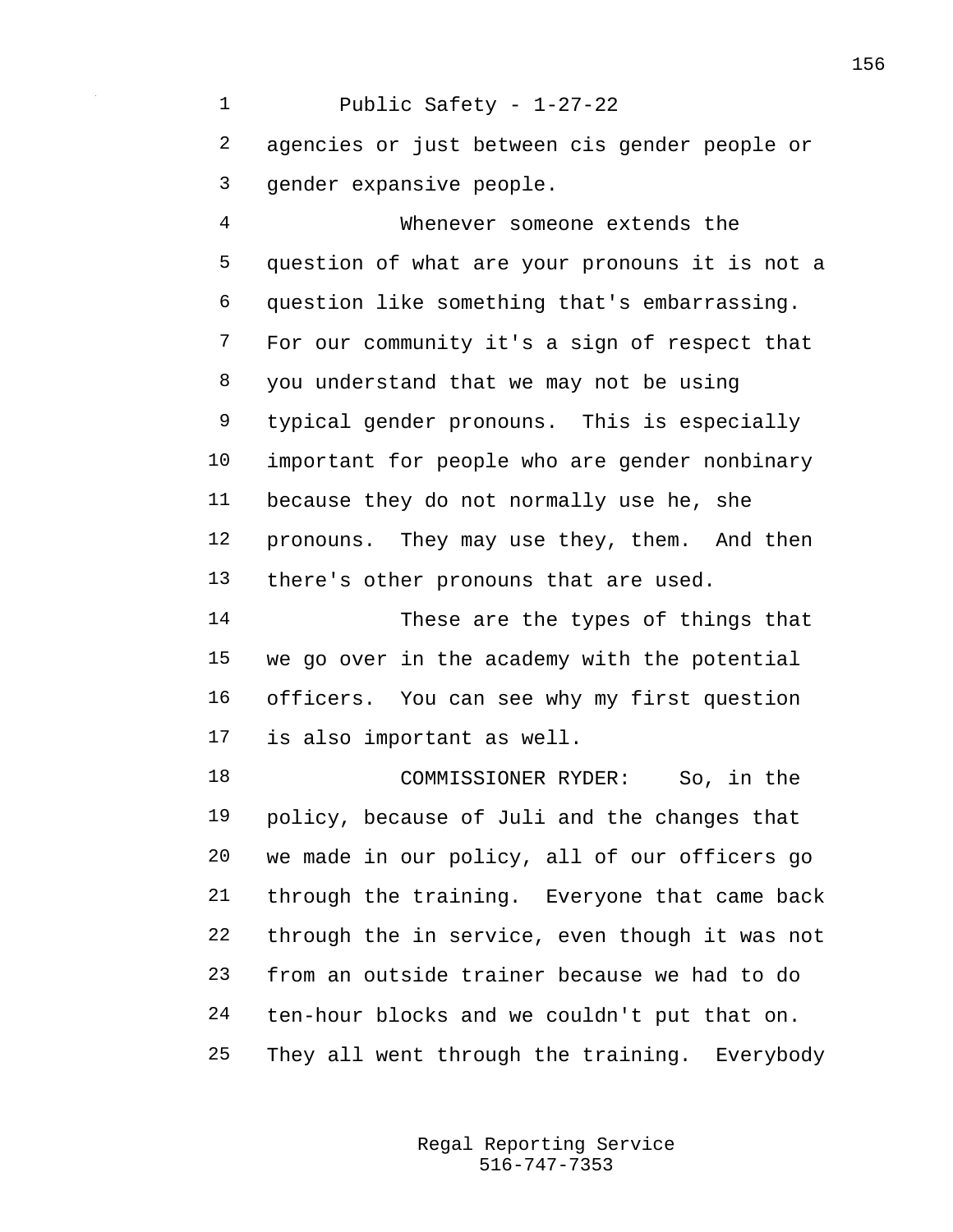Public Safety - 1-27-22 got it on transgender. Also with that, because of Juli and, again, the changes that we made, whatever the name they prefer is the name they prefer. If they want to go by Joe or Mary that's the name they prefer. That's fine. 8 I am not going to ask my officers to give their pronoun. Because remember, we also live in a world that I'm not allowed to ask the gender of the person driving. I'm not allowed to ask the race of the person driving. But now I'm going to ask the gender? You follow me? MS. GREY-OWENS: I absolutely understand and I understand you don't want your officers to give their pronouns. I understand that. But since the fact is that you're going to ask that person what their preferred name is, just asking what is your preferred name and your preferred pronouns would cover it completely. COMMISSIONER RYDER: We'll have to take a look at that. I don't know even know if I can legally do that. And I also now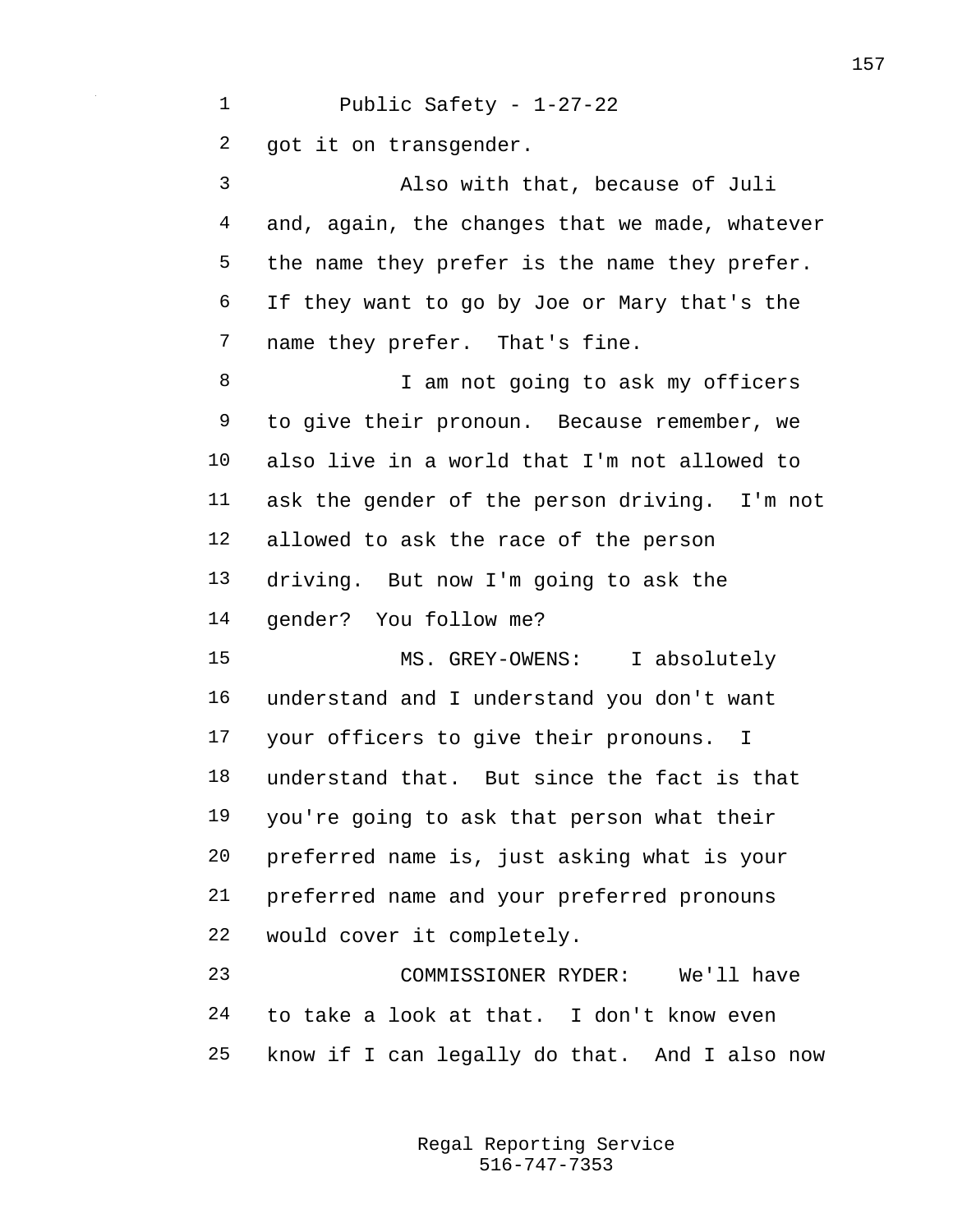Public Safety - 1-27-22 I'm not allowed -- we're giving twisted messages. We're not allowed to ask race, religion, gender but we can ask a pronoun? Again, I'm with you. LEGISLATOR FORD: We understand the legal implication. And I know, I mean, Juli you bring up something very important because even with all of us. But I know that the courses, we go through our life and recently with so many people, even young people, that are finding their true selves. I've learned myself also when you have somebody who may have been John and now will be Kathy. So, that I understand then to understand if he's these sensitive to the pronouns for them. I even come in contact with other people who will just like say be hi, I'm so and so and I prefer the pronouns. And they themselves, I don't ask, but they themselves bring it. And it's the pronouns that I will use. I think with all of this, and I

understand the constraints of our police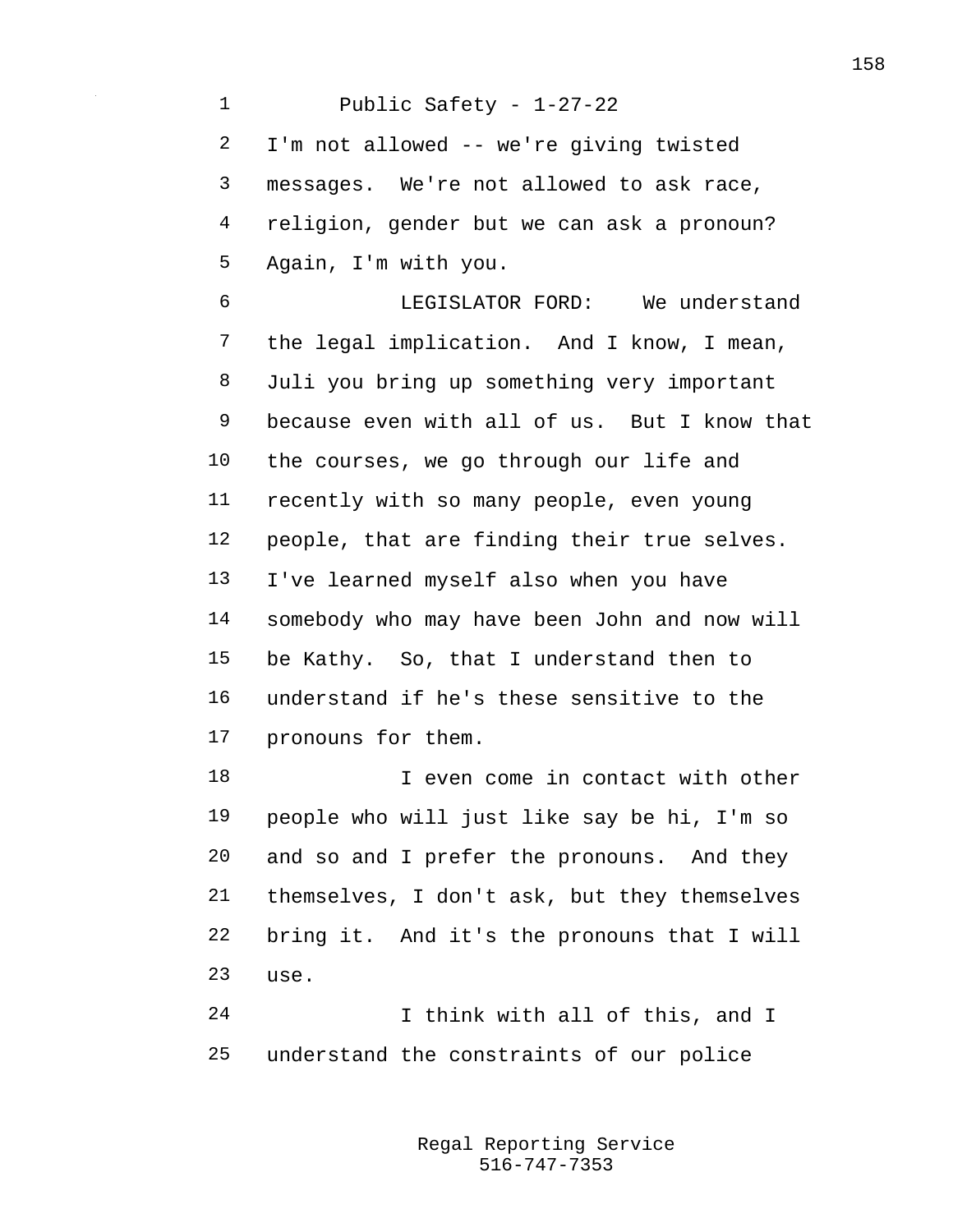Public Safety - 1-27-22 department asking some of the questions because it may be perceived as maybe they're trying to bully me or whatever and I may not be right, I may be wrong. But I guess it's something that we can consider. But maybe moving forward as a society we ourselves also have to become more aware that this is an issue that can impact a lot of people. And I think that we all have to start getting into the habit ourselves of being aware of some people using different pronouns, different names, especially the nonbinary. To be aware. And the officers themselves may find eventually over time it may become very natural for them.

 COMMISSIONER RYDER: We have the name on the license and we have the name they prefer. We put them both on the report if there was an arrest involved. And we're very respectful. And again, that's because of the help that Juli has given us. I thank her for that. She's done that. If I'm not allowed to ask you your race, gender or religion I can't tell my cop that he's got to give up his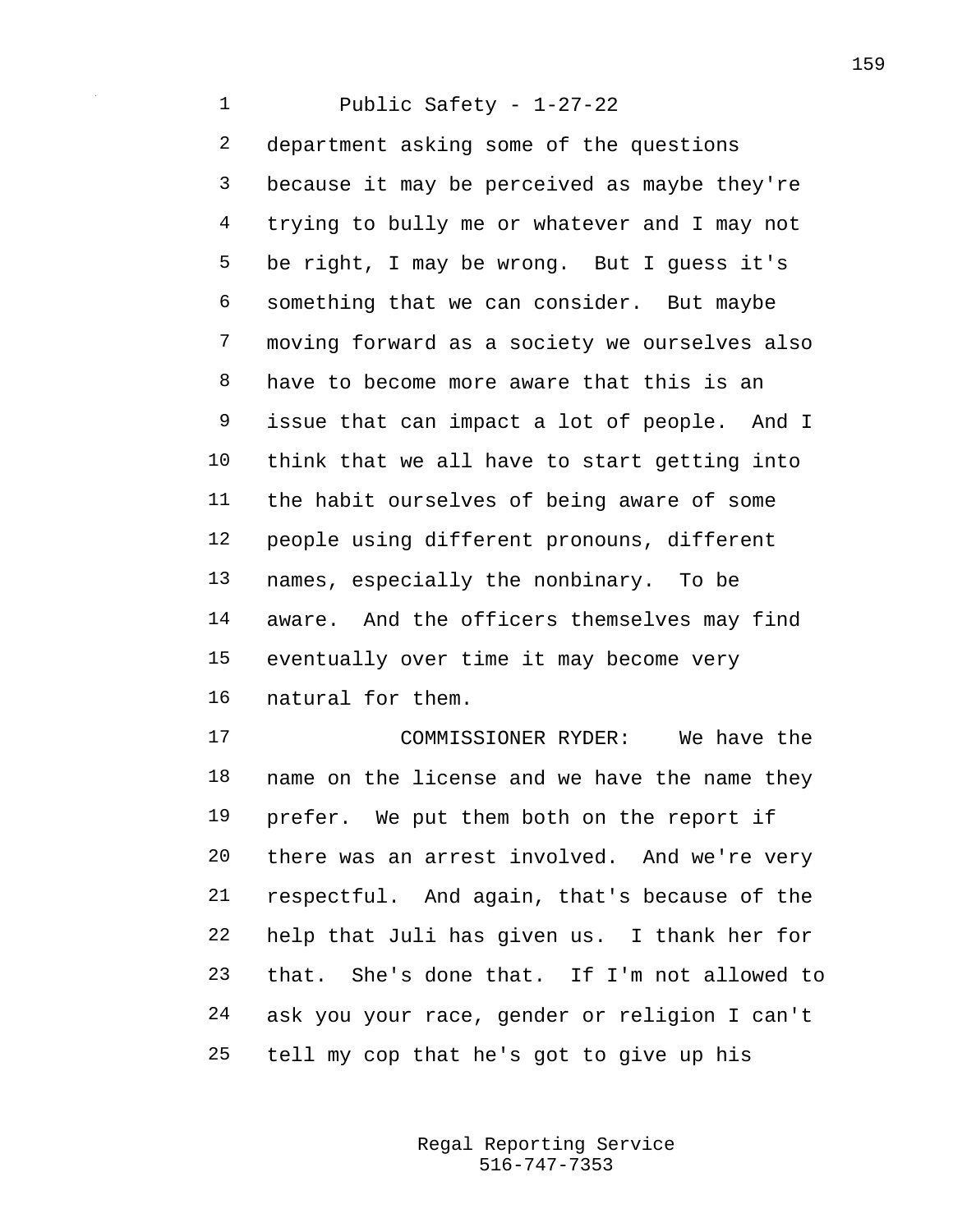Public Safety - 1-27-22 pronoun. Again, it's just something that -- LEGISLATOR FORD: Let me ask you though. If I'm stopped and I want to be known as my pronoun are he and him, if I'm stopped by an officer would the officer then write that down? Like say Denise Ford stopped for like going through a red light. Prefers he and him. That would be something we can start this process because it is important. COMMISSIONER RYDER: We'll have look at how we've got to change the computer system but in the arrest system we do that. MS. GREY-OWENS: One of the last questions I do want to ask though, Commissioner you talk about the training you went through and I appreciate that. However, one of my concerns is that most likely that training was done by a cis gender person. Additionally, I'll stack my training up with any of your ten-hour training and I will guarantee you that there are parts of the training that you received that is certainly missing. My concern is, is that it's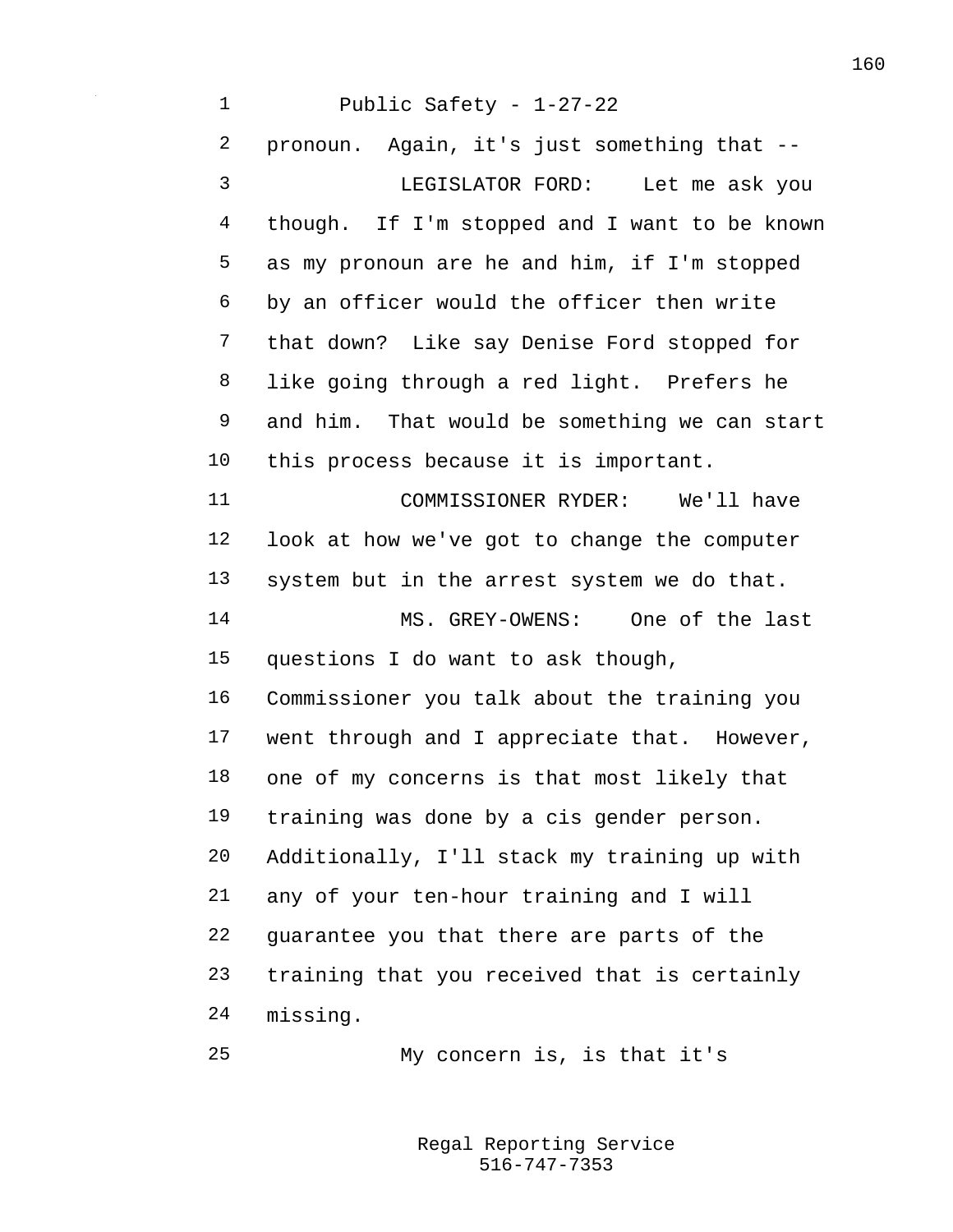Public Safety - 1-27-22 wonderful, terrific. However, it's not the kind of training that's going to protect my community. I've been through enough of LGB training where they forget it's here or they give like two seconds of training for trans people and nonbinary people. It's going to be a real issue as we go on when you stop a driver and you get a driver's license that has an X. It's happening and it will be happening this year. It's something that we have to deal with. The gender recognition act was passed this past year. It is now law. The DMV is working on it right now as to when they're going to have that out. COMMISSIONER RYDER: Instead of a name it will just be an X? MS. GREY-OWENS: From a standpoint of your sex it will be M,F,X. So, an X person good luck with the pronouns. And what you don't want is you don't want to have a crisis where police officers just doing his job. He's not trying to do anything evil or anything wrong. But he doesn't realize that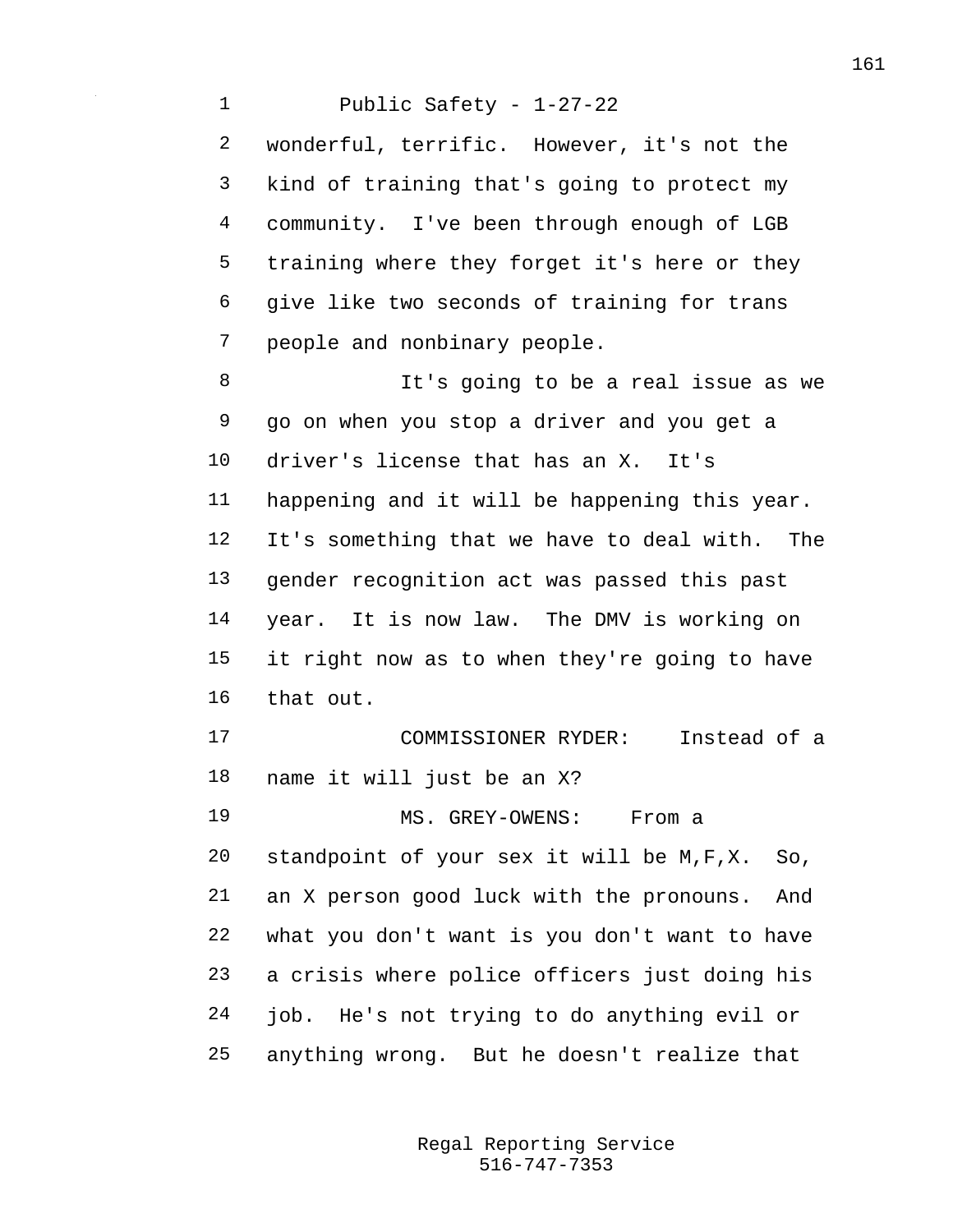Public Safety - 1-27-22 by saying this person looks like a male I'm going to say sir or him and he triggers that person. And depending on their mental health condition, you may escalate a situation which should have been a no problem at all into something which becomes more serious. 8 I will tell you that there are other police departments around New York State that are not having a problem with using pronouns. So I appreciate your concern and I know you have to look it up and all that good stuff. But the reality is, this something that looks very, very small and almost insignificant, but as we all know, especially in regard to during this period of time when people's heightened mental health issues are off the charts, something as simple as I called them sir. They looked like a man. What did you want me to do? And this person went off and created all kinds of disturbance and problems. It's just not something that we want to see here in Nassau County. So I just bring this up so that we make sure that we're looking at it and we're talking about it. I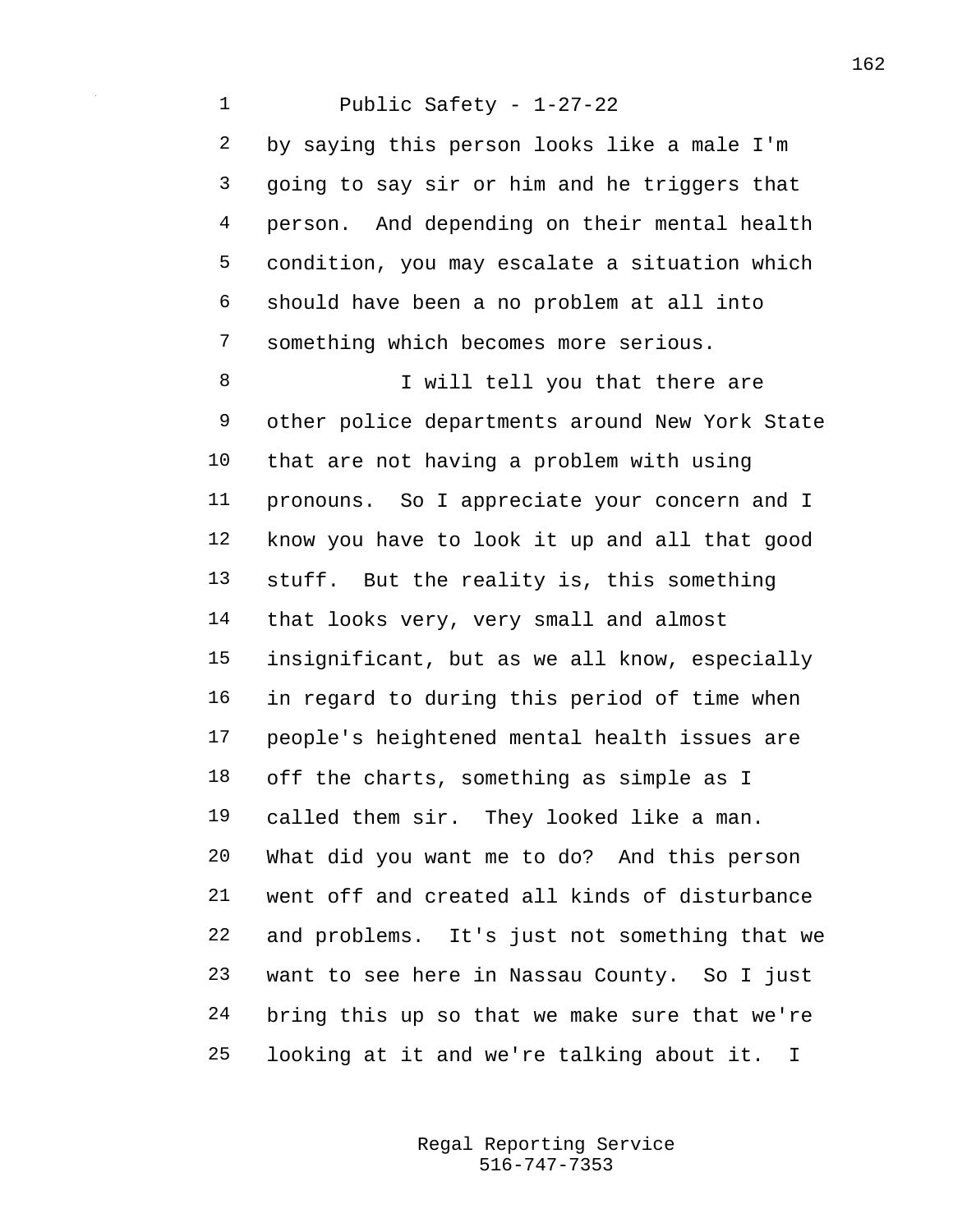Public Safety - 1-27-22 thank you again. LEGISLATOR FORD: Gahrey Ovalle. MR. OVALLE: I'm not Gahrey Ovalle. I'm going to take one of them if that's fine with you guys. LEGISLATOR FORD: I realized when I looked at the next one I'm like okay. MR. OVALLE: So, I'm Warren Ovalle. My mother is Silvia Ovalle from the Central Islip Community Patrol. Her organization sparked the neighborhood watch around the nation. Raised by law enforcement. Love law enforcement. But there is a but. Let's not pretend for one second that we're doing any of this because we want to. George Floyd is why we're doing this. The disgraceful Governor Cuomo is why we're doing. That's why we're doing these reforms and stuff because police has acted ill willed throughout time. We're trying to change it. Body cams are doing certain things. And when the end of qualified immunity happens there will be more

> 516-747-7353 Regal Reporting Service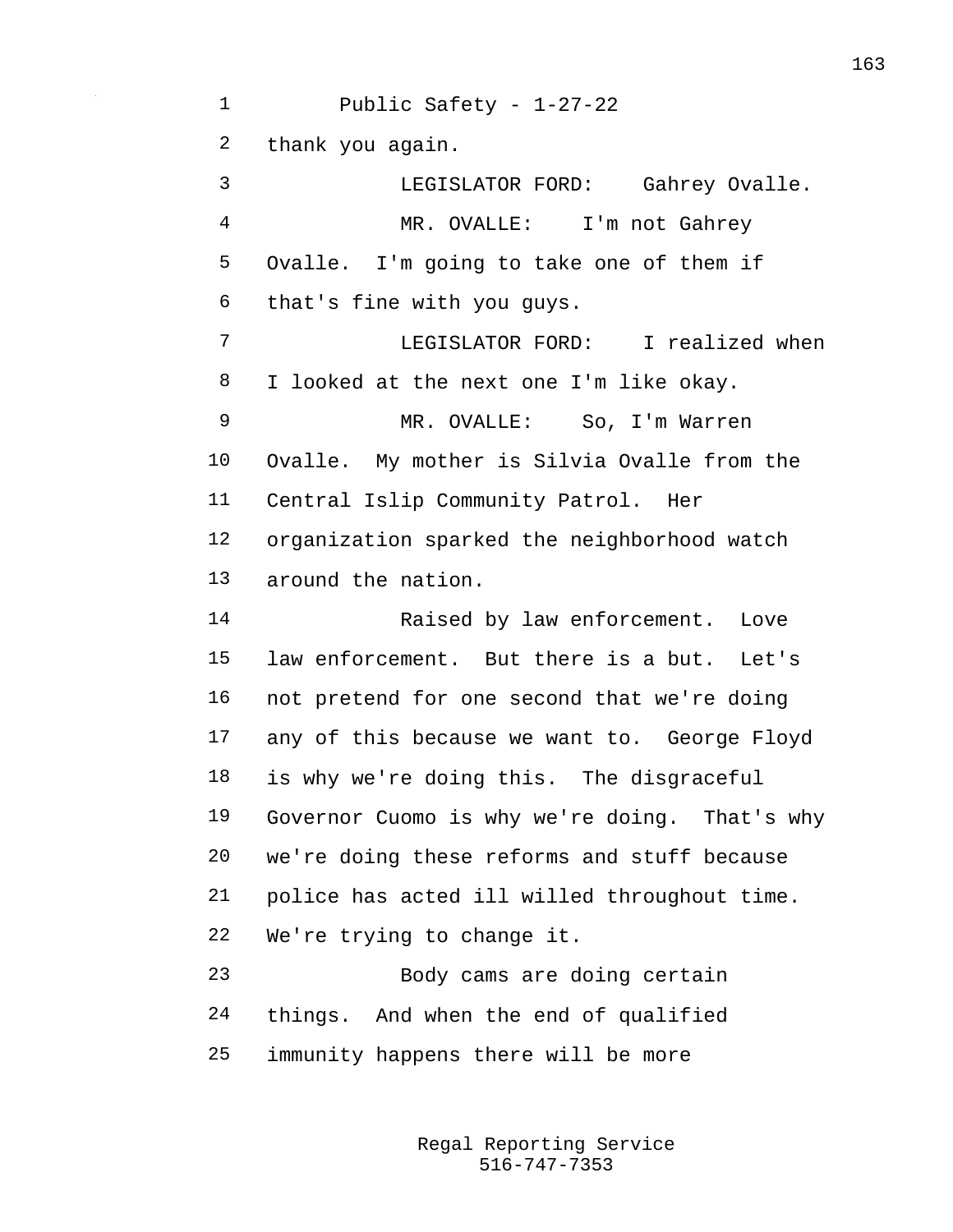Public Safety - 1-27-22 transparency. Because we're going to end qualified immunity. We're definitely going to do that. That's happening. Get on board or retire. I'm not really sure. This is the question I have. You talk about body cams and the management. I don't like the fact that the cop is able to control when it comes on and when it comes off. If there on a shift it should just stay on. That's one. Two, you're altering of what you said kind of that you can erase if a person's naked or not naked and you can delete it. So, you're going to alter the video prior to it getting to the DA's office or the AG. That would be a problem for me in large part. Let's get now to jobs. The Black and Brown community there were high numbers of them coming for recruitment. But when you have 5,000 people in the Black and Brown community coming for a test and only a 56 get hired I think you need to incentivize now for the hiring treatment. I think you need to go into our communities and say hey, we want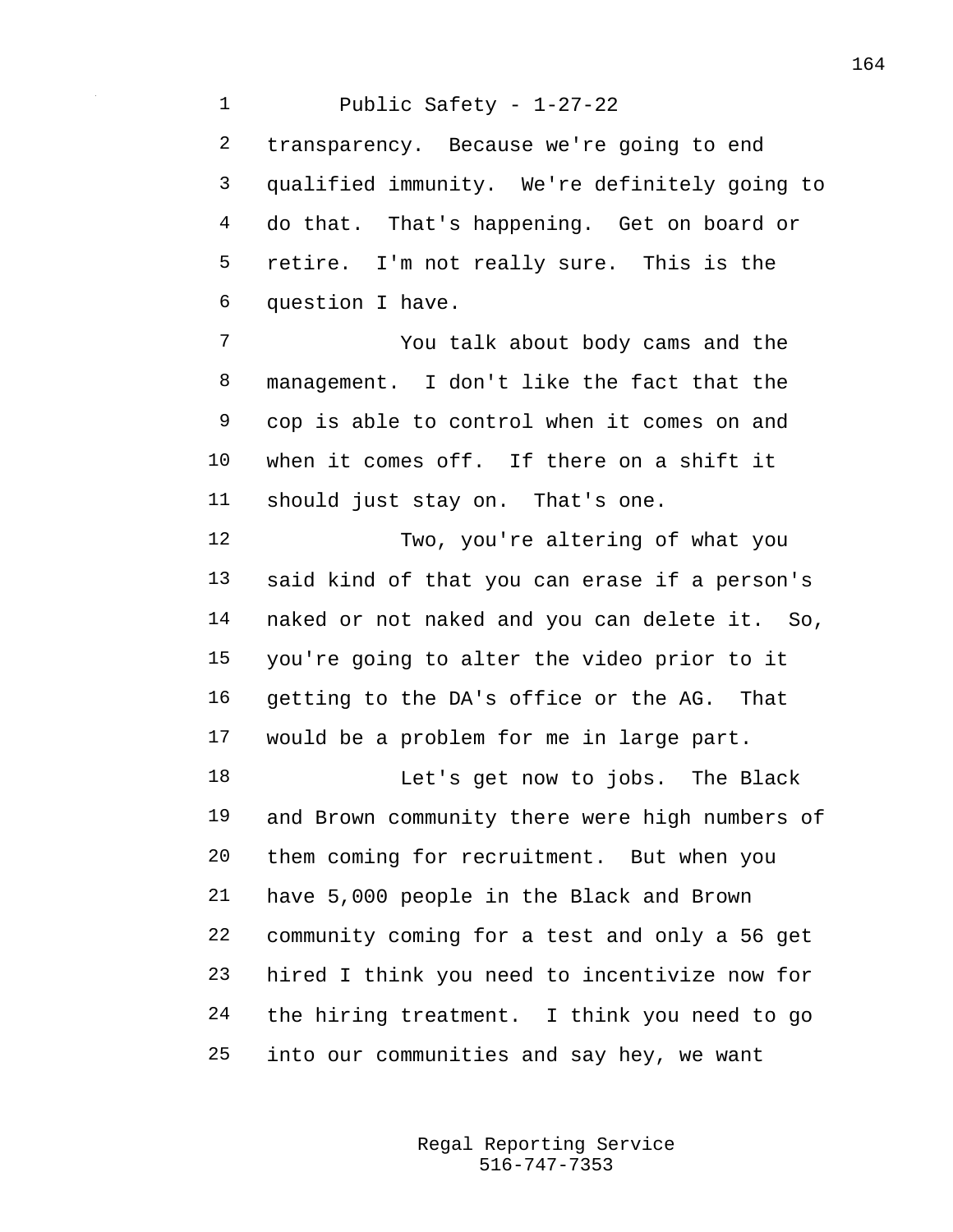Public Safety - 1-27-22 you. We need you. We care for you. We want you to help us become better. You have to incentivize it like they're doing with the frigging vaccine. Incentivize why we should become law enforcement. Because the last I checked, one, maybe he's Hispanic. Who else? Is there any other cop here that has Hispanic or Black because I don't see it. That's your force. That is not acceptable Commissioner Ryder. It is far from acceptable that you act like this. You have the ability, the responsibility to change things and make things better for everyone. Equality comes at all costs. But if you don't want equality just tell us. We'll turn the page. We can handle it. And then we'll take you to court because we will take you to court. The arrest records you're altering it just to let you know and you're fabricating. Oh, Nassau residents, not Nassau residents. Okay, you want to do both? Also do it as a whole. Because when you do it as a whole you're going to see it's a four or five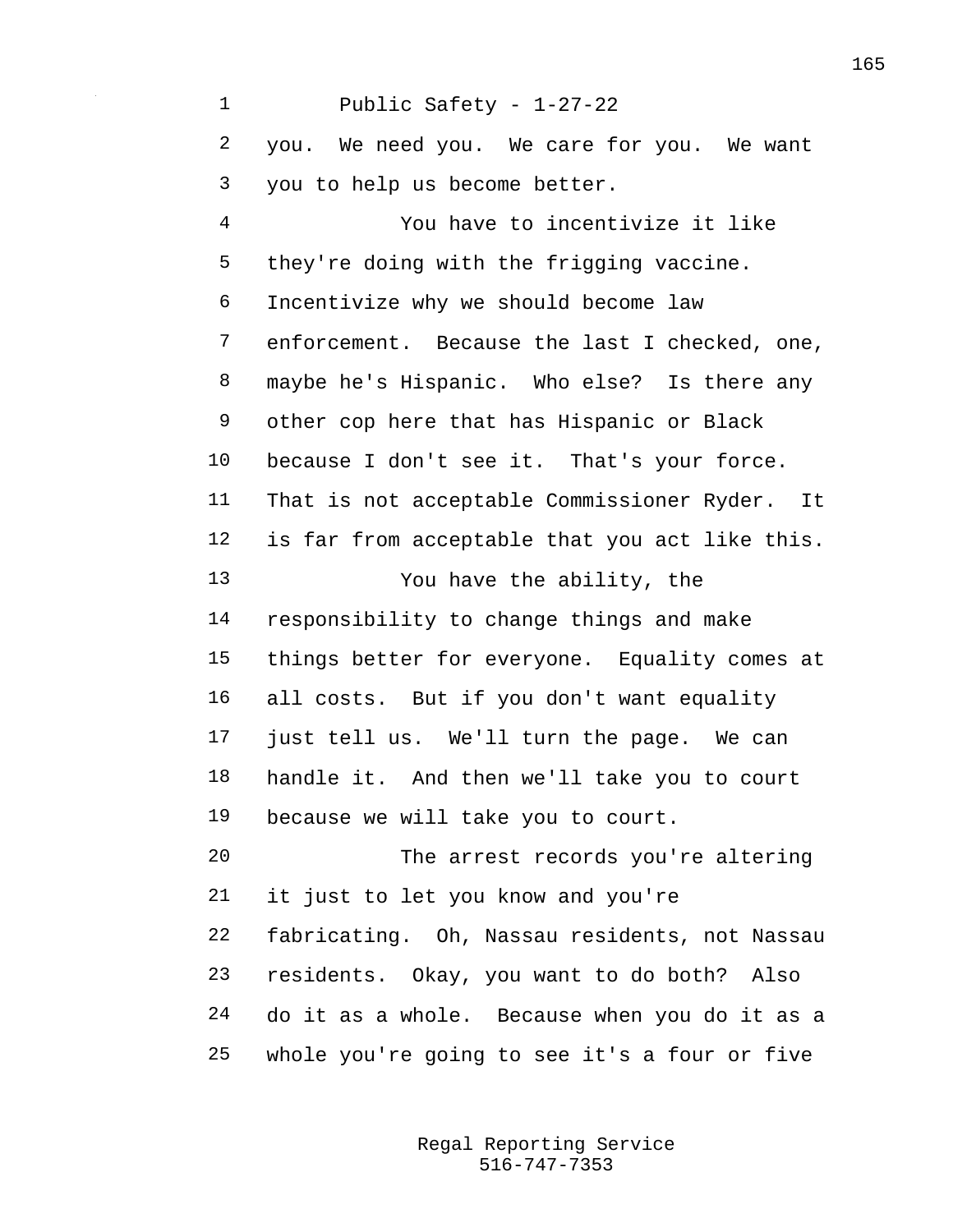Public Safety - 1-27-22 to one ratio to Whites to Blacks. COMMISSIONER RYDER: That is a whole number. MR. OVALLE: No, no. It's Nassau and  $-$  COMMISSIONER RYDER: No, no. 8 MR. OVALLE: -- and it's not Nassau residents. LEGISLATOR FORD: Excuse me sir. I would you like to direct your questions up to us and your comments. This is how we're running this. 14 MR. OVALLE: That's really, I mean, look, at the end of the day I just want to make this clear, this is my last statement. During the pandemic crime in New York State was down 33 percent. Throughout the nation as well. So the so-called murderers, gangsters, rapists, drug dealers took off to take care of grandparents, their children, their mothers, their wives. But then the George Floyd incident happened. So if the so-called true criminals took off from committing crime why didn't the cops? That's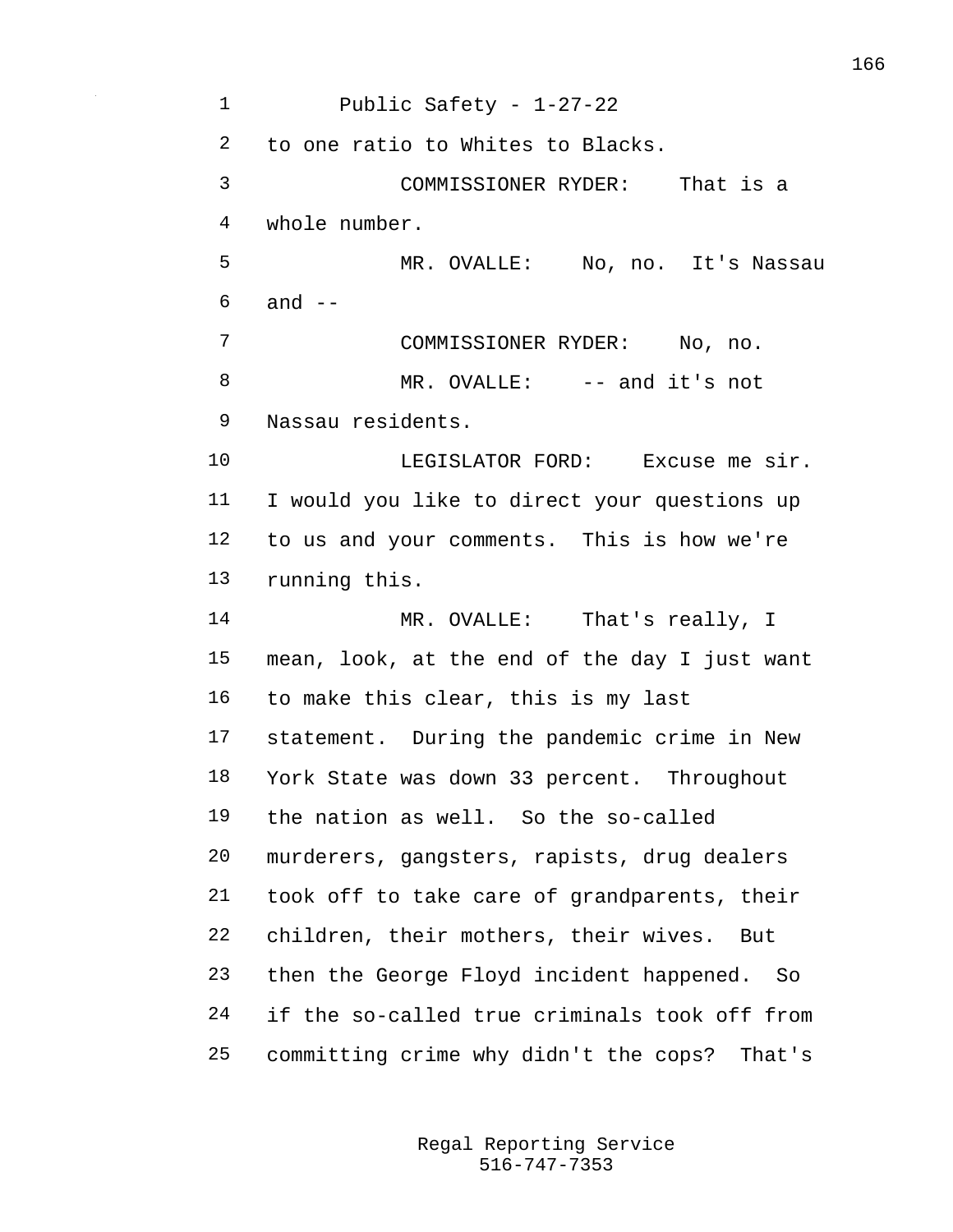Public Safety - 1-27-22 the reality that I want. I want to share that with you guys because cops are still killing unarmed civilian throughout the nation. Unarmed civilians. That's the key word. Unarmed civilians. And they were of color. 8 So, that's really it. That's my statement. If you want to answer those questions of the data that would be great. If you want to answer the questions about the altering that would be great. Even Legislator Solages asked, he asked straight out for the Nassau residents and the non-Nassau residents. What about for the whole? Is there a number for the whole? Because I didn't hear it. 18 LEGISLATOR FORD: Sir, we will get that data as Legislator Solages has requested and we will work with the police

 commissioner in regard to the information they're getting. We do look at this very seriously. Every single one of us. As I stated, maybe we aren't the experts in accountability up here. But I'll tell you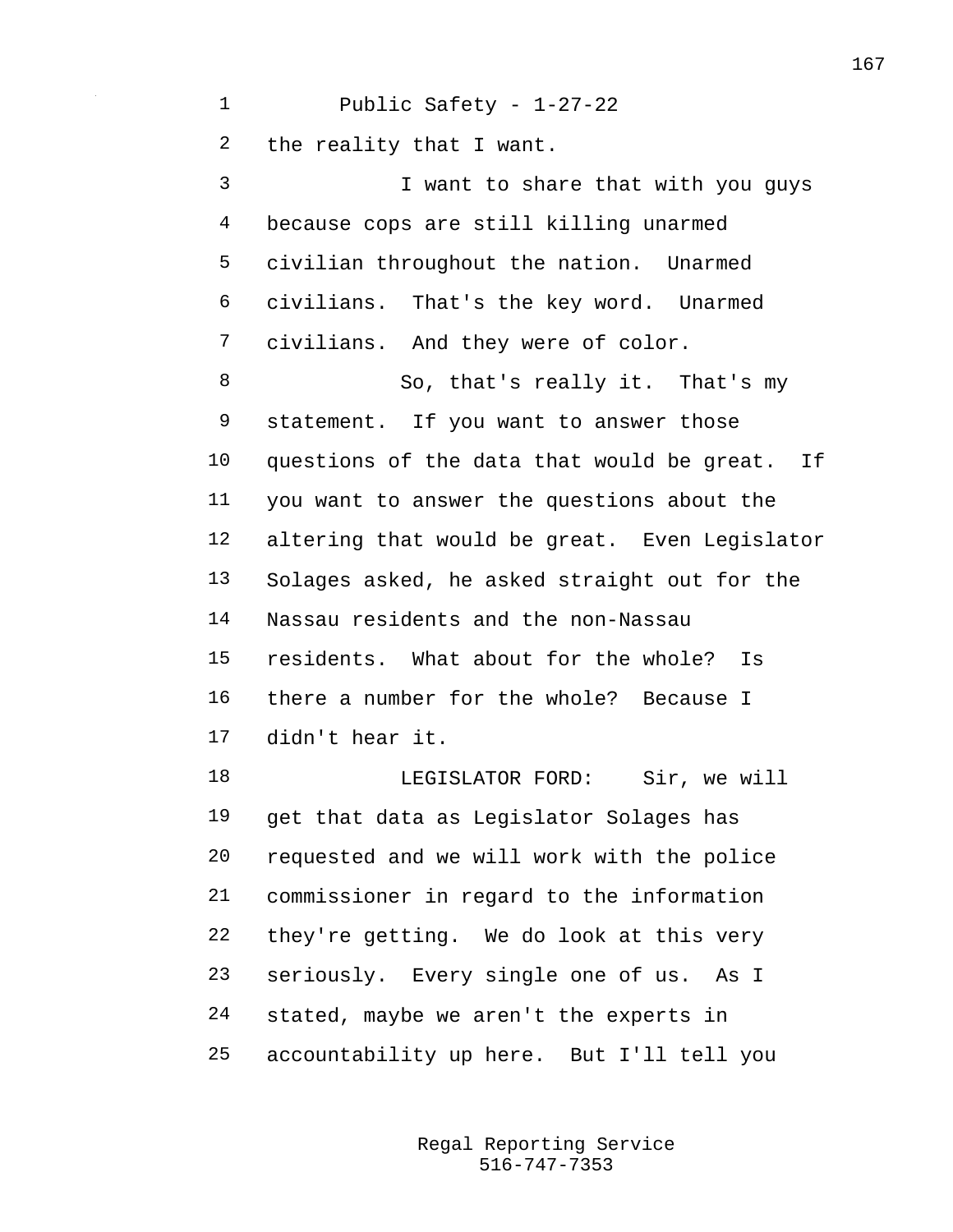Public Safety - 1-27-22 something, we've all been elected by the residents in our district. We take our jobs quite seriously. And whether or not it is, we pride ourselves in having an excellent police department. As you know, Commissioner Ryder did testify in the past year and a half not one officer discharged his or her gun. Which I think is very key. And it doesn't have to do with because there was a pandemic and the so-called criminals were home taking care of their grandmothers. What they were doing is they were out during the pandemic taking care of everyone else putting themselves at risk. **I** just want to let you know that -- no excuse me. You said a lot of strong statements, all right? For all of us, maybe everybody thinks that we kowtow to the police commissioner. We don't. A lot of times we do have our questions and we do have our concerns

 is the way that we do it. We're not going to have public arguments with him.

and we meet with him in private. Because this

516-747-7353 Regal Reporting Service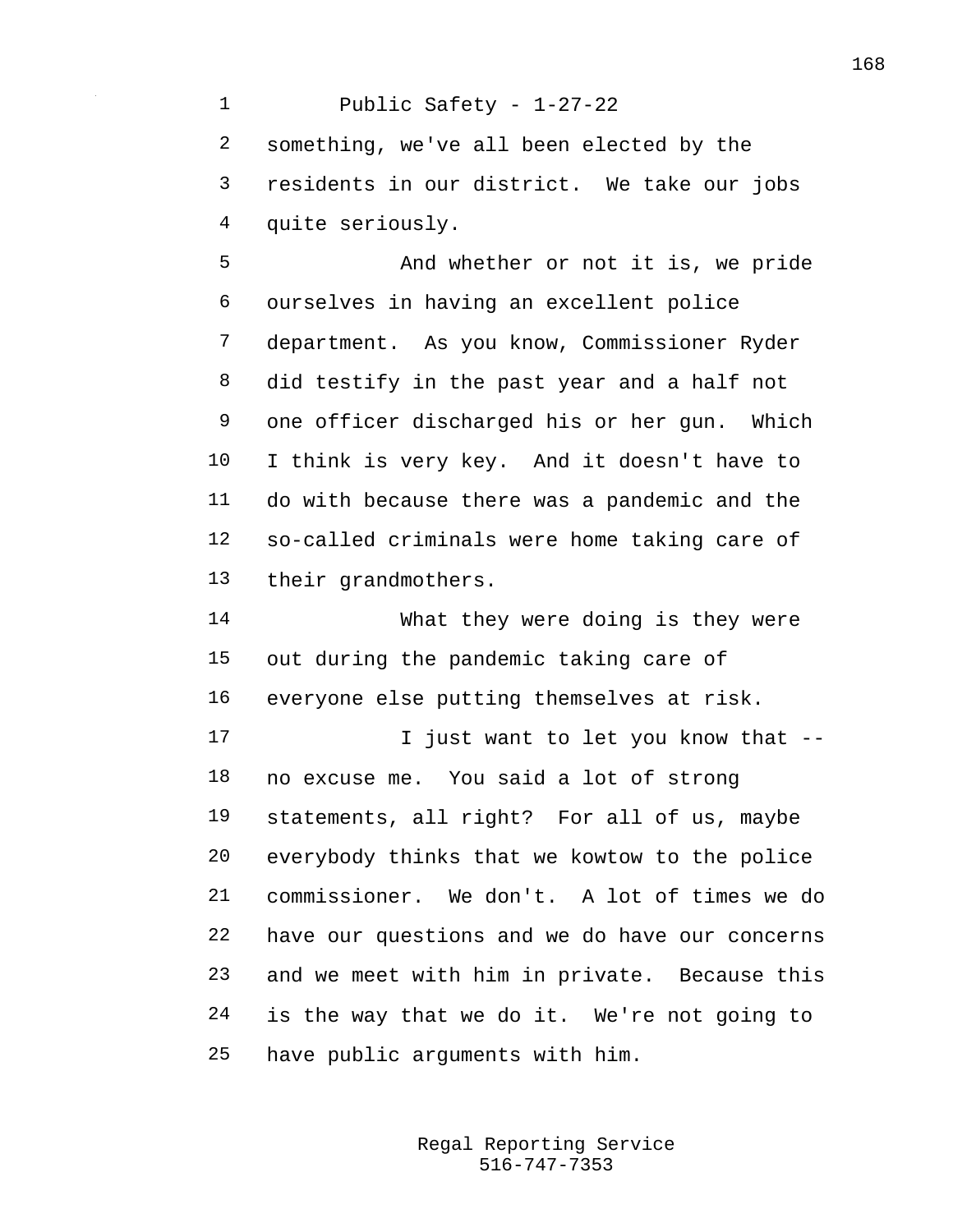Public Safety - 1-27-22 But I'll tell you right now, even with the incident of George Floyd, certain community leaders that were Black reached out to me because they needed to meet with him to be able to discuss with him any events that may unfold. 8 I called him up in a matter of ten minutes. He responded to me. We set the meeting up with these very important leaders so that their voices and their concerns could be heard. He did not say I know better than you people. What he said to them was -- MR. OVALLE: You people is a bad word but I understand. LEGISLATOR FORD: I know what you mean. I'm sorry. MR. OVALLE: No, no. It's okay. I just want you to know. LEGISLATOR FORD: I know. I know it was wrong saying that. What I'm saying though is, that what he said was that he works with the community. There are some mistakes that are going to be made. And yes, every single person here does not like bad cops.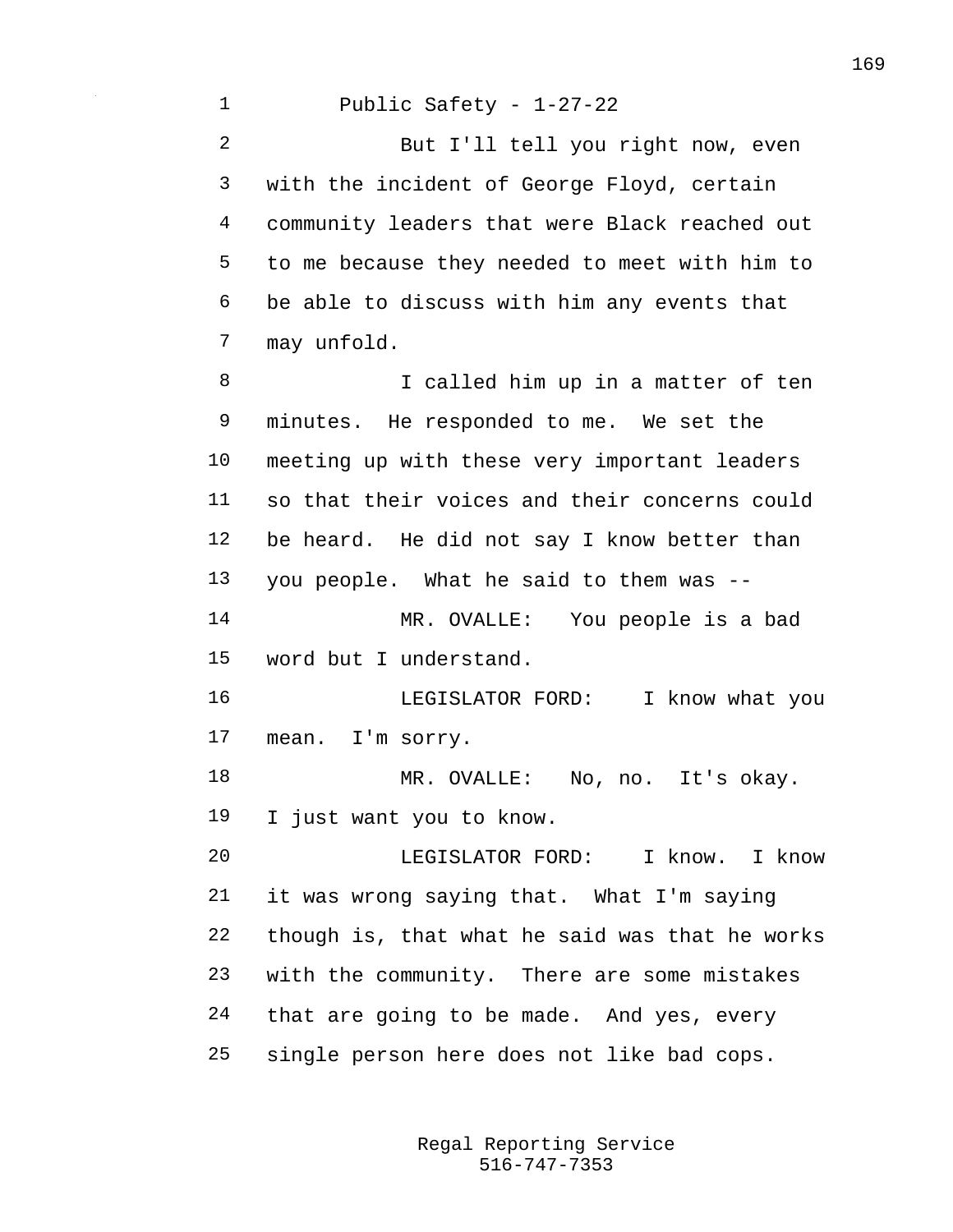Public Safety - 1-27-22 Cops that do murder people. Innocent lives. I'll tell you that. But what I'm saying is we are trying our best. We started with this with this police reform, yes, for whatever reason it came out. But we're following it. We're complying with the law. We're doing the best. We got this data. But I am telling you right now we are going to watch this. We are going to monitor this. We have taken the comments and concerns that all of you have brought to us. We don't turn a deaf ear. Maybe we didn't incorporate everything that the People's Plan wanted but we did make some changes into the plan that the police commissioner gave to us last year to incorporate some of the changes and we said that we will keep this as a living document. So if any other changes need to be made we are willing to make it. To make it so that we know that our residents feel that they are safe and well protected in their community

because Nassau County is a damn good place to

live. Thank you.

516-747-7353 Regal Reporting Service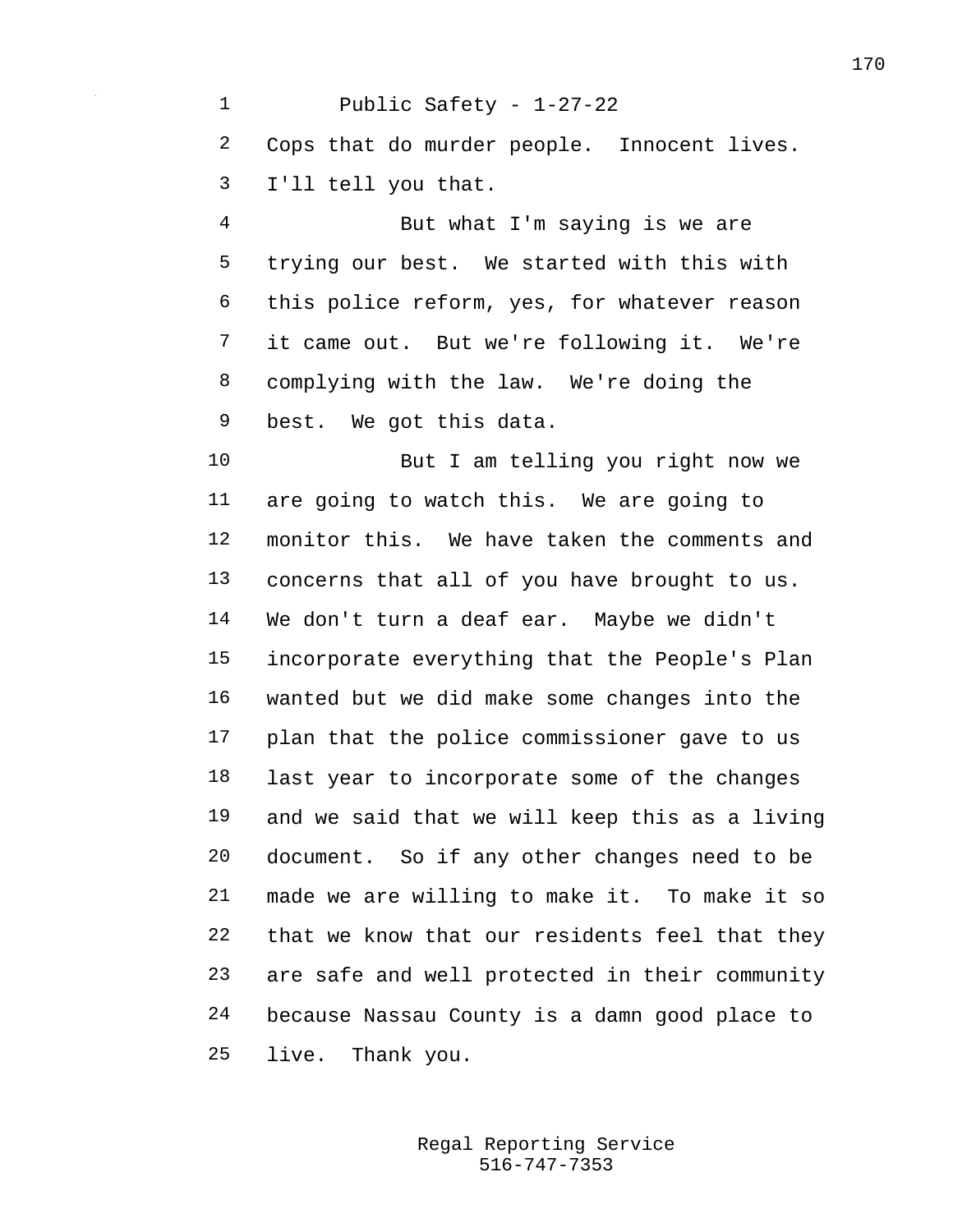Public Safety - 1-27-22 MR. OVALLE: And I appreciate that Ms. Ford. I think that yes, Nassau County is a great place to live. But don't slow drip the process. That's what we're asking. Just don't slow drip it. Yes, the Black and Brown leaders came to you and you called Commissioner Ryder, yes. But what about the White leaders? They're not complaining about brutality. It is the Black and Brown leaders who are complaining about brutality. That's what I want you to remember. That's what we're trying to say to you. We're not becoming hostile. Mr. Ryder, I don't think I was hostile one time to you because I like you. Hey, I'm law enforcement. My mother, my family. I was raised by cops. But enough's enough. On both sides. 21 I can't get my communities in check if law enforcement still wants to be unruly. It has to be done together. The only way together is you guys have to move first. Because the community is not moving anymore.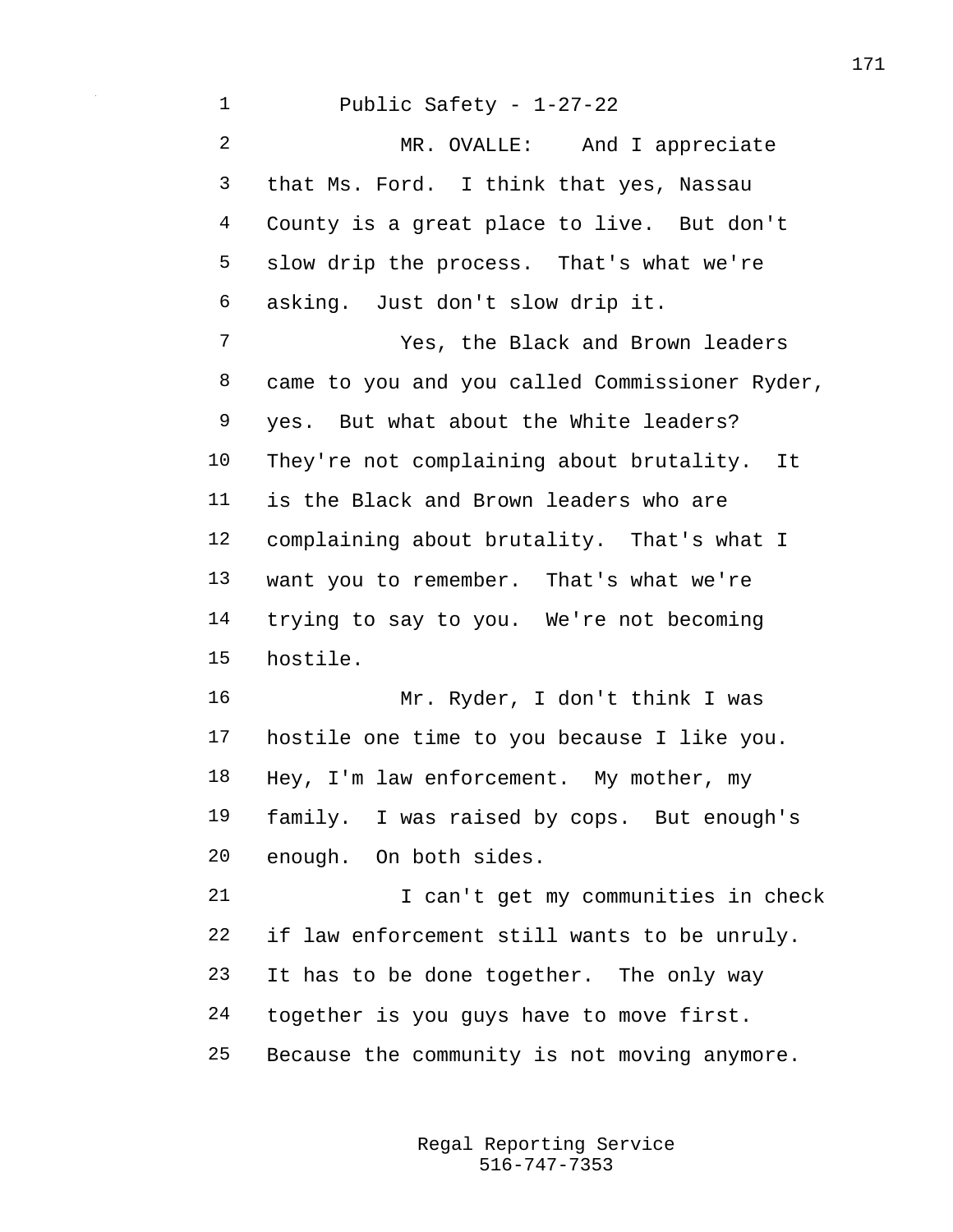Public Safety - 1-27-22 They're going in a direction that's just not going to be favorable. They want you guys to show that you can bend a knee, you can be cooperative and that you don't have to be hostile. You can be caring and kind. That's all we're asking.

 LEGISLATOR FORD: And that's why we have like the police commissioner has a civilian community police force and then we also have these points of lights. We go into the communities. And I agree with you. We're in this together. We all. We are all in this together. We all get sad when innocent people are killed.

 MR. OVALLE: On both sides. It's a tragedy when an officer loses their life. It's a tragedy when a civilian loses their life. But then I use the caveat of what I've spoken to many leaders of your statute and higher that says law enforcement signs a contract that says they might not survive on their shift. They might not come home on their shift. But me as a civilian I don't sign something when I leave my house. I don't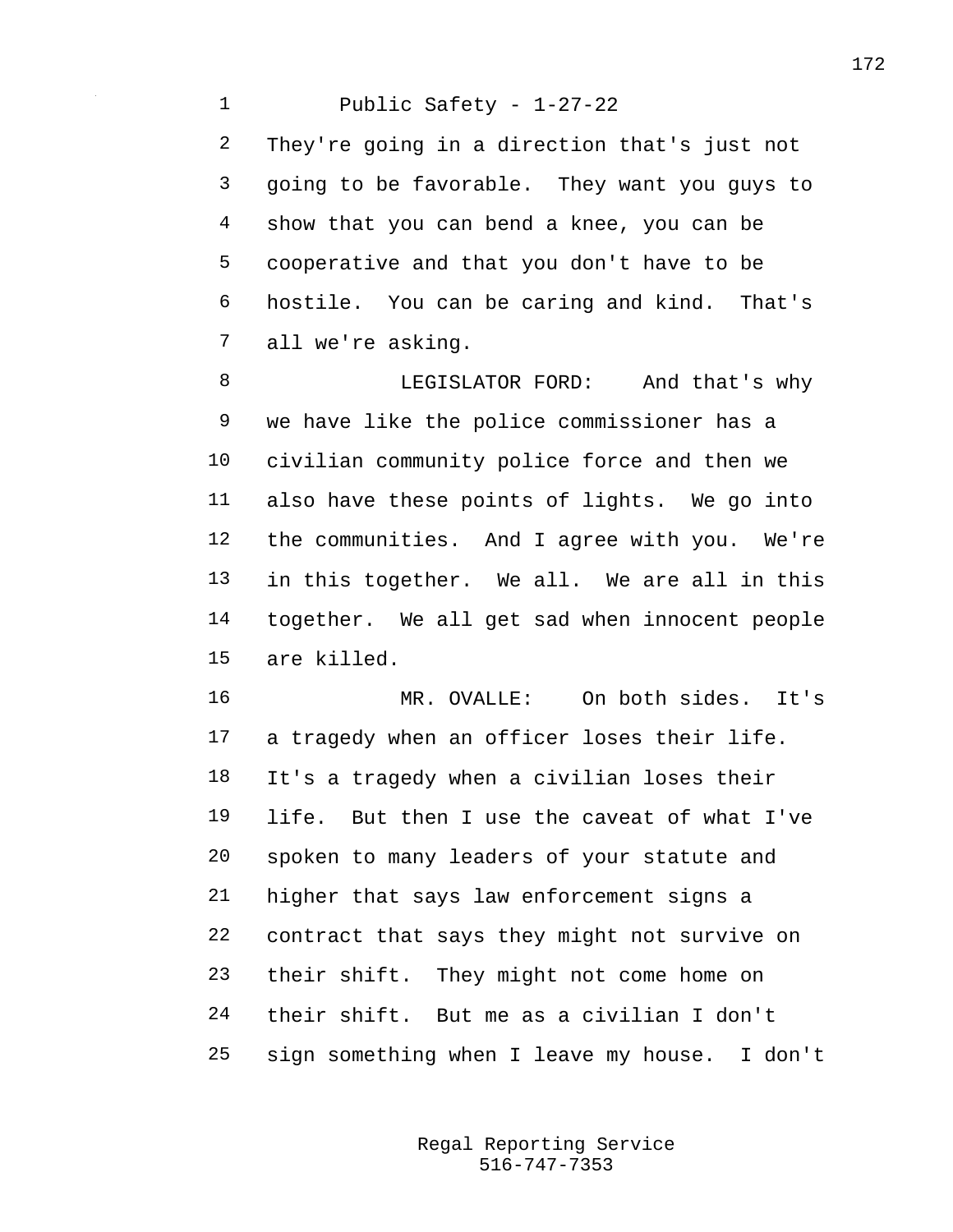Public Safety - 1-27-22 say I might get shot by a cop today might. LEGISLATOR FORD: I just want to say something. Honestly, as somebody who's a child of law enforcement and people in law and I'm not going to belabor this because we have to end, we have to go, but my son is a New York City police officer and I don't think he signed anything stating that he knows that he may not come to the end of the shift. MR. OVALLE: There's a caveat. 12 LEGISLATOR FORD: But what it is is that they are willing, these officers are willing to put themselves in harm's way to protect the rest of us. That's the one thing that we have to remember. Those two officers right now, it's a touchy subject so we're going to end it here, that Legislator Solages is going to go in to officer Rivera's wake at Saint Patrick, those two officers, 22 year old kid, I'm certain he never expected walking down that hallway that somebody was going to all of a sudden pull out a gun and shoot him in the head. God bless his family that they have to deal with it. The same thing with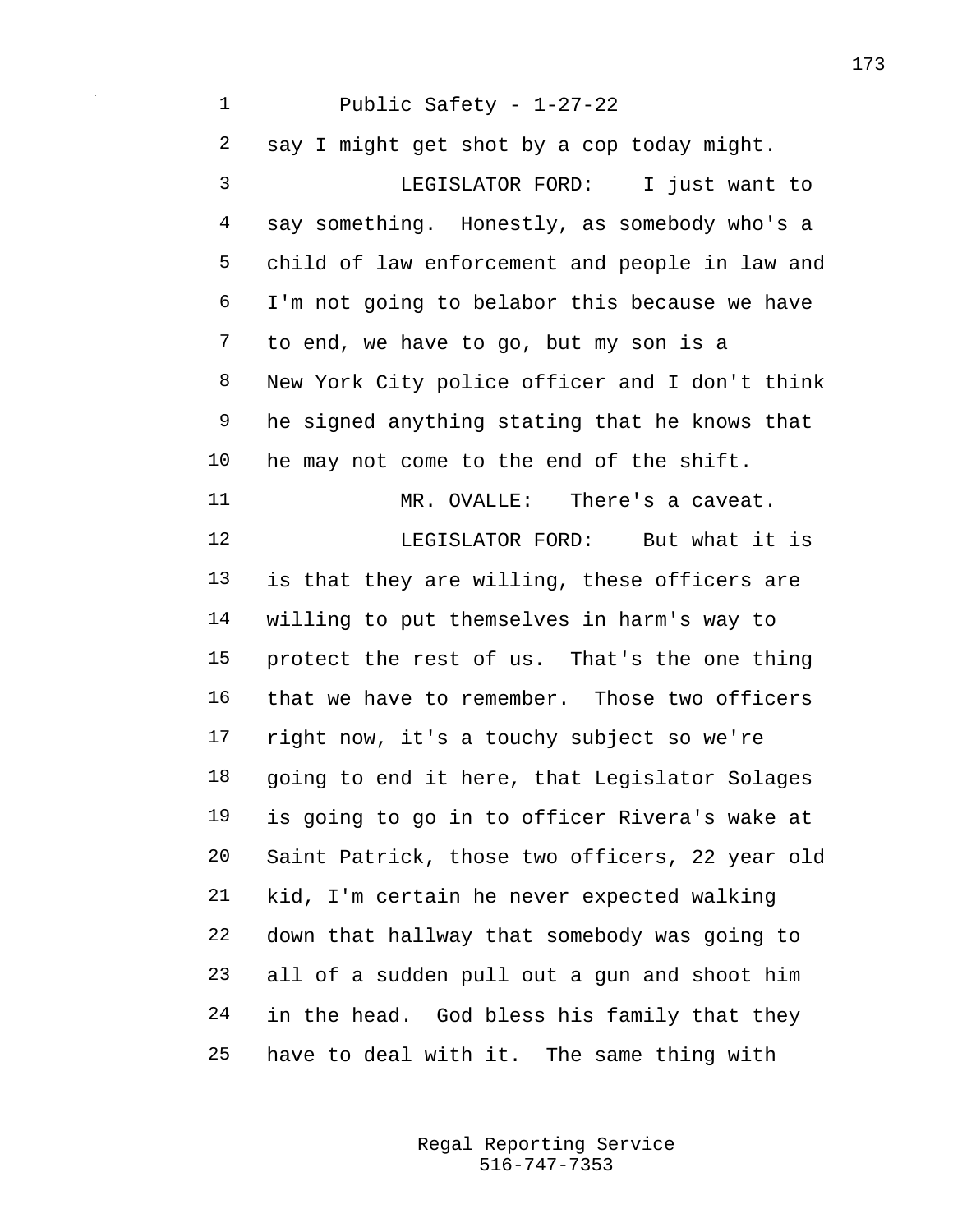Public Safety - 1-27-22 officer Mora. Let us remember this. I understand what you're saying. I'm not going to argue. I'm very passionate about this. That yes, we all have to work together within our communities and outside our communities. We all have to be aware of everything. Just as, I mean, Susan Gottehrer and I don't always agree on everything. But I'll tell you right now, I will listen to what she has to say and I will answer her questions and I will try to work with her the best that I can. I know Juli. I respect Juli. I'm not transgender. I'm not gay. But I'll tell you right now I'm very sensitive to the community and we want to make sure. In the case of domestic I don't

 care. Whatever you throw at us we're here to work with the communities and work with our police department and let's leave it at that. MR. OVALLE: Do you think that the legislature could help with incentivizing maybe for police enforcement for the Black and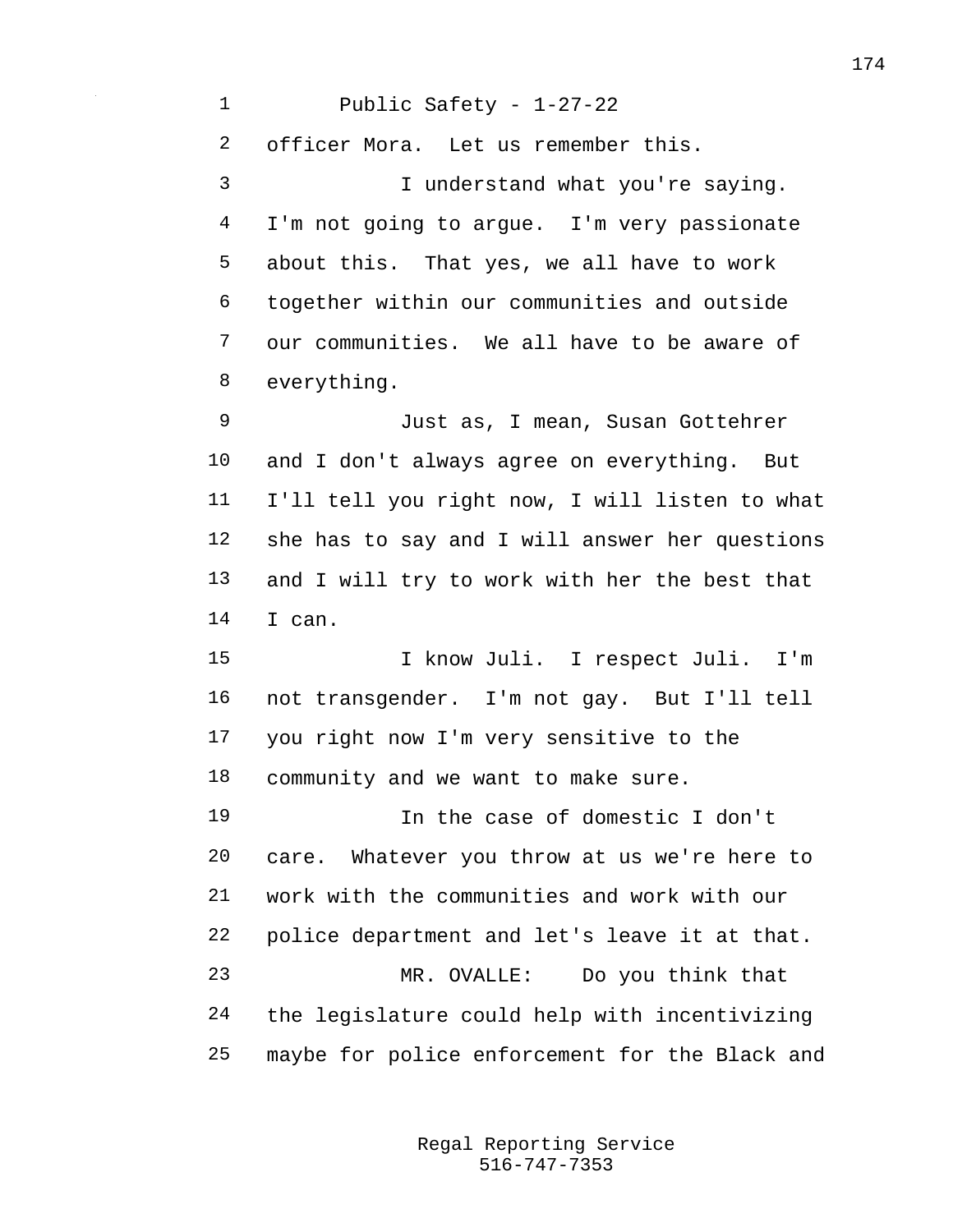Public Safety - 1-27-22 Brown community to get more residents of Nassau County to become law enforcement for Nassau County? Can the legislature incentivize it in some way with somehow? Can you guys change the law for Nassau County to incentivize? That's all I'm asking. LEGISLATOR FORD: All we're doing is we're looking to see if we can into the community and try to get, whether or not it's Uniondale or Elmont even in the City of Long Beach. 13 MR. OVALLE: Because if you do, Mr. Ryder, I will hold hands with you and walk into any district and help you get recruits. LEGISLATOR FORD: Yes. We need to have a diverse police force and we are working on that. Thank you. Legislator Ferretti you're going to have the final word and then we're finished. LEGISLATOR FERRETTI: Just a question for Commissioner Ryder. Commissioner Ryder, in the last two plus years, two years since COVID has started, how many unarmed civilians in Nassau County have been shot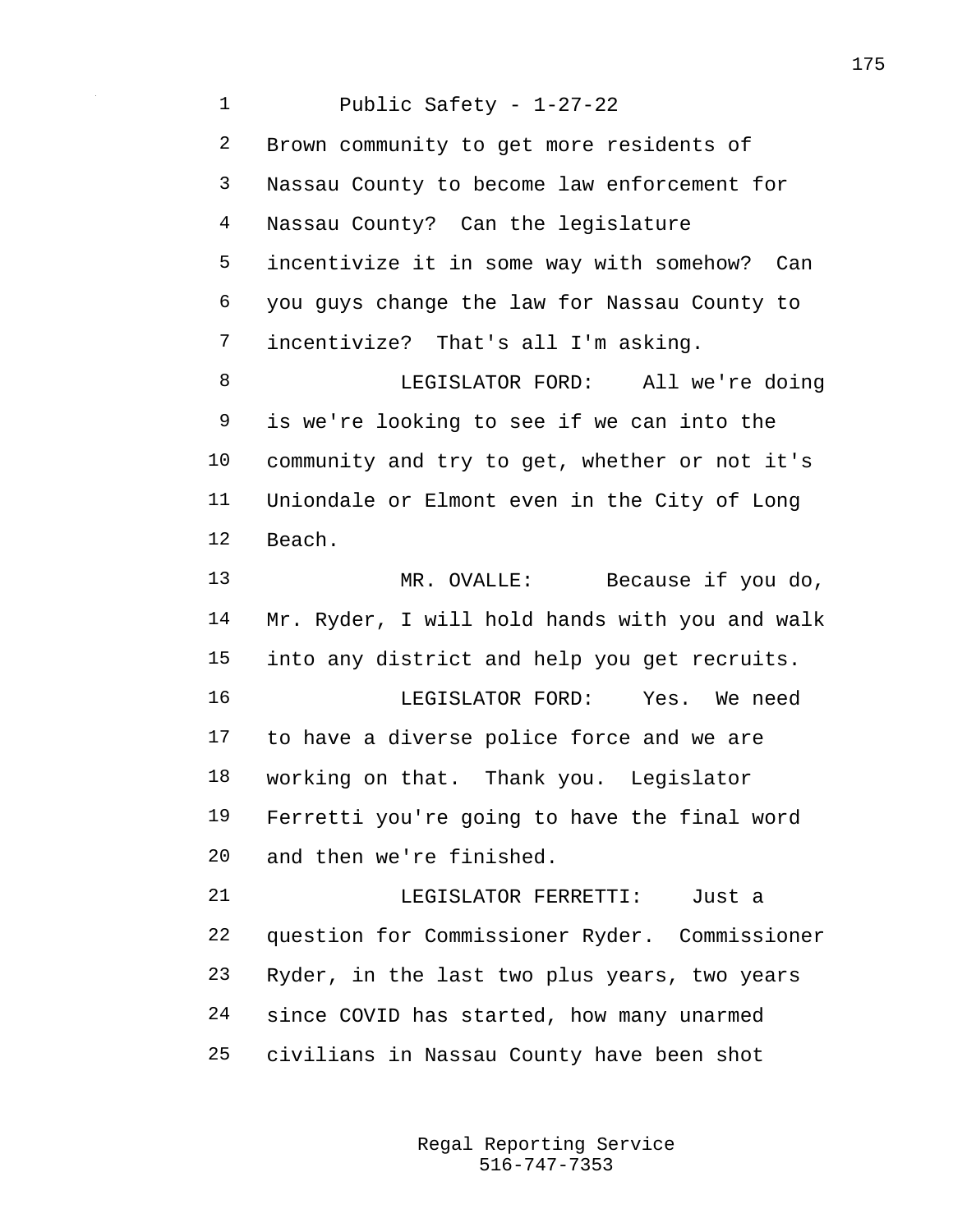Public Safety - 1-27-22 and/or killed by Nassau County police officers? COMMISSIONER RYDER: Zero. LEGISLATOR RHOADS: Can you tell me in the last 20 years how many happened? COMMISSIONER RYDER: Zero. 8 LEGISLATOR RHOADS: Thank you. LEGISLATOR FORD: Commissioner Ryder thank you very much and I thank everybody who was here. As I stated, this will be something that we will continue to work with and we'll do our best to -- MS. GOTTEHRER: Can I just thank you for this and for your patience and for allowing us to speak afterwards. I want to thank so much. I asked for it and I got it. I appreciate it because it was a good give and take. Thank you so much for this format. LEGISLATOR FORD: It's good to have a good discussion. Even an argument. Thank you very much everyone. (Committee recessed at 4:55 p.m.)  $2.4$